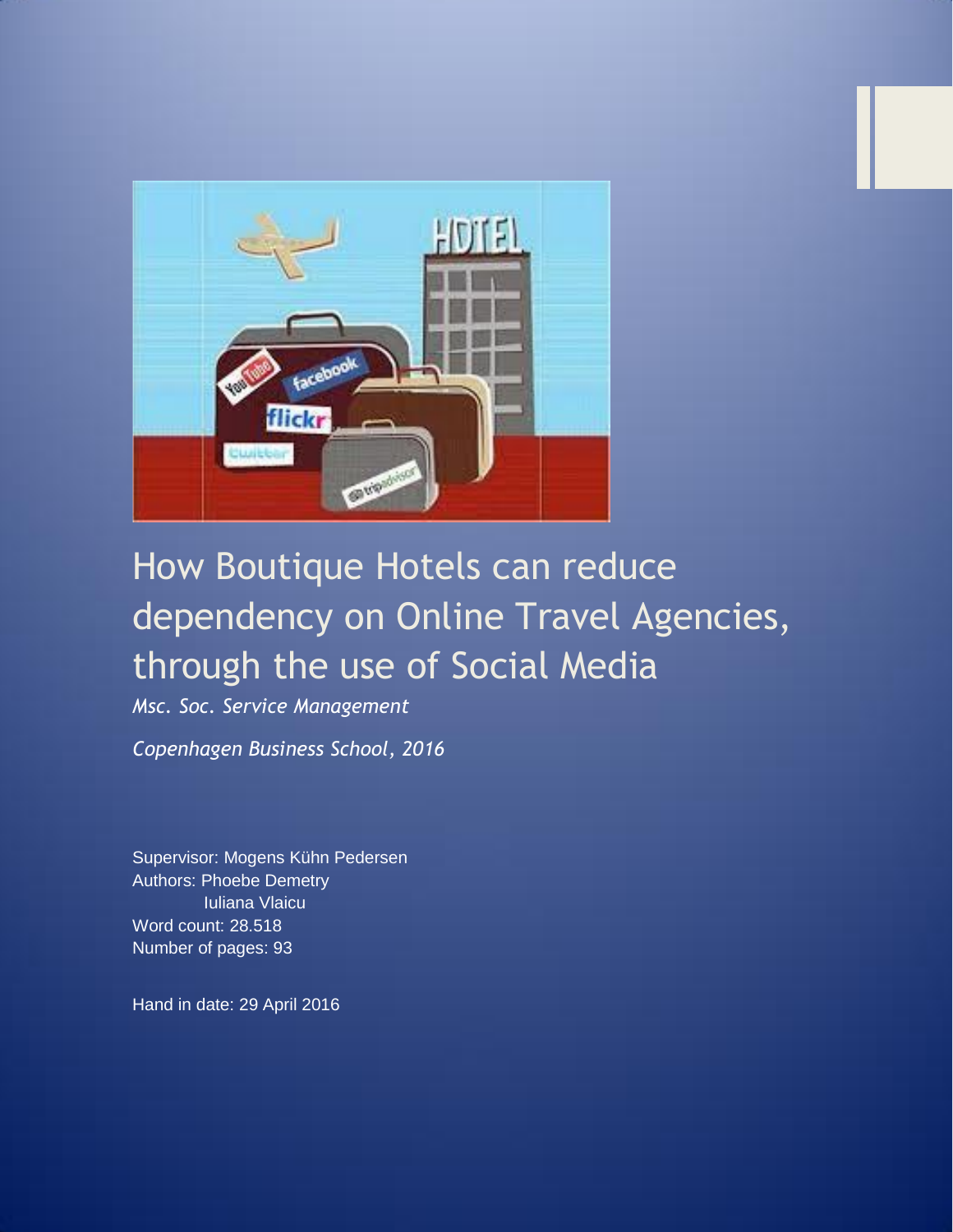## **Acknowledgements**

We would like to extend our gratitude to a number of people, who have offered their time to support our work.

Primarily, we would like to thank our supervisor, Supervisor: Mogens Kühn Pedersen, for his meaningful assistance and guidance. We would also like to thank the hotel managers and employees, who were willing to participate in this study and cooperated with us patiently.

Furthermore, to the individuals who took their time to read our project and provide constructive feedback, we would like to thank Wafa Shahid and Edward Demetry.

Lastly, we would like to thank our families for their endless support throughout this process.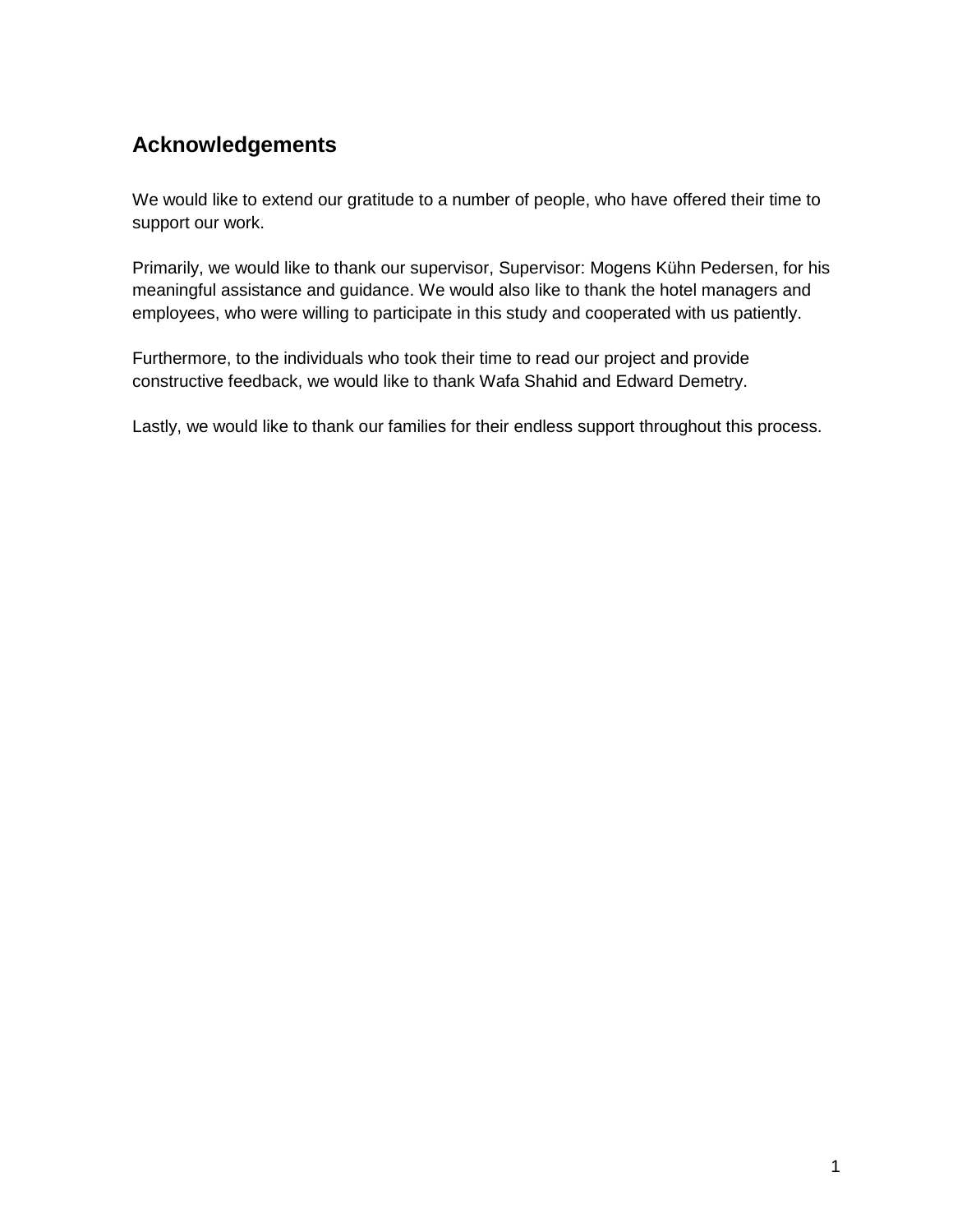#### **Abstract**

This thesis will look into one growing trend that boutique hotels could embrace to their advantage: increasing the use of social media, to differentiate themselves from OTA's and ultimately reduce their dependency. According to, Senior Vice President of research for [PhoCusWright Inc.](http://www.phocuswright.com/), Lorraine Sileo in 2015 74% of the online booking for the non-branded hotels were made through OTA's, and 63% for the chains. This thesis will look into how boutique hotels, of maximum 110 rooms in Denmark, both in the countryside and city, can reduce their dependency on OTA's, and increase buyer value. It will therefore take an exploratory approach, to examine how hotels can use social media as an effective channel to reduce dependency on OTA's. It is argued that in the hospitality industry, ROI should be measured through experience and engagement. This is significant for boutique hotels because they are typically focusing on creating a unique experience and telling a story, thus creating value for the buyer (Anhar, 2001). The story telling proposition could be told through social media to enhance buyer value, in order to attract more direct guests. Today, travelers prefer to participate in the environment. From the findings, it is found that hotels should regard the benefits that come with the use of social media, as it is an opportunity to participate in the online travel community, engage with their guests and attract potential guests. Having a well-established online presence is increasingly important for companies nowadays; therefore hotels should consider that in order to maintain versatile in their innovative practices, as trends in the hospitality industry are ever-changing.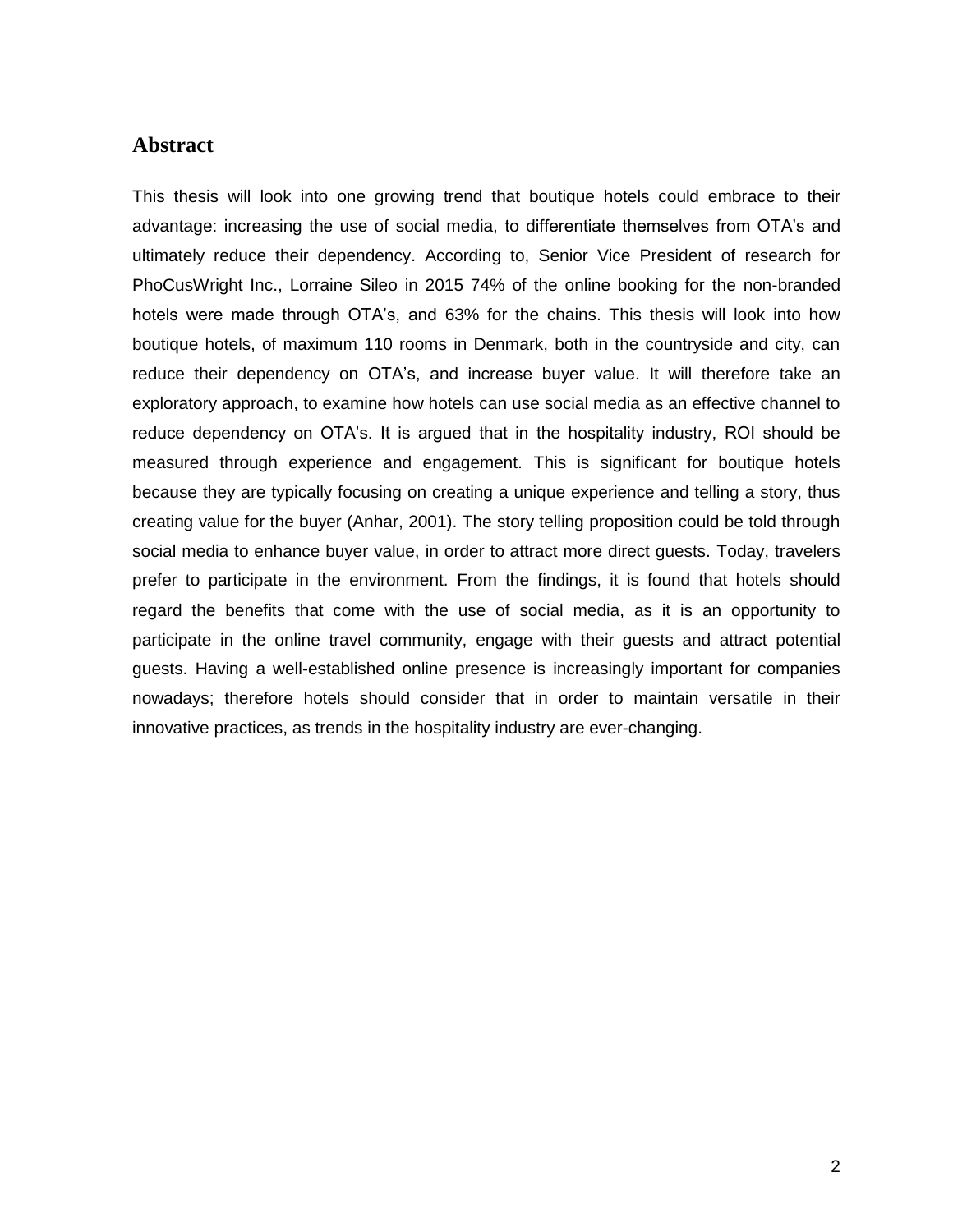## **Contents**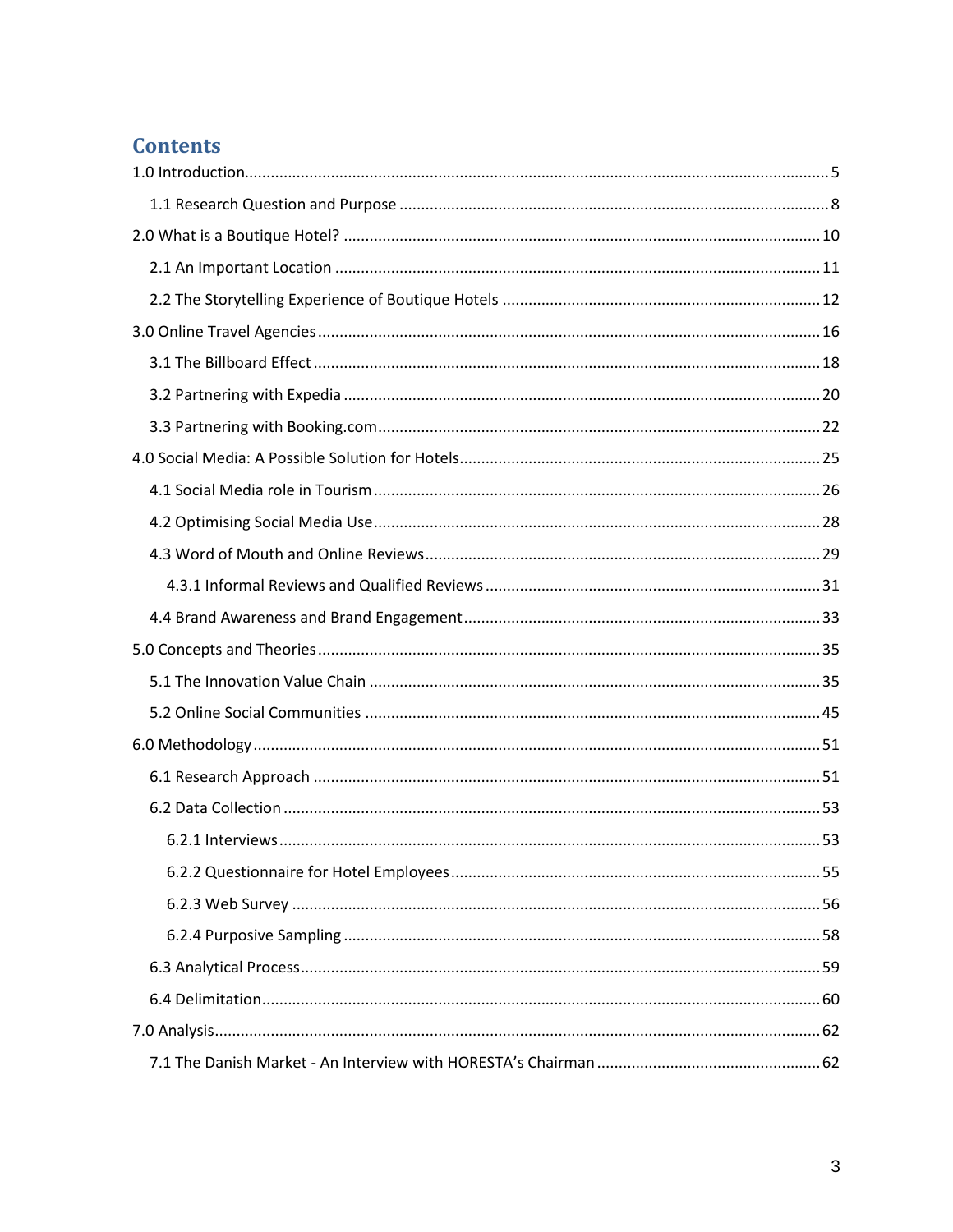<span id="page-4-0"></span>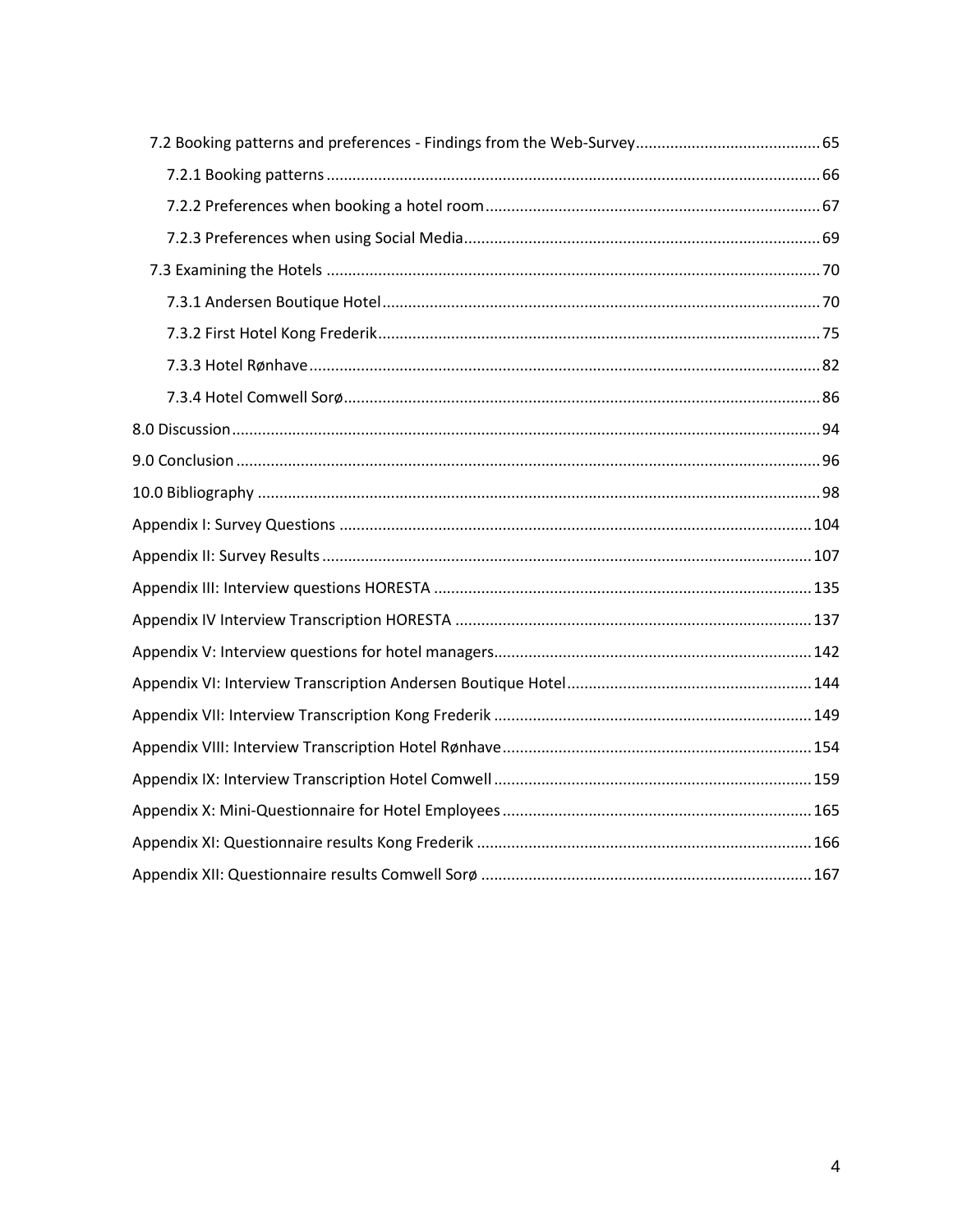## **1.0 Introduction**

The hotel industry has seen a number of transformations over the years in order to find ways to satisfy all types of travellers by seizing opportunities, building new concepts or enhancing traditional ones. The various transformations have led to the creation of different means of delivery, for instance, motels, hostels, bed and breakfast, commercial hotels, resort hotels, boutique hotels, just to name a few and with more concepts on the rise, like lifestyle hotels. The industry has proven its resilience by surviving the many changes that have occurred as a consequence of economic downfalls, natural- and manmade disasters, advancements in technology.

For instance, after the tragic events of September  $11<sup>th</sup>$  2001, travel and tourism plummeted as a result of an increase of uncertainty when flying. Natural disasters, such as hurricanes and tsunamis, destroy properties that make hoteliers unable to host guests until they have restored their property, if they are able to do so. Economic downturns, like the crash of 2008, halts travel as people's priorities become saving money. However this has quickly recovered part due to the ability to embrace emerging trends and create demand. The industry began an upward crawl in late 2010, after the stabilization of the economy and industries once again. Since then, hotels have been thriving; reaching all new highs of occupancy, average daily room rates, and sales per occupied room (Vincent, 2015). This could be a result of a growing economy, growing demand, new strategies, expanding into new markets, or the rise of other industries and trends.

A rapidly developing trend, which impacts a multitude of industries, is Information and Communication Technologies (ICT). The emergence of online services and trends has become an integral part of the hospitality industry. This was seen as an opportunity to create a two-sided market to play as a middleman between travellers and hotels, and thus the growth of online travel agencies (OTA's). Though the hotels use their website as a digital strategy, they recognize the opportunities of adopting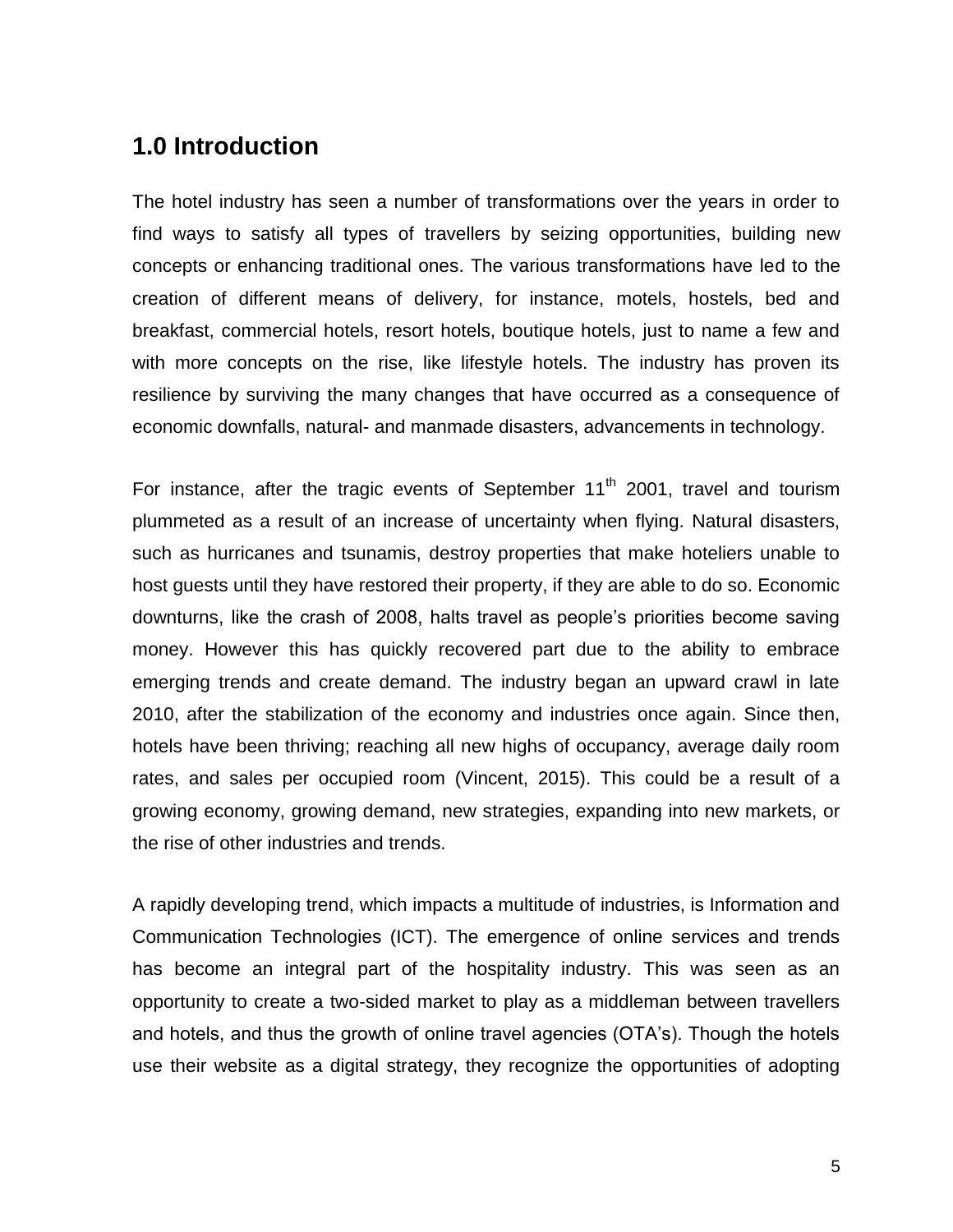external help from distribution channels namely: Booking.com, Expedia Inc., and Hotels.com, which are provide increased online visibility, raise their occupancy and profits, otherwise known as "the billboard effect" (Starkov, 2011).

This thesis will look into one growing trend that boutique hotels could embrace to their advantage: increase the use of social media, and ultimately reduce their dependency and differentiate themselves from OTA's. This is significant for boutique hotels because they are typically focusing on creating a unique experience and telling a story, thus creating value for the buyer (Anhar, 2001), which could be told through social media as a value proposition, in order to attract more direct guests.

A study conducted by Werthner and Ricci (2004) shows that the tourism industry was prevailing in regards to the volume of online transactions, with online hotel booking being the second largest in terms of sales, immediately after air travel. Information and communication technologies have had a significant influence in the hospitality industry, as the marketing and sales possibilities have expanded, offering the modern traveller liberty of viewing different providers before deciding on the most attractive product and ultimately making their online reservations. Hospitality organizations have enlarged their use of new technology systems as they accepted that these tools could boost the communication and interaction with potential guests for both selling and marketing initiatives. Additionally, such technologies can help with the internal communication, in order to improve performance.

With the emergence of social media, hotels are presented with more modernized opportunities to attract customers. Social networking and sharing sites, play a large role in doing so, with Facebook hosting 1,590 million users, Instagram hosts 400 million, and Twitter hosts 320 million (Statista, 2016). Other social media sites are strictly used for the purpose of reviewing travel-related activities and advising soonto-be travellers, such as TripAdvisor. It offers a channel for hotels to establish contact with potential customers where they can provide feedback from a diverse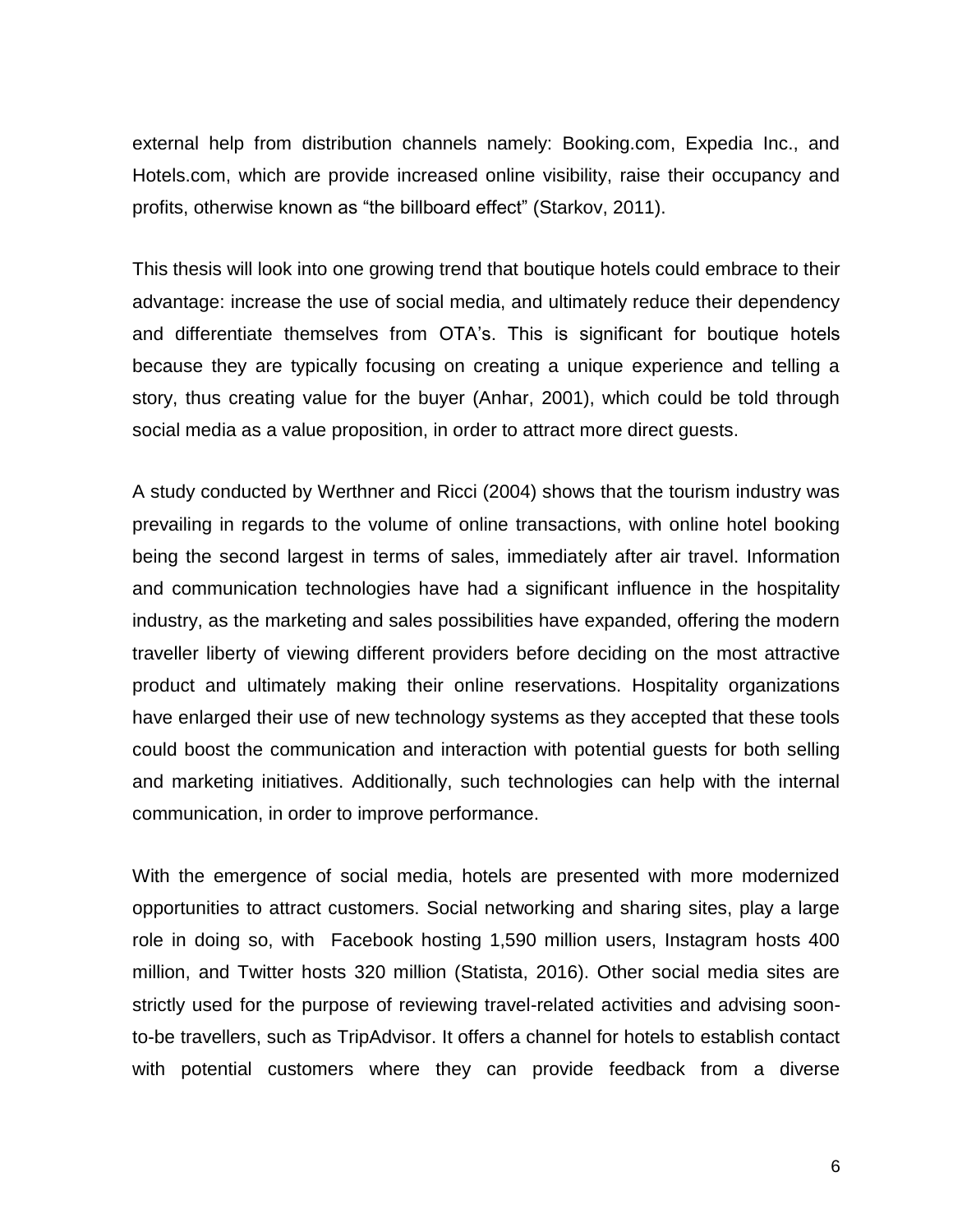representation of customers. Social media provides businesses with the opportunity to listen to their customers, in order to help establish an effective and value-based customer relationship. Some hotels have begun to develop a social media program, but the industry is in the process of exploring the potential use of emerging data about the customers and the communication options (Noone, McGuire, & Rohlfs, 2011).

It is important that a hotel finds a way to succeed in this area, and remain strong enough to withstand the test of an ever-changing market. It is considered that one factor needed to withstand the changes in the market, is to be able to understand the traveller's motivations and be able to adjust according to the changes in those motivations, as new personal and online trends emerge. With this in mind, a framework about Online Social Communities is used to study the impact of social media amongst travellers, to gain insight into people's current booking patterns and social media patterns, and help hotels find opportunities to reach their demographics directly.

Additionally, the hotel industry is one of intrigue due to its characteristics that encompasses those found in both the red and blue ocean markets developed by W. Chan Kim and Reneé Mauborgne. Red Ocean markets are those existing today. Such markets have defined boundaries, wherein companies try to outperform their rivals and exploit existing demands. Blue Oceans markets, on the other hand, account for the unknown market space, unexplored and unattained by competition, making it rich with opportunities and profitable growth. Another framework considered, is known as Value Innovation Chain -partially derived from the notions of blue ocean strategies- is utilised in this thesis to help hoteliers identify potential areas where they can be innovative and ultimately reduce dependency on OTA's. Following on the idea of differentiation, it is believed that looking into this framework is appropriate as it encourages differentiation and entails internal reflections on the company's practices and investigates areas of opportunity for innovation.

7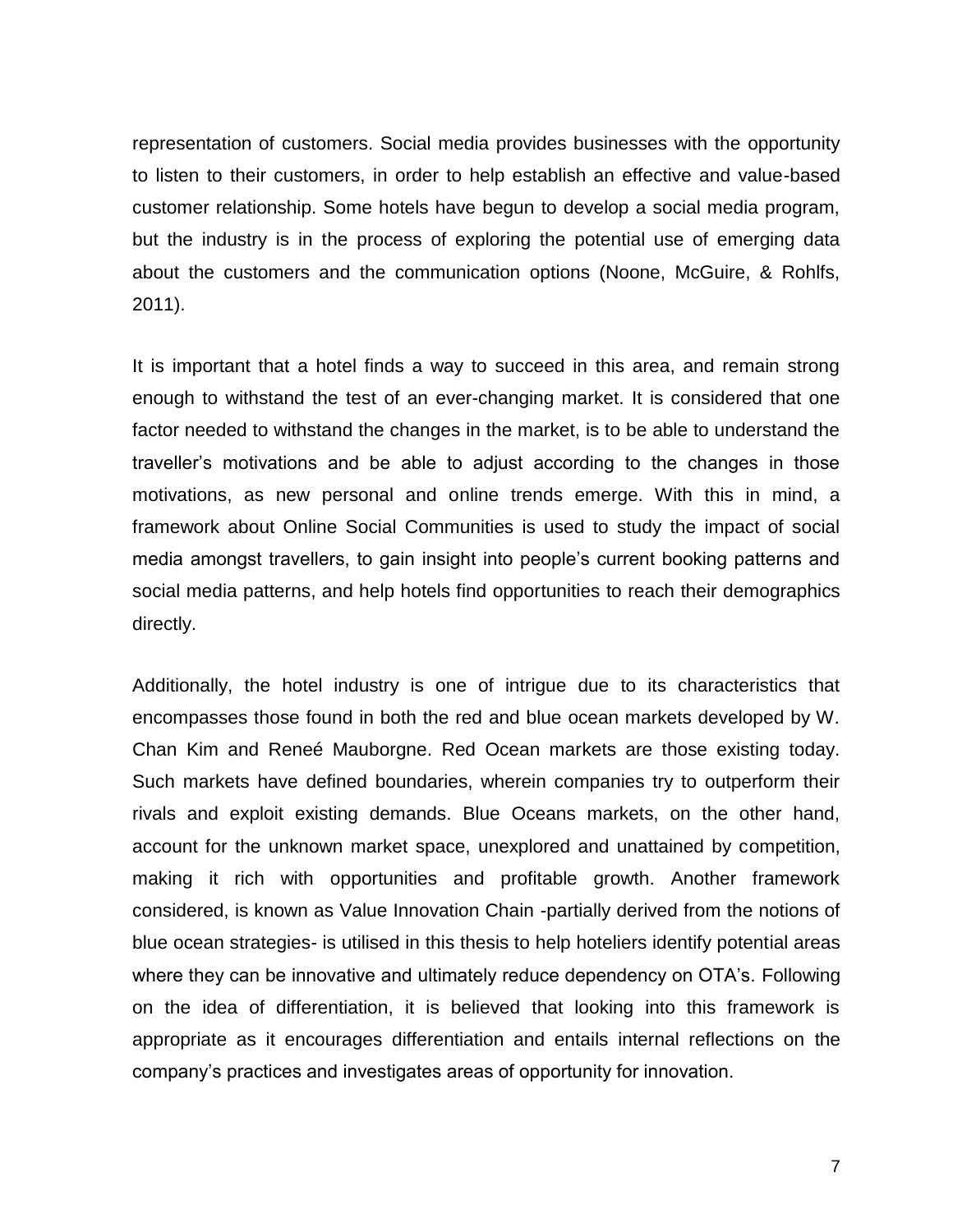#### <span id="page-8-0"></span>**1.1 Research Question and Purpose**

This thesis will look into how boutique hotels, of maximum 110 rooms in Denmark, both in the countryside and city, can reduce their dependency on OTA's, and increase buyer value, by finding alternative ways of differentiating themselves. It will therefore take an exploratory approach, to explore how hotels can use social media as an effective channel to reduce dependency on OTA's. Drawing from a framework developed by Kim and Mauborgne (2015) from their blue ocean strategies, this thesis utilizes Value Innovation Chain as a core strategy for hotels to differentiate themselves from OTA's. In order to do so, it will look into how boutique hotels currently cooperate with OTA's and the benefits and disadvantages reaped from the collaboration. It will further look into how social media can be used as an opportunity to increase buyer value, establishing better communication and interaction opportunities with their customers, by studying the benefits sought and the patterns during booking a hotel or planning a trip.

The Scandinavian travel market leads in online travel penetration in Europe, with 58% as of 2014, having also some of the highest smartphone penetration rates, with 58% in Denmark (PhoCusWright, 2015). Booking.com and Expedia respectively drive 47% and 21% of the European booking through OTA's (O'Neil, 2013). Seemingly, Scandinavian travellers have become increasingly reliant on OTA's and therefore, it is recognised that the presence of OTA's cannot be eliminated altogether. However, the high rates of online penetration indicate that there is an opportunity for hotels to differentiate from OTA's through their online strategies. Danish boutique hotels were chosen because of the opportunity to showcase the characteristics of a boutique hotel. It is considered that the characteristics of a boutique hotel will appeal to the modern traveller, seeking a value-based experience. Therefore, this thesis is guided by the following research question;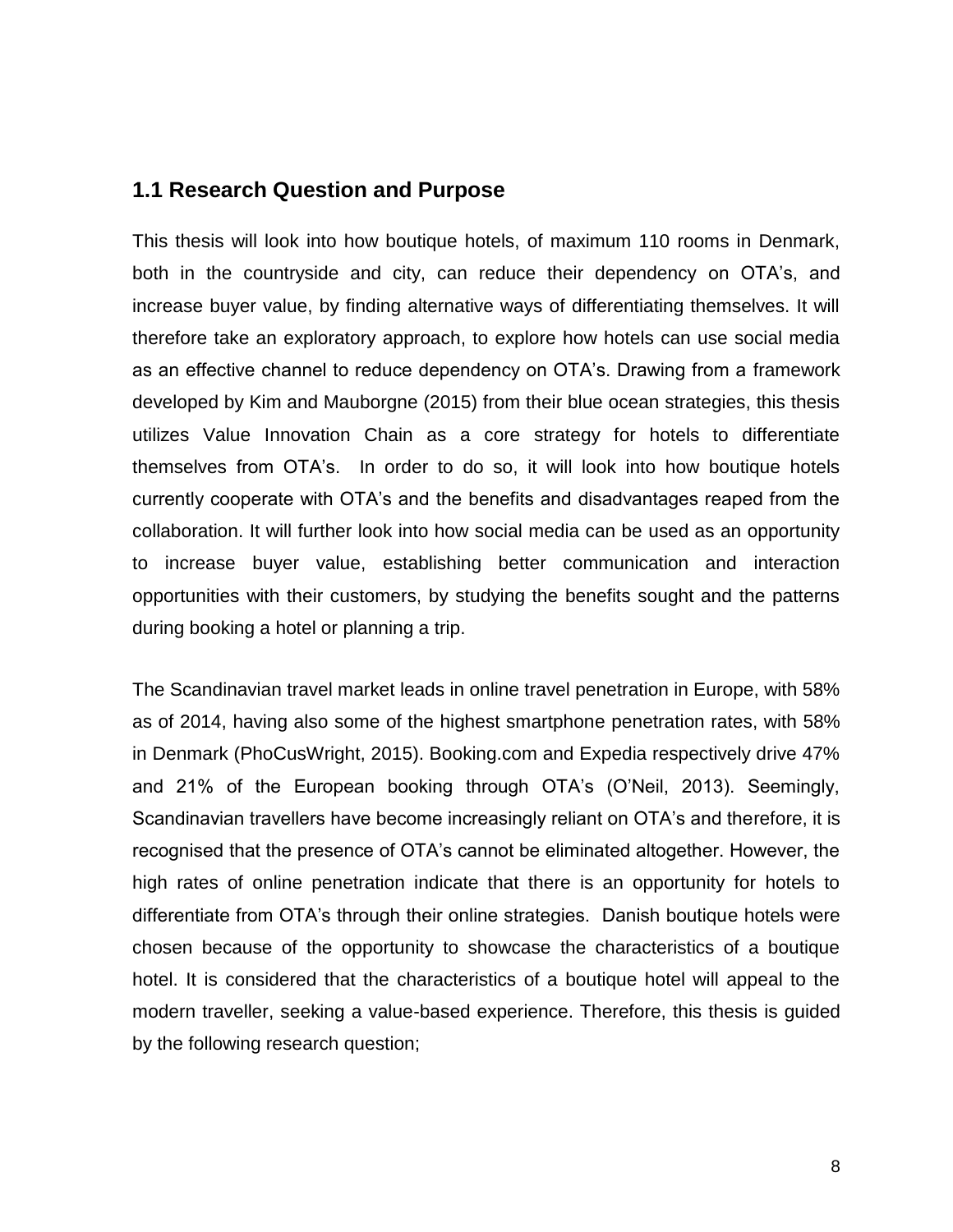*How can Boutique Hotels in Denmark, reduce their dependency on Online Travel Agencies and gain more direct bookings, by focusing on their use of social media?* 

In order to answer this research question, the following working questions will be researched and answered;

- ❖ How can the hotel staff shape its social media strategies, based on the patterns and benefits sought by travellers?
- ❖ What internal practices could the staff of the hotel adapt or alter, to help the hotel benefit from its social media presence?

To explore this, semi-structured interviews will take place with 4 hotel managers of boutique hotels in Denmark, to gain insight about the inner workings of a hotel's use of OTA's and social media. To explore the process of implementing new ideas and identify re-emerging challenges that occur to enhance value, a questionnaire was sent to the employees of the respective hotels. Hereafter, a survey is conducted and distributed to potential customers, to understand what their online booking patterns and preferences are, and their response to new strategies implemented by the hotels. The findings are used to establish solutions for the respective hotels included in this thesis.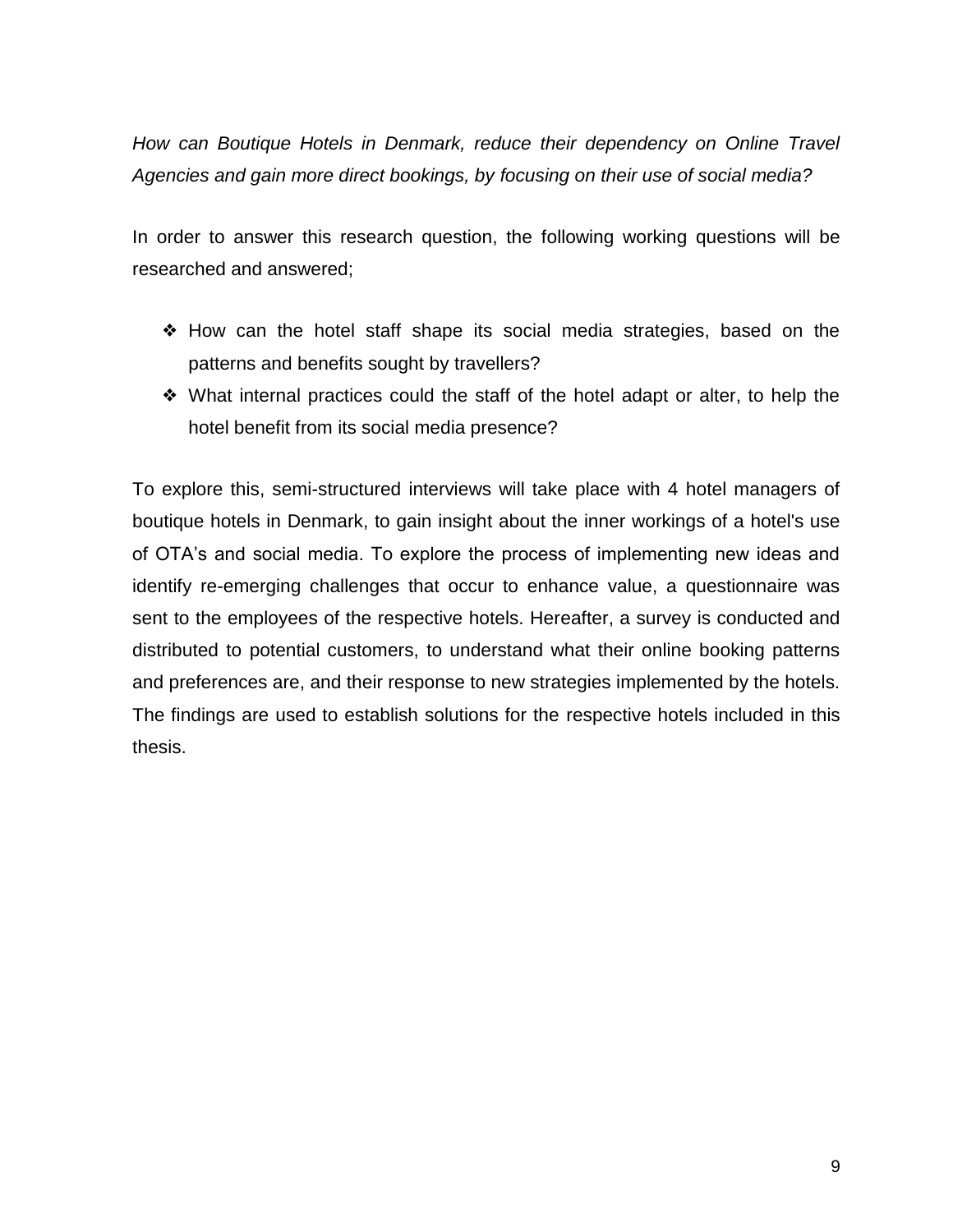## <span id="page-10-0"></span>**2.0 What is a Boutique Hotel?**

There are numerous definitions for what a boutique hotel is, and agreeing on one definition has proven to be difficult due to the seemingly constant transformations within the hotel industry. Hotel operators, creators and owners can agree on the primary features of a boutique hotel, being: architecture and design, service and target market and creating an experience or telling a story. Boutique hotels are typically perceived as warm, distinct and intimate, attracting customers who are looking for a hotel that can fulfil their individual needs (Anhar, 2001). The interior design of a boutique hotel usually follows a theme, and some even have different themes in guestrooms. This can appeal to repeated guests, as they can return to a hotel where they have trust in the quality of service, but still get a different experience with each stay. Many hotel owners buy older hotels and refurbish them to become boutique hotels, giving them historic details with a chic twist, meanwhile newly built boutique hotels generally have an easier time achieving relevance (Anhar, 2001).

Typically, boutique hotels do not exceed 100-150 rooms. Boutique hotels in Copenhagen have an average of 108 rooms (HORESTA, 2014). With the ample definitions of a boutique hotel, when referring to boutique hotels in this thesis, it will refer to lodging establishments which encompass maximum 110 rooms. However many hotels today which classify themselves of as boutique hotels, house more than hundreds of rooms, for instance Henry Hudson Hotels with 821 rooms. The founder, Ian Schrager, does not agree that boutique hotels can only be small, nor does he believe that personalised services are important. Schrager defines "boutique" as an approach or an attitude, and places emphasis on creating a theatrical atmosphere to entertain the customers by engaging all their senses, through design, music, lights, colours, and art (Anhar, 2001). Boutique hotels typically attract trendy customers that are willing to pay 10-15% more for a room. The customers of a boutique hotel would normally be in their early 20s to mid-50s, with average to higher income. They usually rely more on word of mouth rather than traditional advertising (Hotel Analyst, 2015).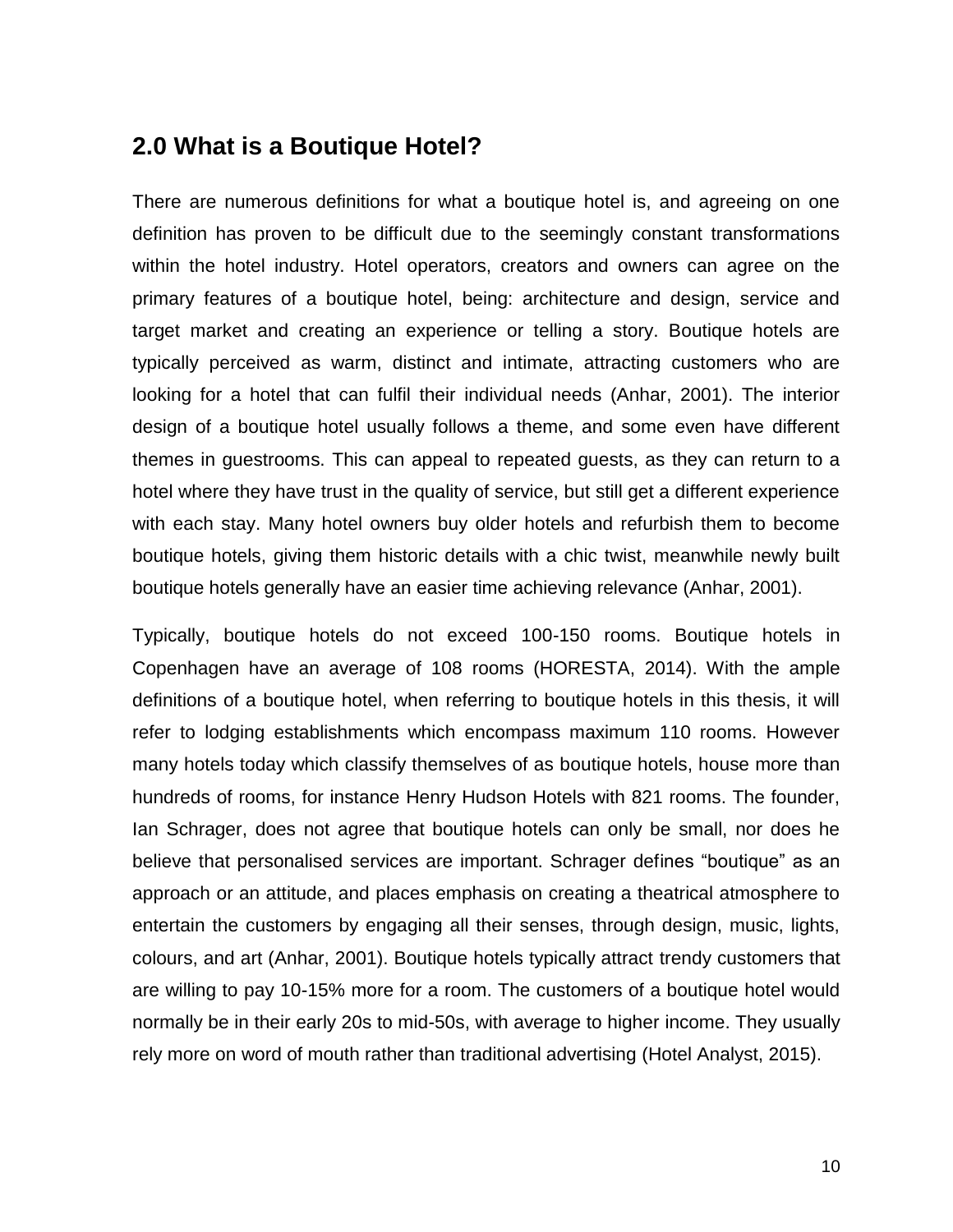Moreover, it is recognised that ambiance plays a role in determining a boutique hotel, therefore, boutique hotels also refer to an establishment that focuses on creating a cosy, warm, and welcoming feeling for its guests and aims to deliver a certain experience or story in order to establish itself as unique and create a memorable experience for its guests. As they are relatively small, their limited capacity is often compensated by their convenient locations and allows them to enhance their quality of services and customise their outlets, taking into consideration the preference of the individual guest.

#### <span id="page-11-0"></span>**2.1 An Important Location**

An aspect that influences the likelihood of someone booking a room and creating demand is the location. Needless to say, when people travel, they wish to stay in a location that meets their needs and is aligned with the motivation of their travel. People will pick a hotel which is conveniently located to the attractions that they are interested in seeing, convenient to transportation options, or alternatively located in seclusion as per the guests' requirements.

According to a survey conducted by Choice Hotels International (2014), 73% of business travellers state that location is the most important when selecting a hotel for their stay. Business travellers choose a hotel based on location, in accordance to where they may have meetings, or will choose a hotel to host a conference. For leisure tourists, their reasons for wanting to stay in a city hotel or countryside hotel may differ depending on the external or intrinsic motivation of the trip, the character of the person and their interests.

In Denmark, city boutique hotels are in high demand with both business and leisure travellers. On average, city boutique hotels earn twice as much annually than boutique hotels in the countryside, partly due to their high demand and higher prices (Vallen & Vallen, 2013). With this in mind, city hotels do not need their own restaurant due to the variety of nearby restaurants and cafes. The high demand, together with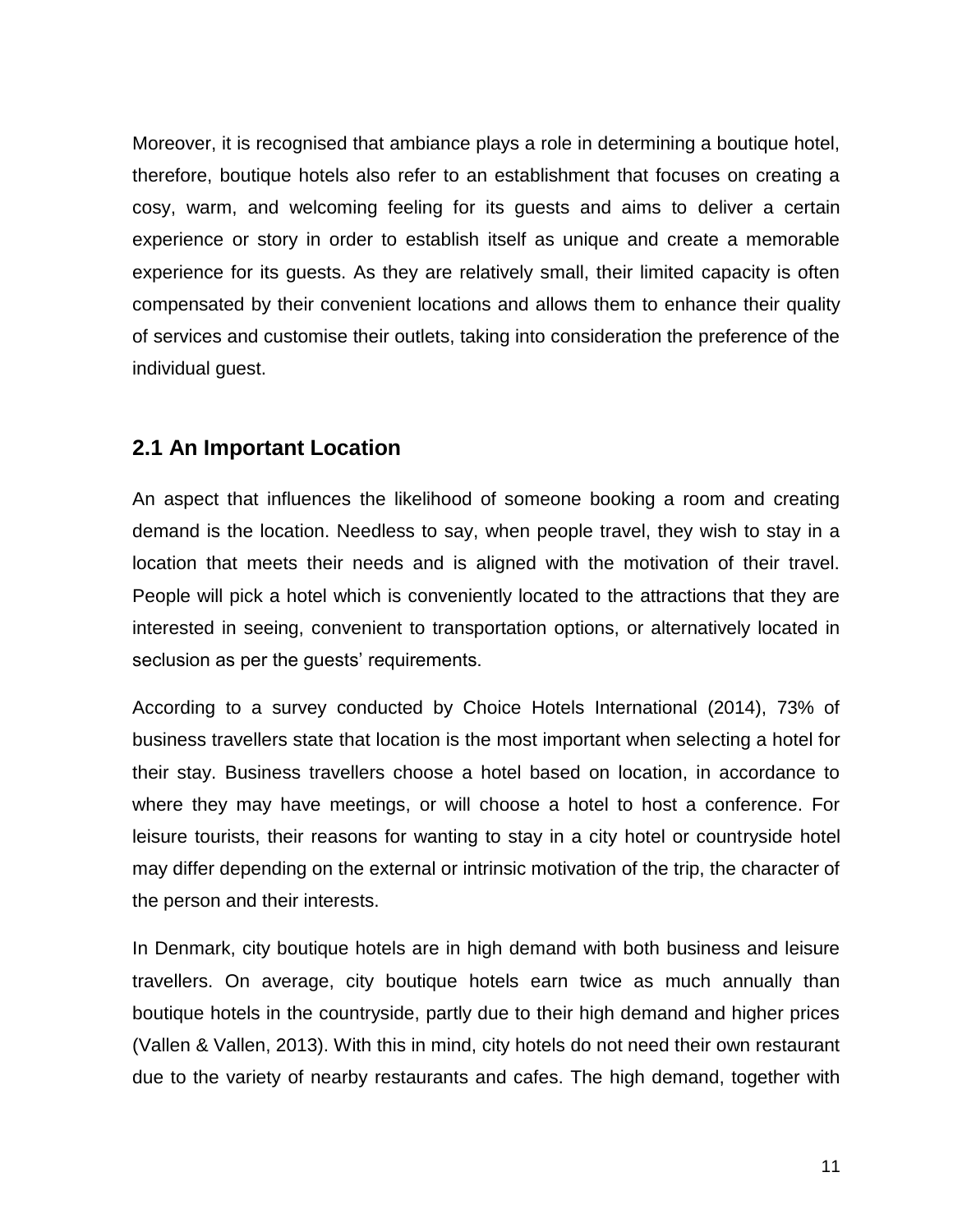the benefit of many local restaurants and cafes means that city boutique hotels have an opportunity to gain sizeable revenue. On the other hand, countryside boutique hotels in Denmark, the restaurant is an important source of income for the hotel, as it caters to guests as well as locals. Indeed, with 23.5% of revenue countryside hotels earn double as much than city hotels from the restaurants (HORESTA, 2014).

There are characteristics that define a location as being trendy and exclusive for a region where the boutique hotel is located. Increasing organizations are focusing on smaller cities for boutique hotels, as opposed to places with large corporations and uptown areas. This is to enable the style and design of boutique hotels to be different when comparing a city hotel to a countryside hotel (Hotel Analyst, 2015). As boutique hotels are concerned with creating experiences. Boutique hotels can use the characteristics from their surroundings to build on the character, and thereby the appeal of the establishment. This can be anything from harvesting local and fresh produce, history, nature, or developing their own character within elements of their environment. These kinds of hotels offer their guests the possibility to experience the local atmosphere without sparing luxury. This thesis will look into both city and countryside hotels, as it is believed that the approach will be different, due to the different benefits sought by their respective guests.

#### <span id="page-12-0"></span>**2.2 The Storytelling Experience of Boutique Hotels**

Boutique hotels strive to create a memorable experience for their guests. Doing so requires attention on providing ethereal services and a sum of facilities that contribute to that experience. In the context of boutique hotels, experience comprises of decor, ambience, personalised service, and mind-set of hotel staff, which combined can create a sense of closeness among the guests and enhance the popularity of the hotel (Vallen & Vallen, 2012: p. 26-27).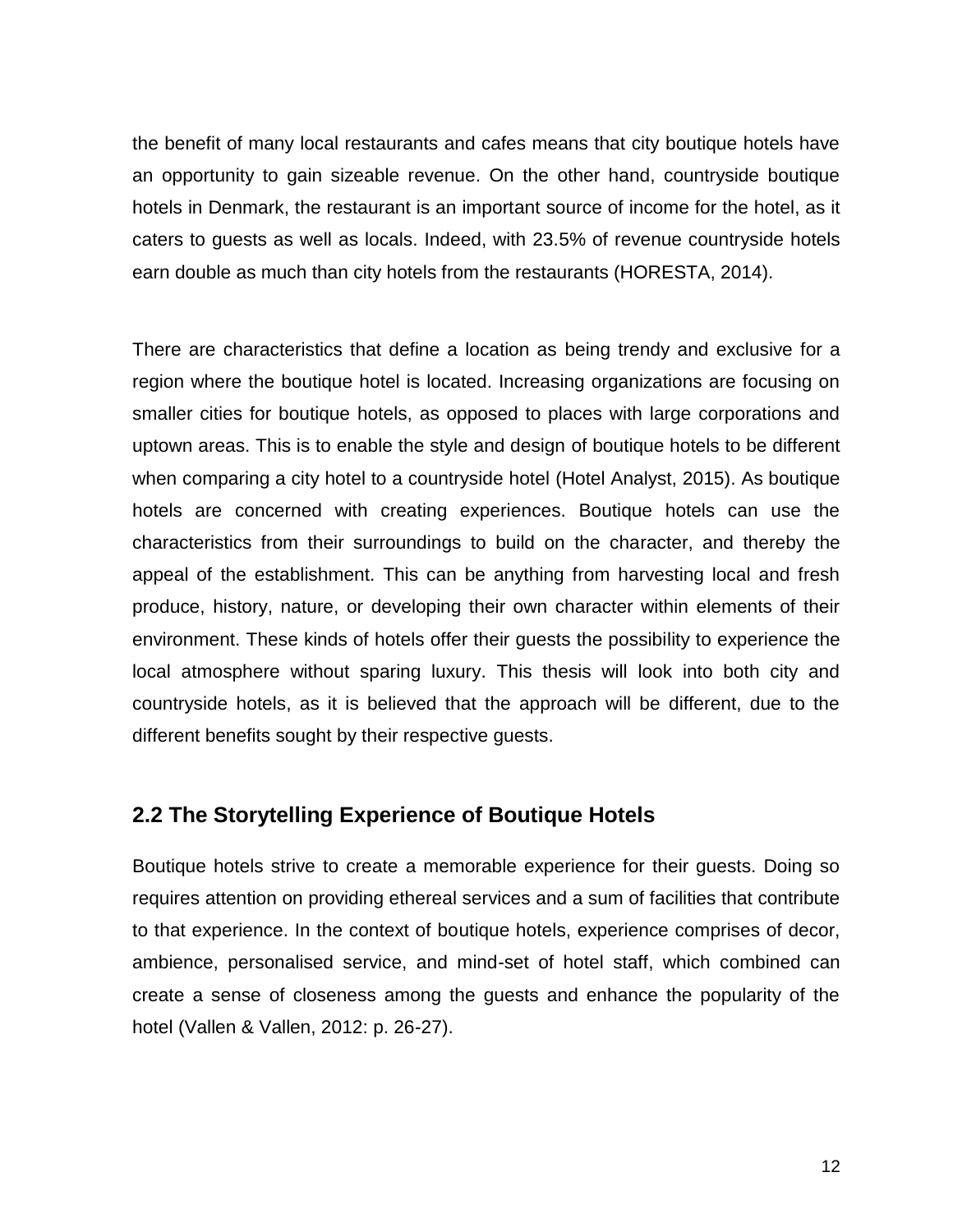These differentiated product and service offerings make boutique hotels an interesting entity to research, as it requires creativity and innovativeness when engaging customers. Due to their conscious efforts to create a unique experience for their customers, it is assumed that boutique hotels are willing to go the extra mile and adapt emerging trends, and will thus, benefit from a new and efficient strategy to ensure this.

Customers have begun to shift from wanting new technologies, added amenities and luxury items in their hotels rooms, to wanting a storytelling experience (HVS, 2013). However many hotels maintain the same in-room amenities, interior and furniture style, the same check in process, making it a place where the traveller no longer feels at home (HVS, 2013). Many leisure travellers today are no longer looking for "home away from home", but are instead looking for a place that provides them with an experience that tells a story (InterContinental Hotel Groups, 2013). Senior Vice President at Starwood Hotels and Resorts, Michael Tiedy (2013), argues that the modern-day traveller tends to prioritise participating in the environment by taking a "selfie" and posting it on to a social sharing or networking site, or "checking-in" to a local bar. He further argues that travellers today do not want to feel like they are in a corporate setting, and instead thrive in environments where they can interact with people (HVS, 2013). They are also attracted by hotels that are distinctive in style, design and service. This has resulted in a proliferation of lifestyle hotels, which focus less on brand and more on creating a place that is comfortable and simple, where guests can seamlessly connect and interact with locals, the staff and become part of the experience, and where the design adds to the uniqueness of the adventure.

An example of this is Urban House Hotel in Denmark. They have infused the concept of a hotel and a hostel to create a lodging establishment that encompasses the diverse and dynamic culture of its neighbourhood, Vesterbro. Vesterbro is a workingclass district, now considered as one of the hippest areas in Copenhagen. Urban House has created a place where its guests can enjoy the lifestyle of the neighbourhood, claiming it is "*a place to sleep, a place to relax and throw back a few*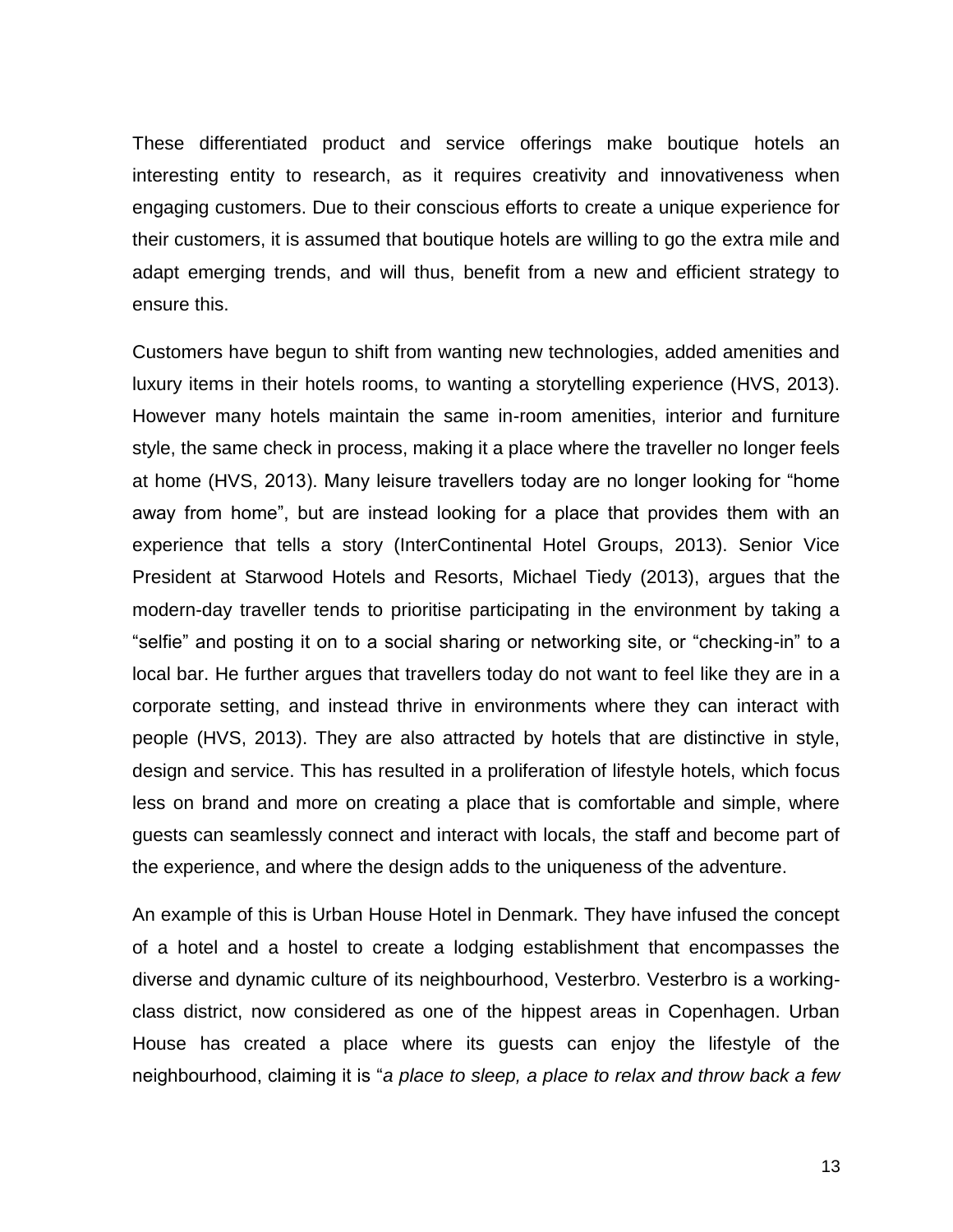*beers or grab a late night snack, a place to be social… We love Vesterbro and want to share it with everyone who visits us in our hotel*" (UrbanHouse.me, ND). On their website, they use informal language and slang terms, such as "*Friends from the hood*" and "*We've got your back*", refer to the establishment as "*The House*" and the staff "*The Family*", to portray their laid-back, urban attitude and create unique experience for their customers. Adding to the storytelling, there is no check out process; guests simply leave their rooms at 12pm. They have made it available for guests to get a tattoo while staying with them, further encompassing an increasing trend of tattooing by having a tattoo shop - where most hotels would have a traditional gift shop. Moreover, their presence on social media can be seen through their online hashtag #docopenhagen, also a slang term. All of these factors add up to allowing the customers an opportunity for a unique experience at the establishment itself, by telling a story of the popular lifestyle and type of culture associated with the district. The practises of Urban House, demonstrate Tiedy's remarks regarding people thriving on interacting with others and on gaining experiences. Seemingly, Urban House understands that experiences are an important source of value creation and have managed to establish an environment, where guests can experience a specific lifestyle, unique to Vesterbro, Copenhagen.

What is also important for an establishment trying to create a story is that the staffs' mind-set is aligned with the objective. Interaction with the staff is an important factor in creating a unique experience for the guests. Traditionally, in order to achieve an alignment, specifically in large chains, hotel managers would enforce a dress code and create a guide for their employees. However, with the concept of creating a unique experience, employees are not as restricted and in some hotels, the employees can wear what they wish, like in Urban House. This approach presents challenges as the staff must be trained to combine casual behaviour together with professionalism. Sara Kearney from Hyatt Hotels believes that "phenomenal service should be thoughtful and respond intuitively to what customers want" (HVS, 2013). It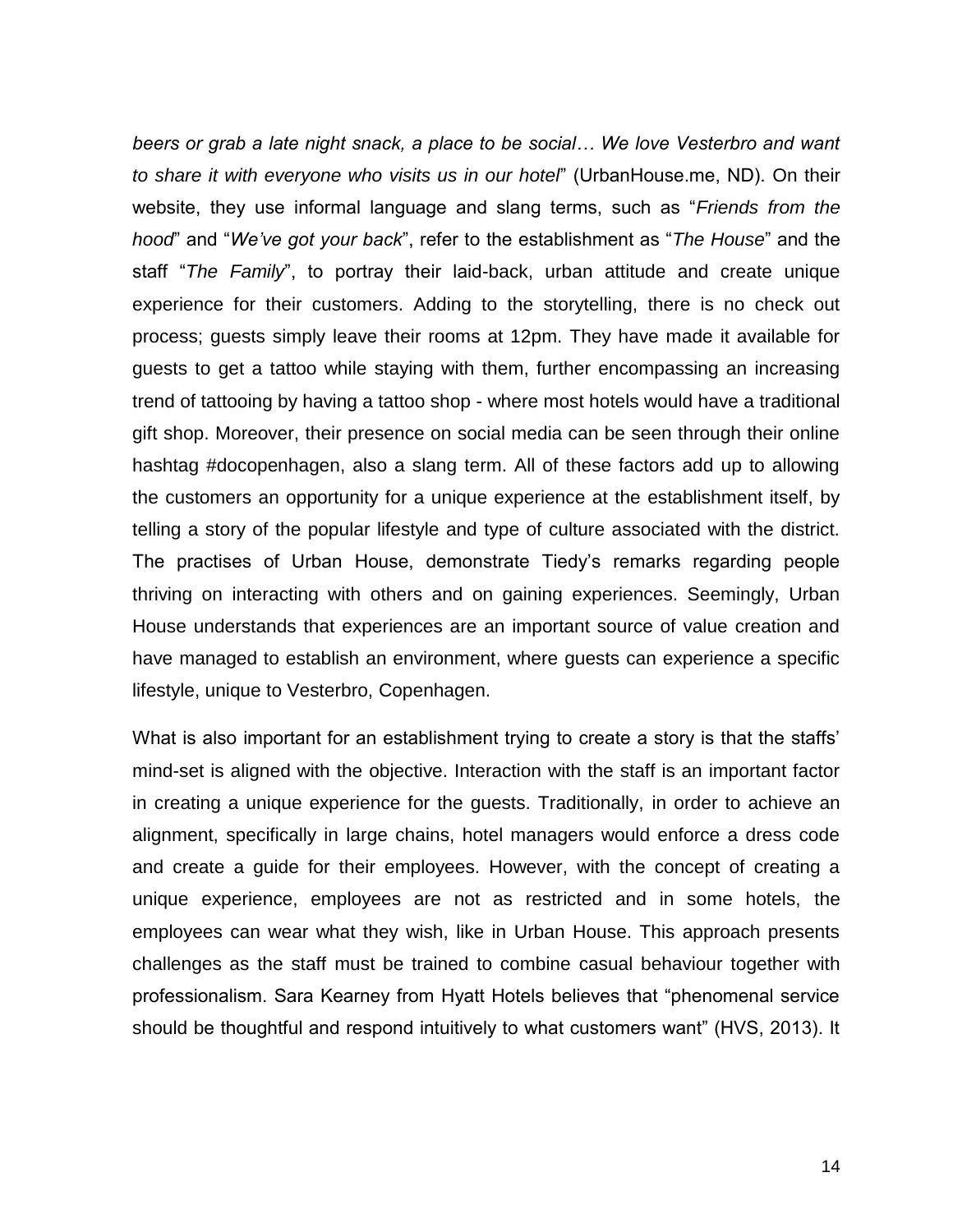is considered that the storytelling element provide hotels with an opportunity to enhance their social media use to attract the modern traveller.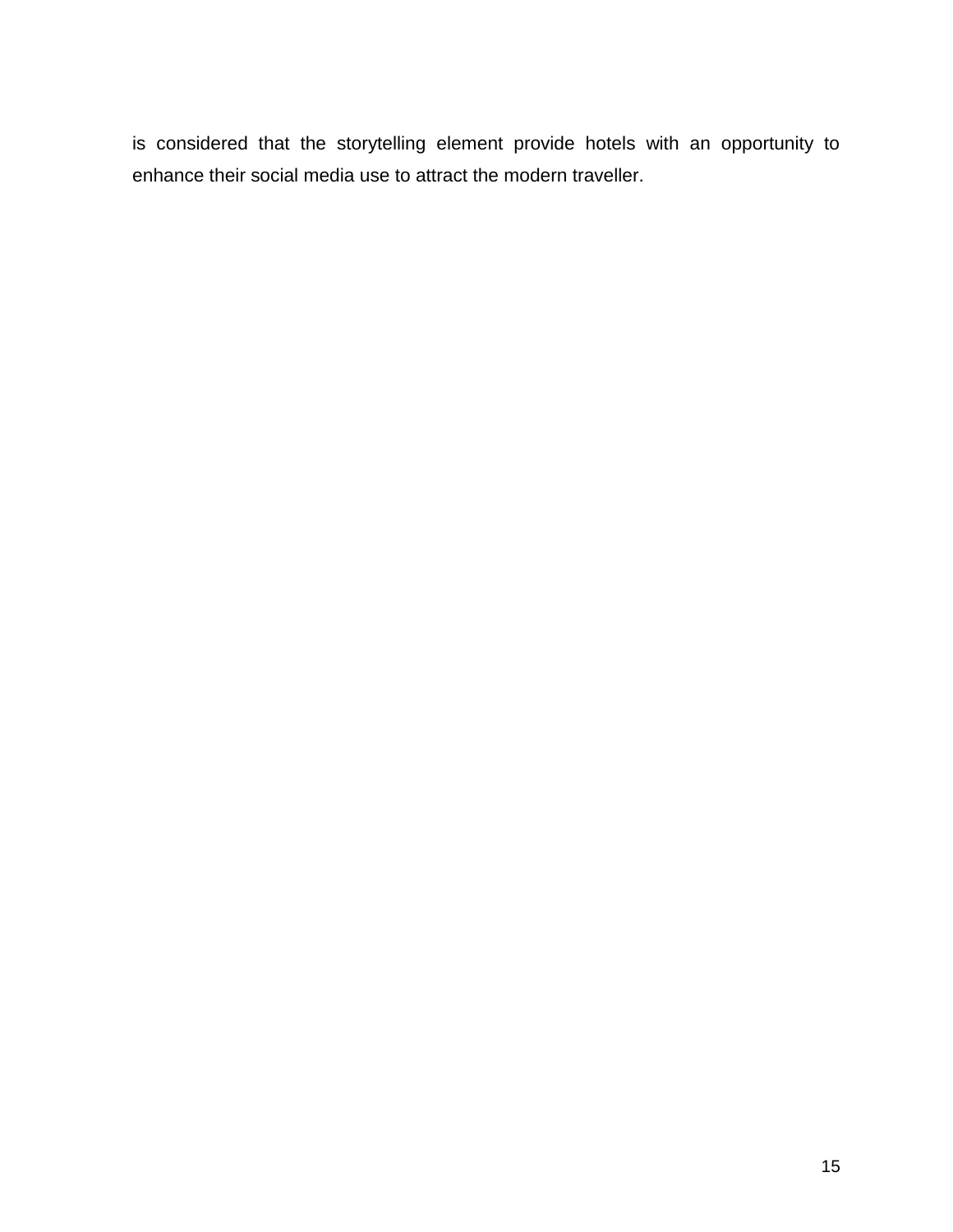# <span id="page-16-0"></span>**3.0 Online Travel Agencies**

OTA's provide hotels with promotion assistance, and give hotels the opportunity to save resources on promotion, which satisfy many hoteliers, particularly independent ones, which do not have the resources to promote the property in the same way an OTA can. OTA's represent a way for hotels to attract more customers and to increase their revenue, but at the same time are also seen as a challenge for hoteliers, due to the amount of commission to be paid, and the terms and conditions they are contractually obligated to uphold that may constrain the hotels and create a more codependent relationship with the OTA. Once the hotels start the collaboration with the OTA's, most of them would apply the "rate-parity" clause, which assures the OTA's that the hotel will not sell the same package with a lower price on their own websites (Kessler & Weed, 2015). This chapter will define the role of OTA's in the industry, and provide insight into the partnerships with Expedia and Booking.com.

For many, it is the safest advertising channel, as it ensures that they will be visible to millions with no cash outlay, but only paying commission to the OTA based on the hotel's results. OTA's can assist properties with global reach, while also guaranteeing them an important mobile presence. In 2015, Expedia was Google's fourth largest advertiser, spending 71.6 million USD on ad spending- as opposed to the 6 million USD they spent in 2010 (Statista, 2016a). An independent hotel would face difficulties competing with such a massive budget. However, because independent hotels cannot keep up with distribution and marketing demands, an option for this to change could be to partner with other hotels, in order to strengthen their presence in the market. Hotels which are part of a big chain do not have as big a need of using the OTA's, because they can afford to have their own promotions and different marketing strategies implemented. According to Senior Vice President of research for [PhoCusWright Inc.](http://www.phocuswright.com/), Lorraine Sileo, in 2015 74% of the online booking for the nonbranded hotels were made through OTA's, and 63% for the chains, as is demonstrated in Figure 3.1 below.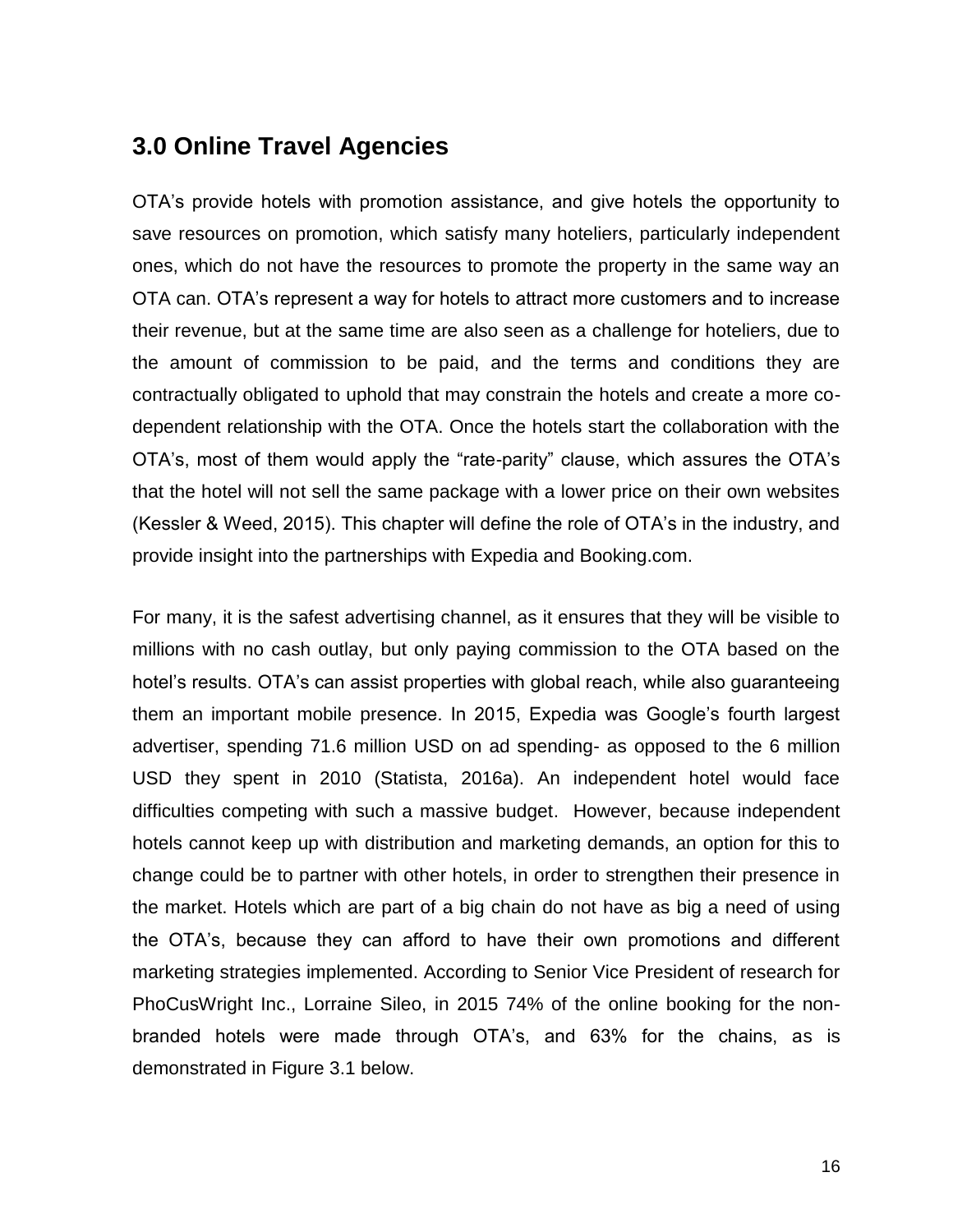#### Figure 3.1: Bookings through OTA's vs. Direct Bookings.



*Source: PhoCusWright, 2015, Difference in OTA and online direct share among independent and chain hotels in Europe*

According to Hospitalitynet.org (2016), in 2016 OTA's will take minimum 20% commission from hotels, corresponding to around 32 million USD, and the numbers will continue to grow as people become increasingly committed to OTA's for the price comparison and ratings. Being aware of their advantages, OTA's like Expedia and Booking.com increase their commission to 40% for their "pay for positioning" program. To reverse this, it is believed that hotels can take back their shared profits by engaging directly with customers (Hung, 2016). An often discussed topic in the hospitality industry is the relationship between other OTA's vs. Booking.com, and the relationship between Booking.com vs. brand.com (hotels' website). As the number one hotel reservation service in the world, it is perceived to have a significant distribution power among hoteliers, with an approximate 166 million visits, while Expedia had 59.3 million, as of 2014 (Statista, 2016b).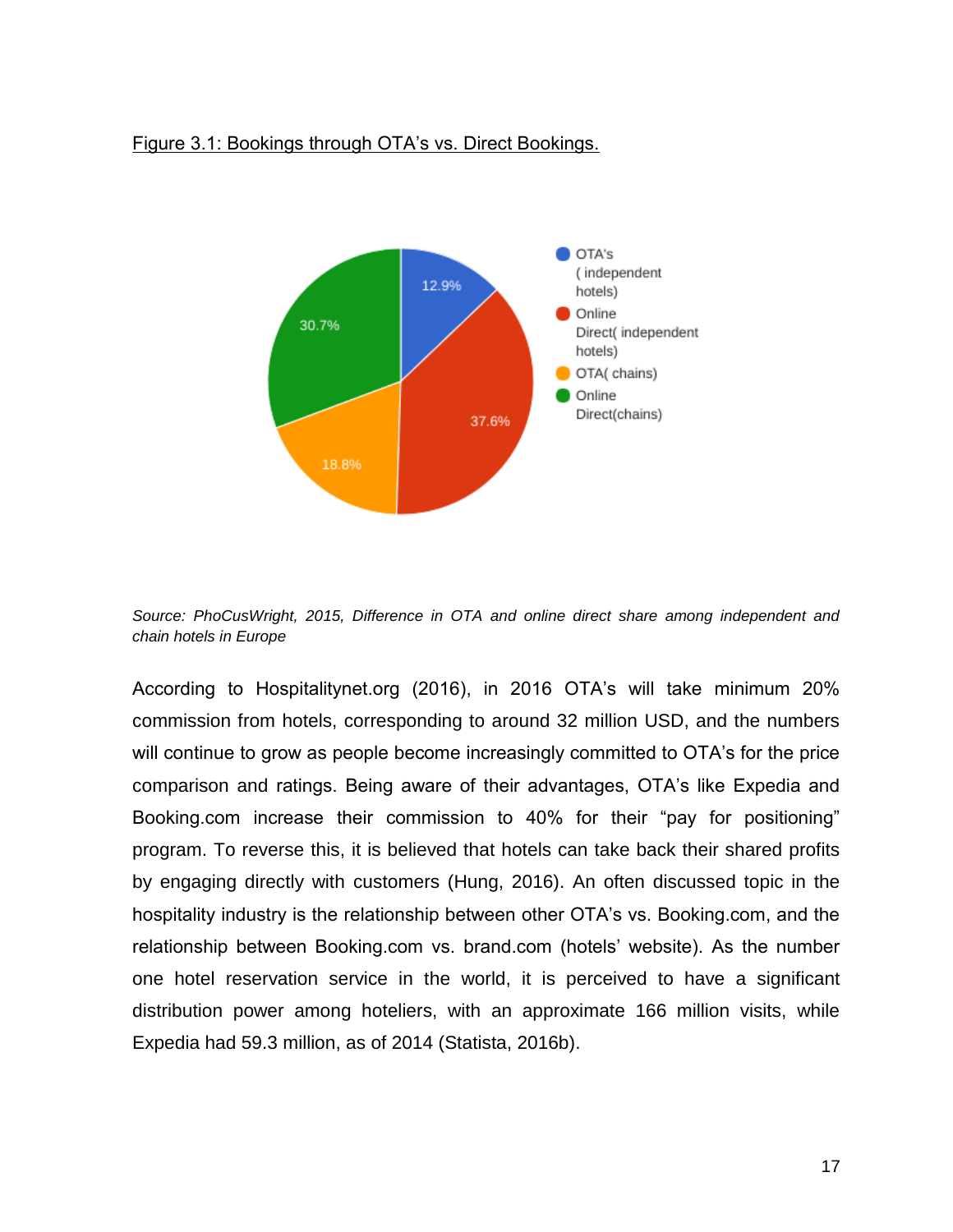European OTA's have expanded excessively since they first started activity in 1998. The UK and Scandinavian market were two of the first markets penetrated by OTA's. Since their rise, OTA's have exceedingly taken over the online travel market. They have given travellers access to information about varying prices, deals, and schedules, and provided the opportunity to mould their own experience. This has resulted in a great number of potential customers using OTA sites to book and plan their stay. Booking.com and Expedia respectively drive 47% and 21% of the European booking through OTA's (O'Neil, 2013). Moreover, OTA's were the only ones within the hospitality industry that showed steadiness during economic decline. In 2013, 45% of the total European travel sales revenue was generated by the OTA's (HVS, 2015).

In Denmark, boutique hotels in Copenhagen pay highest percentage rate to OTA's through commission, at an average 9.3% per room sold, which equates to 60 DKK per room (HORESTA, 2014). This may be due to the high demand and large amount of leisure travellers. Boutique hotels in the countryside pay the least to OTA's, with an average commission rate of 4.2%, equating to 24.5 DKK per room. The net worth paid to OTA's by hotels in 2013, was 250 million DKK, which corresponds to 5% of room sale in Denmark (HORESTA, 2014).

### <span id="page-18-0"></span>**3.1 The Billboard Effect**

The billboard effect originally refers to the benefit hotels receive by being present on a third party distributor (OTA) being; more reservations through the hotel's own distribution channels, due to its presence on OTA's. A study conducted in 2009 at Cornell University, shows that travellers would gain the information required from the OTA and would then book directly on the hotel's own distribution channel, resulting in higher direct sales for the hotel, which became known as the billboard effect.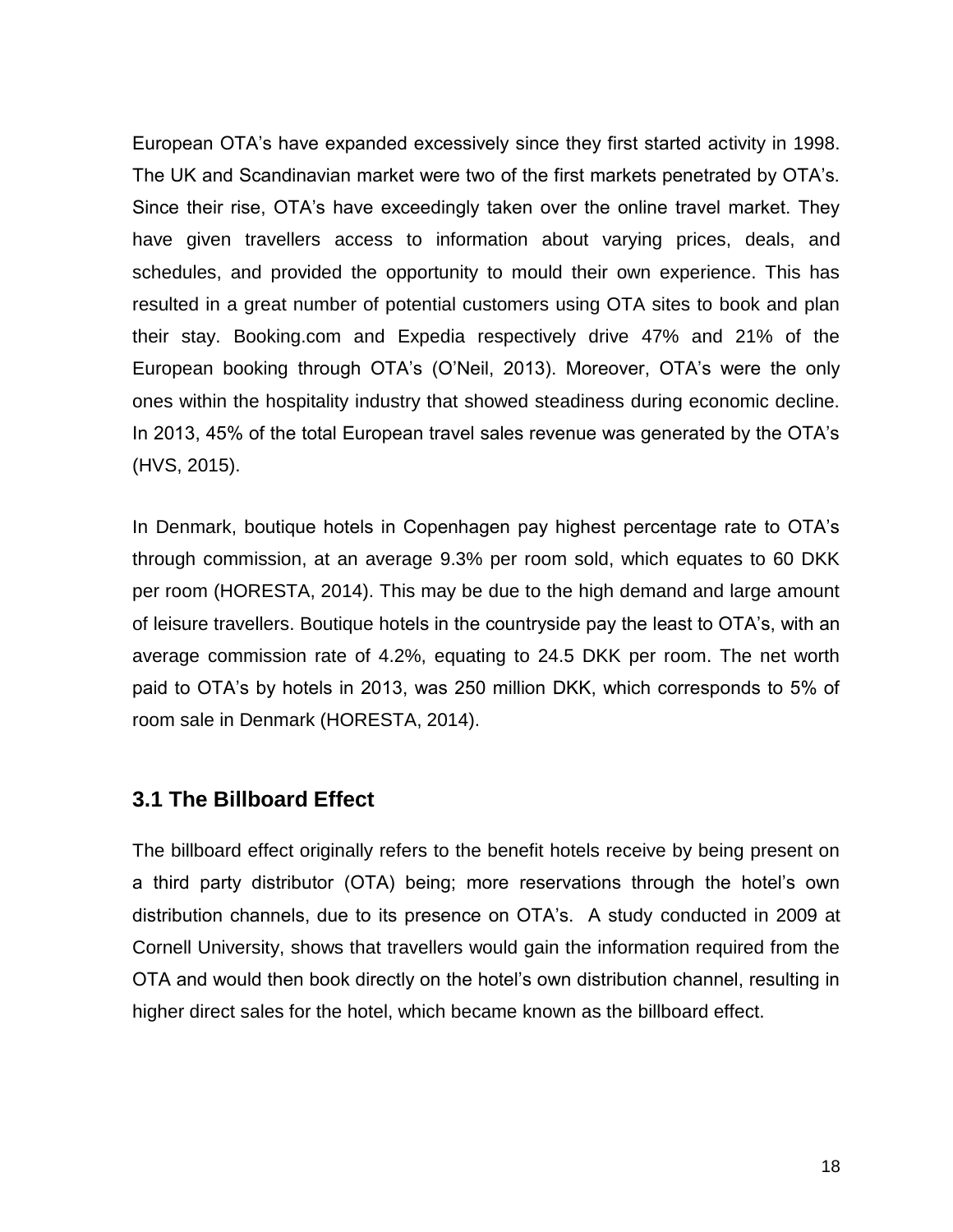The hotels had between 7.5% and 26% uplift in direct bookings and many assumed that it was because of the billboard effect. Having funded Cornell's report, Expedia used the report to encourage hoteliers to use OTA's (Starkov, 2011). Hoteliers saw this as an opportunity to have their marketing efforts managed by the third party, while still receiving direct bookings through their own channels.

The Cornell report (2009) did not anticipate the widespread growth of digital information, the impact it would have in the market, converging the markets, and how that has shaped today's purchasing habits of online interactive customers. The report also did not acknowledge how the unique research patterns of the users - going between Google, hotel brand website, OTA site, and social media - could have partially influenced the outcome of higher direct bookings. Furthermore, it is not to take into account the rate parity effect, being the effect of Expedia and other OTA's placing a hotel on the first search results page when it has a particularly good rate for a 24-hour or a 72-hour sale. With strict rate parity, the hotel has - due to mandated rate parity - the same special rate or the same 24-hour or 72-hour promotion on its own website (Starkov, 2011). This results in an increase in bookings on the hotel website during the exact same time the hotel is on Expedia's first search results page.

Some argue that the billboard effect is "dead", while others argue that it still exists but the definition should change to reflect what it is today. When talking about the billboard effect, some refer to the increased visibility and bookings on a hotel's website, and what was brought about by guests discovering the hotel on a third party distribution platform. It is measured in increased bookings, but also increased searches (Starkov, 2011). The "billboard effect" now acknowledges other outcomes, such as, different searching patterns, checking the hotel website for more information, larger pictures or to compare rates, searching the hotel on social media to see what others are saying, or people will just search directly on OTA because they find it easier to deal with OTA's (Ramelli, 2011). For instance, as recent focus on Denmark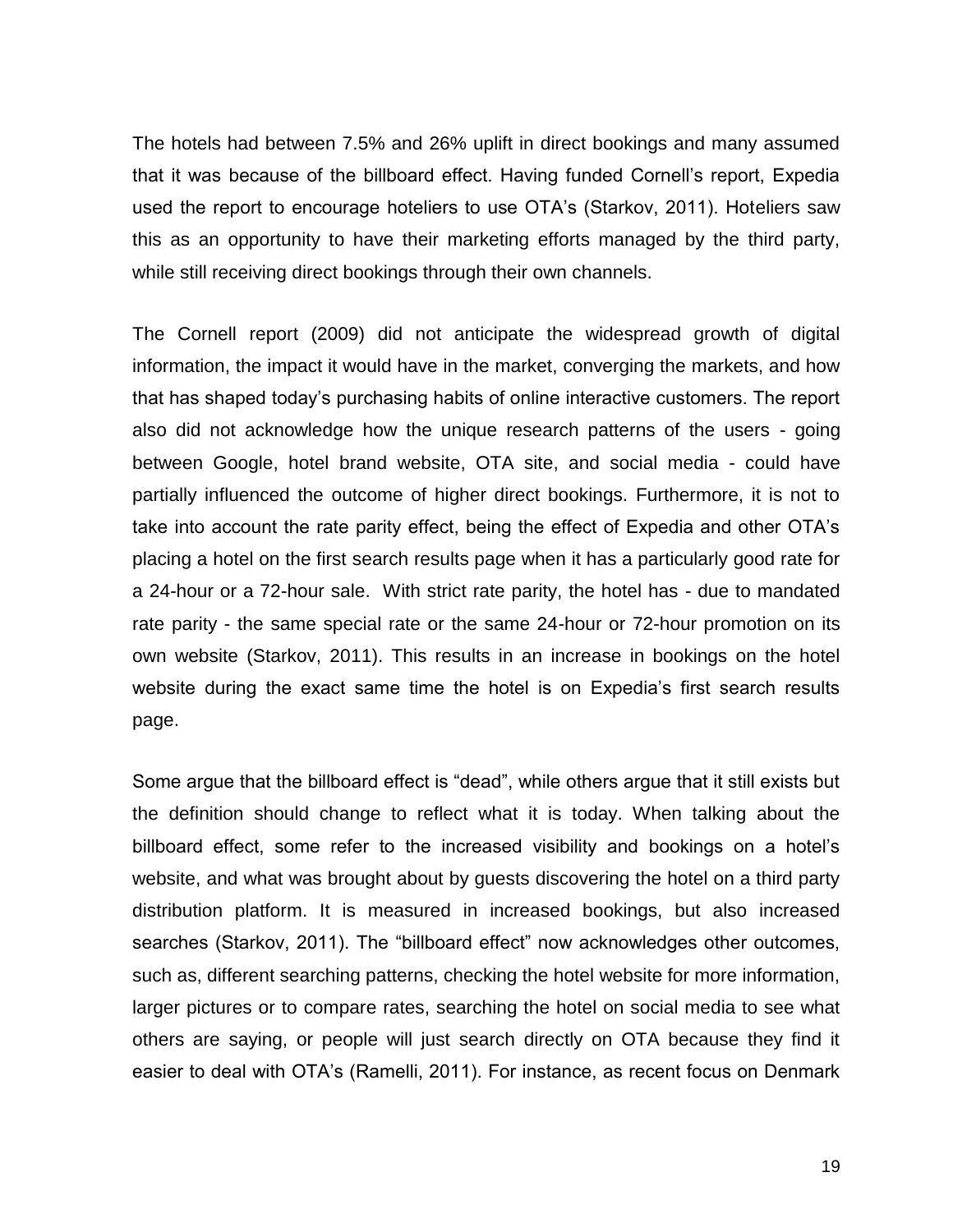being the coined happiest country in the world, its biking culture, the high level of sustainable awareness, home of LEGOLAND and Christiania, it has become a travel interest for diverse groups who may not know of any of the hotels in Denmark, making them inclined to plan through an OTA.

### <span id="page-20-0"></span>**3.2 Partnering with Expedia**

Expedia values itself on being part of a two-sided market, providing travellers with efficient travel search engines and hotels with the opportunity to have a global reach with a platform that allows for multiple payment methods (Schaal, 2016).

The rate of commission paid to Expedia starts at a base of 10% and varies depending on the options, as can be seen in Table 3.1. In Copenhagen, 110 hotels are using Expedia. Expedia manages 150 sites, namely Hotels.com, Trivago, Orbitz, and MrJet. The sites owned by Expedia are known as 4th or 5th party distributors and perform Meta search, which is a tool that uses another search engine's data to produce their own result from the internet. According to their website, Expedia asks the 4th party sites to use the tag generator and place links on their website and maintain branded links to Expedia.com. In return, Expedia will provide support to increase sales, handle the transactions and billings for the customers that refer to them, and receive 3% commission from their sale (Expedia Inc., 2016). Such sites are available in 70 countries, in 35 different languages. Hotels can sign up to Expedia through their Partner Central; from there the hotel will appear on all their sites. This helps Expedia pitch that they have a global reach, which has resulted in a revenue of 6.67 billion dollars in 2015 (Statista, 2015).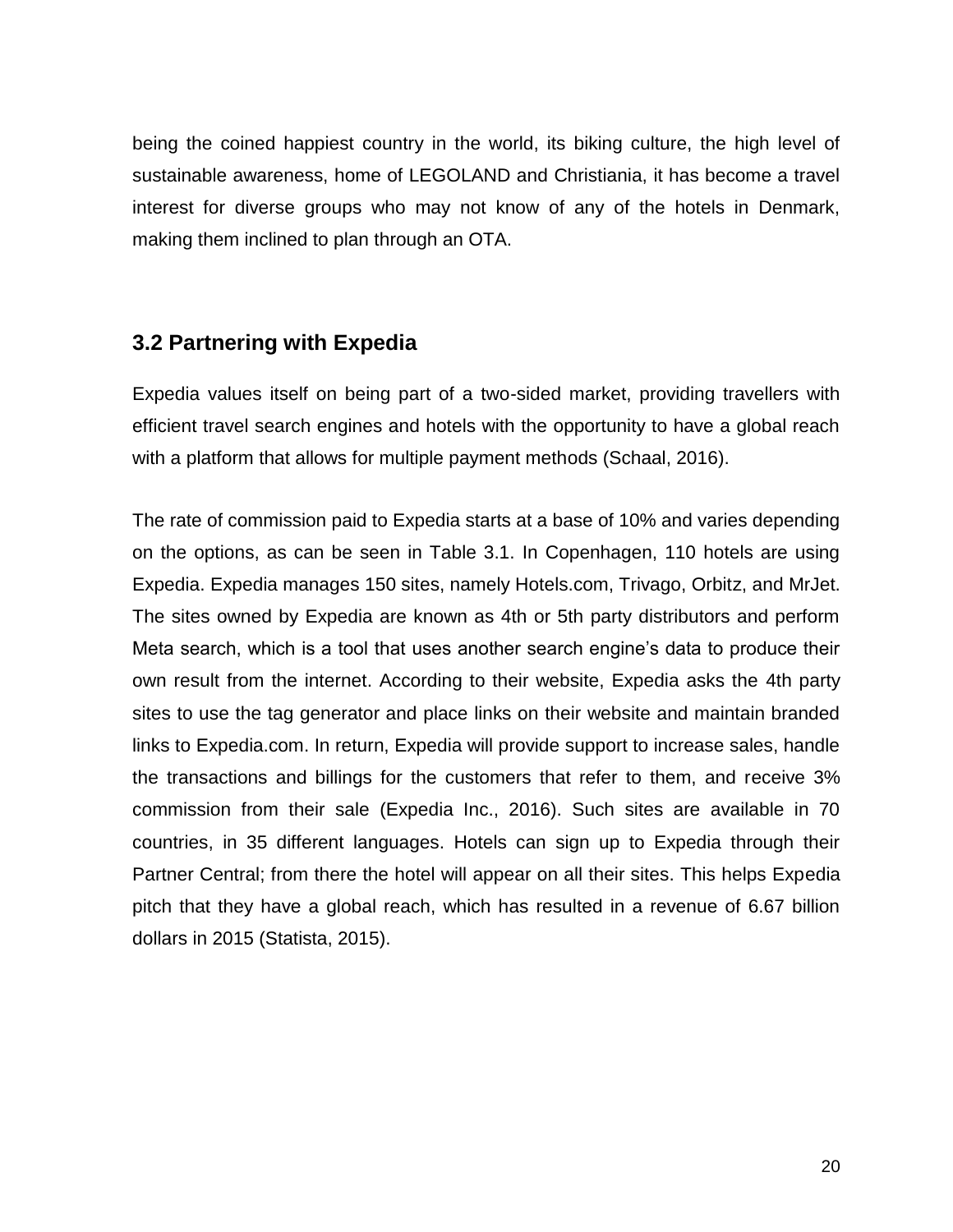| Expedia Special Rate hotels (ESR) - prepaid hotel                          | 10% |
|----------------------------------------------------------------------------|-----|
|                                                                            |     |
| Expedia Car                                                                | 6%  |
|                                                                            |     |
| Activities                                                                 | 10% |
|                                                                            |     |
| Vacation Packages (Flight+hotel+car rental) min. 3 hotel nights            | 5%  |
|                                                                            |     |
| Vacation Packages (Flight+hotel+car rental) less than 3 hotel nights       | 3%  |
|                                                                            |     |
| Expedia Easy Manage Venere (EEM Hotels) or ESR hotels paid at the checkout | 7%  |
|                                                                            |     |
| <b>GDS</b> hotels                                                          | 2%  |
|                                                                            |     |

Table 3.1 Expedia Standard commissions allocated for each booking:

*Source: Expedia.com, 2013, Travel Agent Affiliate Programme*

Expedia's Senior Director, David Hamblin, states that they can take a product or hotel and "put it out there globally, but do it in an appropriately localised way" (Carrell, 2015). Hamblin goes on to state that the hotel's content is displayed slightly differently. Each brand can decide how they display that content for their consumers, but there is one content load that will go to every site and in every language immediately. He additionally argues that Expedia will tend to the different cultural differences pertaining to preferences during the booking and payment phases, giving the example that Indians prefer to pay via deposit, and Chinese customers prefer UnionPay (Carrell, 2015).

Hamblin argues that understanding and tracking the searching process, as people use different platforms and on different devices, and optimising the process is what Expedia excels in. Such information is gathered in a database called "Commission Junction", which provides information about impressions, orders, transactions and commissions earned (Expedia Inc., 2016a). However, hotels do not have full access to this database. Expedia does share some information through other channels. For instance, they provide some information on their Market Watch, so that hoteliers can see how they are doing against their competitors, and provide individual assessments through Commission Junction (Carrell, 2015).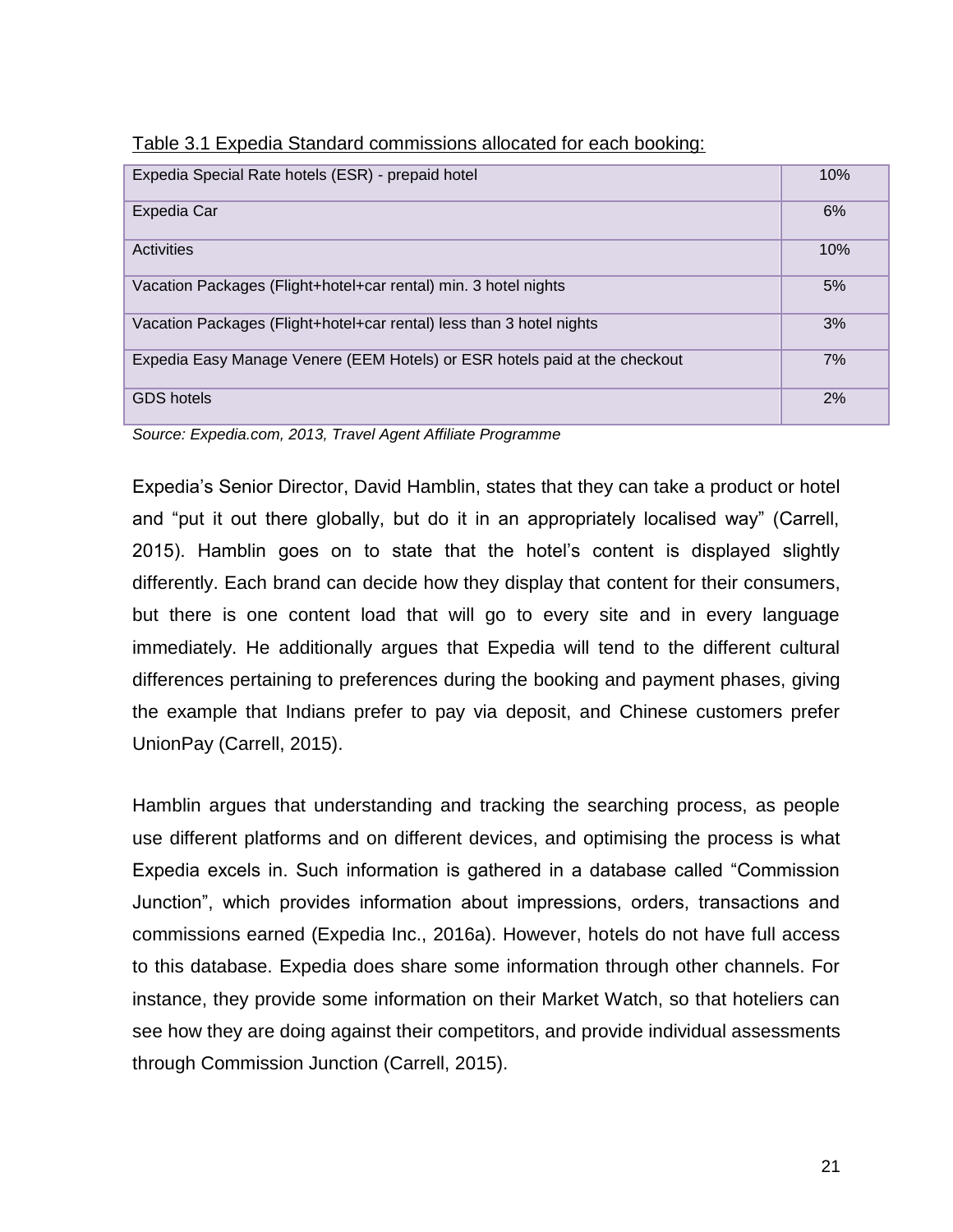Hamblin states that the hoteliers that have the best type of relationship with Expedia, view it as a distribution channel, and use other channels alongside and see it as a way to optimise their distribution strategy. Hamblin states that their technology investments will examine the complex consumer trend in the travel industry, and not an OTA, or Expedia trend. However, Hamblin overlooks that advertising strategies also play a role in shaping trends, by highlighting desirable qualities and arouse a desire to buy a product or service. Hamblin continues to state, "Consumers want to book across multiples devices and because these times are changing, they also want a local experience when they book, not one that is foreign to them" (Carrell, 2015) continuing with the example Chinese consumers want to book in Mandarin and pay through UnionPay, while Scandinavians are "more OTA savvy" (Carrell, 2015).

#### <span id="page-22-0"></span>**3.3 Partnering with Booking.com**

Booking.com is part of The Priceline Group Inc., and it accounts for 50% of all hotel nights booked in Europe. It has established a large amount of inventory, and many consumers perceive it as having all the hotels, or the ones that matter (O'Neil, 2013). It is confirmed by the CEO of Booking.com, Darren Huston that hotels usually choose Booking.com to partner with, the main reason being that they promote themselves as the cheapest way of providing paid marketing.

As of February 15, 2016, Booking.com offered accommodation reservation services for over 850,000 properties in over 220 countries and territories on its various websites and in 42 languages, which include approximately 390,000 vacation rental properties (Priceline Group Inc., 2015). Priceline reached a revenue of 9.22 billion USD as of the end of 2015, with Booking.com accounting to 65% of the revenue (Statista, 2016c).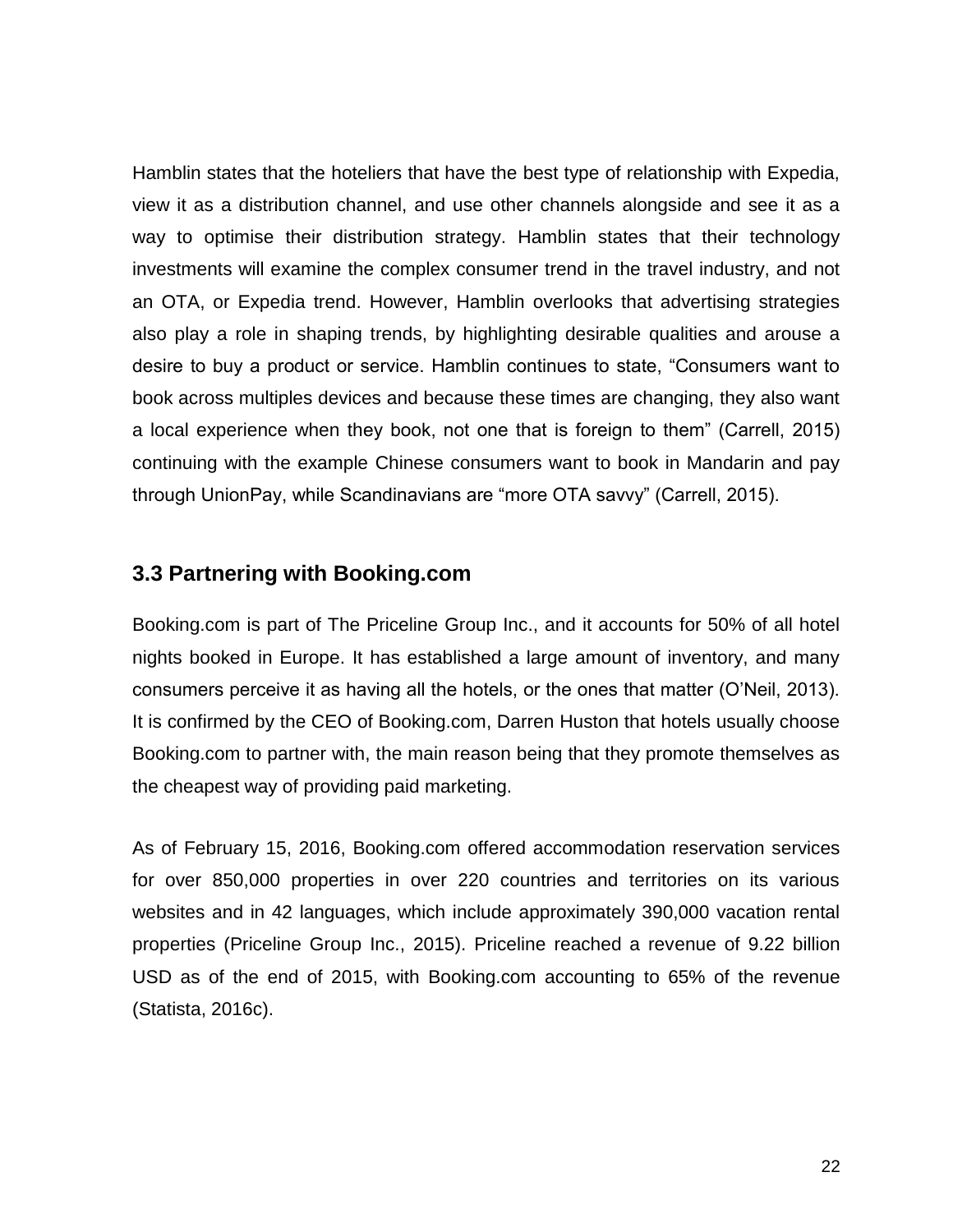Booking.com has an Affiliate Partner Program that can be utilised once the hoteliers sign up through Partner Centre. Commission starts at a base of 15% and increases depending on the model you choose to feature. It depends on many factors, such as volume to sell, popularity of your brand, value (not price), service levels etc. The hotels agree to a rate, and sign for permission to sell. The commission is split according to how the number of rooms booked- the more bookings made, the higher the commission, as seen in Table 3.2.

| Table 3.2 Commission paid to Booking.com according to Stayed Bookings per Month. |
|----------------------------------------------------------------------------------|
|----------------------------------------------------------------------------------|

| <b>Stayed Bookings Per Month</b> | Your Payment From Total Booking.com<br><b>Commission</b> |
|----------------------------------|----------------------------------------------------------|
| $0 - 50$                         | 25%                                                      |
| 51-150                           | 30%                                                      |
| 151-500                          | 45%                                                      |
| 501 or more                      | 50%                                                      |

*Source: Booking.com, 2015, Affiliate Partner Program*

With Booking.com taking a large commission from the hotels and not being the one to receive and host the guests, there is a risk that they do not take much consideration into customer relationship management, instead they prioritise aspects related to earning higher. Moreover, OTA's create an imbalanced market, as larger brands and chains outgun smaller properties, as they possess the ability to bid higher levels of commission, for instance 30-50%, which is to Booking.com's advantage (Innfinite, 2012).

Booking.com gather data from bookings and website visits, including IP address, which browser is being used, the computer's operating system, language setting, location, to name a few. They also gather such information through social media plugins. They use the information primarily to provide the hotel with the necessary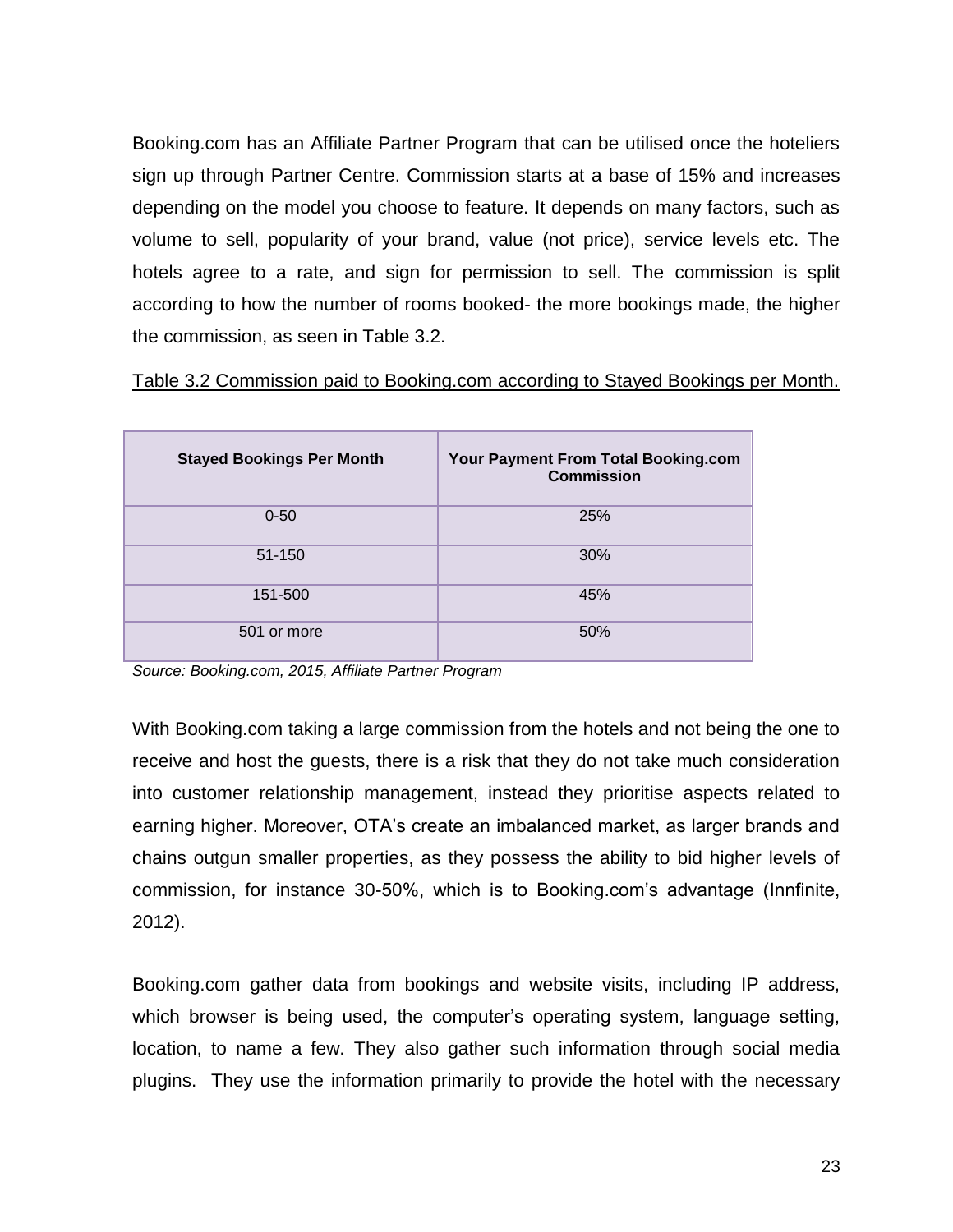details about the guest (Booking.com, 2015). According to Booking.com's privacy terms and conditions, they use the information to customise customer service, invite guest reviews, and act as an account administrator, marketing activities, and market research (Booking.com, 2015). The data gathered is used to enhance the booking experience for the traveller on their own website. This information is passed to a local Booking.com office, data processors, adverting distribution channels, and if necessary, law enforcement (Booking.com, 2015). Information that is shared with the hotel is contact information, payment details and details about the stay.

Booking.com has also preceded hotels in their positions on search engines, by paying for search positions and ranking by sponsored links strategies on the hotel's own keywords, thus exploiting the hotel's brand without their permission, to excel themselves (Innfinite, 2012).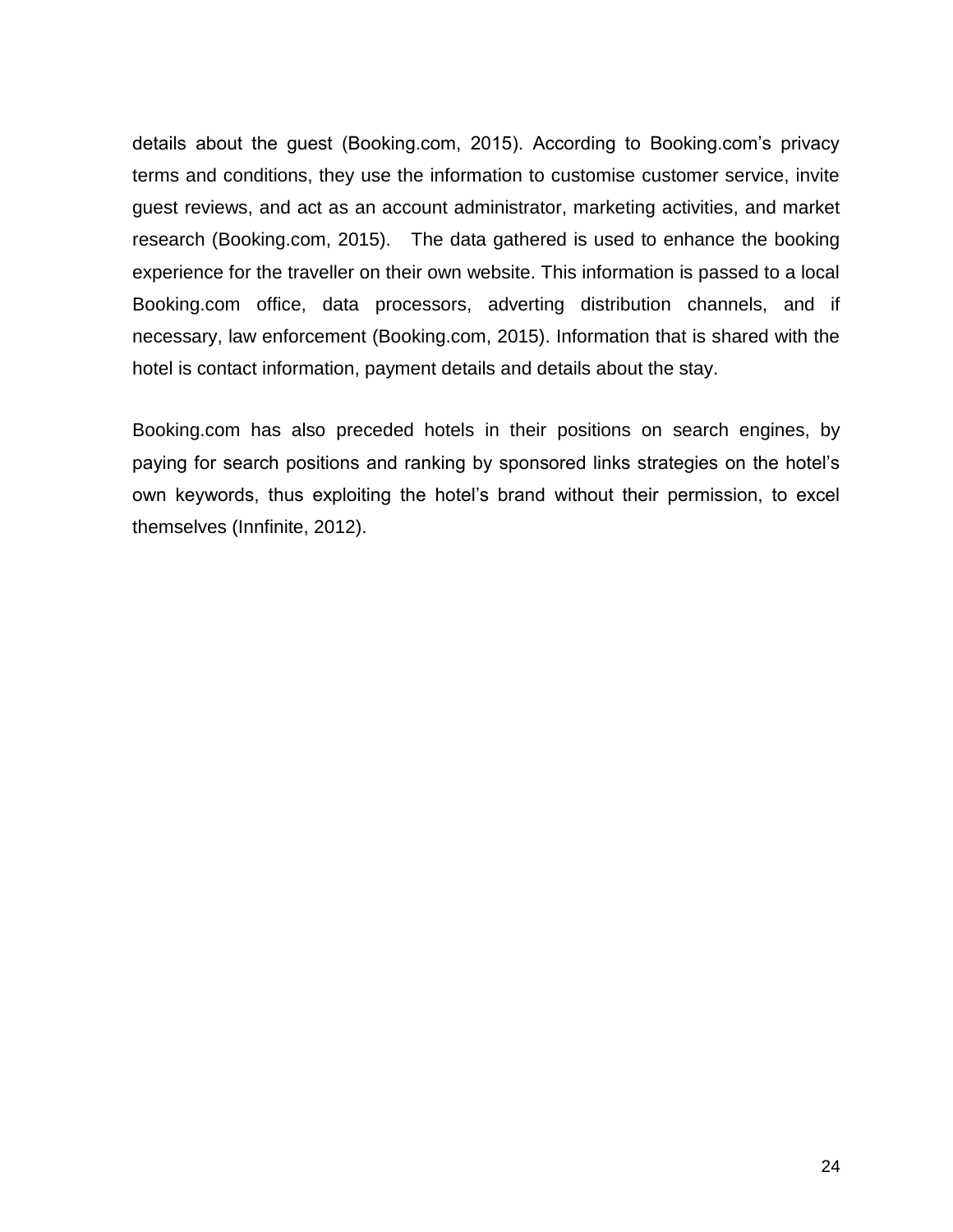## <span id="page-25-0"></span>**4.0 Social Media: A Possible Solution for Hotels**

As defined by Xian and Gretzel (2010), social media consists of internet-based applications that exist on Web 2.0 and that enables internet users worldwide to interact, communicate, and share ideas, thoughts, experiences, information, and build relationships. Online communities are a significant part of the tourism industry and have shaped the way people make their travel decisions, as it presents strategic opportunities, and unsolicited and user-driven information, the latter increases trustworthiness of the presented information. This chapter highlights the existing opportunity present online to participate with the online travel community to share their story.

User generated content on social media sites are now used as a way for people to share their experiences with others, who are likely to plan a similar trip, and have an impact on their decision making (Bullas, 2010). This might be an opportunity for the way the services of a boutique hotel are interpreted by its guests and possible customers. Travelers also have the option of criticising hotels and have their feedback reach millions of people in an instant. Online interactions have a great deal of impact over how people view establishments, and make their decisions. Awareness of this kind of impact, can be beneficial for an establishment, for instance, hotels can use social media as feedback from the customer (thus improving customer service), create transparency, establish the brand, build a community, be inspiration for research and development, portray an experience and story, ultimately leading to improve direct sales, and thus reduce dependency on OTA's.

Nowadays, nearly 2.1 billion people have social media accounts (Bullas, 2015). As a consequence of the growing media, the ability for users to share information has made the bargaining power of customers asymmetric. To highlight the significant impact this has had, in 2006 Time Magazine named "You- the website users" as their Person of the Year (Leung et al., 2013), implying the significance of the online user.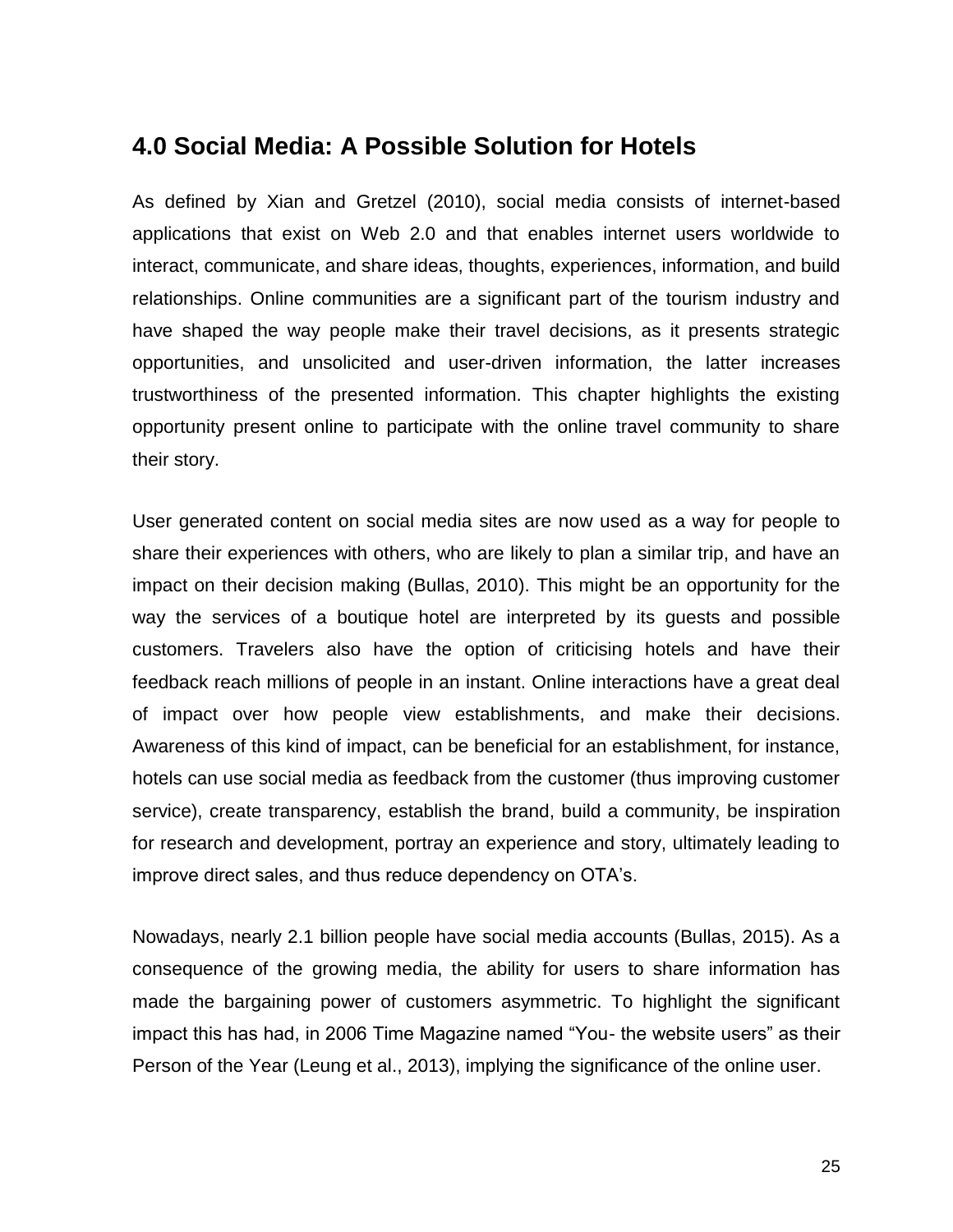According to a report commissioned by Nielsen, 92% of travellers trust earned media, such as recommendations from families and friends and word-of-mouth above advertising. Additionally 70% say online consumer reviews are the second most trusted, and has increased 15% since 2007 (Nielsen, 2015). Written reviews, photos, videos, and blogging contribute to shaping people's motivations and creating awareness for locations they might not have known of before seeing a contact's vacation experience, pre and post travel.

Businesses have come to understand the importance of re-evaluating how to build and maintain alliance with online communities on social media to connect with potential customers and clients. Wang & Fesenmaier (2004), convey that social media is useful for managing customer relations by the unique ability to attract customers through focused user generated content, and retaining customers through an online community. Dellarocas (2003), suggests that social media provides travelrelated companies with opportunities to understand and respond to customer preferences, by analysing comments made on online communities, and by understanding what guests like and dislike (Leung et al, 2013). Additionally, social media channels and sites provide an opportunity for hotels, which have the resources, to gain more direct bookings.

#### <span id="page-26-0"></span>**4.1 Social Media role in Tourism**

Content sharing on social media has encouraged people to share their travel experience, providing information that other internet users can use to make their travel decision. Due to the exploratory nature of tourism products, travellers rely on others' experiences for their decision making. Social media is used throughout travel planning, as, according to WTO (2014), travellers visit fourteen sites before booking. Social media could decrease uncertainty and increase the exchange utility on one hand, and provide users by storytelling a sense of belonging into virtual travel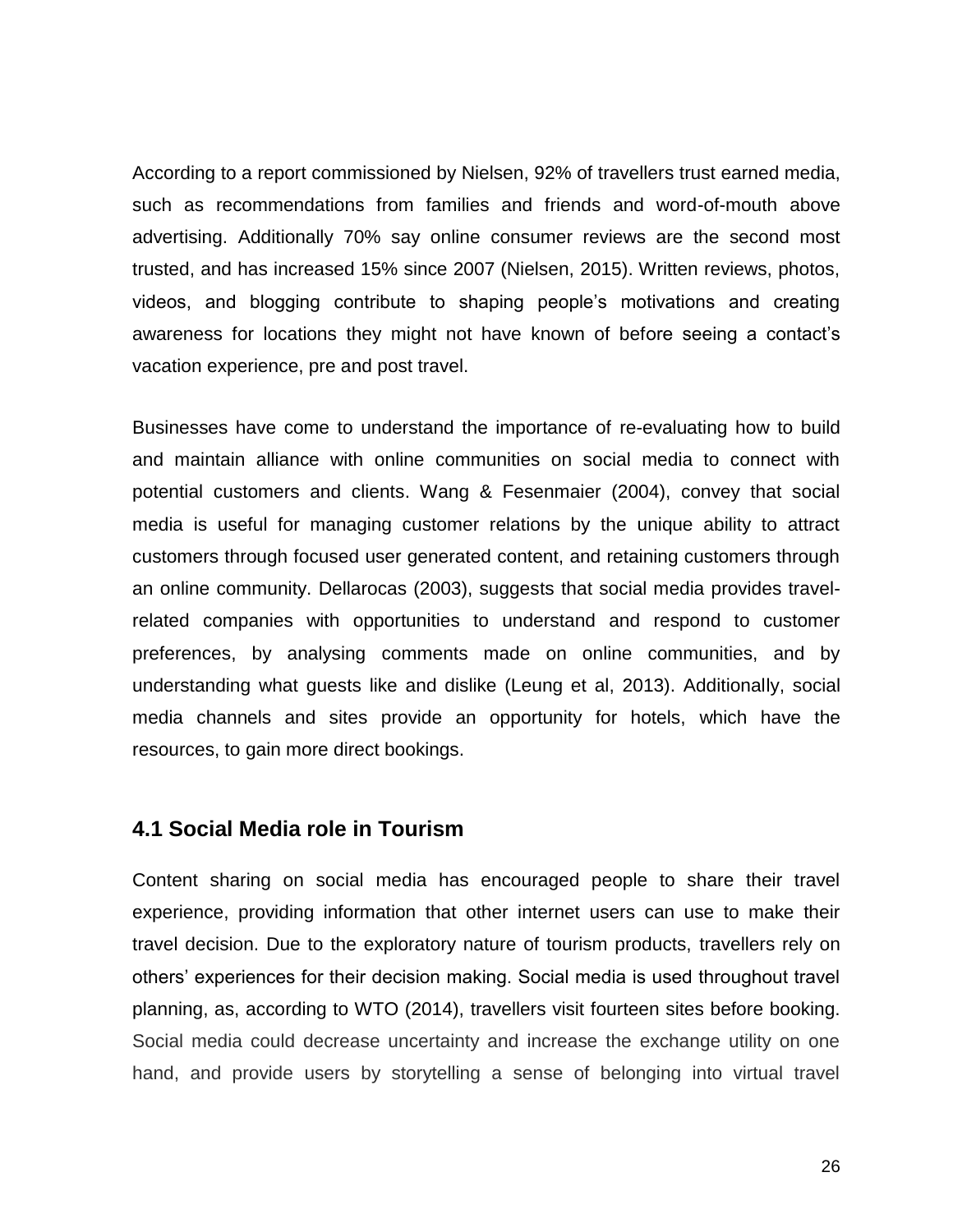communities through storytelling (Gretzel, Kang & Lee, 2008). The former case can contribute directly to an increase destination visitation. The latter case can contribute to brand building of the destination, and can have an effect on destination visitation in the long run.

Social media is the breeding ground for several trends, and even shapes and alters people's perception on a topic. Social networking sites are an effective and innovative environment, which can help hotels build a connection between a trend and their hotel. For instance, increased awareness of environmental sustainability can move people to seek nature related experiences. This influences values and activities that can impact the travellers' behaviour.

Social sharing and networking sites and phone applications, like Facebook, Twitter, Instagram, Snapchat, and TripAdvisor, enable businesses to target groups of customers by any means of advertising. In addition, travellers post location-specific messages in Twitter, Facebook, and Instagram. These messages often contain the name of a restaurant, hotel, or an attraction. Blogs have become a new source of information, which also targets a niche audience that could be overlooked in traditional media.

Travel sites, like TripAdvisor, provide reviews and travel information about a destination, offering qualitative and quantitative measurements of an experience. TripAdvisor was founded in 2000, and has 50 million users today. It has a revenue of 1,246 billion USD, which grows by approximately 32% a year (TripAdvisor, 2015). A report commissioned by TripAdvisor and conducted by PhoCusWright (2015), with over 12,225 respondents showed that 77% refer to TripAdvisor before selecting a hotel. This is a reflection of how much customers have come to rely on different types of social media and the ability of sharing to plan a trip based on others experiences, as opposed to traditional advertising (Innfinite, 2012).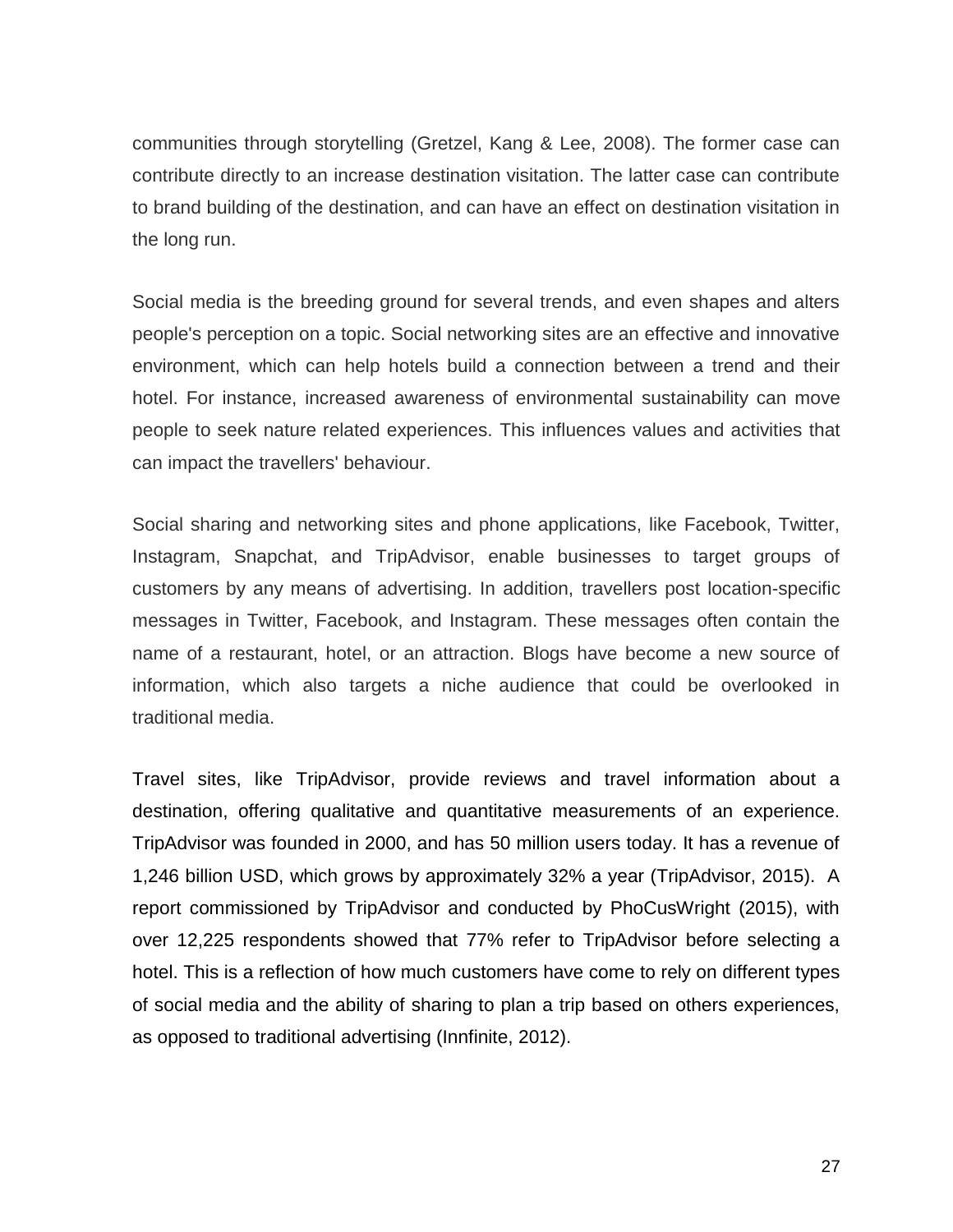Although TripAdvisor is classified as a social media, it also has elements of an OTA. It now has an "instant booking" feature, which some hotels use. It differs from Expedia and Booking.com, because TripAdvisor claims that the hotels hold the control when communicating with the guests from the beginning. However they still require 12% or 15% commission for each stay (TripAdvisor, 2016). Additionally, much like Expedia and Booking.com, due to their wide reach and high level of trust from the consumer side, the reviews can have a lasting impact on the hotel. Small hotels with limited resources can be damaged by negative reviews on TripAdvisor.

## <span id="page-28-0"></span>**4.2 Optimising Social Media Use**

Social media has increased its presence over the last years in all the sectors, including hospitality and tourism, and some of the managers are orientating their interest into the return on investment of social media, as a response or proof for the improvements brought by social media. As Hoffman and Fodor (2010) explain, managers are making a mistake when thinking about the return on investment (ROI) when using social media. Instead, they should look at this subject from a totally different point of view. Instead of measuring traditional monetary ROI, hotels should consider their ROI as the experience and engagement opportunities for the guests, which can help determine the benefits sought by their customers and ways to target them when using social media.

Doing an analysis of conversations with customers can be successful in the long-run, as it can create healthy returns on marketing efforts, as well as result in returning customers and expanding to their network. Satisfied customers are likely to willingly market for you without expecting something in return. This kind of trust building takes time, resources and investing in conversations to produce real and long lasting relationships. Additionally, some companies have a lack of commitment to sustain social media marketing efforts, mainly due to the uncertainty of return of investment (Hoffman & Fodor, 2010).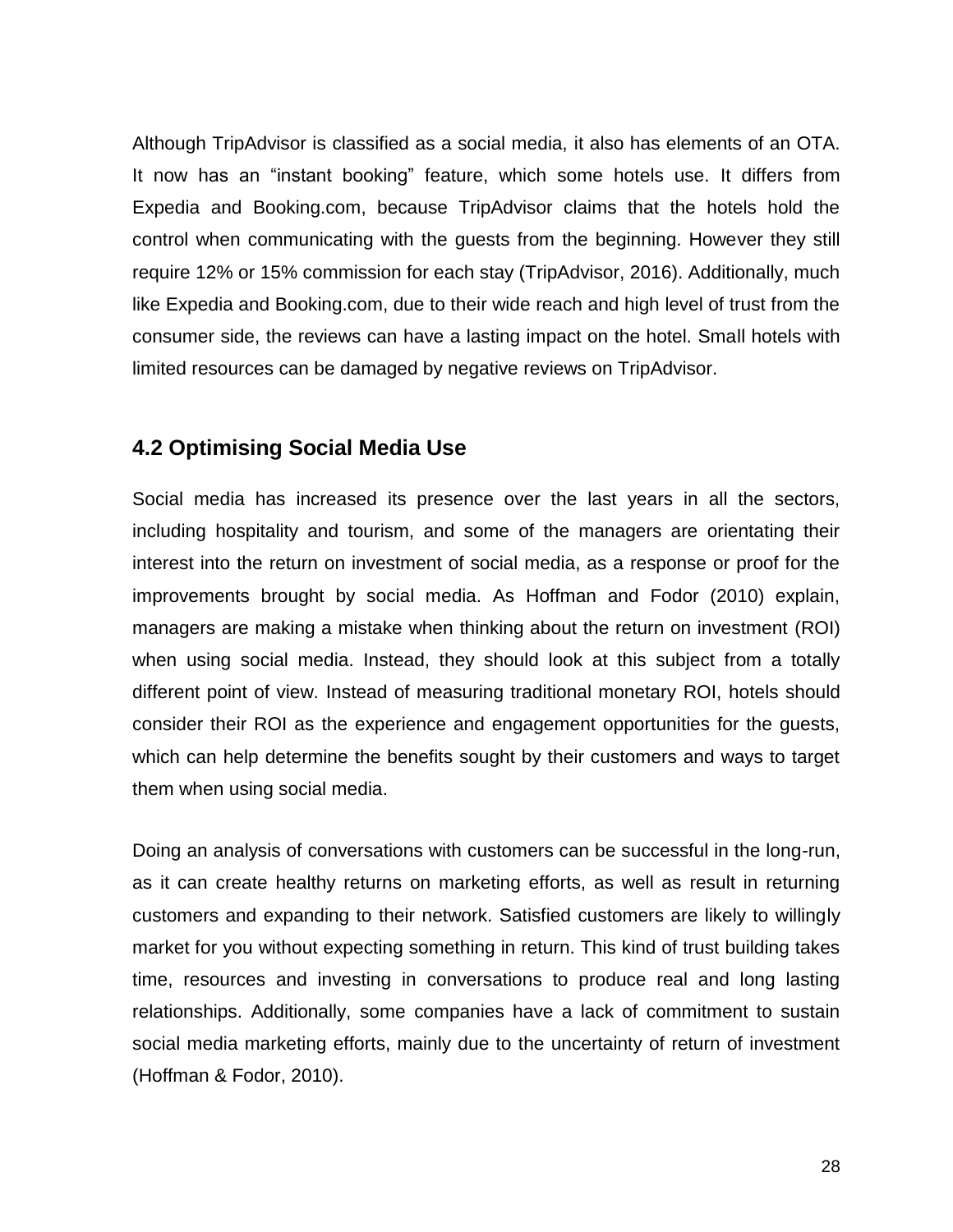Furthermore, it is argued that social media can save costs for an organization, for instance when the customers are acting like a free help desk when answering customer's questions about the products and services offered by the establishment, or by efficiently responding to the market research conducted by the establishment when developing a new idea or aiming to improve an already existent service.

Besides from benefiting only from business-to-customer communication, social media also plays a useful role as internal communication tools used for sharing knowledge, information, and training tips management within the company (Leung et al., 2013). It has also grown to allow for more customer-to-customer interactions.

In order to have a successful result, companies should stay ahead of their users, since the customers are having complete control on their online experiences. It is believed that some managers still regard social media applications as simply another traditional marketing communication channel, when in fact social media is predominantly produced by consumers, and not marketers. Marketers should regard social media for its particular opportunities, which allow channels development that touches subjects like: brand awareness, brand engagement and word of mouth.

#### <span id="page-29-0"></span>**4.3 Word of Mouth and Online Reviews**

Research conducted by Google, shows that 84% of leisure travellers use the internet as a planning source (Leung et al., 2013). Moreover, 72% of travellers share pictures on a social network while on their stay (Nielsen, 2015). Leung et al. (2013) argue that social media is effective in informing travellers on tourism products or destinations and equipping them with more comprehensive knowledge. They believe that this is because the information available on social media is generated by diverse people from all over the world in various formats. According to a study conducted by PhoCusWright (2015), more than a half of global respondents would not make a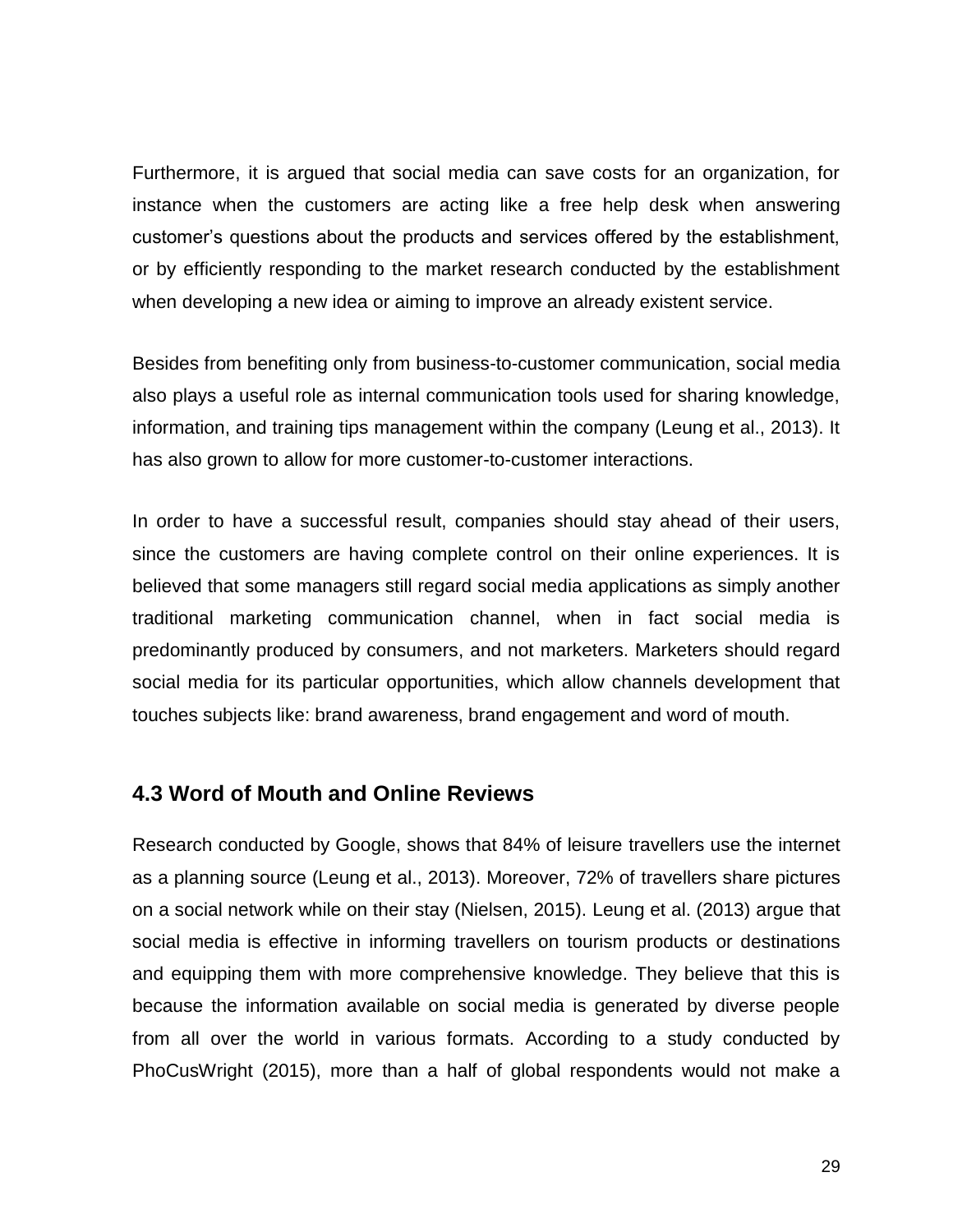booking before reading the reviews written by others. Almost 80% of the participants read 6 to 12 reviews before taking a final decision. The newest reviews are preferred, as they give a fresher perspective of the current services at the hotel. Moreover, 53% of the respondents argued that they would not book a stay unless they can find reviews about the hotel. The survey reveals that the main reason why most of the people write reviews is because they want to share good stories with others (TripAdvisor, 2014). In one of the surveys of 1000 holidaymakers, conducted by World Travel Market (2010), it is shown that almost 60% of them are changing at least one element of their holiday purchasing plans after consulting online reviews, while more than 30% are changing their hotel options (World Travel Market, 2010).

As media becomes more mobile and accessible, it makes it even simpler for people to instantly report and record an exceptional or deficient service. This creates concerns for hotels and travel firms, as potential guests make use of online information and reviews before making a purchase. Extensively treated as one of the most essential source of information during a decision-making, **word of mouth** plays a large role in the hospitality industry (Solomon et al. 2010). Word of mouth can be easily handled online, being a competent reaching a large audience, mostly because people are inclined to accept and to believe the information offered by people likeminded people (Brown and Hayes, 2008). Online word of mouth can be measured by verifying the discussions held by the customers on different channels. User generated content can also contribute to word of mouth, and organizations have the possibility of creating such possibilities. An example is an OTA in Spain, Atrapalo.com, which offered their customers the possibility of sharing their photos or travel videos on the company's website (Hoffman and Fodor, 2010).

Due to the high reliance on word of mouth and online reviews, it is important to consider the impact reviews have on the perception of their hotel. According to the study conducted by PhoCusWright on TripAdvisor, 98% of the respondents found that TripAdvisor reviews accurately reflect the actual experience and 95% would

30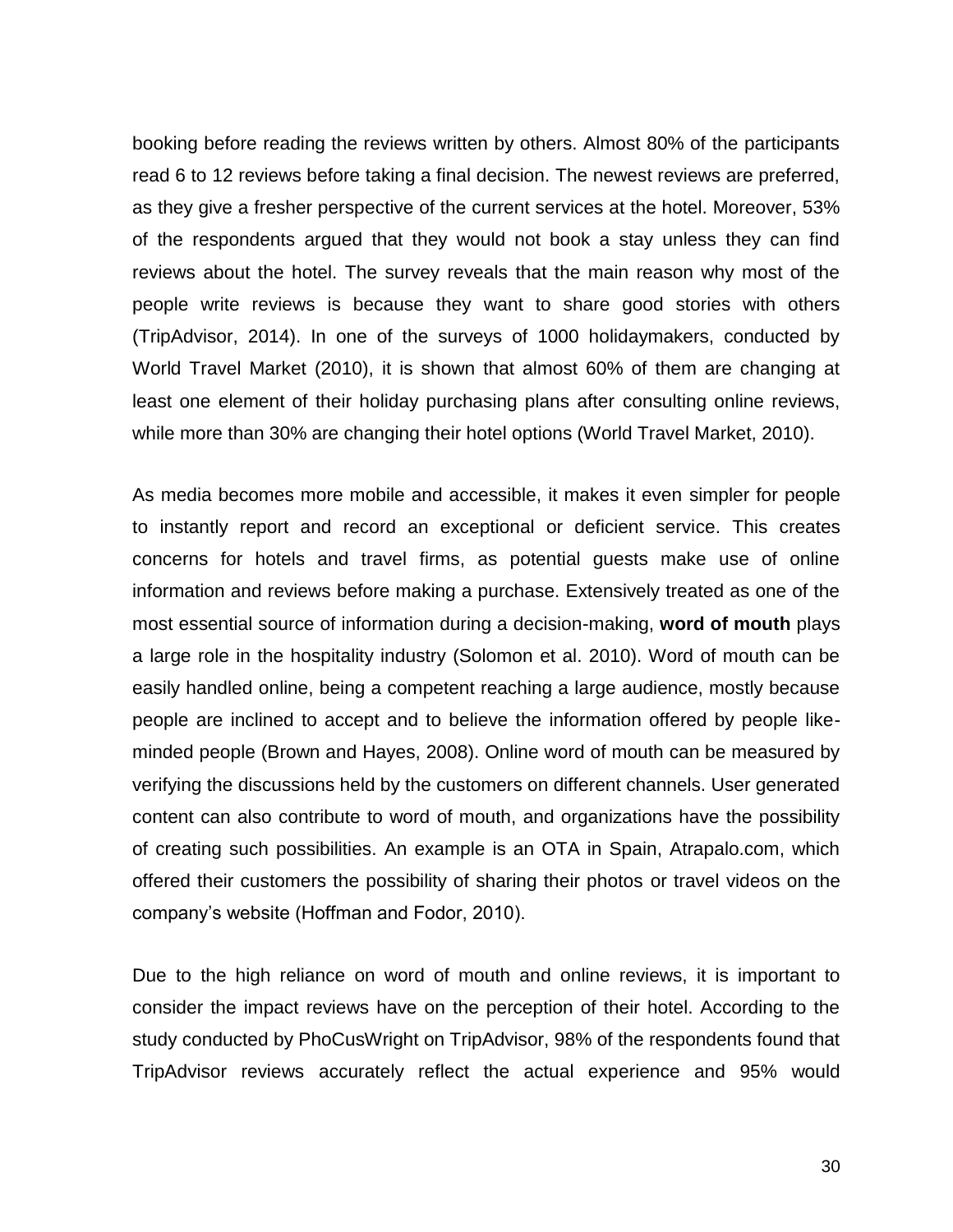recommend TripAdvisor reviews to others. Meanwhile 87% out of 2,739 randomly selected TripAdvisor visitors feel more confident in their decisions after having used TripAdvisor and 53% revealed that they would not book a hotel if it does not have any guest reviews on the page (TripAdvisor, 2016). This suggests a shift towards more customer-to-customer interactions due to the high reliance of word of mouth and personal experience, over marketing and advertising released directly from the company.

#### <span id="page-31-0"></span>**4.3.1 Informal Reviews and Qualified Reviews**

With the rating systems not being the only indication of a hotel's delivery, the World Tourism Organisation is considering to integrate online reviews with the traditional classifications systems (WTO, 2014). The feasibility of this is dependent on finding an appropriate methodology to incorporate the guest review into the classification systems. According to the WTO, before making a travel decision, customers visit on average 14 different travel-related sites with about 3 visits per site and carry out 9 travels related searches on search engines. Official hotel ratings are only used by the consumers as a way to filter their search in the booking process, but they use reviews from previous guests to make their final selection (WTO, 2014).

Some argue that online reviews are better at providing a benchmark on the quality and the services offered, while others question their authenticity and lack of objectivity. By incorporating online customer reviews, classifications systems can include both qualitative and quantitative assessments. The qualitative aspect can provide an idea of how the hotel meets expectations and provide quality check on the amenities that are mandatory according to their classification. According to the WTO, there is generally a positive correlation between guests' reviews and star levels, 3 and 4 star hotels have a greater scope of meeting and exceeding their expectations than 5 star hotels, and therefore they score relatively high. "Consumers appear to react positively, by giving better reviews, for 3 and 4 star hotels that deliver strong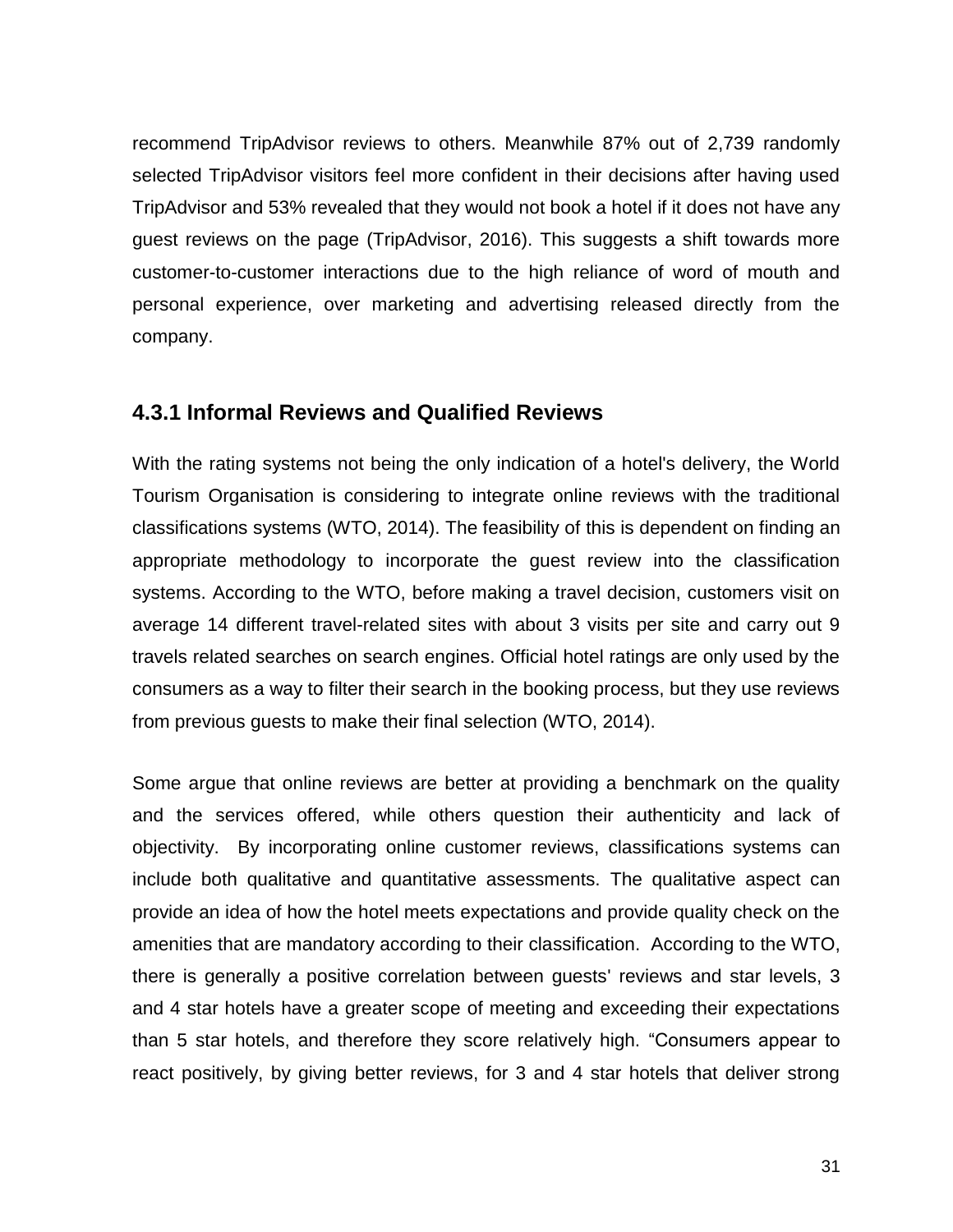value or improved service, whereas for 5 star hotels, it may be more difficult to exceed expectations of consumers" (WTO, 2014). This indicates imbalanced judgement of the star levels. This imbalance is further evidenced by table 4.1.

Table 4.1 shows percentages of how each star level is rated by guests on TripAdvisor "Top" hotels. The percentages show a consistent favour of 3 & 4 star hotels, and low ratings of 5 star hotels. This may be due to a contemporary increase in perceived value for money and exceeding expectations for that star level, resulting in lower starrated hotels receiving better reviews than higher star-rated hotels. This raises the question of the objectivity of online guest reviews, as they may not rate the hotel based on their provided services and amenities, but rather on their own experience and their own perceptions of what makes a valuable experience. More controversially is the matter of authenticity, some hoteliers have been suspected of writing positive reviews for their own hotels and negative reviews for competing hotels. There have been a few cases where a hotel received a negative review before it had even opened (WTO, 2014). With over 150 million reviews on TripAdvisor, the reviewer is not required to have stayed at the hotel, yet TripAdvisor is continuously upgrading filters to eliminate suspicious fake reviews.

| <b>Star</b><br>Level    | <b>New</b><br><b>York</b> | Chicago | Los<br><b>Angeles</b> | <b>Melbourne</b> | <b>Sydney</b> | Copenhagen | <b>Stockholm</b> | <b>Berlin</b> |
|-------------------------|---------------------------|---------|-----------------------|------------------|---------------|------------|------------------|---------------|
| $\overline{2}$          | 2.0                       | 7.0     | 13.3                  | 0.8              | 6.0           | 15.1       | 6.6              | 11.3          |
| 3                       | 35.3                      | 53.4    | 48.3                  | 19.2             | 23.9          | 45.2       | 37.7             | 39.8          |
| $\overline{\mathbf{4}}$ | 47.3                      | 35.7    | 29.2                  | 64.6             | 48.7          | 33.3       | 51.6             | 40.4          |
| 5                       | 15.4                      | 7.0     | 9.2                   | 15.4             | 21.4          | 6.5        | 4.1              | 8.5           |

Table 4.1 Top TripAdvisor hotels by star rating: Review ratings (%)

*Source: World Travel Organisation, 2014, Online Guest Reviews and Hotel Classification System - an Integrated Approach*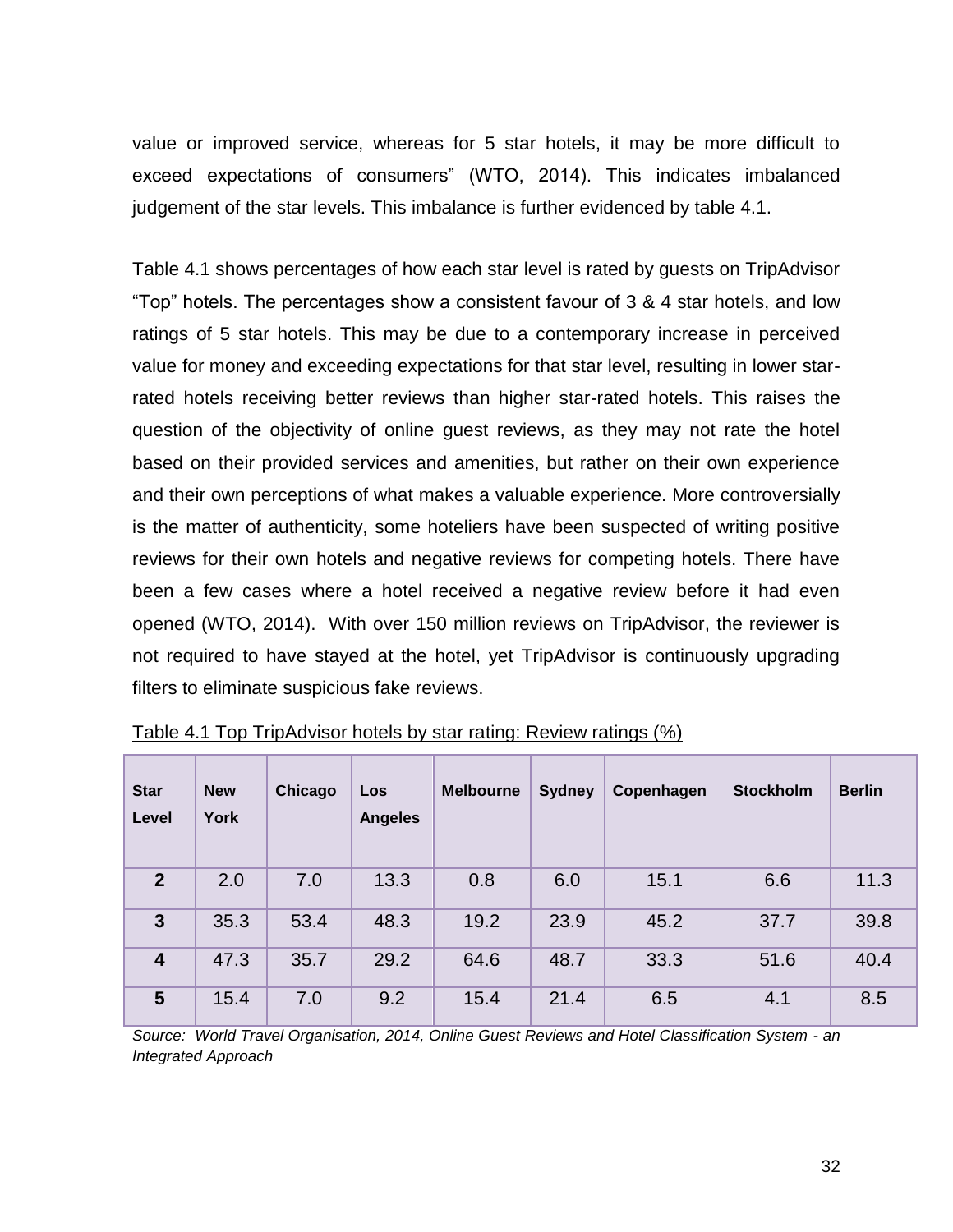WTO (2014) argues that inauthentic reviews can be overcome by the utilizing "qualified reviews". Expedia, Hotels.com and Booking.com only accept reviews from guests who have booked a room through their site, which they control by sending an email to the customer requesting them to provide feedback. In contrast to the number of reviews on TripAdvisor, Booking.com has over 30 million qualified reviews; Expedia has over 20 million qualified reviews from its combined brands. WTO (2014) further argues that the magnitude of qualified reviews is likely to minimise the impact of inauthentic reviews.

#### <span id="page-33-0"></span>**4.4 Brand Awareness and Brand Engagement**

The offline way of tracking **brand awareness** might seem very easy to determine through studies and surveys, however, there are many ways of measuring awareness through online channels. Every time a customer uses an application which is owned or about an organization, the organization gets higher exposure to its brand. For instance, when Starbucks ran a spot promoting free coffee on "Saturday Night Live" and on YouTube, Twitter mentioned them too every eight seconds giving them a tremendous brand exposure. Another example could be "Naked Pizza" a catering company which used a billboard outside their shop to encourage people to follow them on Twitter, resulting in 85% of their new customers claiming that they have been motivated to buy from them because of Twitter (Hoffman and Fodor, 2010). An example of how this can be applied to hotels is seen Marriott International's announcement of a partnership with the world's leading art business, Christie's in 2011. This brand initiative to deliver a deeper luxury guest experience resulted in an 8.9% increase in revenue, after seeing a decline in bookings in the prior 3 year (New York Times, 2011).

Another advantage of using social media is its ability of boosting **brand engagement.** For instance when Gretsch Guitars made a contest for its 125th anniversary on its MySpace page, to find a new best unsigned independent band, over 900 bands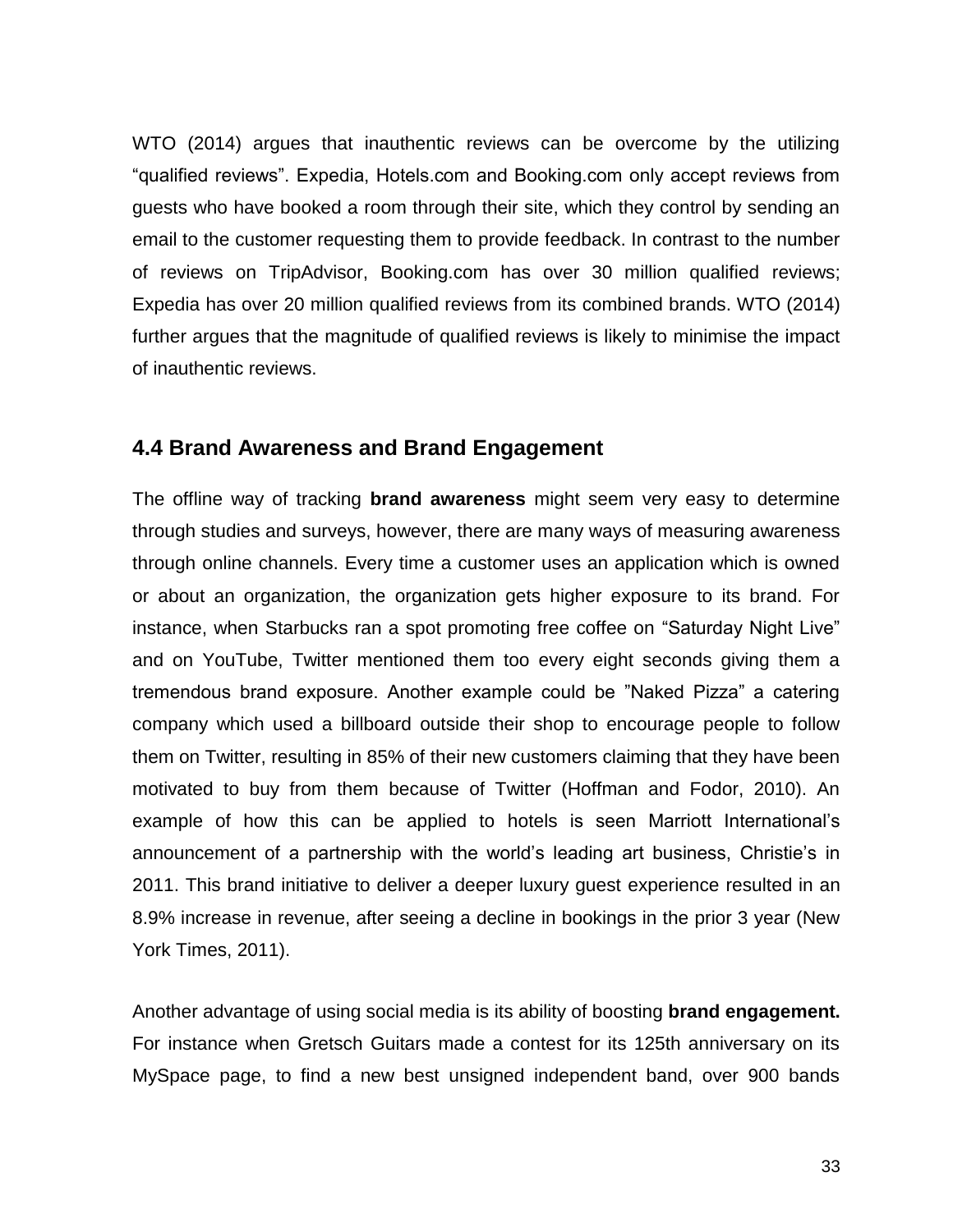participated in the contest and more than 55,000 of the visitors on the site voted for their cherished band. This enabled engagement with the target groups, and created awareness of the brand in the same time. Involving user generated content on social media can increase customer commitment, by building brand loyalty and making the customer inclined to help promote the brand (Hoffman and Fodor, 2010). Another example of brand engagement is found in one of the campaigns organized by JW Marriott Cancun Resort, where bloggers were asked to participate and in the end 5 bloggers were selected to stay at the hotel for 5 days. All the 5 bloggers had to produce a video where they would present the resort and they were asked to share their experiences on social media channels as: Facebook, Twitter and Instagram. In the end, the campaign reached 1.8 million viewers (Shankman, 2013). It is argued that in the hospitality industry, ROI should be measured through experience and engagement. A study commissioned by Advertising Age (2015) analysed thousands of data points for 3,000 personal and business travellers and found that how the hotel aligns with customer's personal values is an important factor for loyalty (as well as loyalty programs) and the key driver for profits (Frawley, 2015).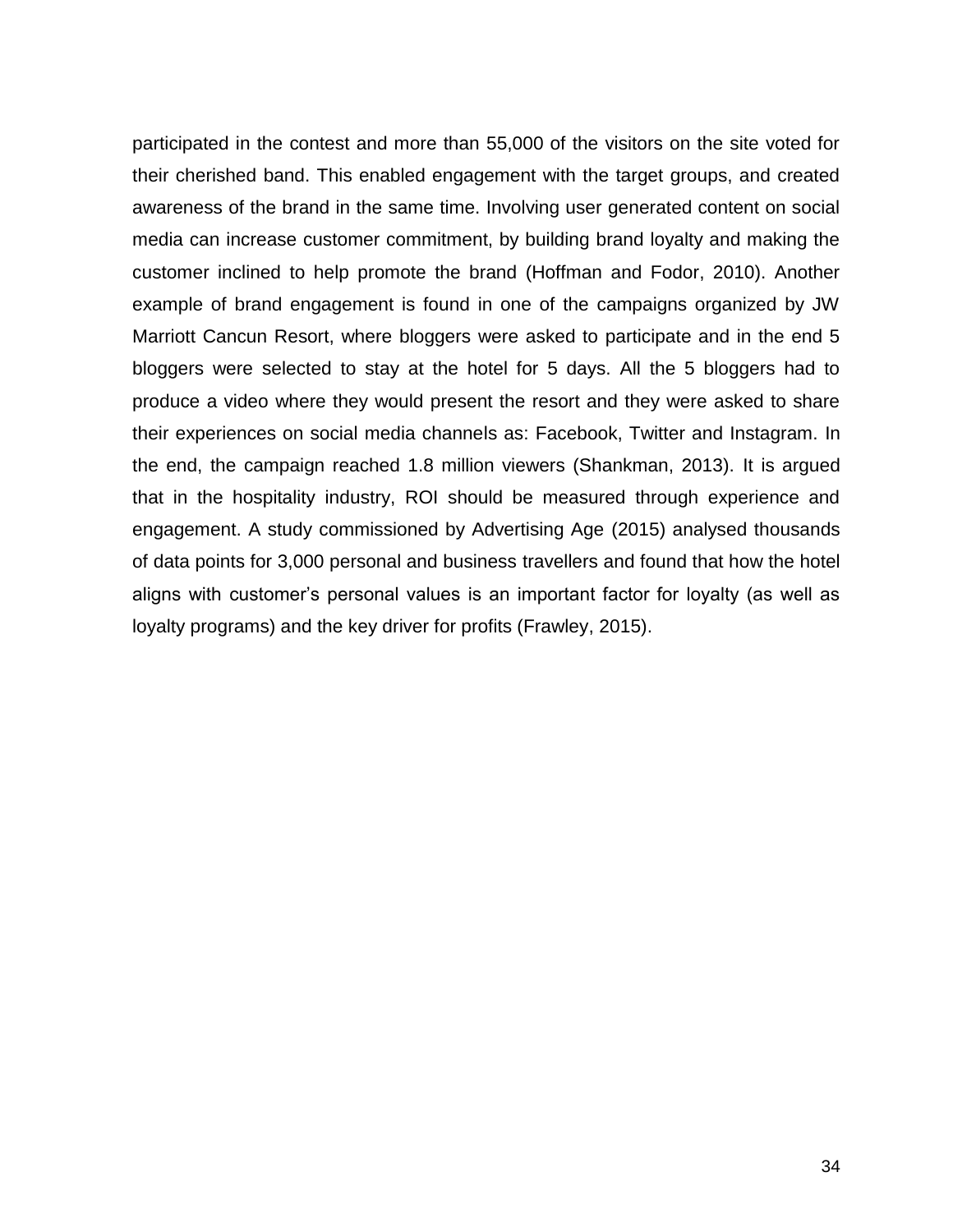# <span id="page-35-0"></span>**5.0 Concepts and Theories**

This chapter explains the concepts and theories applied in this research paper, which inspired the methodological considerations chosen. It is separated into two subchapters, one focused on social theories, discussing how online customer-tocustomer interactions is on the rise and is influencing the way travellers makes decisions. The second part is business theories, with focus on the Value Innovation Chain. It discusses how management can reflect on their resources and networks to generate and implement ideas to help hotels gain more independence by increasing a value-based unique experience. By understanding how online social behaviour influences the travellers' decision making process and patterns are identified, the Value Innovation Chain is used to pinpoint the lesser strengths of the hotel and how they can alter a specific factor, with the aim of gaining direct bookings by improving the social media performance.

### <span id="page-35-1"></span>**5.1 The Innovation Value Chain**

As more travellers are seeking experience-based trips, it is suggested that boutique hotels can use this as an opportunity to reflect on their value proposition, by listening to what their guests want. A framework, which can assist in achieving this, is the Innovation Value Chain. The Innovation Value Chain can be seen as a combination of Value Innovation, developed by W. Chan Kim and Renée Mauborgne (1997), as part of their blue ocean strategies research, and Value Chain Model, developed by Michael Porter (1985). It incorporates the idea in Value Innovation which suggests that competition should be made irrelevant and companies should aim to create uncontested market space by creating new demands or meeting demands that are not currently being met. The Value Chain provides a detailed process that company managers should consider when transforming raw materials into goods and services.

According to Kim and Mauborgne (2015), red oceans, industries with boundaries that are defined and accepted, and competitive rules are established and known.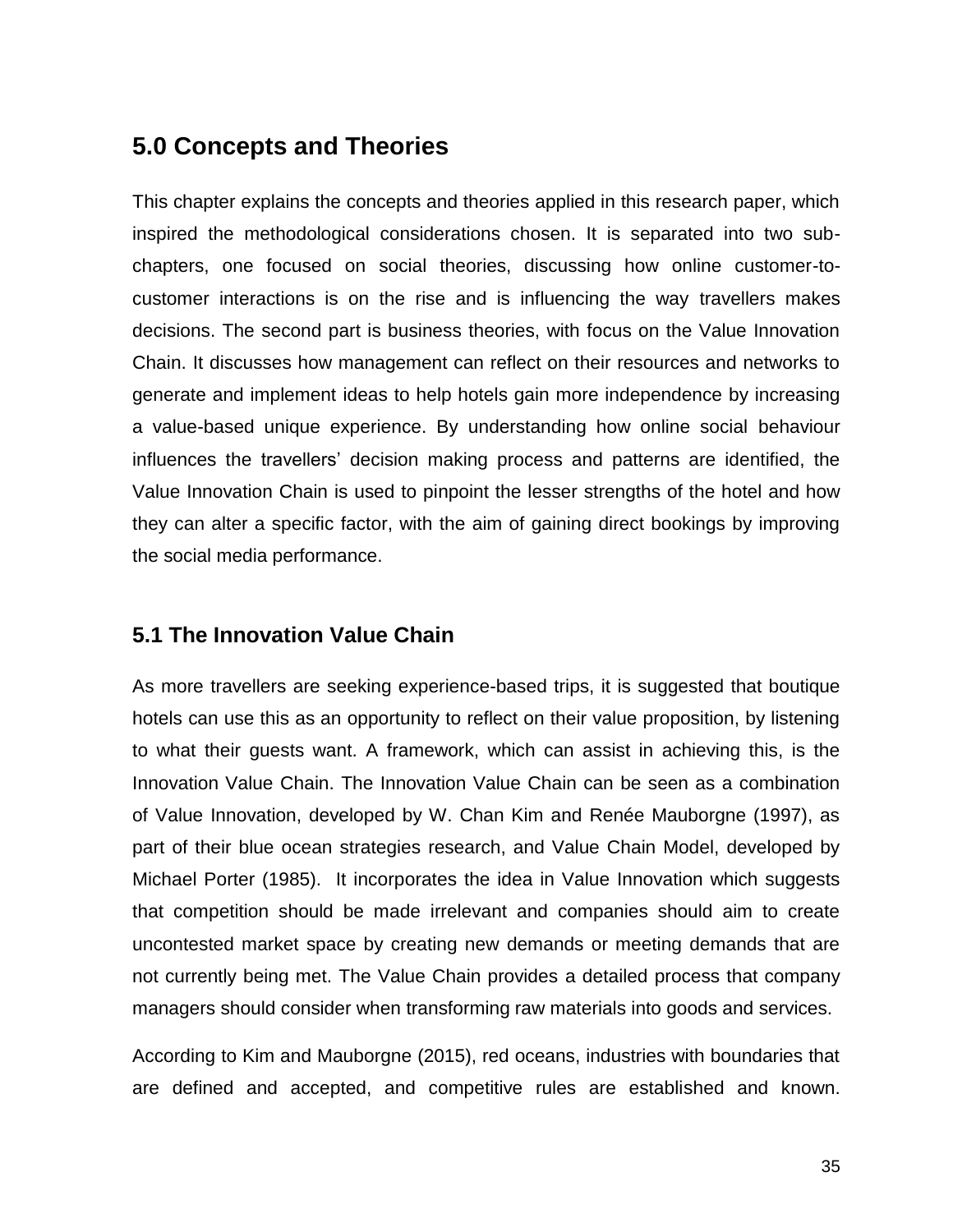Companies compete with their rivals to grab a greater share of existing demand. As more businesses enter the market, prospects for profit and growth are reduced, products become commodities and competition intensifies, leaving the market space bloody, creating a red ocean. In contrast, blue oceans are defined by untapped market space, demand creation and the opportunity can lead to highly profitable growth. In blue oceans, competition is irrelevant because the rules are waiting to be set. Although some blue ocean markets are created exclusive to existing industry boundaries, most of them have been created as an expansion of existing industry boundaries within red oceans.

Value innovation challenges the conventional belief that companies can either create great value to customers at a higher cost or create reasonable value and a lower cost. This value-cost trade-off strategy is seen as the notion of having to make a choice between differentiation and low cost. However, in contrast, companies in blue oceans sought to pursue differentiation and low cost simultaneously. Pursuing differentiation and low cost simultaneously lies at the heart of experience created (Kim & Mauborgne, 2015).

Innovation Value Chain, focuses on the activities within and around the organisation and relates them to an analysis of the strengths of the organisation, by evaluating how the value that is added through each activity. Porter (1985) thought that organisations are more than just a random compilation of machinery, equipment, money and people and that if these components are arranged into systems and systematic activities, then customers will be more willing to pay for the goods and services offered. Porter (1985) established two categories for activities; primary and support. The Primary activities are concerned with the creation of a good or service, while support activities are to help improve the effectiveness or efficiency of goods and services. The linkage between the activities enables a flow of information, good, services and processes for adjusting activities. The manager's' ability to manage the linkage will determine their profit margin, which is defined by the customers'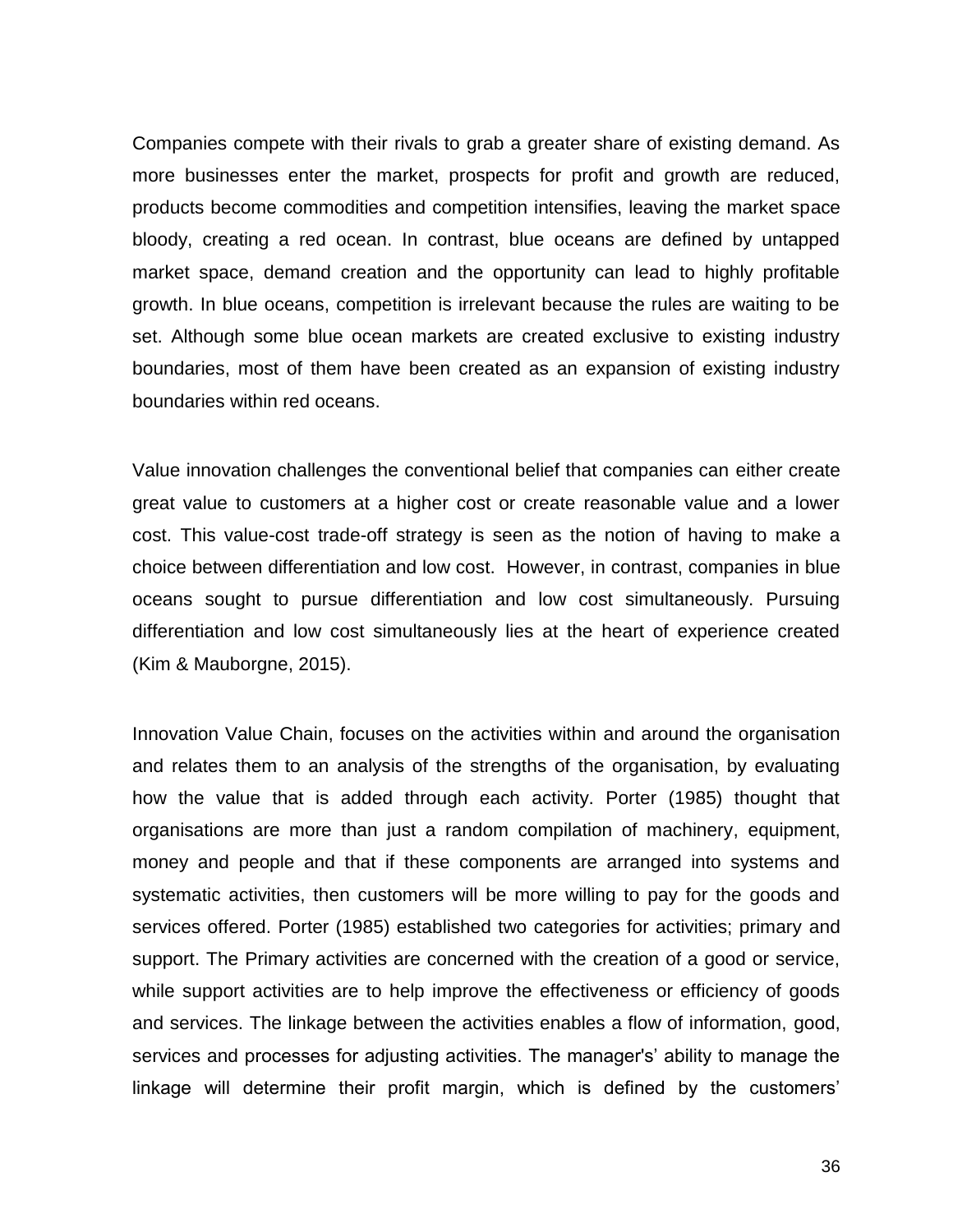willingness to pay more than the total sum of the cost of activities to create a product or service. With the Innovation Value Chain, CEO's facing different innovation challenges, can examine different areas of their innovation process to determine the areas where there is room for improvement, in order to devise or develop an idea that would provide the highest impact suitable for the institution.

Merging the two concepts into the Innovation Value Chain, firms are able to manage their innovations challenges and competitive advantages, which differ from firm to firm. It is recognized in this thesis, that hotels included in this research maybe need different solutions to reduce their dependency on online travel agencies, depending on their utilities, demographics, locations, advertised experiences etc., and thus it is believed that commonly followed advice may be harmful or wasteful if applied to the wrong solution. The idea behind this is that it is not enough that companies import the latest trends in innovation to cure what is ailing them. Instead, they need to consider their existing processes for creating innovations, pinpoint their unique challenges and develop ways to address them. The Innovation Value Chain offers a comprehensive framework for doing that.

Morten Hansen and Julian Birkinshaw established the Innovation Value Chain (2007), after undergoing five large research projects on the matter of innovation. More than 130 executives -from over 30 multinational companies in North America and Europewere interviewed. They additionally surveyed 4,000 non executives' employees in 15 multinationals and used the data to analyse innovation effectiveness in 120 new product-development projects and 100 corporate venturing units. Their research to develop this theory, lead them to present innovation as a sequential, three-stage process that involves idea generation, idea development and diffusion of developed concepts.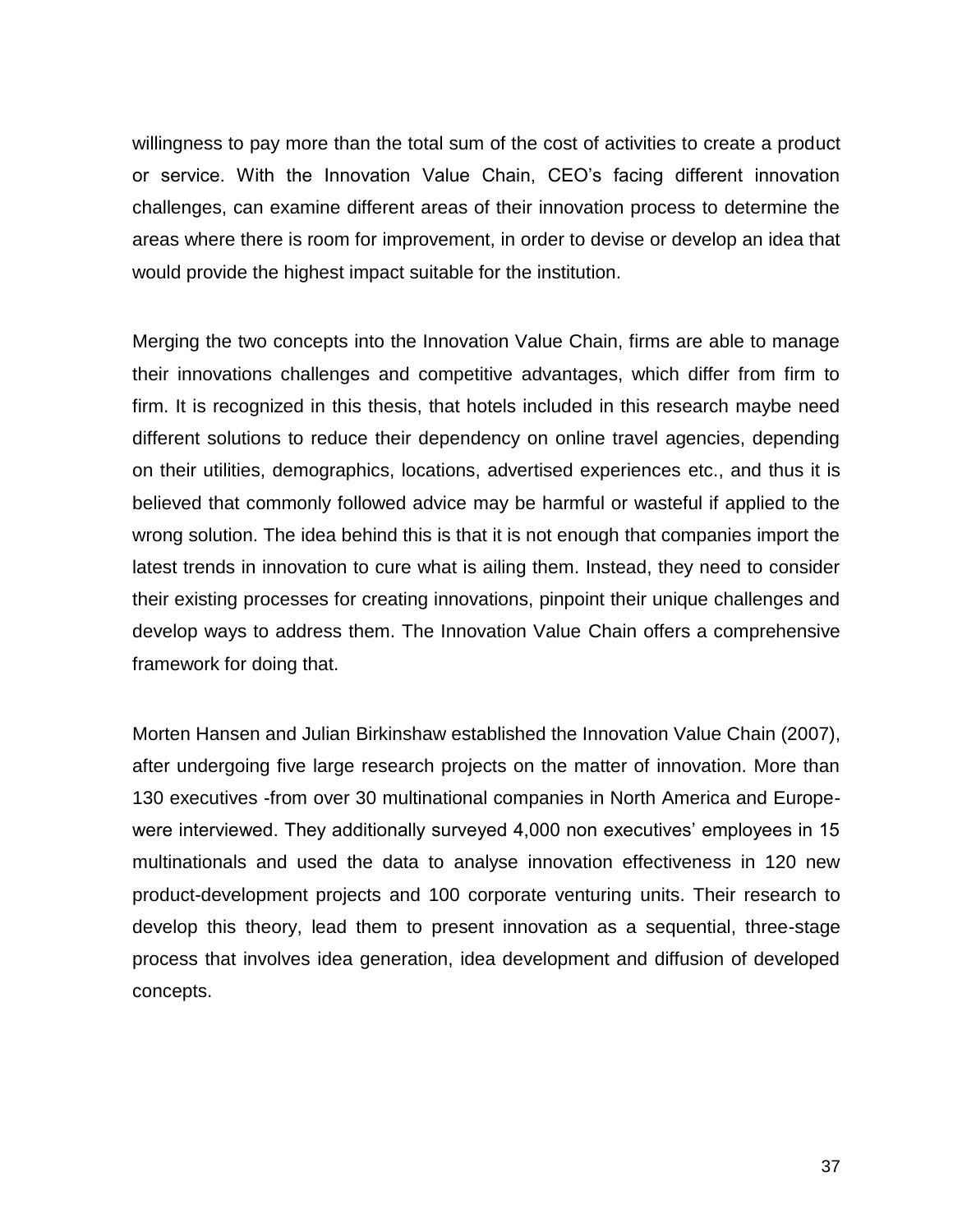According to Hansen and Birkinshaw (2007), there are 3 stages in the Value Innovation Chain, namely, **idea generation**, **converting ideas** and **diffusing** products and practices. When looking to *generate* good ideas, manager's first look inside their own functional group or unit for creative sparks. If no ideas are generated within the functional group, the managers will look to cross-functional collaborations, to combine insights and knowledge from different parts of the company in order to develop new products and business, however this is not easily achieved.

Decentralized organizational structures and geographical dispersion, make it more difficult for people to work across functions. In some cases, companies can take years to start a new idea. Companies also need to assess whether they are sourcing enough good ideas from outside the company, be it other companies or other industries. In order to assess if the ideas they are sourcing are good enough, that means tapping into the insights and knowledge of all stakeholders and expanding the stakeholder network, to attain new knowledge. Doing this poorly, can result in the company missing opportunities and having low-level innovation productivity. For instance, in the 1980's Sony had an impressive track record for developing products that were new to the world, such as the Walkman and PlayStation. However, by the 1990's, Sony's engineers had become increasingly insular and as a result of their ideas that outside products were not as good as inside ones, they missed development opportunities in such areas as MP3 players, flat-screen TVs, cameras that were not compatible with the most popular form of memory. With this in mind, hoteliers should avoid isolating themselves when trying to create a blue ocean (Hansen & Birkinshaw, 2007).

Hansen and Birkinshaw (2007) found that the reason for shortage of good new ideas is partly due to inadequate networks. They noticed that people prefer to talk to their immediate colleagues rather than reach out to counterparts in other departments and divisions and managers fail to forge quality links with others outside their company. Hansen and Birkinshaw (2007) suggest that these companies should build external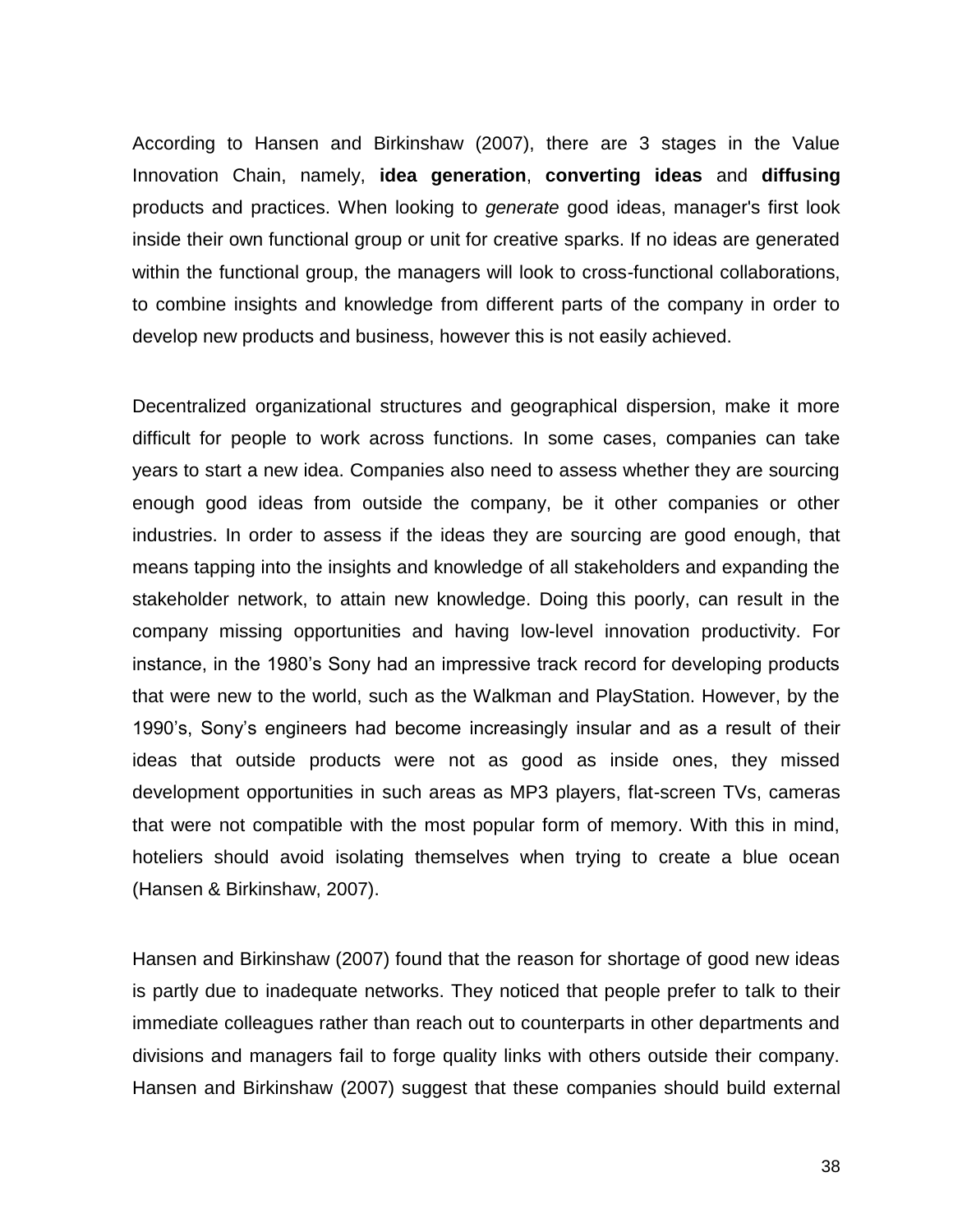networks as well as internal cross-unit networks to generate ideas from new connections.

#### **Idea-Poor Companies**

| <b>Weak Links:</b>                                                           | <b>Outcome of Weak Links:</b> | Solutions:                                                                              |
|------------------------------------------------------------------------------|-------------------------------|-----------------------------------------------------------------------------------------|
| - Idea generation - not execution                                            | - Mediocre products           | - Solution Network: targeted for<br>finding solution for a specific<br>problem          |
| - A deal of resources spent on<br>developing and diffusing<br>mediocre ideas | - Mediocre financial returns  | - Discovery Network: to learn,<br>not teach. Unearthing new ideas<br>or product domains |

Generating new ideas is one side of the story, another side is how you handle or mishandle them in order to *convert* ideas into new products and services. In many companies, tight budgets, conventional thinking and strict funding criteria combine to shut down the most novel ideas. The issue is not a lack of good ideas, but the inability to support the development of the ideas. Inadequate commercial skills or lack of seed money for high-risk projects make it difficult for people to move forwards with ideas for new technology. When employees begin to feel that their ideas cannot be supported, the flow of ideas dries up.

Other companies have the opposite problem, managers do not apply their screening process strictly enough. This may result in the organization overflowing with new projects of varying quality – often underfunded or understaffed – with no clear sense of how initiatives fit into the overarching corporate strategy. This could result in a company having a number of incomplete projects, not having their ideas turn into revenue-generating products, services and process, and in turn, the ideas that were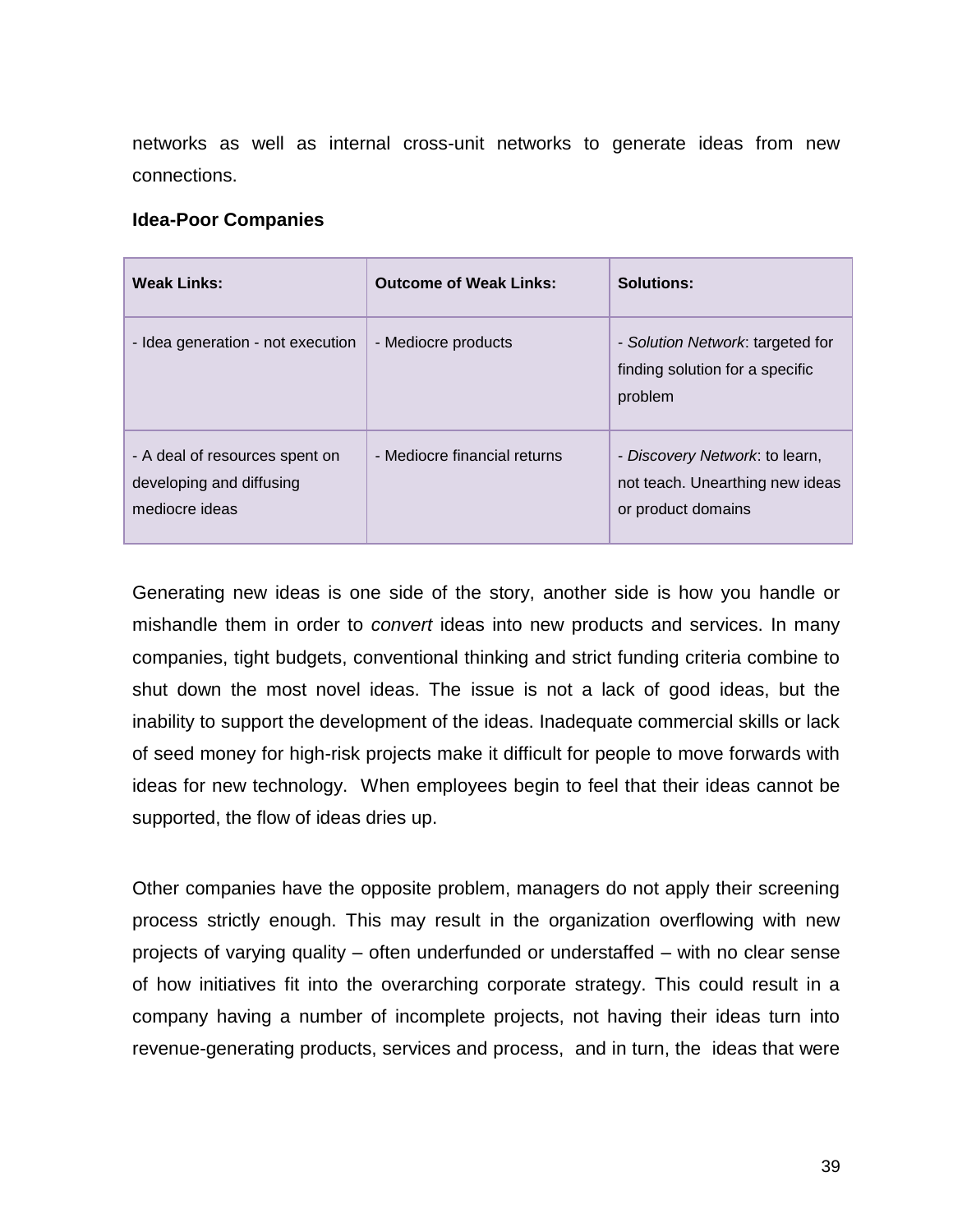potentially good, often goes nowhere because they're languishing in a part of the organisation that is too busy doing other things or that fails to see its potential.

| <b>Weak Links:</b>                                                                                               | <b>Outcome of Weak Links:</b>                                                                                | <b>Solutions:</b>                                                                                                                                               |  |  |
|------------------------------------------------------------------------------------------------------------------|--------------------------------------------------------------------------------------------------------------|-----------------------------------------------------------------------------------------------------------------------------------------------------------------|--|--|
| - Converting ideas into products<br>and services                                                                 | Innovation can be stalled<br>$\overline{\phantom{a}}$<br>because the manager does not<br>believe in the idea | - Multichannel Funding: open<br>opportunities to be viewed from<br>other perspectives                                                                           |  |  |
| - The manager does not think<br>the idea is good enough to<br>supplement an existing initiative<br>in the budget | - The diversity and number of<br>people involved can be risk-<br>averse & bureaucratic                       | - Safe Havens: allow executives<br>to shield new business ideas<br>short-term<br>thinking &<br>from<br>without<br>constraint<br>budget<br>isolating the company |  |  |

#### **The Conversion-Poor Company**

Once the concepts have been sourced, vetted, funded and developed, they still need buy in and not just from the customers. Companies require the relevant constituencies within the organization to support and spread new products, businesses and practices across desirable geographic locations, channels and customers groups and have their ideas *diffused* into the company practices. Hansen and Birkinshaw created an integrated flow which views the Value Chain as an end-toend process, instead of focusing on a part that only allows one to identify the weaknesses and strengths.

Some companies may face difficulties when gaining traction for their new ideas. In decentralized organizations, managers have a considerable amount of autonomy, which allows them the freedom to reject new ideas, and the power to delay or sabotage projects they personally do not believe in. Diffusing developed ideas requires more than an executive's order to adopt new ideas, executives need to create a sense of urgency for new concepts by using a variety of catalysts.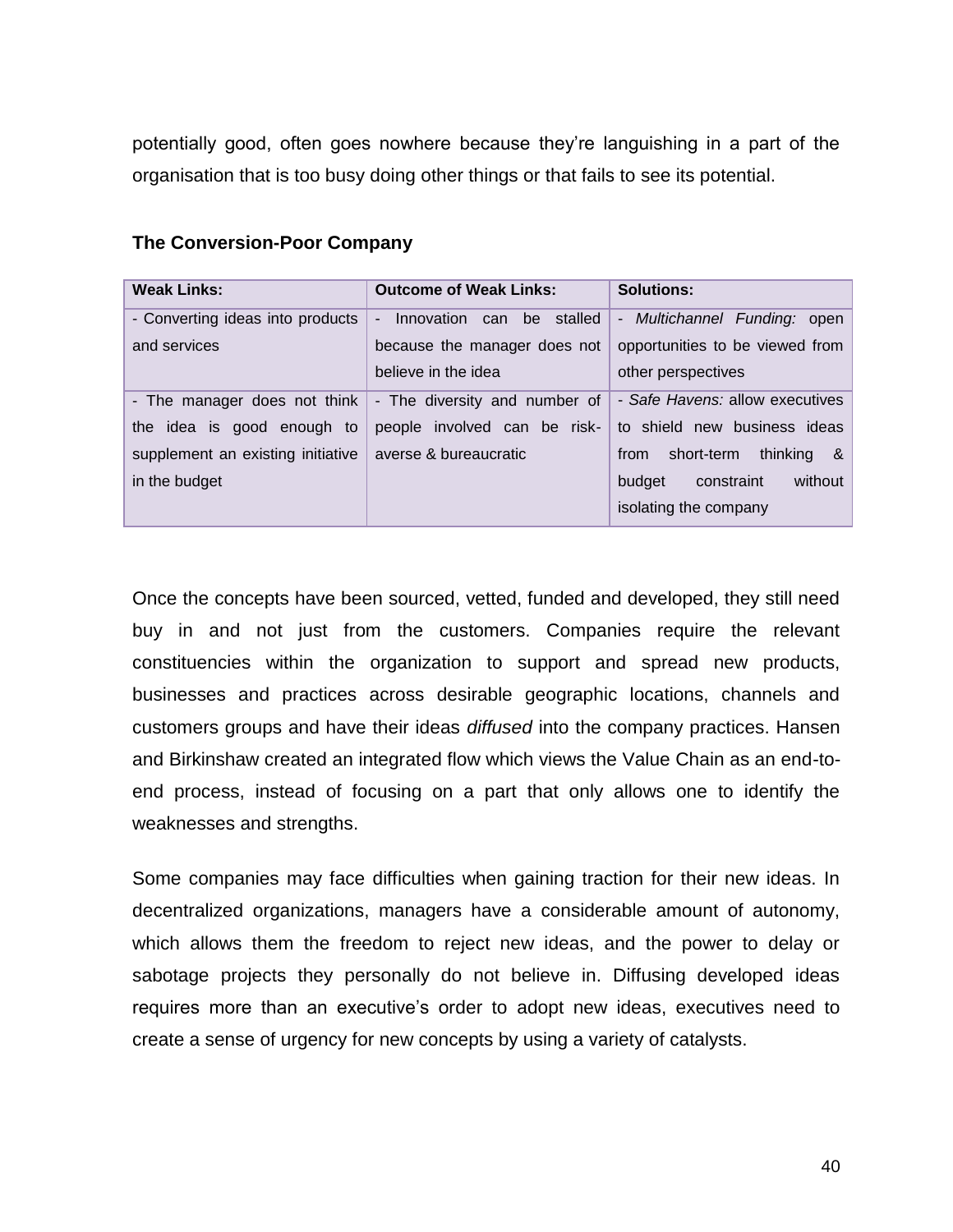## **The Diffusion-Poor Company**

| <b>Weak Links:</b>               | <b>Outcome of Weak Links:</b>                                               | <b>Solutions:</b>                                                                                                                                    |
|----------------------------------|-----------------------------------------------------------------------------|------------------------------------------------------------------------------------------------------------------------------------------------------|
| - Gaining traction for new ideas | - New idea are often rejected,  <br>delayed, or sabotaged by the<br>manager | - Idea Evangelist: an internal<br>ambassador to use personal<br>network to increase awareness<br>for employees to adopt new<br>practices or products |
| - Not believing in the new ideas |                                                                             |                                                                                                                                                      |

Hansen and Birkinshaw (2007) found that the managers they worked with were quick to praise their particular innovation strengths, with statements such as "We're really creative." Or "We're very good at developing products fast." However, they noted that when executives view their companies' innovation processes as a value chain, and engage in the analysis of linked step-by-step process, they were surprised by what they learned. What they found was that their beliefs in what their strengths were, could lead to weaknesses in the process if they're not complemented by equivalent strengths in other areas. Consider the previous example about Sony, their flat lining in innovation in the 1990's was not due to lack of good ideas floating around the company, but because managers did not screen the ideas, and as a result a few took hold and new ones just kept coming. Engineers at Sony became increasingly frustrated and felt as though their creative talents were going to waste. The brainstorming sessions that were implemented by senior managers were intended to help mend fences with the engineers, but it only ended up contributing to the frustrations (Hansen & Birkinshaw, 2007). By focusing more time and resources mainly on their strong link (idea generation) and failing to recognize their weak link (idea selection), the management team undermined the company's overall innovation efforts.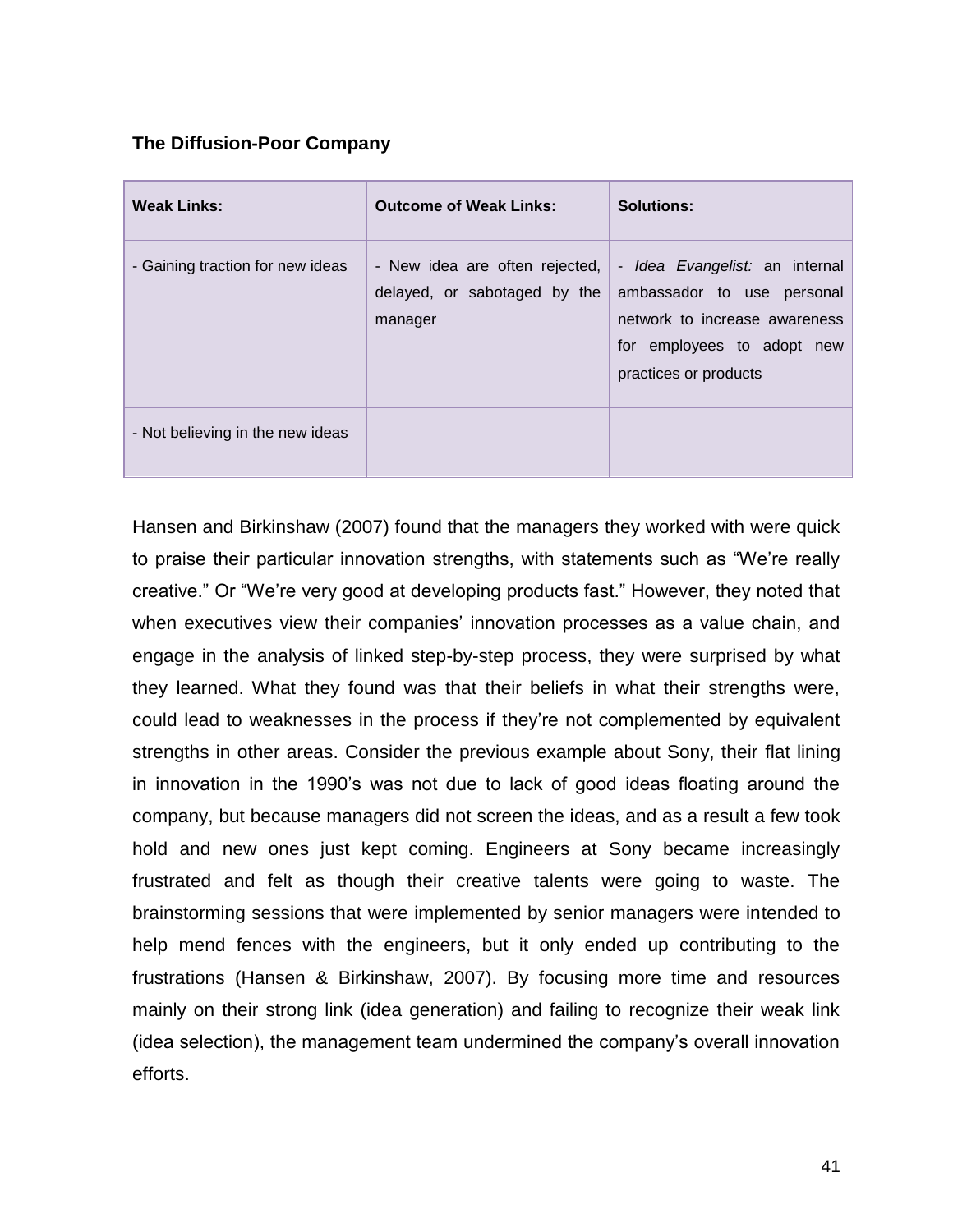A company's strongest innovation links are simply no good if they prompt the organisation to spend money with little hope of solid returns or if the attention paid to them further weaken other parts of the innovation chain. Managers need to stop putting all their efforts into improving their core innovation capabilities and focus instead on strengthening their weak links (Hansen & Birkinshaw, 2007).

#### **5.1.2 Strengthening the Flow of Ideas**

Across all the stages, managers must perform 6 critical activities: internal sourcing, cross unit sourcing, external sourcing, selection, development, and spread the idea companywide. Each step is a link in the chain, and along the chain, the company may find one or more activities that they excel in (their strongest links) or one or more activities, which they struggle with (their weakest links). However, in order to attain the most of the Innovation Value Chain, executives are asked to take an end-to-end view of their innovation efforts, to discourage managers from incorporating innovation practices that may only address part of the chain but not necessarily the link that needs most improvement. In other words, having a bird's-eye view of the entire process helps managers centre their attention on the weakest links and prompts executives to be more selective about which practices to apply in their quest for improved innovation performance.

Managers may perceive a component as an innovative strength, which may be a weakness. When managers target only the strongest links in the innovation value chain – heeding popular advice for bolstering a core capability in, say idea generation or diffusion – they often further debilitate the weakest parts of the chain, compromising their innovation capabilities overall. To improve innovation, executives need to view the process of transforming ideas into commercial outputs, much like Michael Porter's Value Chain, for transforming raw materials into finished goods.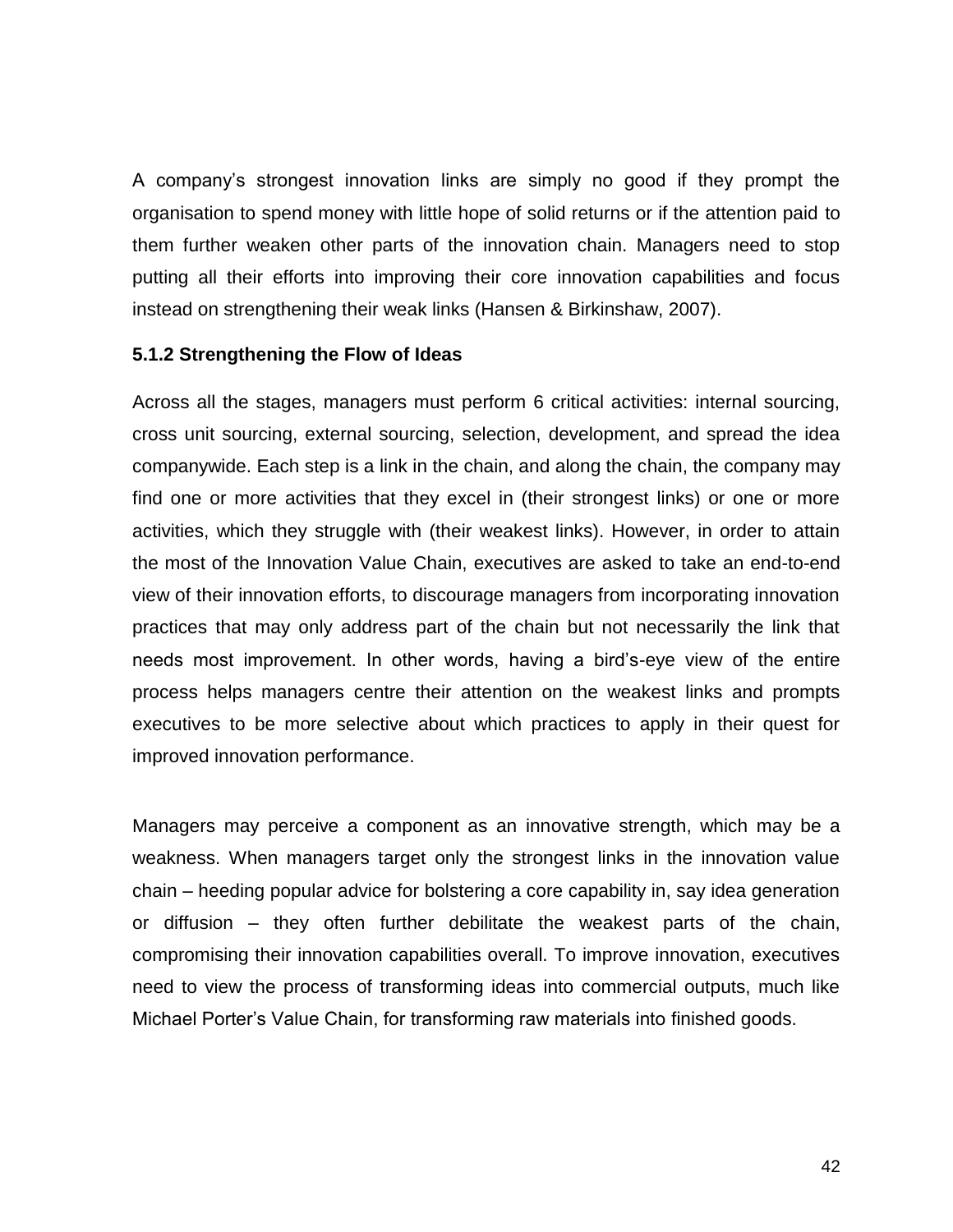Moving forward, if executives adjust their solutions to the right problems, over time, the weak link in the innovation chain may become a strength - and consequently, another part of the chain will need tending. Managers need to monitor each link in the chain constantly in order to continually improve the whole (Hansen & Birkinshaw, 2007). Managers must identify and implement new key performances indicators that focus on the specific deliverables from each link in the chain. Table 5.1 below shows rating system to help managers identify their weaker links, to gain an understanding of how they can begin to materialize the full potential of their employees' or stakeholders' ideas, which ultimately, in the case of hotels, could make them more independent from online travel agencies. The questions presented in the table below, were used in a questionnaire sent to the hotel employees, to gain their perspective on the flow of ideas, and will be discussed in further detail in section 6.2.2. Hereafter, the findings are analysed to determine the stage and activity, which the hotel may face difficulty with.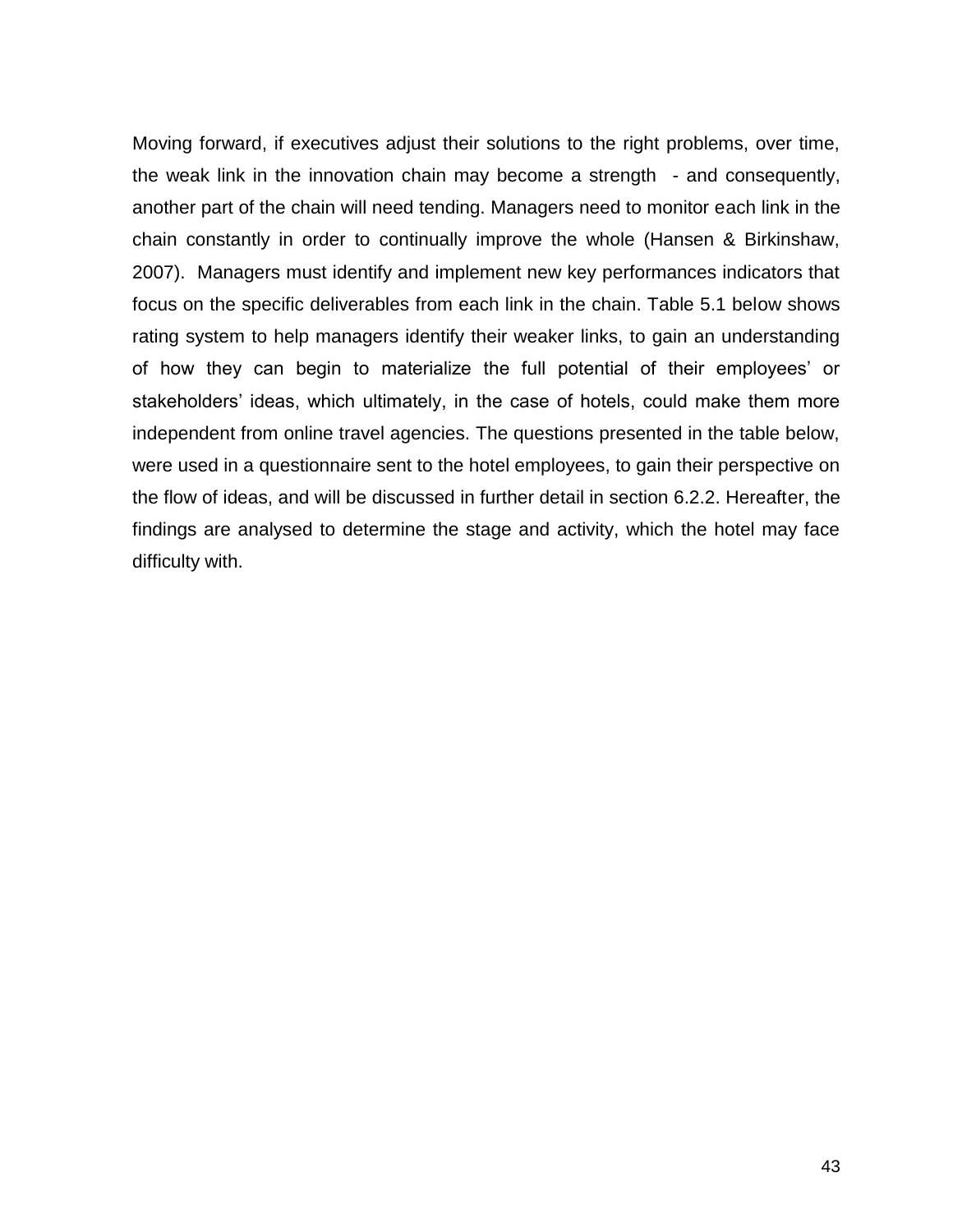# Table 5.1 Rating your Company's Innovation Value Chain

|                                                                                                                                                 | Do not<br>agree | <b>Partially</b><br>agree | Agree | <b>Activity</b>                              | <b>Phase</b>                                                                        |
|-------------------------------------------------------------------------------------------------------------------------------------------------|-----------------|---------------------------|-------|----------------------------------------------|-------------------------------------------------------------------------------------|
| Our culture makes it hard for<br>people to put forward novel<br>ideas                                                                           | $\mathbf 1$     | 2                         | 3     | In house idea<br>generation                  | High scores indicate<br>that your company<br>may be an idea-poor<br>company         |
| People in our unit come up with<br>very few good ideas on their<br>own                                                                          | $\mathbf{1}$    | $\overline{2}$            | 3     |                                              |                                                                                     |
| Few of our innovation projects<br>involve team members from<br>different units or subsidiaries                                                  | $\mathbf 1$     | 2                         | 3     | Cross-<br>pollination<br>among<br>businesses |                                                                                     |
| Our people typically don't<br>collaborate on projects across<br>units, businesses or subsidiaries                                               | 1               | 2                         | 3     |                                              |                                                                                     |
| Few good ideas for new products<br>and businesses come from<br>outside the the company                                                          | $\mathbf 1$     | 2                         | 3     | External<br>sourcing of<br>ideas             |                                                                                     |
| Our people often exhibit a "not<br>invented here" attitude- ideas<br>from outside are not considered<br>as valuable as those invented<br>within | $\mathbf{1}$    | $\overline{2}$            | 3     |                                              |                                                                                     |
| We have tough rules for<br>investment in new projects-it's<br>often too hard to get ideas<br>funded                                             | 1               | $\overline{2}$            | 3     | Selection<br>Development                     | High scores indicate<br>that your company<br>may be a<br>conversion-poor<br>company |
| We have a risk-averse attitude<br>toward investing in novel ideas                                                                               | $\mathbf{1}$    | 2                         | 3     |                                              |                                                                                     |
| New-product-development<br>projects often don't finish on<br>time                                                                               | $\mathbf 1$     | 2                         | 3     |                                              |                                                                                     |
| Managers have a hard time<br>getting traction developing new<br>ideas                                                                           | $\mathbf{1}$    | 2                         | 3     |                                              |                                                                                     |
| We're slow to roll out new<br>products and businesses                                                                                           | 1               | 2                         | 3     | <b>Diffusion</b>                             | High scores indicate<br>that your company<br>may be a diffusion-<br>poor company    |
| <b>Competitors quickly copy our</b><br>product introductions and<br>often make pre-emptive<br>launches in other countries                       | 1               | $\overline{2}$            | 3     |                                              |                                                                                     |
| We don't penetrate all<br>possible channels, customer<br>groups and regions with new<br>products and services                                   | 1               | $\overline{2}$            | 3     |                                              |                                                                                     |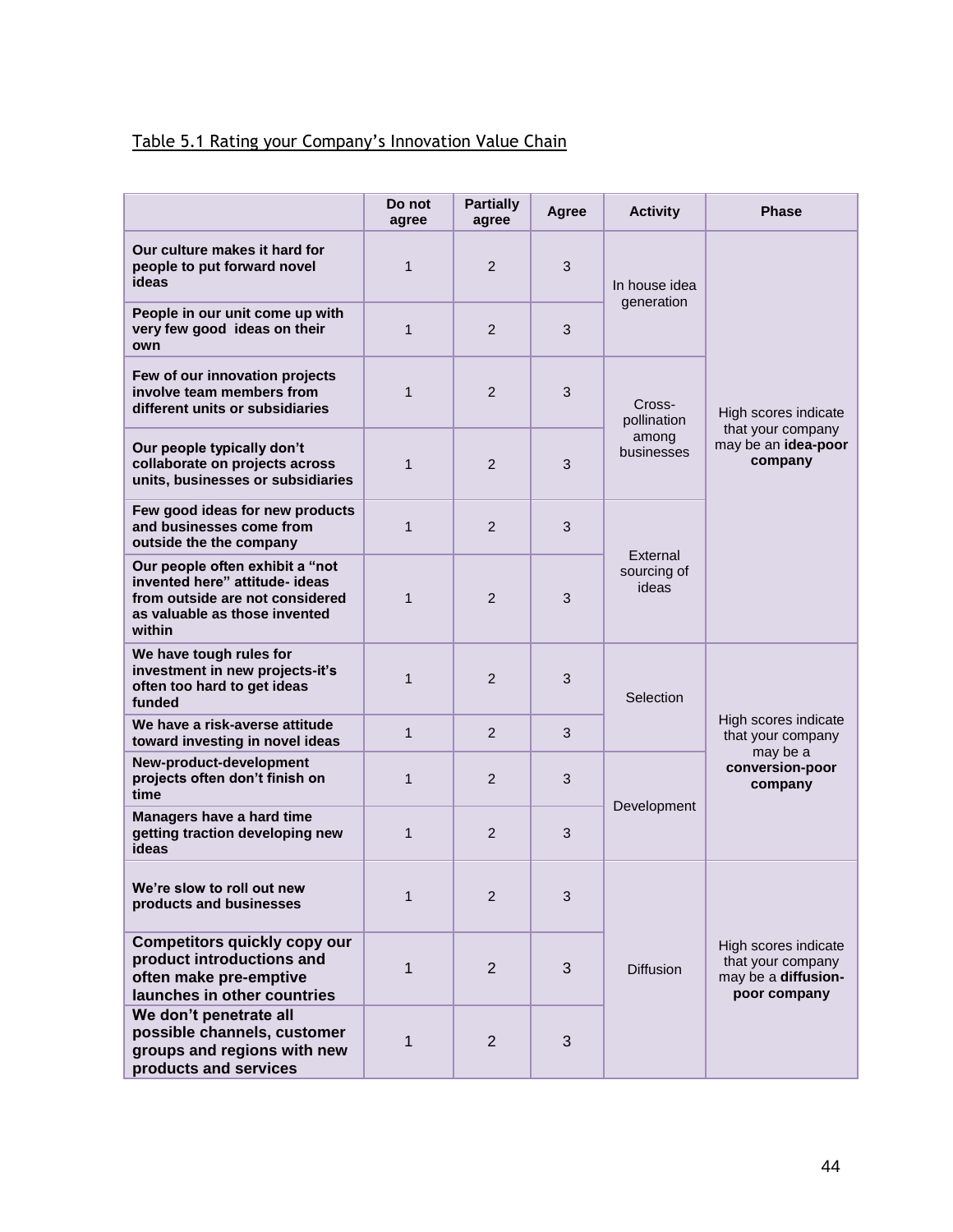Hansen & Birkinshaw (2007) suggest that the forum shown in Table 5.1 be used to ask the employees of the establishment about their experience with introducing new ideas to the company. Sørensen and Jensen (2012) argue that front-line employees in the tourism field are generally not involved in knowledge development in tourism companies, and it is essential that they are, because a tourist's experience relies on a number of encounters between tourists and tourism employees. They argue that the characters of tourism service encounters themselves are barriers to knowledge development in tourism companies. They believe that service encounters are potentially important sources for knowledge creation and innovation. However, the capacity for a hotel establishment to do this depends on a number of organizational conditions, such as their inclination to involve front-line employees in innovation processes, their work culture and their internal communication capabilities. They further argue that such encounters should be transformed from service encounters to experience encounters.

# **5.2 Online Social Communities**

The importance of looking into Online Social Communities is to understand the process from planning a trip to booking it and identifying the components that influence decision making along the way. This will help highlight where hotels should place their focus online to gain more direct bookings. Looking into the concept of online social communities, specifically a study conducted by Wang and Fesenmaier (2002) help form an understanding what the benefits sought by potential travellers when engaging with the online travel community; OTA's, hotels, travel sites, travel blogs, and social media pages related to travel. The motivational benefits are used in the survey to identify the motivation of the travellers, and thus help the hotels included in this study shape a strategy that would help target guests more accurately.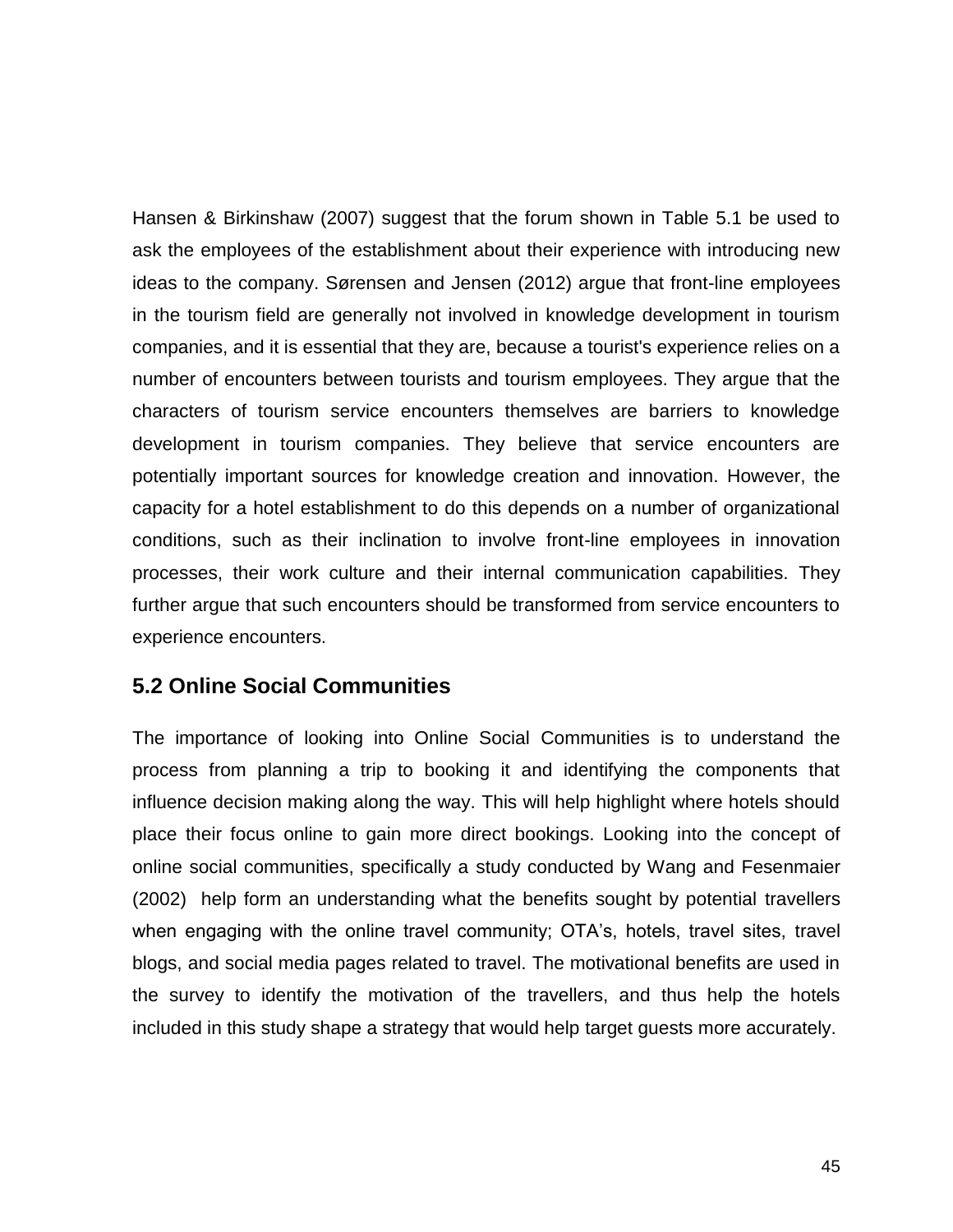Although research has been conducted in relation to online communities, there are still various definitions of "online communities". Kang, et al., (2007) describe it as a network of people which freely interact with other members and engage in activities that satisfy the benefits they chase when choosing a community. Communities and their characteristics have been long studied and even the existence of online communities have been foreseen around 20 years ago when Licklinder created the first online community called ARPAnet. Since then online communities have become more and more popular, facilitating the way people network, and changing the course in which the society evolves by modifying the way production, learning, communication and commerce works (Wang & Fesenmaier, 2004).

When it comes to the hospitality and tourism industry, both the travellers and the tourism organizations facilitate the value and quantity of information the traveller can obtain from the travel companies and in the same time the travel companies can attract more travellers. However, for an online community to be successful, it has to meet two extremely important aspects: the larger the number of members is, the more expanded the online community will be and there should be a good amount of active members for a long-term survival of the community (Madupu, 2006). Jang, Ko and Koh (2008) add that there are two different types of online brand communities: company and consumer initiated. When the company is directing the online community, they should be aware of the trust level they are building for their users and the benefits offered in order to maintain long term survival of the community, as well as loyalty to the brand. Some organizations see the online communities as an extra advantage for marketing, where they can gather a large number of data and feedback regarding their products or services, giving them the possibility for improvement allowing them to easily understand their customer's needs and expectations (Madupu, 2006).

For businesses, several benefits can come from an organisation being aware of their online guests and their interaction, essentially, their virtual community. Businesses

46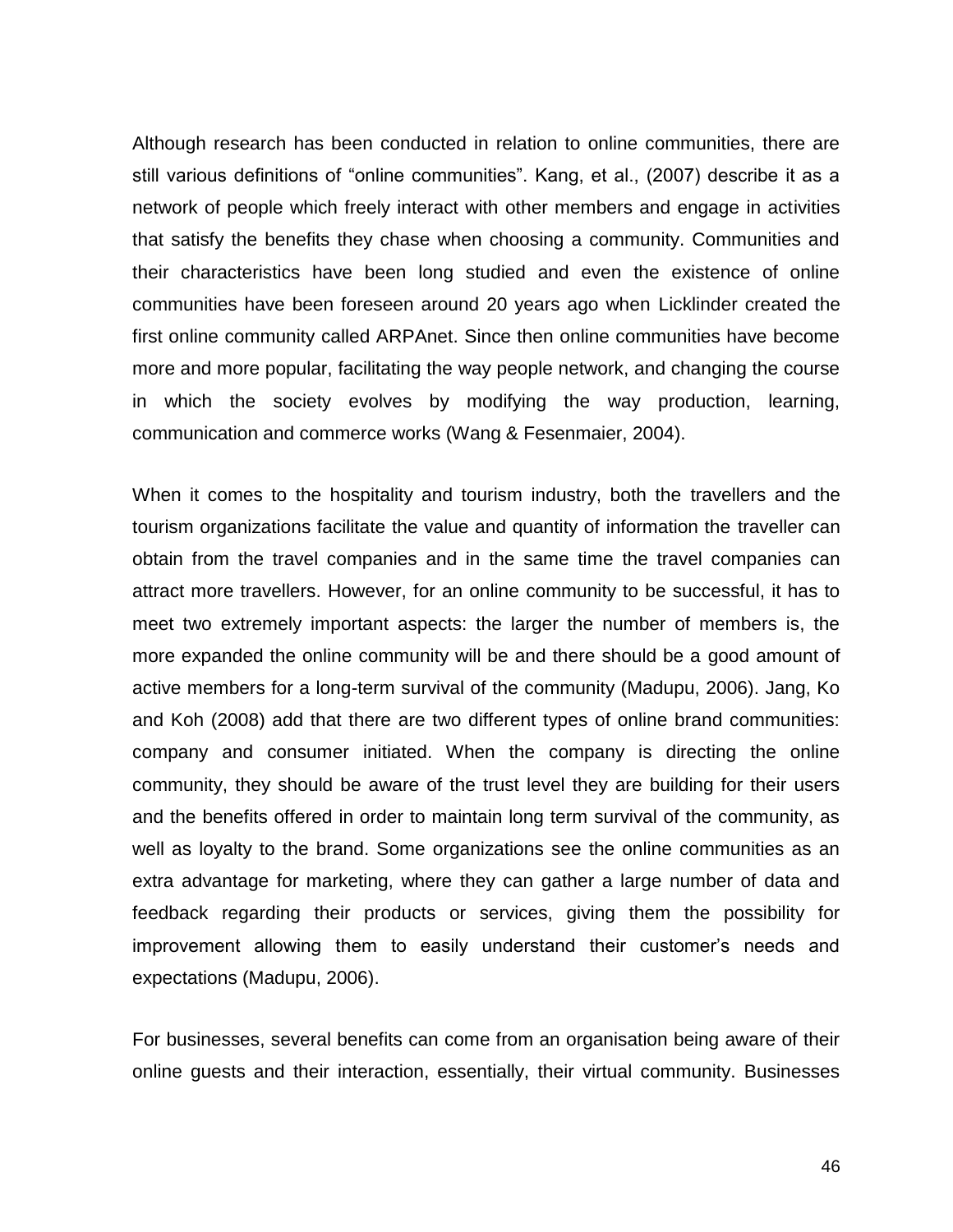use it to enhance their existing products and services, broaden their marketing horizon, and supplier network. Companies now orientate towards creating a more developed relationship with their customers, resorting to CRM, a business strategy that focuses on the synergy between a company and its customers. Moreover, the organizations should focus their attention on learning about their customer's motivation, needs and expectations (Wasko & Faraj 2000). When it comes to CRM, companies can take advantage of the online communities by being able to maximize the customer interaction, improve the customer service, reduce support costs, increase revenue and gain additional insight into the business.

Online communities are a very important marketing tool for organizations, as they can collect feedback about their products or services, allowing them to take care of any inconvenience and to take advantage of suggestions the customers are making (Madupu, 2006). Furthermore, understanding the customer's needs, sought after benefits and how they interact with one another, helps maintain the online community and capitalise on the interactions.

Wang et. al. (2002) has categorized the benefits of online communities for their users as follows: functional, social, hedonic and psychological. In addition to these benefits, another benefit which is believed to influence the degree of member's presence, the "monetary benefit" is studied by Gwinner et al., 1989. All the five benefits are studied in the survey.

#### **Functional benefits**

As Armstrong and Hagel (1996) explain, a functional benefit is utilized by the community members when they want to achieve some online activities as, for example, when people wish to purchase or to sell something, or when allowing the members to exchange information with the other members, which could help them in the purchasing decision. For instance, members which share the same interests in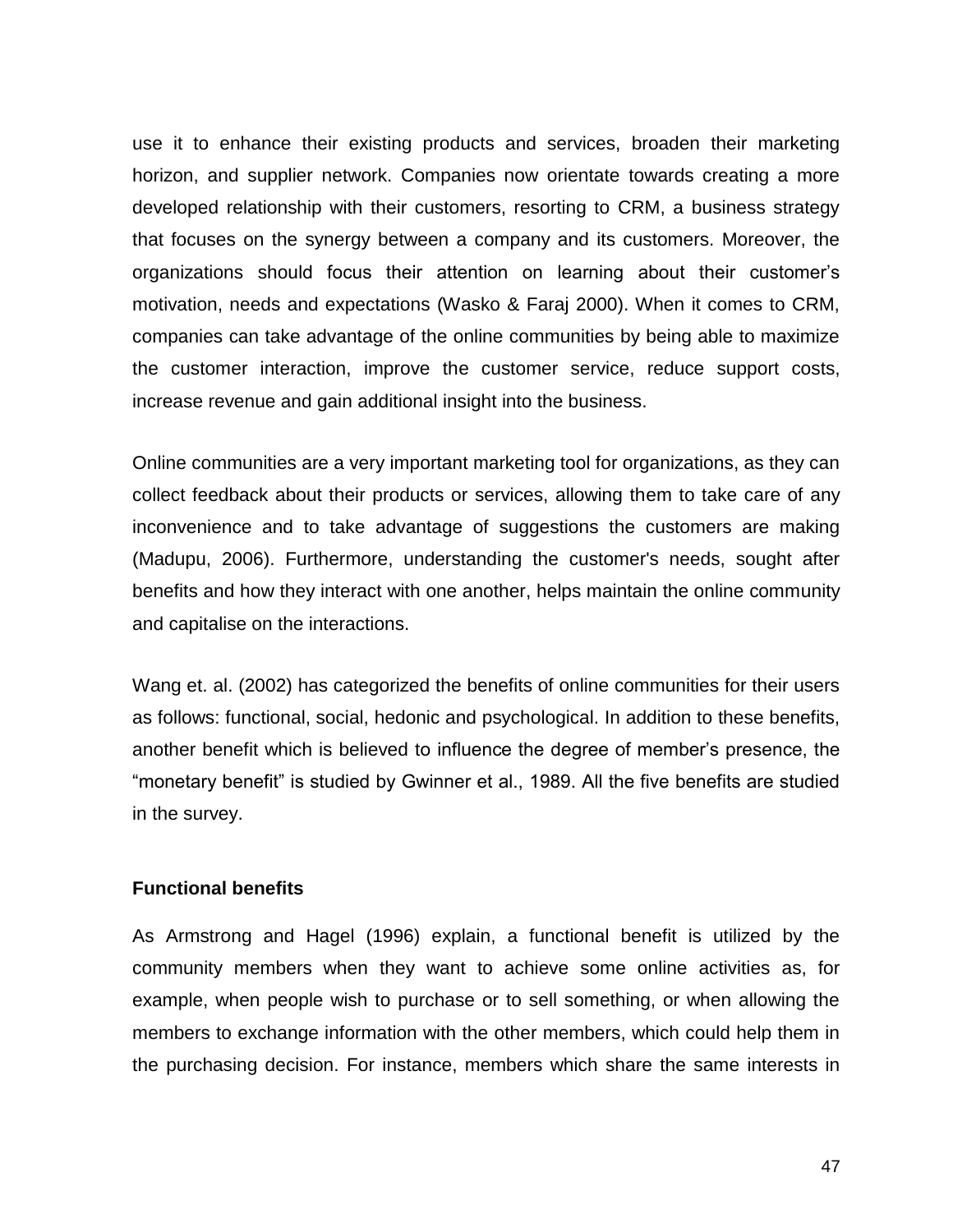regards to the destination or the type of hotel, have the possibility of creating or joining a group in order to share experiences and exchange information about their common interests. The specific components that are sought within this benefit are;

- Obtaining practical information
- Convenient and efficient communication
- Information gathering and sharing

# **Social benefits**

The social benefits of an online travel community are based on the tasks the members are supposed to do like socializing with the others, share ideas, help and request help from the others; activities requiring trust between the members in order to create a prosperous and long lasting relationship. Almost all the online activities require trust, starting from the initiative of sharing a travel experience with other people, or choosing a travel comrade for unique experiences (Wang 2002). As Preece (2000) argues, members will more freely interact and support the other members when they can identify themselves with other members who take part in the online community. The specific components sought within this benefit are;

- Receiving help from other members
- Helping other members
- Socialising with members

# **Psychological benefits**

As (Wang 2002) explains, online travel communities can present psychological benefits too when the members are seeing the community as part of their lives. When people recognize this, they sense belongingness and connexion with the others members. (Wang & Fesenmaier, 2004) It was discovered that virtual communities have a very important significance for their members, starting from simply identification to the feeling of affiliation and what starts from a simple research of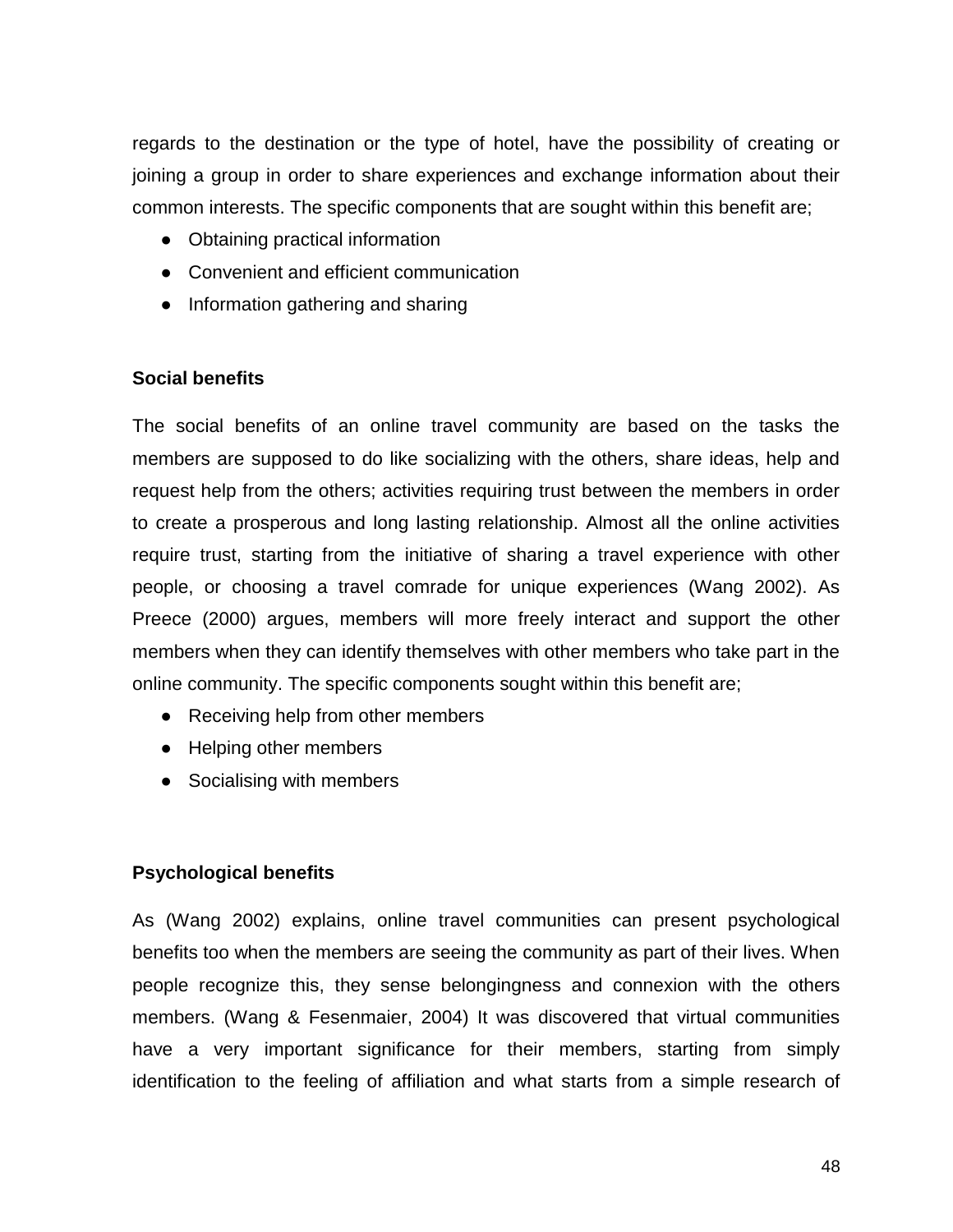information can become a source of associations with the other members and of understanding. The specific components sought within this benefits, are;

- Being affiliated with the group
- Maintaining relationships
- Establishing identity

## **Hedonic benefits**

Hedonic benefit gives the sensation of enjoyment or amusement when being part of a group. (Wang, 2002) Some online communities are offering them the possibility to engage in activities as contests or games of their common interests which will generate entertainment (Wang & Fesenmaier, 2004). Online communities offer the possibility for people to join and probe new things which could generate enjoyment, enthusiasm, excitement or even happiness. The components sought within this benefit are;

- Positive emotions
- Positive experiences
- New, fun and exciting experiences

## **Monetary benefits**

Monetary benefits are concerned with the opportunity to purchase a service, with a monetary gain, such as, lower costs or an extra commodity upon purchase or arrival. It is argued by Kozinets (1999) that monetary benefits influence the way people feel about a service of a hotel. Gwinner et al. (1989) explains that monetary benefits have a big impact when service companies desire to create a loyalty relationship with their members. It is argued that special treatment benefits can have a positive influence on online communities for hotels and restaurants influencing customer's loyalty and the way people feel about a hotel (Kozinets, 1999). The specific components sought within this benefit, are;

● Offers and deals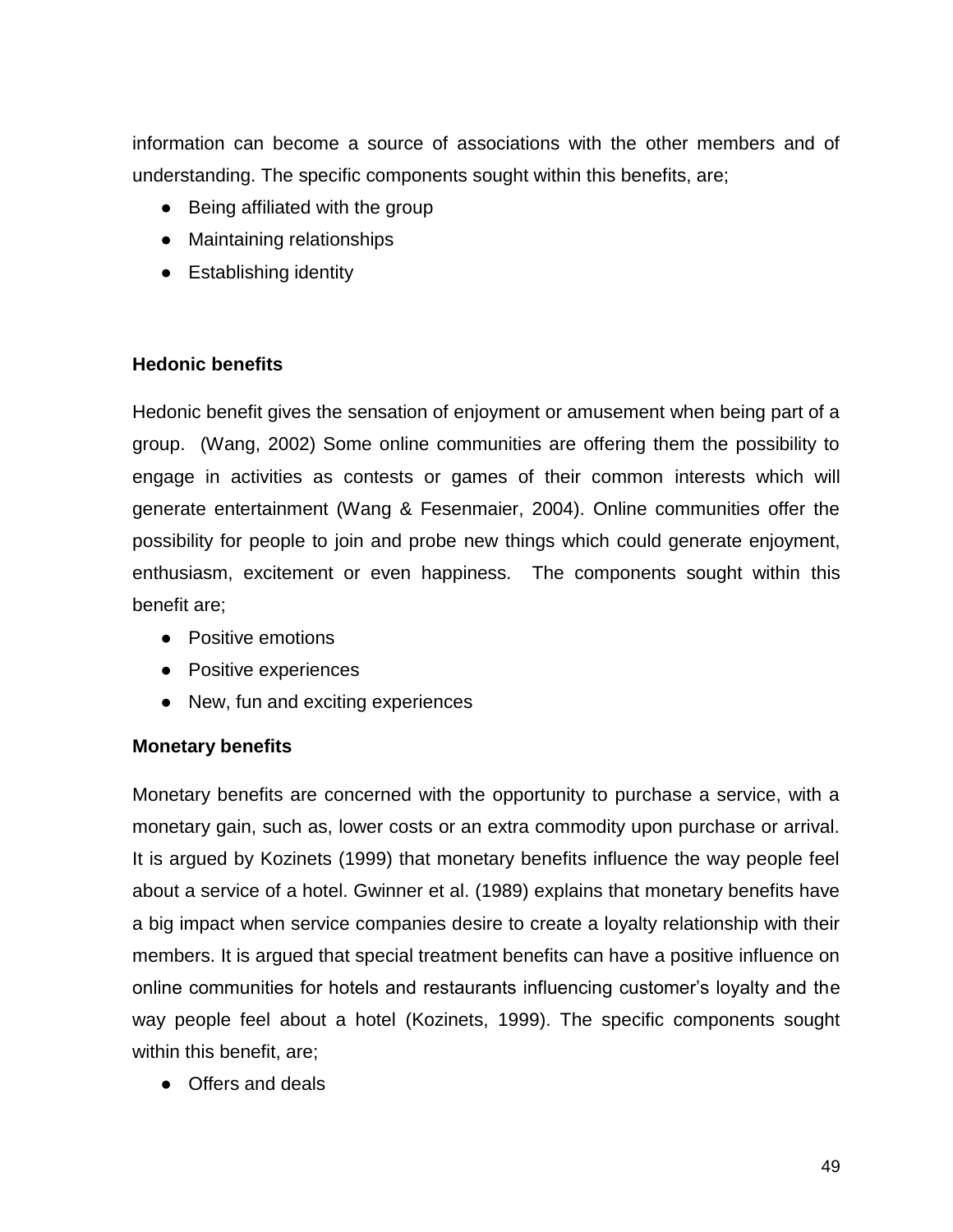- Benefits from being a member (or part of a loyalty program)
- Receiving free amenities

This concept is used to identify which needs are sought the most, to indicate how hotels can aim their activities, as explained by the Innovation Value Chain, to primarily increase their value, partially by meeting online needs.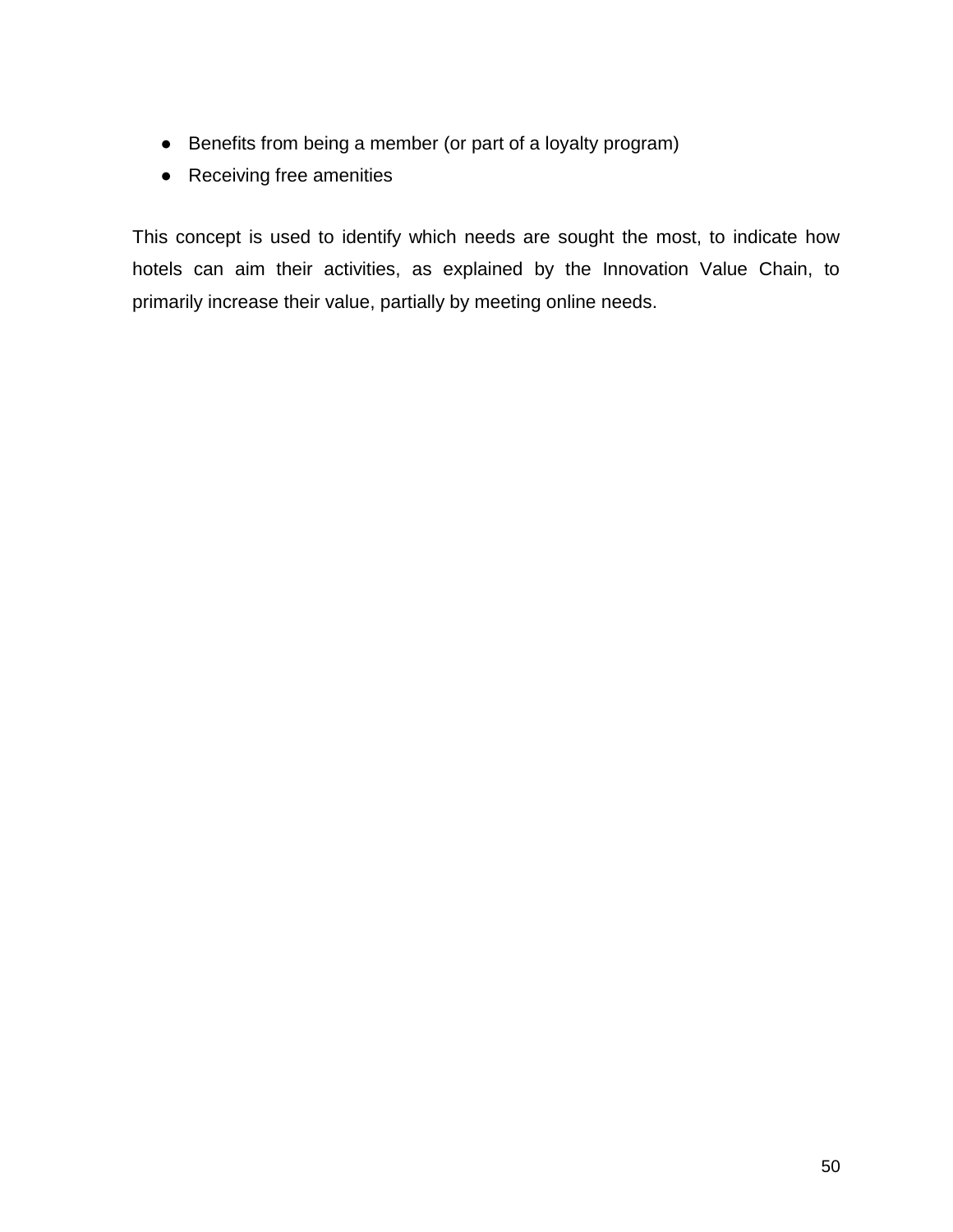# **6.0 Methodology**

This chapter explains in detail, the approach taken while researching and gathering data, within the realm of philosophy of social science. It discusses the considerations of the chosen ways of acknowledging the way we form knowledge and the way we view the reality of the research subjects, in the epistemology and ontology respectively. This is known as the research design. Hereafter, it will detail the chosen methodologies that were used to gather data, explaining why each method was seen as the most suitable approach in order to gather relevant data. It will also explain the analytical process applied.

# **6.1 Research Approach**

In order to explore how Danish boutique hotels can reduce dependency on OTA's, an understanding of the current relationship between hotels and OTA's must be developed first. This is to determine which components to consider that can be observed to understand the patterns associated with the social phenomena, from the perspective of the hotels. Specifically, the inductive approach is applied to research and understand this.

A set of characteristics need to be chosen to collect data related to them and draw conclusions from them. The social world, however, can only be observed through the use of research defined concepts. For this study, the concepts explained in chapter 5, Value Innovation Chain and Social Theories, were used to shape the chosen data collection methods. Specifically, the Value Innovation Chain shaped the interviews and the questionnaire for employees, and the Social Theory inspired the web-survey. The research is concentrated in one location, Denmark, to place focus on the background information, the relevant trends, and direct the relevant theories and studies.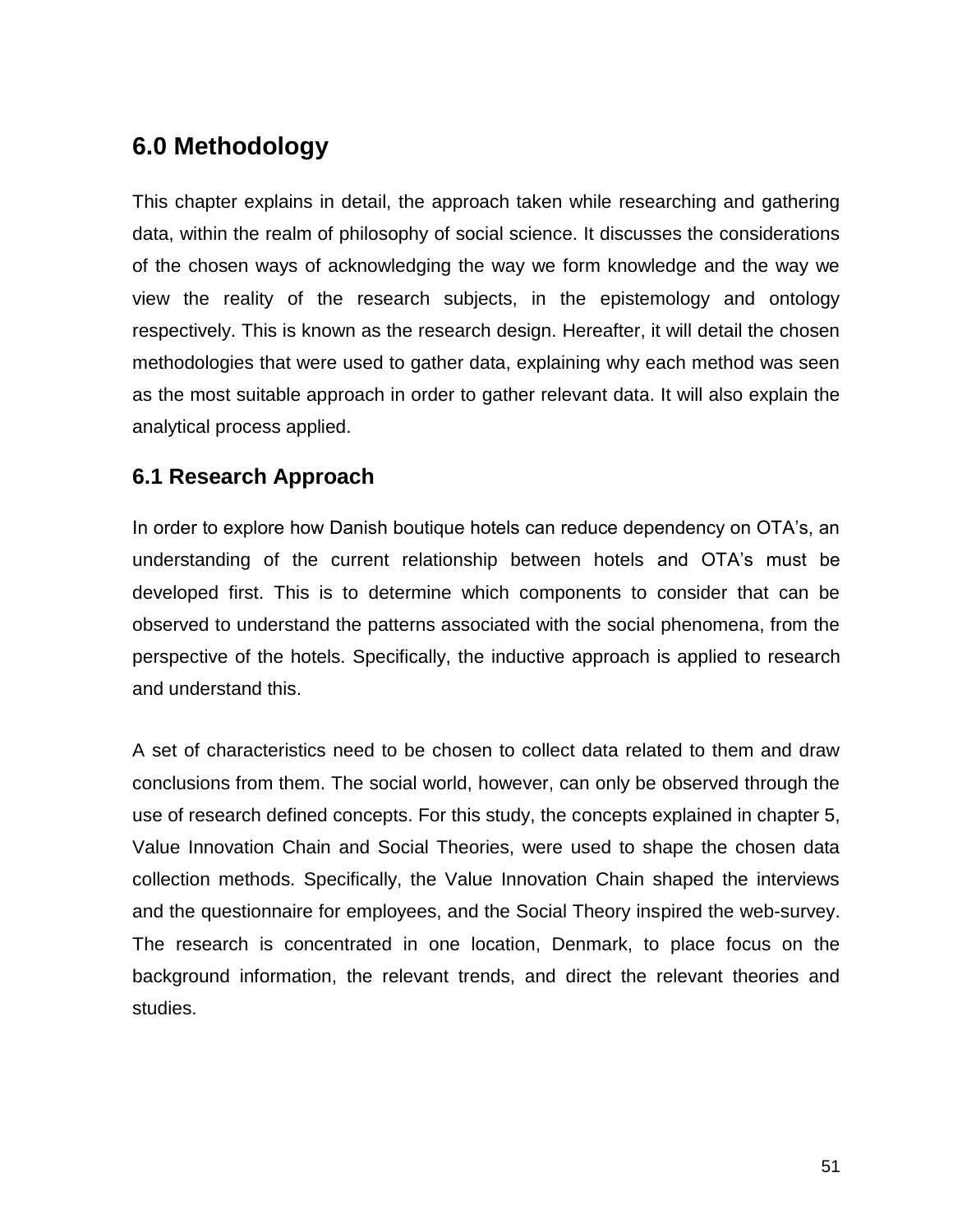The ontological approach applied throughout this thesis is constructivism, which suggests that an entity is in a constant process of reformulation and reassessments (Blaikie, 2010). Ontology is the philosophical conceptualisation, referring to subject of existence, specifically considerate of the nature of being. Constructivism implies the assumption that social reality, particularly in organisations are product of social interactions. Social order is in a constant state of change, especially in a workplace were numerous agreements are continually being terminated, changes, revised, renewed etc. Knowledge is additionally viewed as indeterminate, which is to say that no one version of a social reality can be regarded as definite, including that of the researchers. Therefore, companies can benefit from cross-functional negotiations, as all the social actors contribute to their social reality. To try to understand the reality of the hotels included in this study, the researchers have conducted semi-structured interviews with the hotel managers, so that they can describe the reality of their hotel practices in their own words, and have also sent a mini-questionnaire to the employees to get a sense of what they find challenging when it comes to developing and implementing new ideas. This will be discussed in further detail in section 6.2.1.

The epistemological approach taken throughout this thesis falls under the belief of realism. Epistemological assumptions are concerned with how our minds relate to reality and the process of reasoning in knowing (Blaikie, 2010). It is an explanation of how we think and how we obtain knowledge from our surroundings. More specifically, the authors recognise that reality is a product of the natural order, and the events and discourses, of the social world. Additionally it is maintained that by identifying the events and discourses, it will form an understanding of the reality and gain insight on possible ways to change the reality, thus following the considerations of critical realism.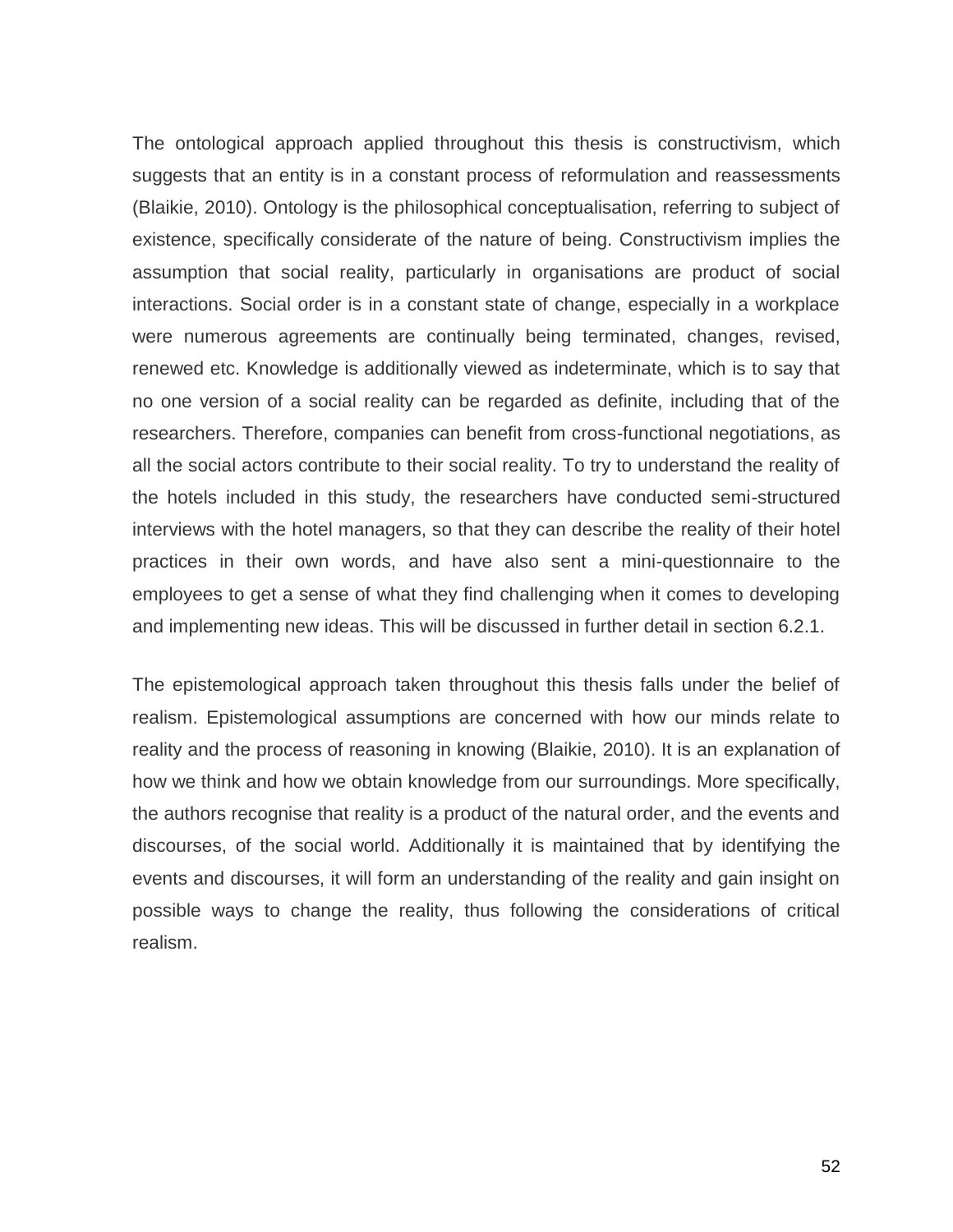# **6.2 Data Collection**

This section will explain in detail the methods used to gather and analyse the data. It will provide insight into why the specific methods were chosen and are thought to be suitable to answer the research question. This study utilises both qualitative and quantitative methods. This helps fashion an understanding of the reality of the social world, so that the interpretations of the interviews and the findings from the questionnaire and web-survey, can represent the reality. All data will be analysed as in the context that pertains to the research questions, focusing on identifying patterns of booking online, and the hotels internal practices when developing new ideas.

For this study, out of 38 boutique hotels contacted, 4 different boutique hotels in Denmark responded and were willing to participate. The hotels included 2 hotels in the city and 2 in the countryside ranging from 8 to 110 rooms. Of the 4 hotels, 2 are part of a corporate chain, 1 is part of a family chain and 1 is a family run hotel. The variety of the hotels provides a vantage point of participants, for a social reality in Denmark to be studied.

## **6.2.1 Interviews**

In order to form an understanding of the realities and challenges faced by the hotels, regarding their partnership with OTA's and their use of social media, semi-structured interviews with hotels managers were conducted, allowing for the gathering of qualitative data.

A series of open-ended questions were asked, allowing the interviewee to answer explaining how they feel and what they thought. Open-ended questions invite the interviewee to bring other points that they may deem relevant. Moreover, depending on the answers, the interview can take a different direction than anticipated, thus gaining new knowledge. The interviews take interest in the interviewee's point of view, as their answers will play a large role in establishing an understanding of their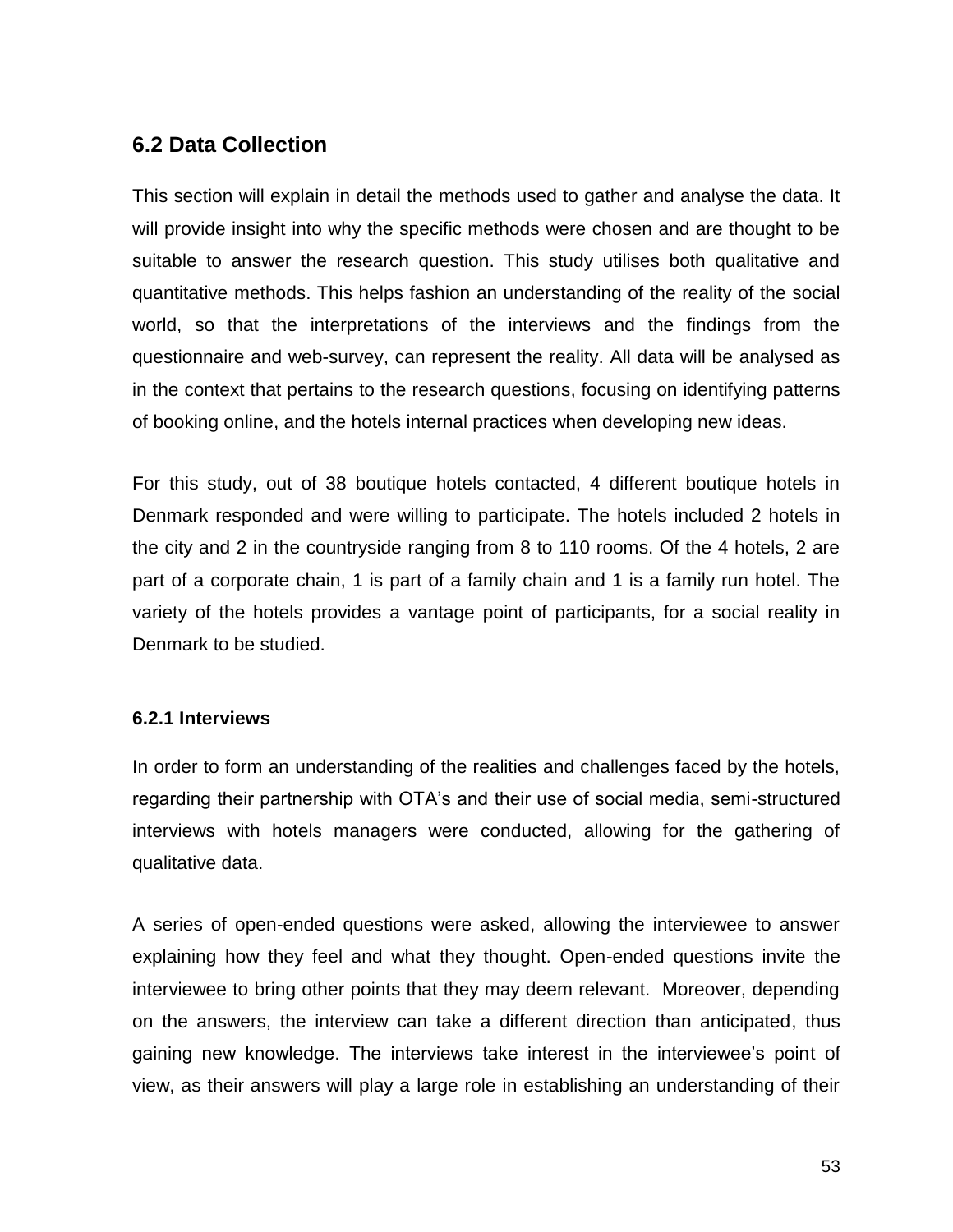current reality and practices. Doing so gives insight into what the interviewees identify as relevant and important, in terms of explaining and understanding the perspective on their relationship with OTA's, and on social media. The interviewer can ask additional question, not included in the "interview guide", as it pertains to the topics discussed. However, regardless the novelty of the question, all questions are asked in similar wording, while maintaining the flexible nature of a semi-structured interview.

Conducting a qualitative semi-structured interview allows for the gathering of rich data in the form of detailed answers that express the interviewees view on their reality. Additionally, it allows for the researcher to look at the different cases as unique, so that the researcher is less inclined to 'pigeon-hole' the participants, as participants do not only provide answers, but also reasons for their answers and may be more inclined to discuss delicate issues in a personal environment.

In order to prepare for the interviews, the researchers composed the questions into five general topics to investigate, namely; the hotel's background and performance within the last five years, a description of their hotel as a boutique hotel, their relationship with OTA's, their use of social media, and their ideas of differentiation. Under each general topic, five main questions are prepared, some of which include sub-questions as a guide depending on the answers provided. Because the interviewers wanted to give leeway for the participants to discuss unique challenges that they face, it was also vital to be attentive to their answers and grab the opportunity to probe further regarding the new topic.

The interviews were held in a conference room at the hotel. This was done so that the hotel managers can meet within their working hours, so it is not an inconvenience for them, and so that they can feel comfortable in their own environment and in their expression of their thoughts and feelings. All of the interviews were recorded and transcribed. The interviewees were asked if they would like the transcript to be sent to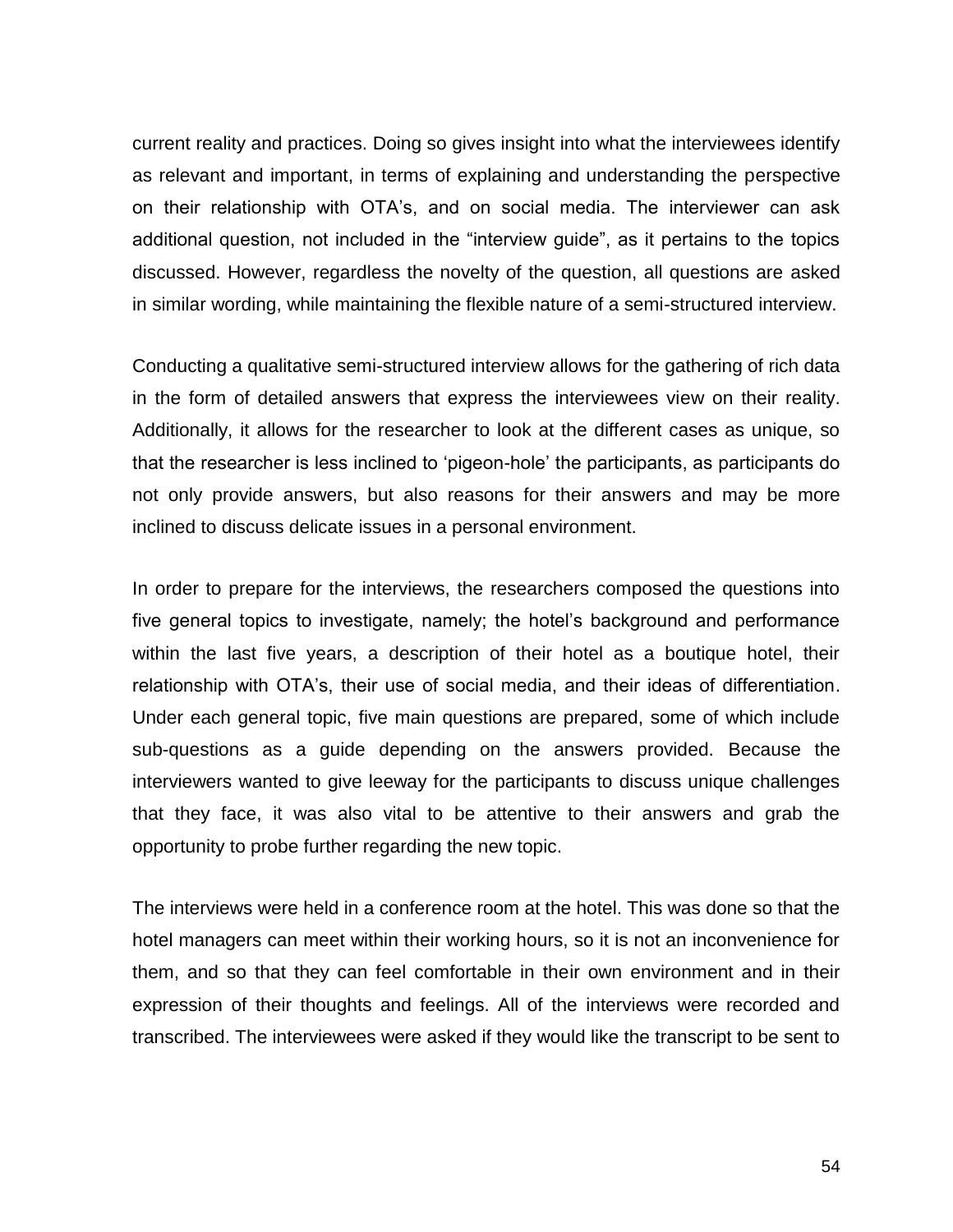them, so that they have the opportunity to clarify something they said, or add to their points.

Prior to interviewing the hotels for the study, the researchers conducted a pilot interview with a Danish city hotel, to test and prepare the interview questions and process. Conducting a pilot interview also allows the interviewer to prepare for the process and gain some experience and insight into what the interviewer should be aware of. For instance, being clear, asking simple questions, giving the interviewees time to process their thoughts and form their answers, listening attentively to what is said and how it is said, steering the conversation, being prepared to tackle inconsistent answers, clarifying and extending meaning to what is said without being imposing or leading, engaging the interviewer without talking too much.

#### **6.2.2 Questionnaire for Hotel Employees**

After conducting interviews with the hotel managers, there seemed to be a gap in information regarding the involvement of employees. The involvement of the employees should be taken into consideration, as tourism experiences generally rely on a number of encounters between the tourists and the tourism employees (Baum, 2008). Employees can be a valuable source for knowledge and innovative ideas, however some companies may find it difficult to utilise this potential because in tourism companies, employees are generally not involved in knowledge development. This may be due to the capacity needed to involve employees in knowledge development, for instance, inclination to involve employees, work culture, and internal communications processes (Sørensen & Jensen, 2012). Not involving employees in knowledge development or innovation can be limiting for the company. Moreover, gathering multiple accounts on the social reality will help establish trustworthiness in the findings.

To fill in the gap in information, a questionnaire is sent to the hotel managers, to forward to 10-15 of the most engaged staff members. The questionnaire consisted of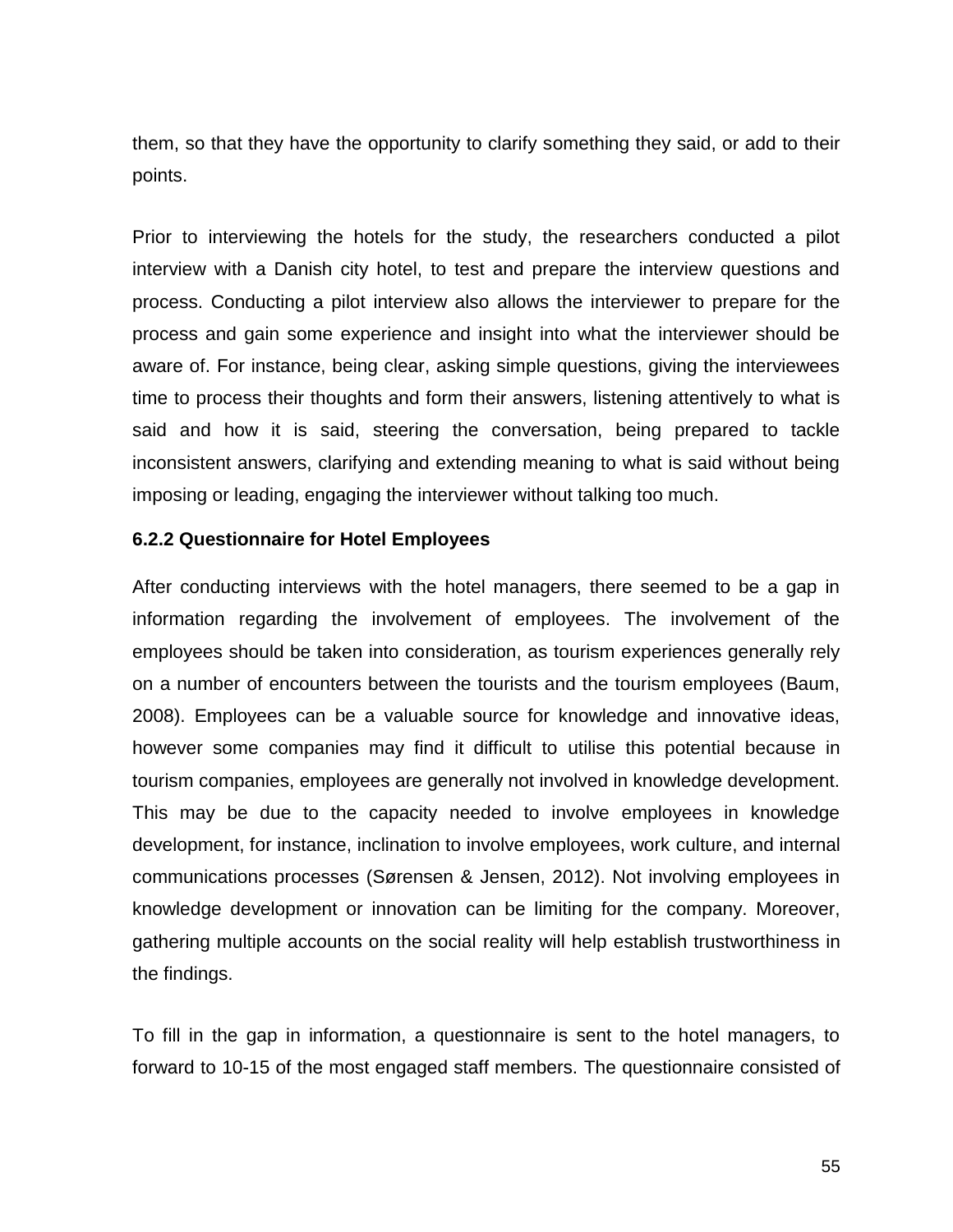13 statements with a Likert scale of 3 possible answers; Disagree, Somewhat Agree, and Agree. They were further instructed to place a mark under that level of agreement that best suited them. The statements used in the questionnaire are taken from Hansen and Birkinshaw (2007) Innovation Value Chain as seen in Figure 5.1. The staff members are instructed to complete the questionnaire individually, and send it directly back.

Hereafter, the responses are used to identify the activity or stage in the idea flow process that the employees from the respective hotels, collectively find challenging. The answers are collected and assigned to their respective hotels, and the average answer for each statement is calculated and used to identify challenging activities or stages. The 6 activities and 3 phases to be identified are also taken from Hansen and Birkinshaw's (2007) rating chart, seen in Figure 5.1. Once the area where the hotels employees feel that they are most challenged has been identified, recommendations will be provided on how to overcome this challenges with specific focus on reducing dependency on OTA's or to improve social media usage, based on arguments in the literature review and findings from the web-survey.

## **6.2.3 Web Survey**

The role of a survey is to generate statistics, quantitative or numerical details about some aspects of the studied sample. A web survey has been conducted to identify benefits sought by travellers when booking online. The questions were directed towards: booking patterns, their preference when booking a hotel room and when using social media. Furthermore, because of the high reliance and impact of word of mouth and reviews, we wanted to gain insight into how it applies to Danish guests during the booking process, to understand how hotels can enhance their participation with the travel online community.

Given the above information, before designing the survey, a sample has been chosen for the survey: people living in Denmark, between 18 and 50 years old, users of social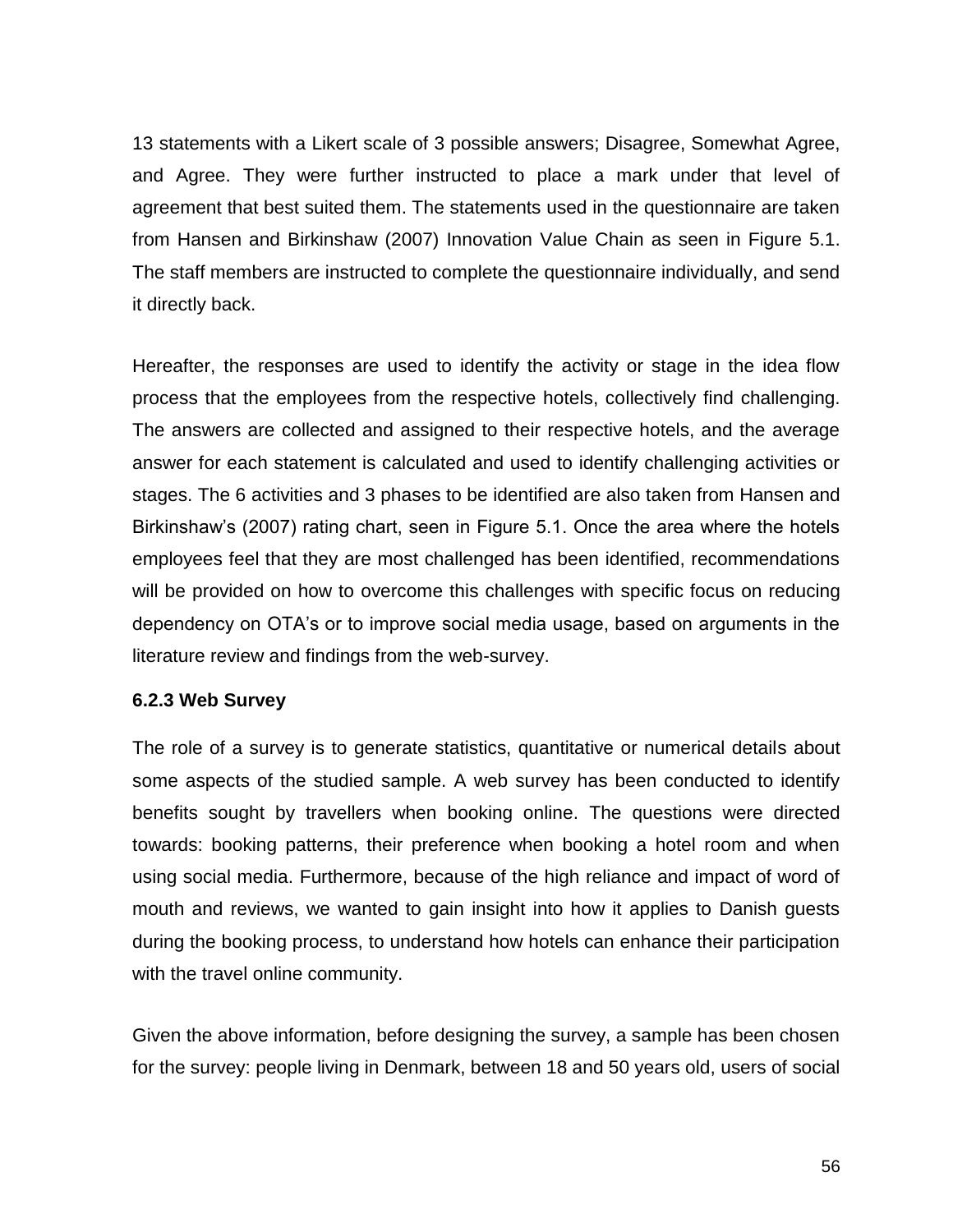media channels, as according to the Hotel Analyst (2015), the customers of a boutique hotel would normally be in their early 20s to mid-50s, with average to higher income.

When designing a survey, the accent is placed on designing a measure and not a conversational interrogation. In general the answer of the survey is important to the extent of something that it is supposed to be measured. Good questions boost the relationship between the responses and what the analysts are trying to measure (Bryman, 2009). The web-survey consisted of closed-ended questions, where the respondents either had a multiple choice option or Likert scale. All the questions enquiring about booking patterns included an option for the respondents to include their own answer, relevant to their experience. The survey assessment is not error free, however, the methods used to conduct a survey are essential in designing a valuable survey, more concisely: the sampling, designing, and data collection, have a big impact on the accuracy of the results.

The first part of the survey focuses on background information such as gender, age, occupation, annual income and country of residence. The second part of the survey elicited information on booking patterns, consisting of 5 questions with multiple choice answers, in regards to how often people book a room, the usual purpose when booking a room, channel used for the booking, most used social media when making a booking.

In the third part of the survey, the questions are regarding people's preferences and expectations when booking a room and their when using social media. These questions were based on 5 types of social online community benefits: functional, social, psychological, hedonic and monetary benefits, by using five- point Likert- type scale ranging from not important at all" to "very important" or from "strongly disagree" to "strongly agree". The following 5 benefits which have been intensively used in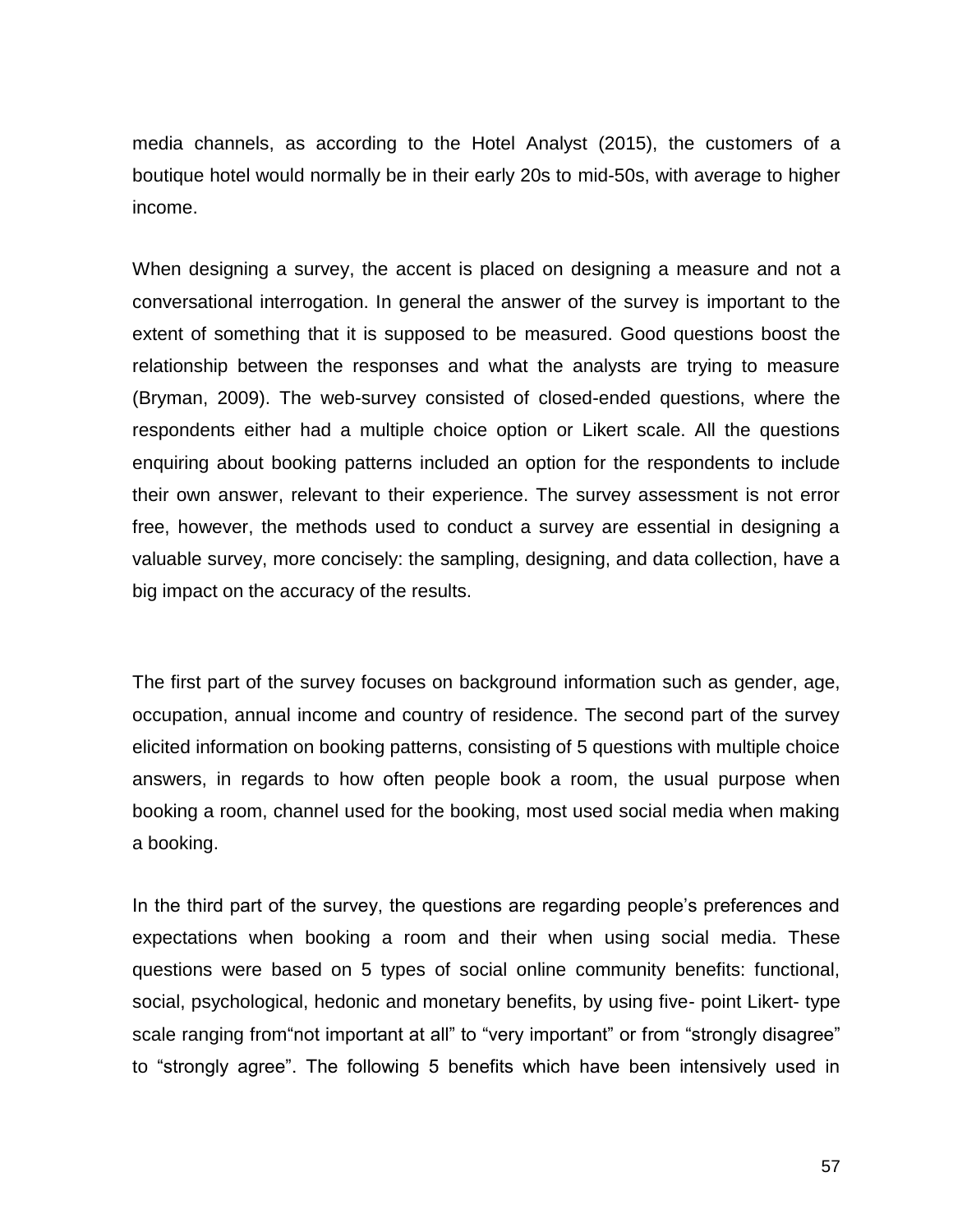many studies of online communities: functional, social, hedonic psychological and monetary- were taken from Wang and Fesenmaier (2004).

The functional benefit has been used as an inspiration source for questions in regards to the importance of obtaining practical information about the hotel as a booking decision maker, of conveniently communicating with others online or with the suppliers, or sharing experiences with others, whereas social benefits were used for questions in relation to relationship building, the help received from others and offered to other travellers. Next, the psychological benefits generated questions in regards to the importance of belonging to a travel community, of being affiliated with other members, maintaining relationships with others or establishing self-identity. Since the main idea of the hedonic benefit is feeling entertained and positive, the questions asked were related to experiencing new things, the about the importance of having fun and feeling amused.

In extension to the 4 benefits mentioned previously, another benefit has been added from Lee et al. (2008), the monetary benefit, which has been used as an incentive for questions about the value of receiving special deals, discount rates, benefits from loyalty programs or from receiving free amenities from the hotel. In addition to the 5 benefits, some questions about people's trust in OTA's and hotels have been added.

From the results of the survey it is expected to understand the motivations and to identify the benefits that people are seeking when traveling and how hotels can enhance their participation with the online travel community.

#### **6.2.4 Purposive Sampling**

The findings from the survey will be primarily used as a form of non-probability sampling, to discover categories and their properties, which are relevant for the research question being posed. The results will be managed in the context of the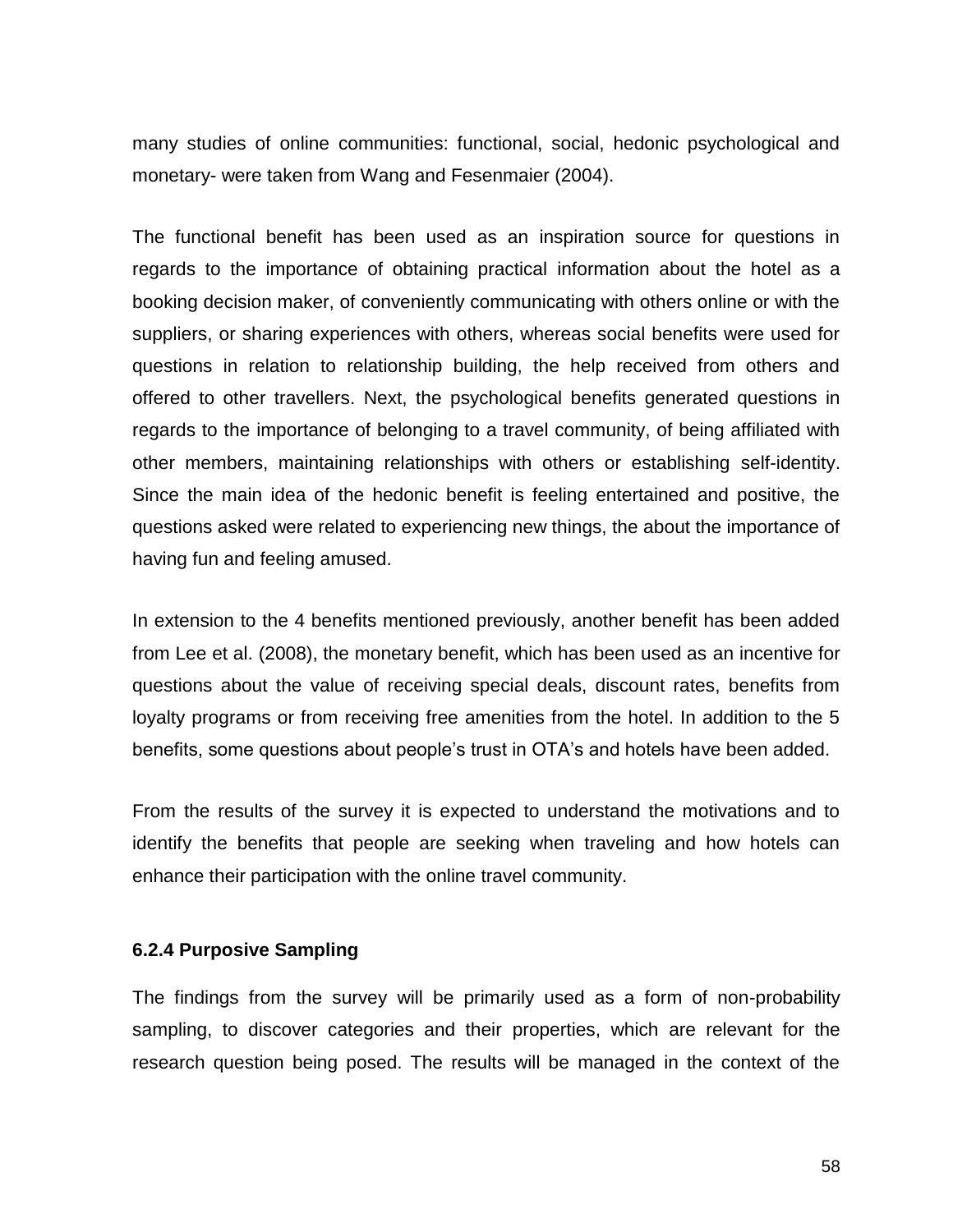selected design. This is known as purposive sampling. The goal of purposive sampling is to sample participants in a strategic way (Bryman, 2009). However, because it is a non-probability sampling, it cannot be used to generalise to an entire population, but can be used to identify components, opportunities or trends that can benefit the hotel in gaining more direct bookings. This can help give an idea of the characteristics and patterns of the people seeking certain benefits, but it does not tell us the motivation of each individual. With purposive sampling, relevant web pages to reach participants are selected with the research purpose and the entailed components in mind. The survey was therefore posted on travel community pages.

# **6.3 Analytical Process**

In order to answer the research question, the data collected is analysed using the analytical induction approach. With analytical induction, we are seeking a mutual explanation of a current phenomenon. Patterns are sought to explore how they construct a social reality. Due to this, it is important to maintain consistency when collecting and analysing the data.

To ensure for consistency when analysing the interview transcripts, qualitative content analysis is applied. It is an approach to data and documents that emphasize the role of the investigator in the constructions of the meaning of and in texts. There is an emphasis on allowing categories to emerge out of data and on recognising the significance for understanding the meaning of the context in which an item being analysed and appeared (Bryman, 2009). It is used to identify themes or patterns.

To facilitate in the process of analysis, a coding scheme will be followed for the interviews. Beginning with preparing the data - all data was transformed into text, in the form of transcriptions. We defined the unit of analysis to unitise the message, as this helps determine compatibility with others studies. It also helps in order to develop the categories and coding schemes. The codes used are aligned with the themes constructed to develop questions for the interviews. From the data, statements and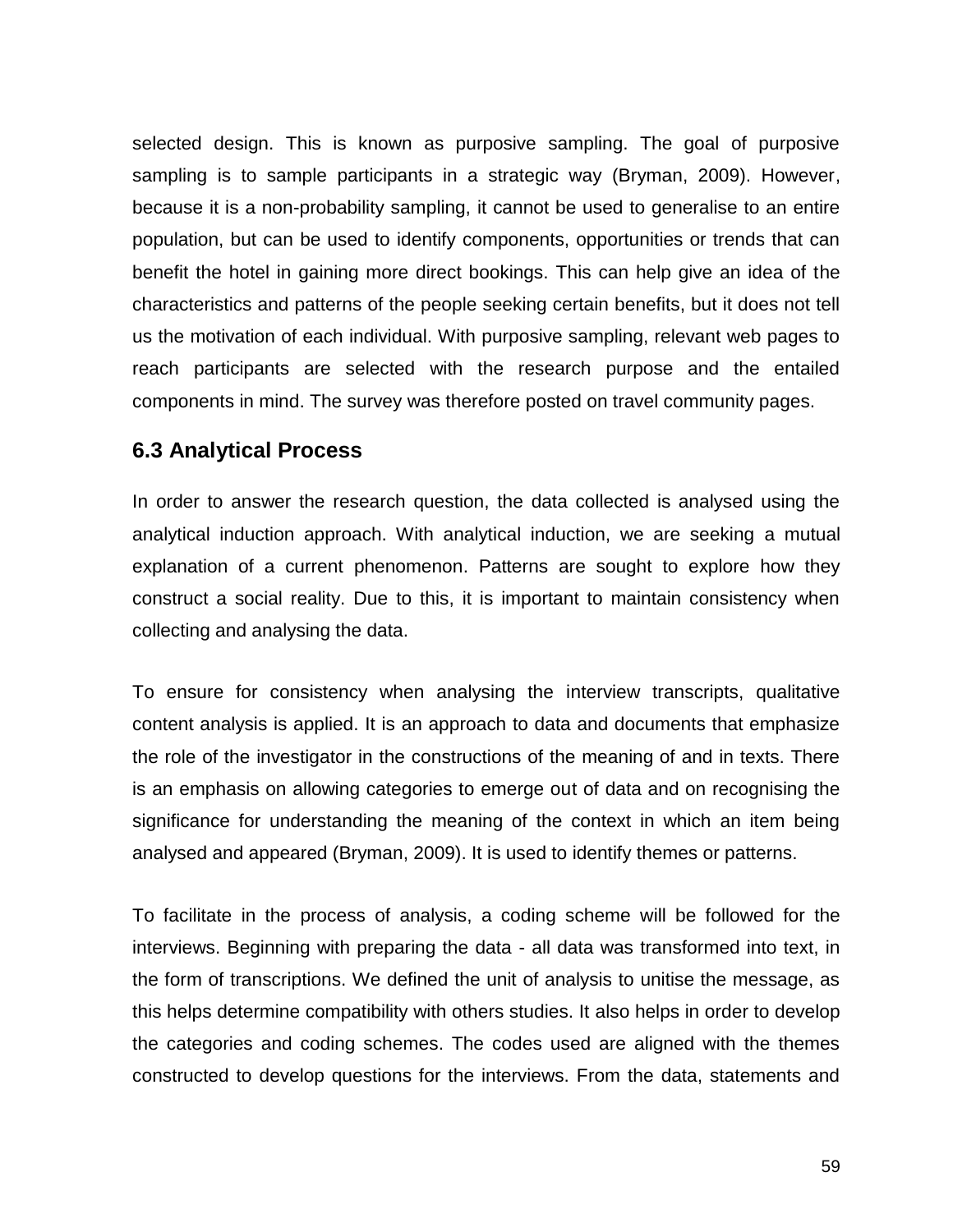answers which context fell into one of the following categories, they were extracted for further use:

- ❖ The hotels background;
	- $\triangleright$  The history, the theme, location, ways they create value
- ❖ Relationship with Online Travel Agencies
	- ➢ OTA's used, commission paid, perceived advantages and disadvantages, experience with OTA's, direct bookings vs. OTA bookings, affected service delivery
- ❖ Current social media use
	- $\triangleright$  Responsibilities of social media for hotel, channels used, efficiency of channels, use of customer generated data, perceived advantages and disadvantages, involvement of staff
- ❖ Differentiating from Online Travel Agencies
	- $\triangleright$  Involvements of staff, partnerships, activities, loyalty programs, efficiency of aforementioned

The above categories, are generated from observations made from literature research, and are used to define the regularity of the interviews. The data from the survey is gathered and the results for each question are processed in the form of charts and graphs. The questionnaire for the staff is tallied, to give an average score for the respective hotels, and the survey results are processed.

## **6.4 Delimitation**

A delimitation of this study is that it does not enquire in the survey which type of traveller they consider themselves to be. This was done because the focus of the survey was to identify patterns of people when they book online, and it is recognised that there no one individual falls under only one type of traveller. The motivations for traveling change with each travel, and as this thesis is inspired by the assumptions of the Blue Ocean Strategy, and the purpose of the study is to find how hotels can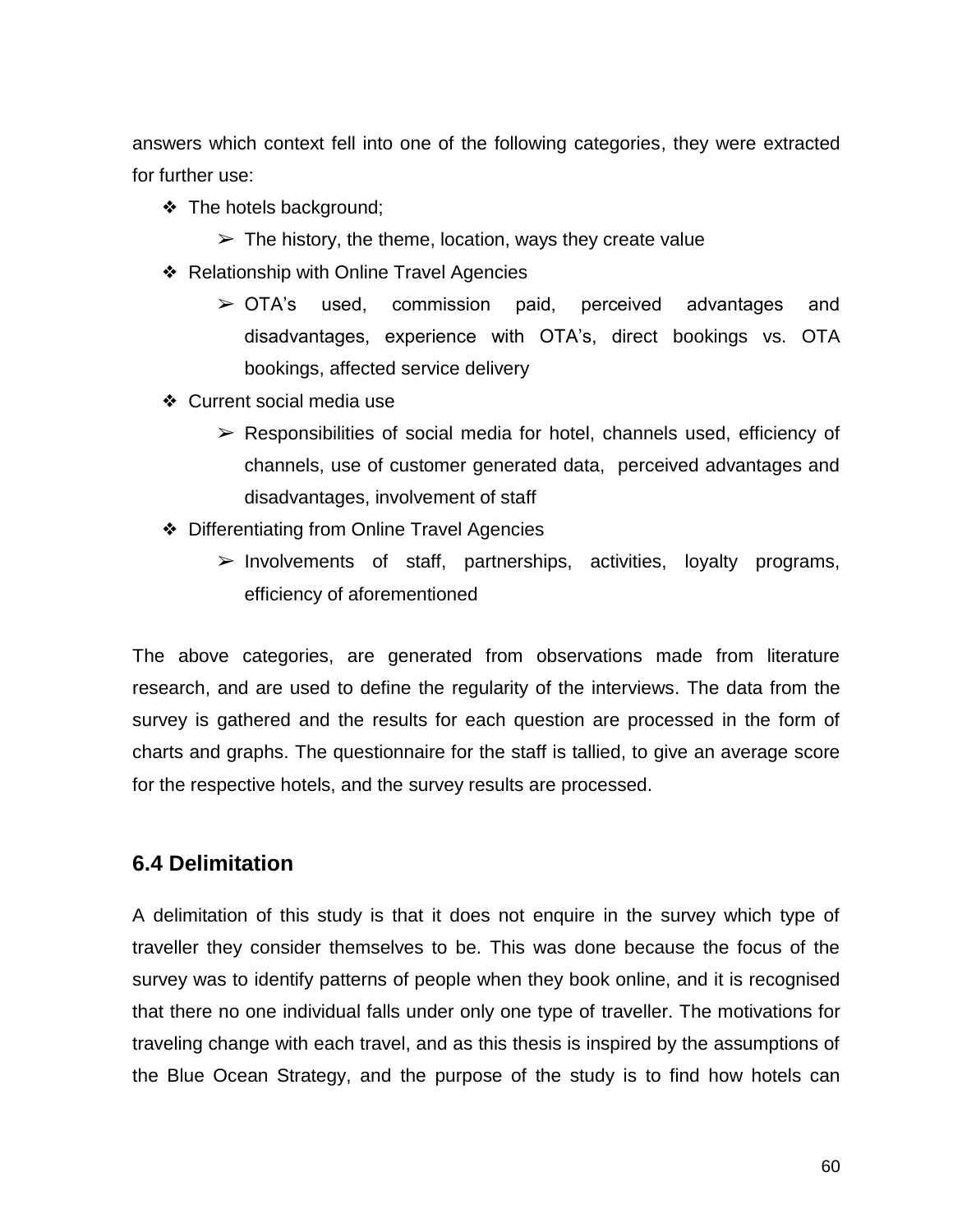reduce their dependency on OTA's through their internal practices, and by doing so, it is important to identify and expand their value to gain more direct bookings. Therefore, purposive sampling was chosen.

Most of the interviews were conducted at the respective hotels, apart from one interview which was conducted through the phone. This may add on to the challenges, as it can be difficult to establish a personal tie between the interviewer and interviewee. Moreover, the interviewee cannot be seen, thus physical expression cannot be noted, which can be challenging to determine which topics the interviewee finds most important and relevant, however that can still be deduced from tone of voice, use of language and time spent talking about a topic. The interview could be replayed and interpreted, as the phone call was recorded.

One of the hotel managers wanted to showcase the inner workings of his hotel, and gave the interviewers a tour of the hotel, while discussing the hotels background, the description of the hotel and providing an insight into the process behind the scenes. Although this gave the interviewers a visual opportunity to understand the setting and helps us to understand his explanation, it gave the interviewers little control over the level of noise and distractions for both the interviewee and interviewers.

Employees from 2 of the hotels could not participate in the questionnaire, either because they were too busy due to high season, or not experienced enough due to high turn-over in the hotel.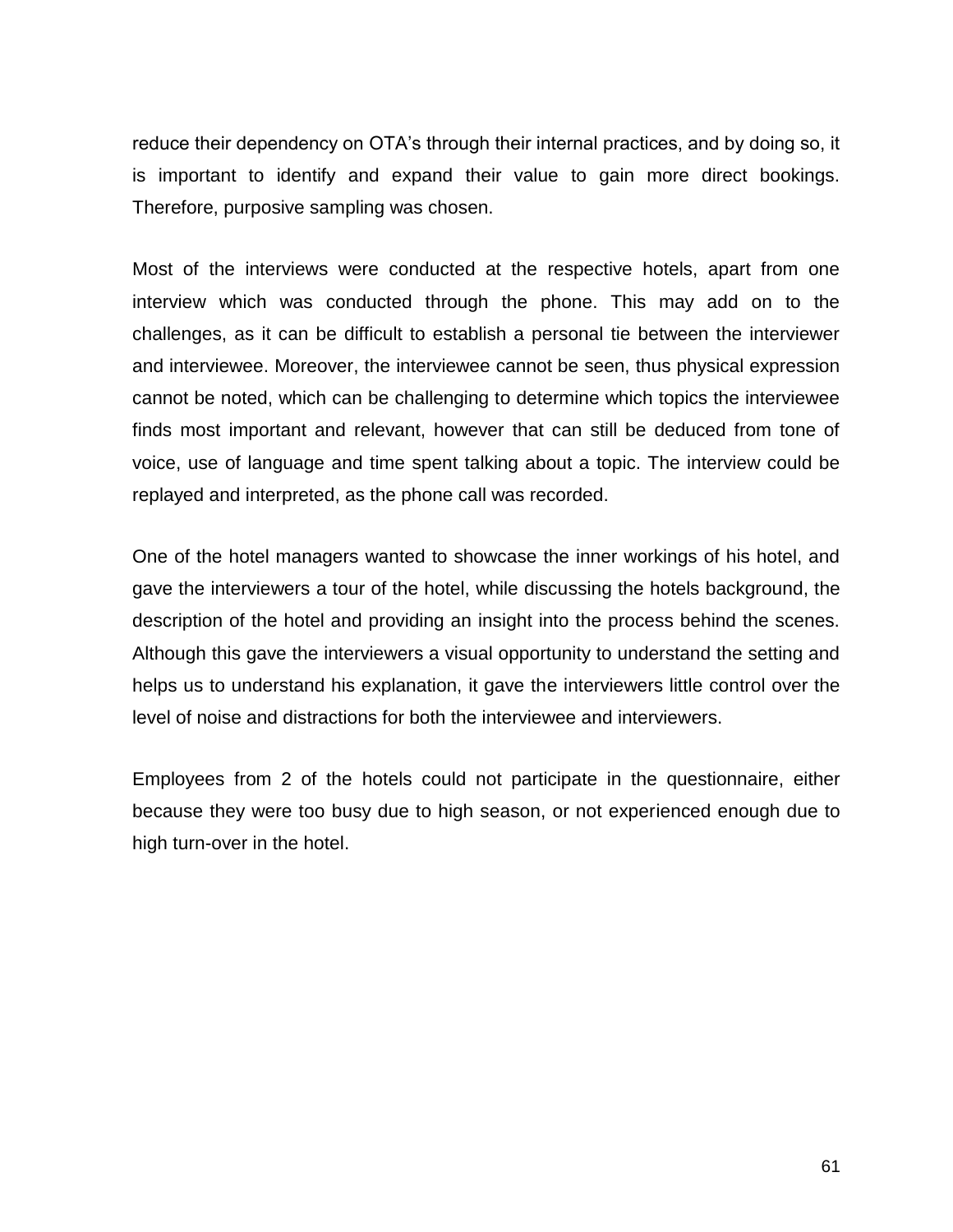# **7.0 Analysis**

This chapter is designed to look at the data that has been collected as it pertains to the research question. This chapter is designed to look at the data that has been collected as it pertains to the research questions of this paper. This analysis will focus on the internal practices of the hotel when developing ideas and ways to differentiate from OTA's, and how social media can be an opportunity to benefit from. It is recognised that social media is not the only possible way for hotels to reduce their dependency, nor it is expected that hotels eliminate their use of OTA's all together. What is suggested is that social media is a distribution channel worth investing in if possible, to reduce costs paid in commission, which can be used to showcase a value-based experience of the hotel. Moreover, it is recognised that motivations are complex and ever changing, therefore understanding which benefits ignite certain motivations, can help managers better understand and target their guests. The examination will start with a description of the hotel, their practices and values, following how employees perceive the idea-generation process, and concluding with what they can focus more on by applying findings from the survey.

# **7.1 The Danish Market - An Interview with HORESTA's Chairman**

To attain a better understanding of the hotel industry in Denmark and background on the perception that Danish hotels have of OTA's, their use of social media, and possible ways of differentiating themselves from the OTA's, the chairman of HORESTA, Jens Zimmer Christensen, was interviewed. HORESTA is the national trade association for the hotel, restaurant and tourism industry in Denmark, with around 2000 members. According to Christensen, who is also the hotel manager of the Maritime Hotel in Copenhagen, with more than 22 years of experience in the industry, the hotel business development has suffered due to the financial crisis in 2008, but has experienced a consecutive boost which has since improved. There still being a difference in the economic side of hotels located in Copenhagen, compared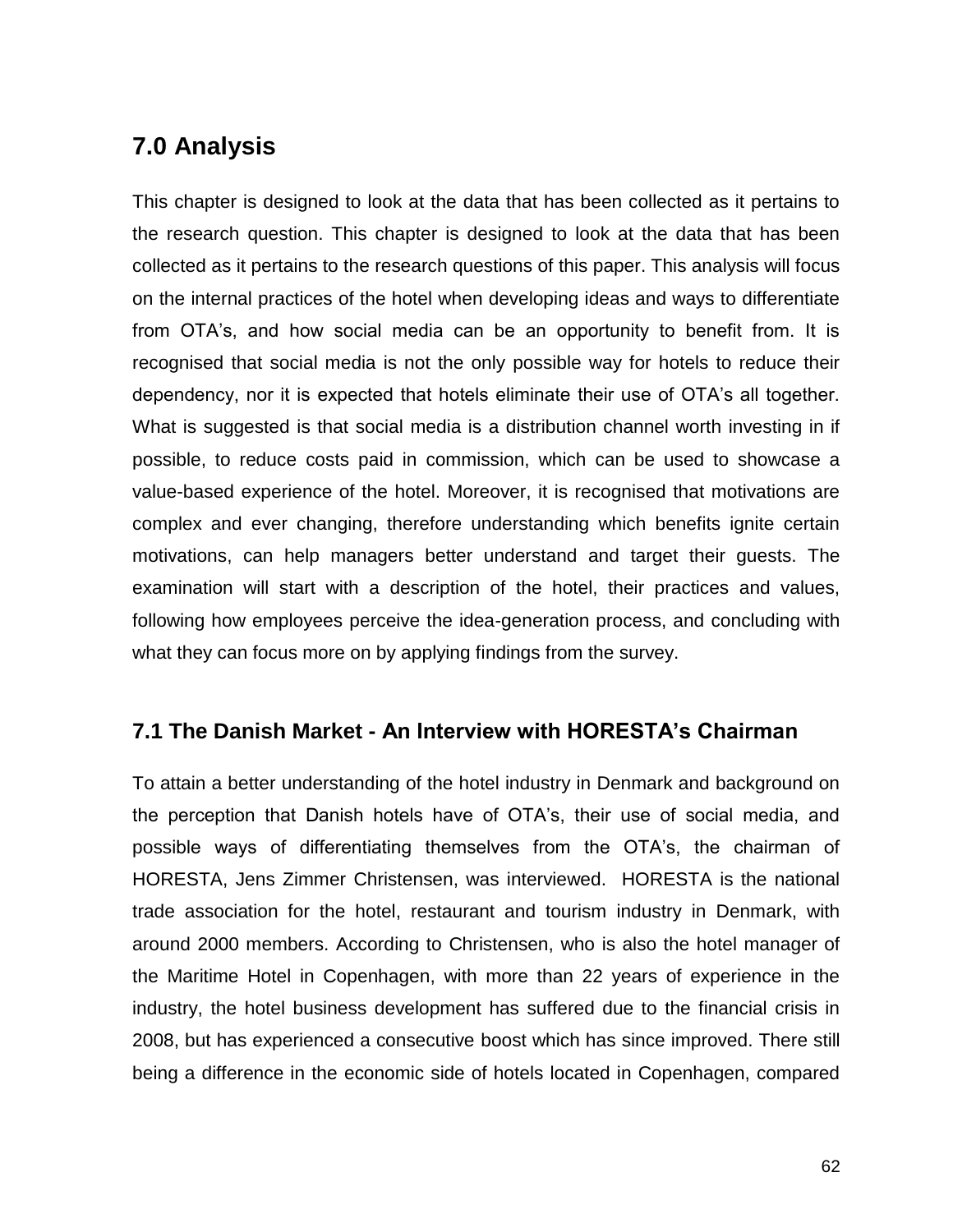to the hotels outside Copenhagen. However, hotels in other cities in Denmark, such as, Billund, Vejle, Århus, have become more popular in recent years and performing better than average (HORESTA, 2014). Christensen states that "OTA's are here to stay so far or for a few years" (see Appendix IV). This suggests that the hotels are dependent on the billboard effect; the distribution and marketing power of OTA's. OTA's make individual hotels visible, which is mainly necessary to adopt because of the people's tendency to access pages OTA's to see what it is offered, when looking for a room in Copenhagen. Without a partnership with OTA's, hotels may find it difficult to attract customers to their own direct booking sites.

In consonance with one of HORESTA's survey findings, it is estimated that approximately 25% of the bookings in Denmark are coming from the OTA's, adding that when looking at his hotel's results, more that 60% of the bookings come from OTA's. However, Christensen states that the number is not totally clear, as some of the hotels have not answered the survey. According to HORESTA's Normtal report (2014), the rate of commission varies depending on the hotel type, customer base, choice of sales distribution and price level. For a boutique hotel in the province, the rate is usually 4.9%, while for a boutique hotel in Copenhagen the typical rate is 8.5%. However, the hotels included in this study, who mention their commission rate, vary between 10-25%. In 2013, 250 million DKK was paid to OTA's through commission, considering a typical rate of 4.9% and 8.5%. The volume of bookings made by OTA's is excessive, but there are other aspects that should be measured: namely, the services offered by OTA's, which are charged. Christensen believes that "some hotels pay too much for the service and that is typically between 15-20% that the hotel pays of the room sale" (see Appendix IV).

Another issue, rate parity, is required once the hotels are opting for a better place on the OTA's website, or when they are choosing to make a promotion on the OTA's website. Also, according to Christensen, the OTA is only an intermediary between the hotel and the guests, sometimes promising more to the guests than what hotels can

63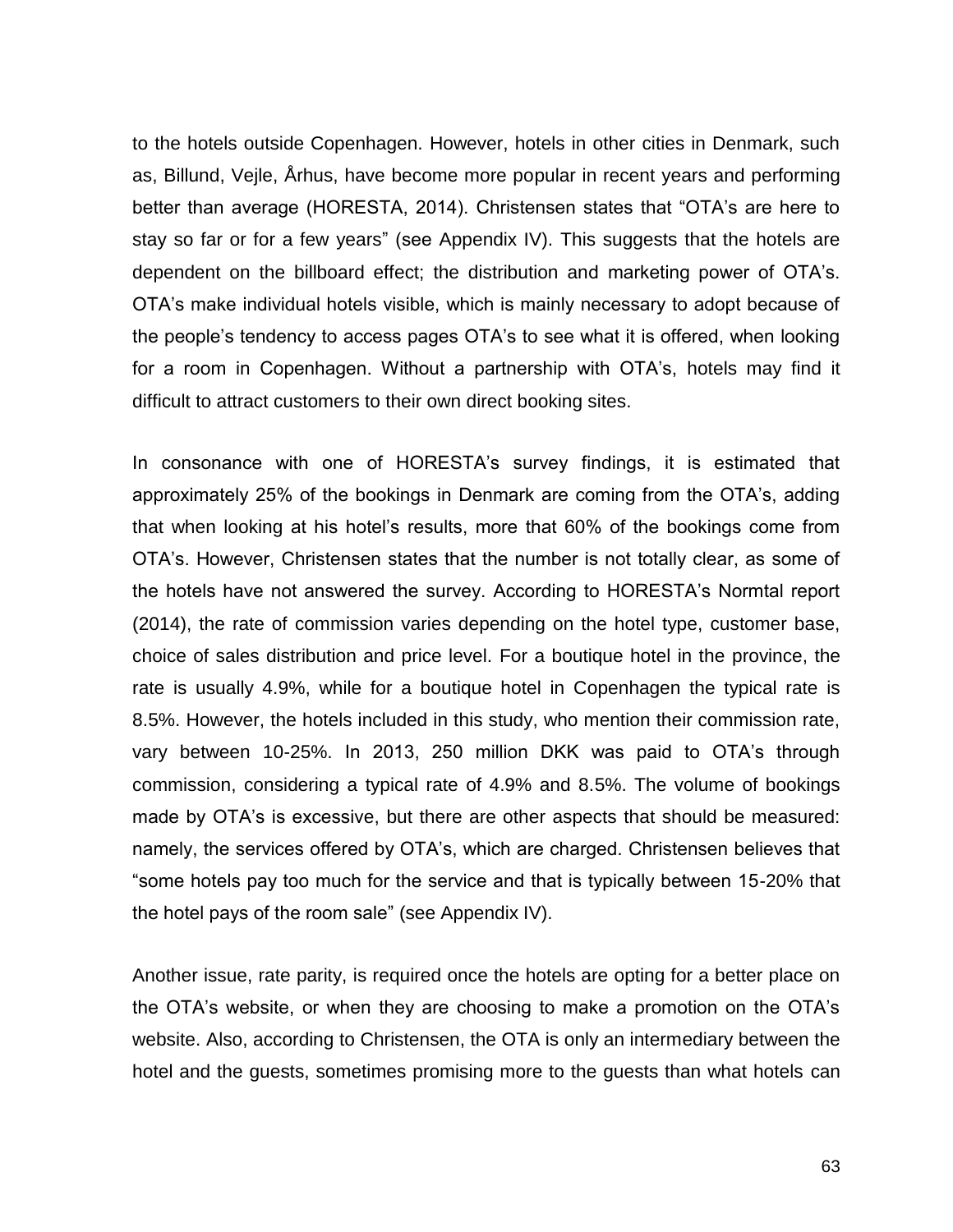offer, which will negatively influence the customer's perception of the hotel and not of the OTA's. As the Christensen states "if somebody is disappointed, then they are disappointed at the property of the hotel, and then OTA's conveniently go in the background" (see Appendix IV).

Christensen suggests that while partnering with OTA's, hotels could still use different tactics to get the customers to book directly on the hotel's website by offering some special benefits as points on a bonus card. However, even though he believes that moving some more traffic on the hotel's website, generating more direct bookings and reducing the commission paid to the OTA's it is possible, ending the collaboration with OTA's is not a great solution for the time being. Christensen comments regarding the relationship with OTA's and hotels, specifically the dependency on OTA's, "it can hurt more the hotel than the OTA's, because there are so many hotels and one less would mean nothing to them, but it could mean a lot for the hotel"( see Appendix IV).

From Christensen's view, the most used social media channels in Denmark would be Facebook and Twitter, mostly used by the hotel managers or some selected employees. They are used as a way of communicating with customers and potential customers, and if the hotels' posts are interesting, that might generate intrigue, and others will be inspired by the ideas. Using Andersen Hotel as an example, Christensen explains that the boutique hotel in Copenhagen, have managed to create excitement by offering the room for 24 hours from the moment guest checked in, which was later mentioned in the New York Times magazine. Christensen states that this is a smart strategy, and he associated it with another idea of offering free breakfast, where only 8% of guests eat breakfast even if it is free and it is only a small number of guests that would really stay for 24 hours, explaining that "small things will catch on" in order to "manage to create a hype and get people to talk about that" (see Appendix IV).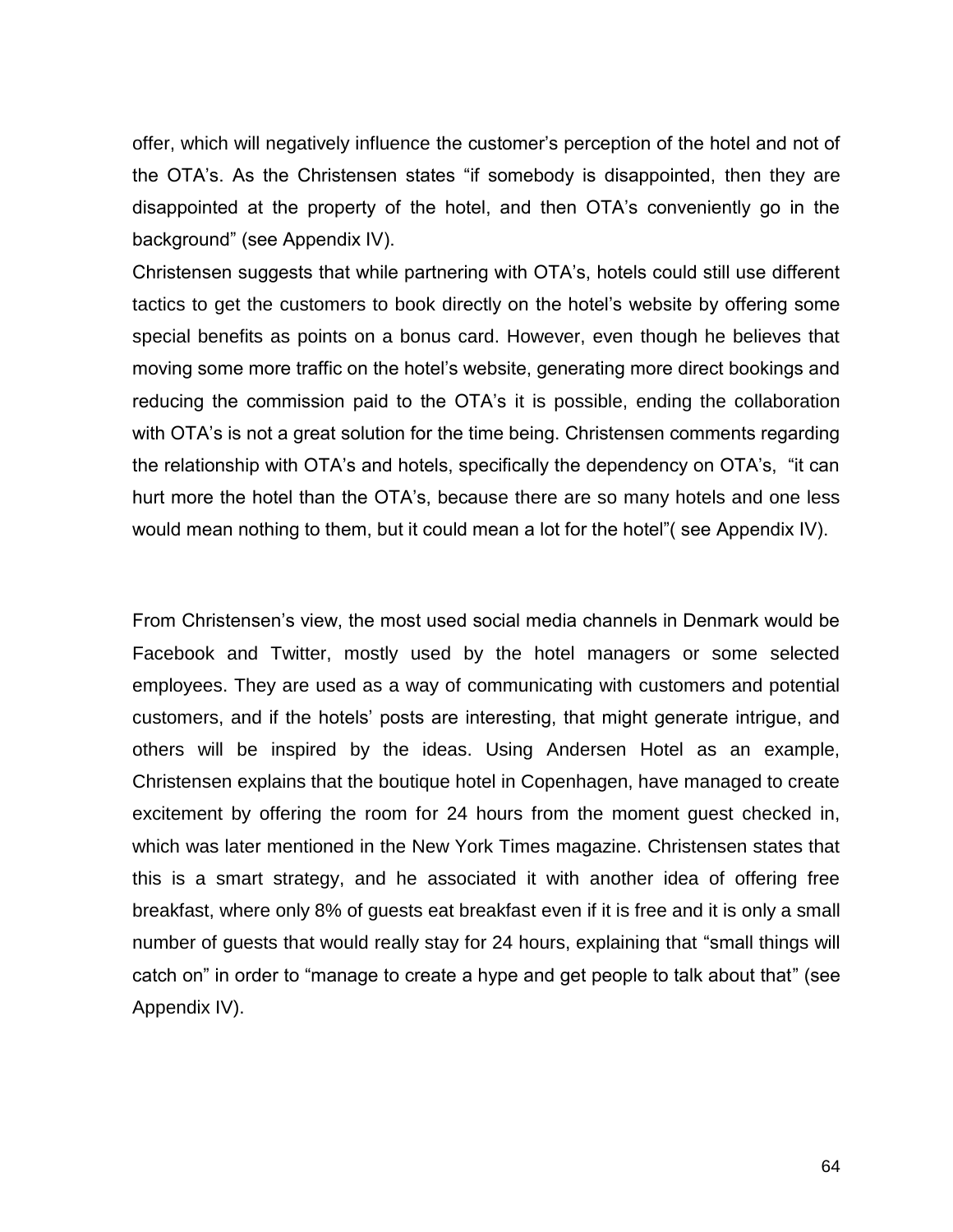When discussing emerging trends in boutique hotels, Christensen would personally define boutique hotels in a traditional way, where characteristics, such as good location, special design or a story are essential. He explains that what is seen increasingly in the customer's preferences is "A smaller hotel with a dominant way to send a signal", with "more personalized services" (see Appendix IV). Moving from standardized hotel accommodation to a unique experience, so that the guest can feel "a part of a local community" (see Appendix IV). However, Christensen also recognises that large chains also brand themselves as a boutique hotel, and when it comes to size it can argued whether it is relevant to consider.

The following section outlines the overall findings of the survey about people's booking patterns and online patterns, as they pertain to the benefits sought and preferences that hotels could adapt.

#### **7.2 Booking patterns and preferences - Findings from the Web-Survey**

The survey is designed to explore a range of aspects regarding people's patterns when booking a hotel room online and their general use of social media. It was answered by 166 people, from different online channels like pages directed toward travel topics and personal networks. From the respondents, 94.5% are living in Denmark and the remaining 5.5 % have responded from countries as Romania, Germany, United Kingdom or USA. The survey is used as purposive sampling; therefore it is used as a way to find possible trends or ideas that could eventually benefit the hotel in gaining more direct bookings, based on the patterns of the respondents.

It is observed from the interviews held with the managers of the 4 hotels studied in this paper, that they have a diverse clientele, from young to elder people, therefore, the survey has been sent to people starting from the age of 18 to 60 year old: 38.8% of the respondents were people between 18-25 years old, followed by 33.9%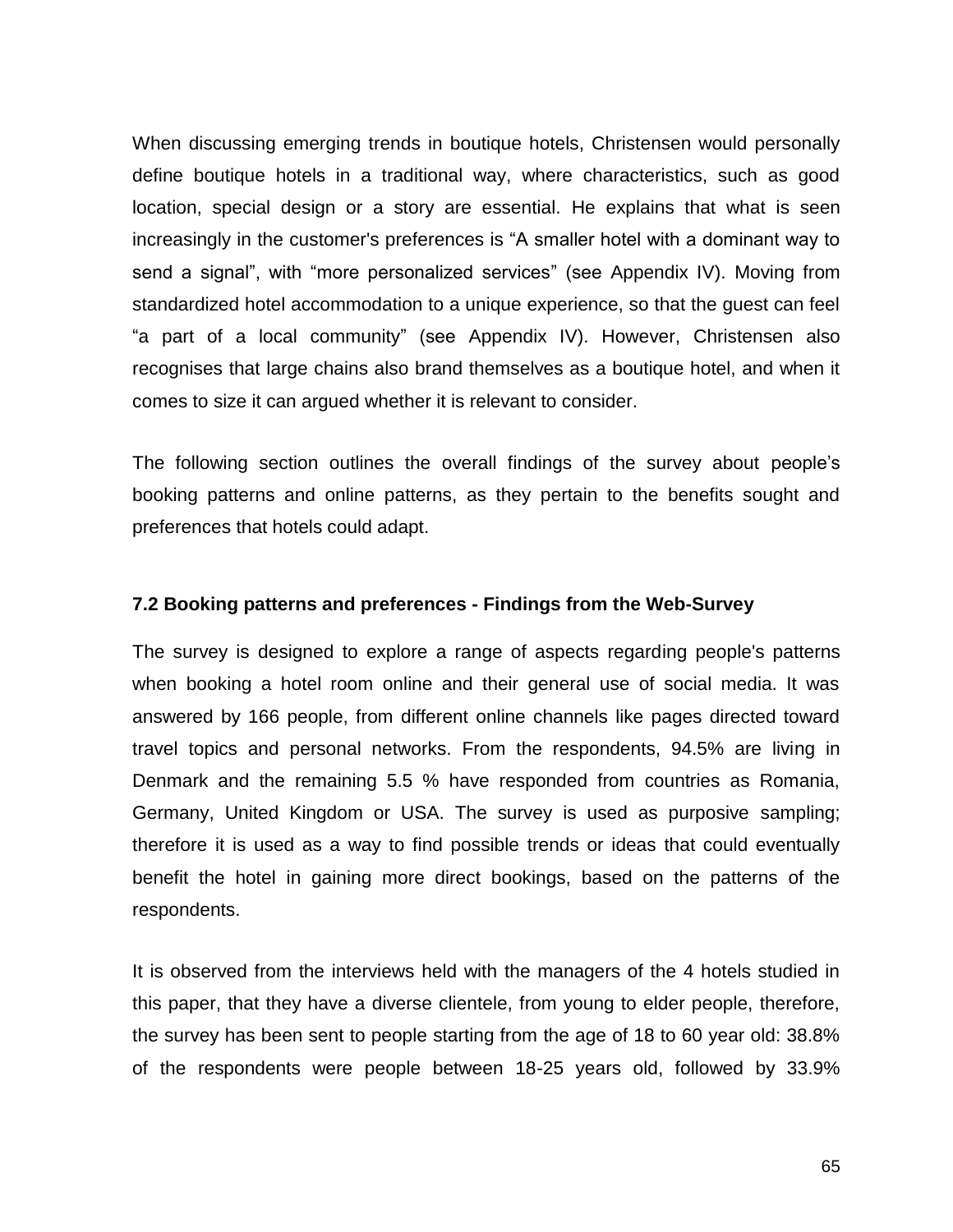responses who are 26-30 years old, 16.4% are between 30-40 years old and only 10% responses coming from people above 40 years old. This could be explained by the fact that people over 50 years old are using social networks less when compared to people between 18-49 years old, according to Andrew Perrin (2015). The majority of the respondents were either full time employees (37%) or students with a job (31.5%), with 63.3% earning annually from under 50,000-200,000 DKK and the remaining 36.7% earning above 300,000 DKK.

According to a study conducted by Oxford (2010), Copenhagen has a purchasing power of 86.2 (index 100). This is also evidenced in the frequency of which the respondent's' book hotel rooms. From the respondents, 60% book a hotel either twice a year or once every 2-3 months. It can also be assumed that some of the respondents traveling frequently are business travellers, for instance the 7.8% that book a hotel room at least once a month.

## **7.2.1 Booking patterns**

The second part of the survey contained questions about people's booking patterns, to understand people's reasons for traveling, how often they travel or the channels used when making a hotel booking.

In the interview results of the Flash Eurobarometer in Denmark (2016) almost 80% would use Internet to plan their holidays. From the results of the survey it is noted that only 10% use the hotel's website to make a booking, 40% of the respondents book a hotel through Booking.com, making it the most used channel supported by the findings of Statista (2016), which show that 50% of the hotel nights booked in Europe, being the number one hotel reservation service in the world. Few respondents said that they use Expedia, with only 4.4%, however 28.9% use Hotels.com which is part of Expedia's chain. Moreover, over 50% of the respondents believe that online travel agencies offer better deals than the hotels offer on their own websites. Almost 65% of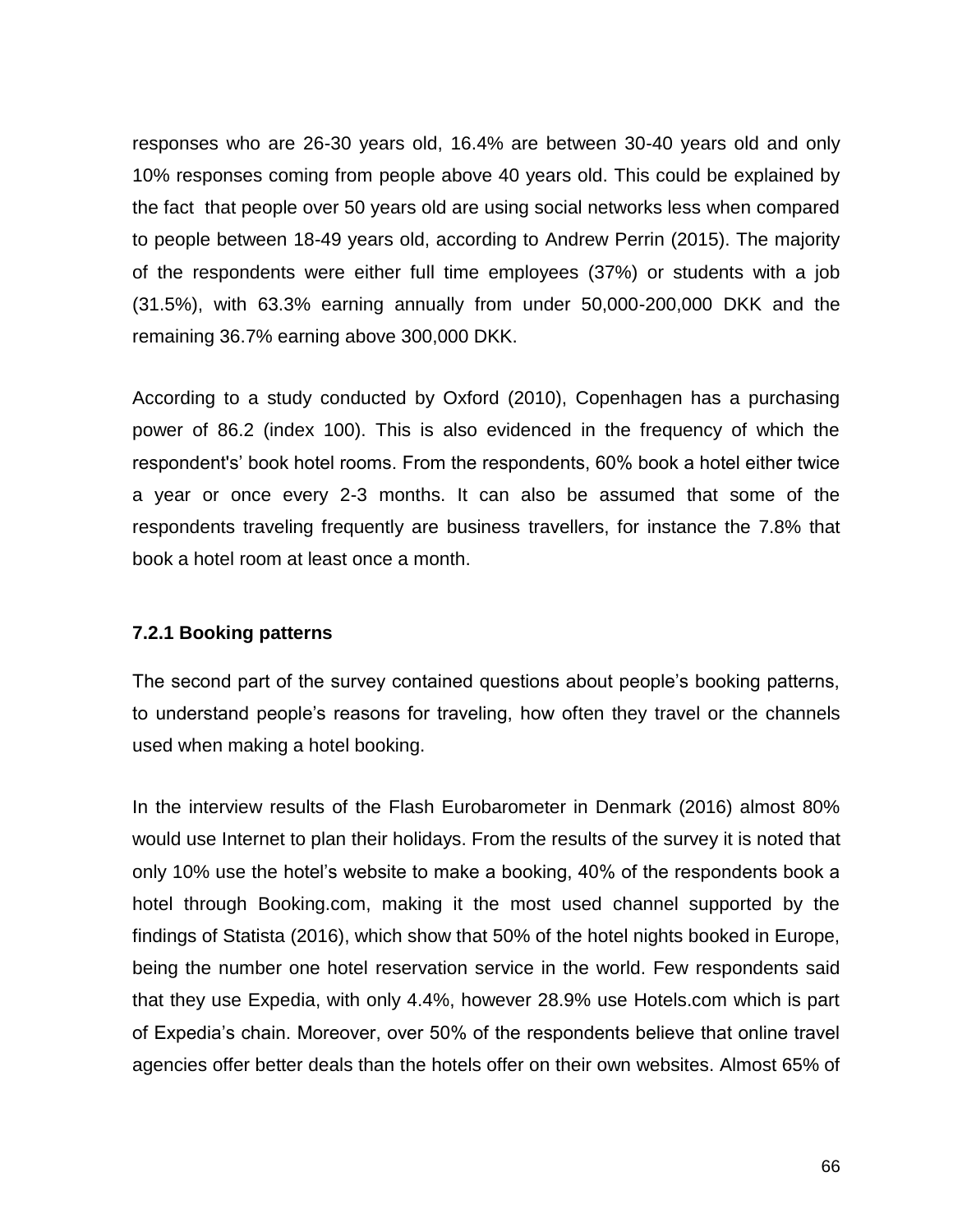the respondents believe that OTA's provide them with practical information, and over 80% of them believe that hotels will offer practical information.

When asked about the main purpose for booking at a hotel, 54.5% of the respondents selected "I enjoy travelling", while 11.5% would book a room for business purposes or quick getaways respectively, 8.5% state they found a good deal and 11.5% would book to visit families and friends. This suggests a hedonic need sought once on the trip, while monetary benefits have the lowest rate for why the book a hotel. Psychological, social and functional needs are equally sought at 11.5%.

Although the survey consisted of mainly closed-ended questions, some questions included an option for the respondent to add additional information relevant to their experience. For instance, when asked "What is the main channel you use to book a hotel?" some commented with "all of the above", or "I check sites like Booking.com, and then I call the hotel directly". However, none of the participants selected the hotel's social media site as part of the process to book or plan their trip.

#### **7.2.2 Preferences when booking a hotel room**

In order to generate new ideas about how hotels could differentiate themselves and reduce their dependency on OTA's, it is believed that looking at the benefits that are sought when booking a hotel room can provide insight into what drives their decision and influences the booking process. For this to be understood, questions about their expectations from hotels and OTA's were asked.

Around 95% of the respondents stated that obtaining practical information was either very important or important. Similarly, 25.6% said that convenient communication was very important and 41.1% stated that it was important. This indicates which channels could be beneficial for the hotels to satisfy the apparent need for transparent and easy communication, by knowing what type of information, and the delivery, are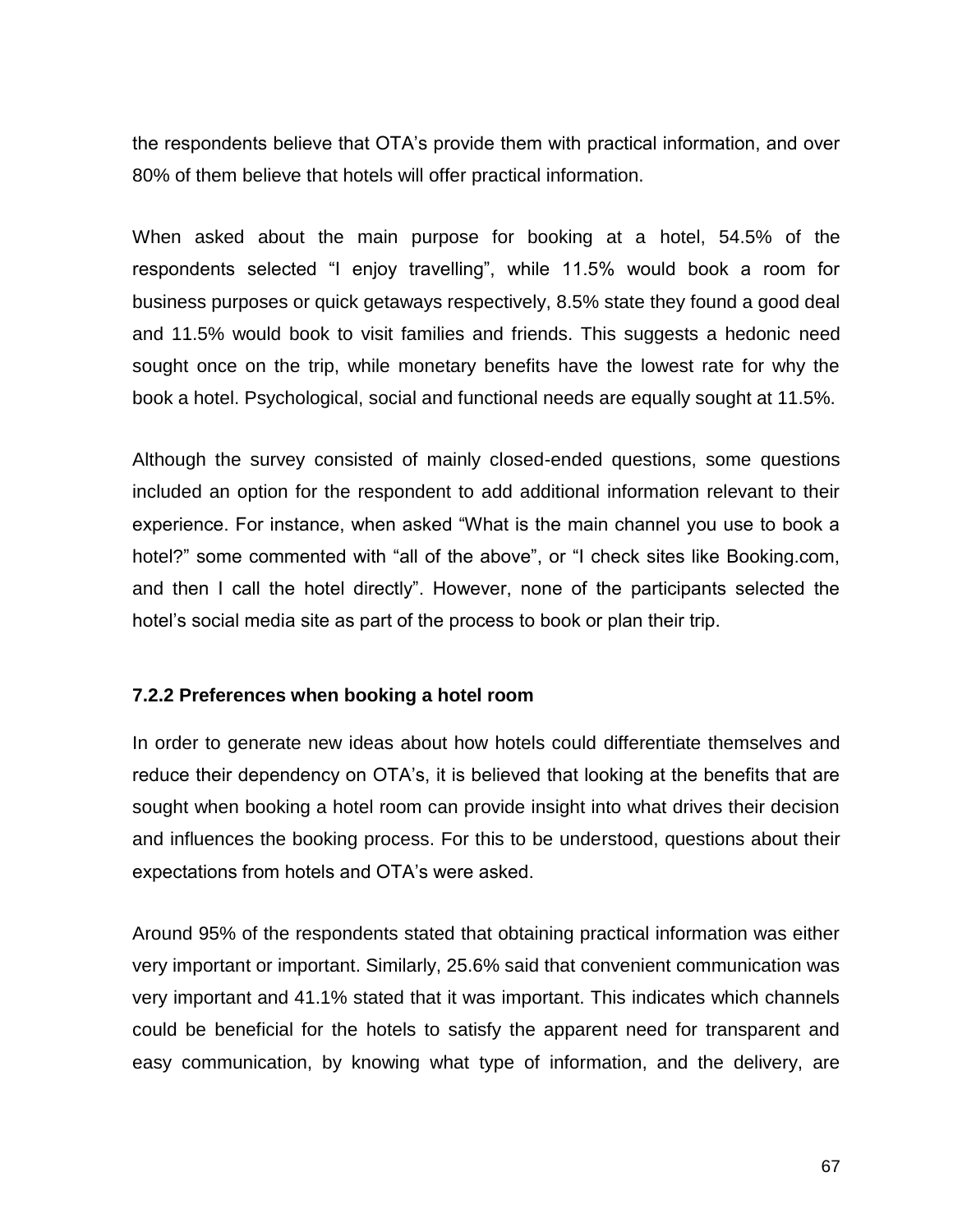sought. Moreover, a difference was noticed in relation to how much importance people give for efficient communication with online travel agencies. From the respondents, 43.6% stated it is important to have an efficient communication with the hotel and for 30.3% is very important, however only 27.3% consider efficient communication very important when asked specifically about communication with the online travel agency, which indicates that the expectation of the OTA's ability to effectively communicate with its customers is relatively low. This could suggest that convenience of booking a room may be more important than convenient and effective communication.

As found in the study made by the European Commission the Eurobarometer for Denmark (2016), the most important decision making source when planning a trip comes from recommendations of friends, colleagues or relatives. This being in line with 56% of the respondents, supported by the WTO (2014) report, which also states that 92% of consumers worldwide trust recommendations from families and friends and word-of-mouth above advertising, and that 70% say online consumer reviews are the second most trusted. Reviews coming from other people are imperative in people's decision making when booking a hotel. From the respondents, 58.8% see reviews are very important, and 24% who see them as important. Even though reviews are extensively used by people before making a booking, the possibility of socializing with other guests or being affiliated with an online travel community is mostly seen as not important.

The survey results show that for almost 75% of the respondents, special deals or discounted rates seem to be of a major importance in the booking decision, as well as receiving free amenities during their stay or benefiting from the hotel's loyalty programs, supporting Kozinets (1999). Moreover, when planning a trip it is important for the respondents to experience new things, have fun and excitement, or feeling amused, almost 44% of them seeking positive emotional states before making a booking.

68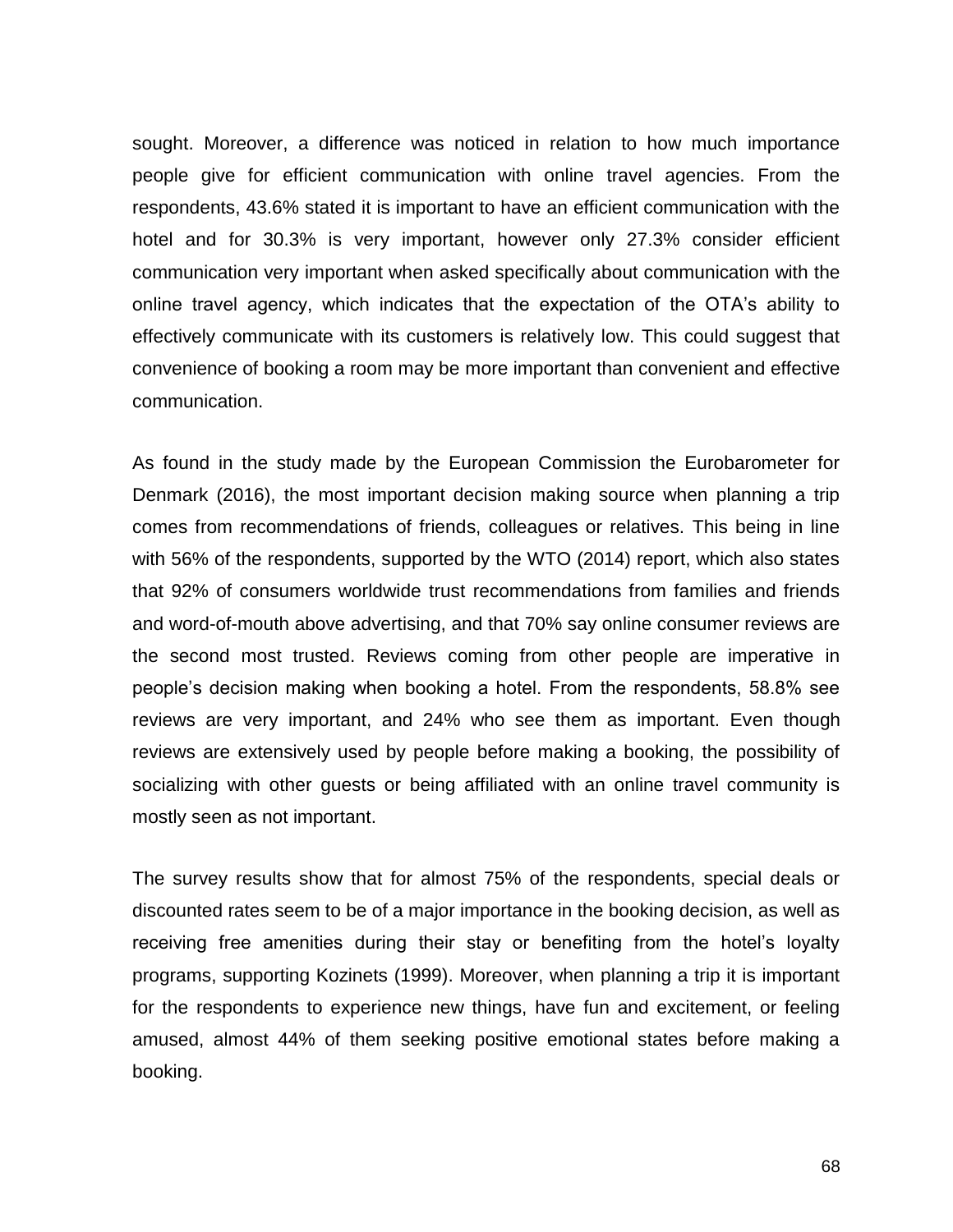#### **7.2.3 Preferences when using Social Media**

Nowadays, social media is seen and used by many companies as a way of communicating with their existing or potential clients. It is therefore essential to look into how the respondents of the survey use social media, in the direction of possibly finding new suggestions of how hotels could differentiate themselves with the use of social media

According to the survey, it is observed that sharing experiences on social media is important for most of the people, as 41.8% of the respondents considering it very important and that 22.4% see it as important. As Dellarocas (2003) explains, social media provides travel-related companies with opportunities to understand and respond to customer preferences, by understanding what guests like and dislike.

With nearly 2.1 billion people having social media accounts, and as a consequence of the growing media, the ability for users to share information has grown too. On social media, almost 80% of the respondents believe that it is necessary to obtain practical information and about 75% are expecting efficient communication when using social media. In addition to that, more than 50% of the respondents consider important to get help from other users or to offer help. According to the responses, around 50% would seek new experiences, positive emotional states or fun and excitement when using such channels and also finding special deals.

In the continuity of the survey, questions about people's preferences and expectations when dealing with hotels' social media channels were added. From the findings it is observed that while only about 25% of the respondents will follow a hotel's Facebook page for loyalty to the brand, more than 50% would follow hotel's Facebook page in order to obtain a good deal and more than 75% of the respondents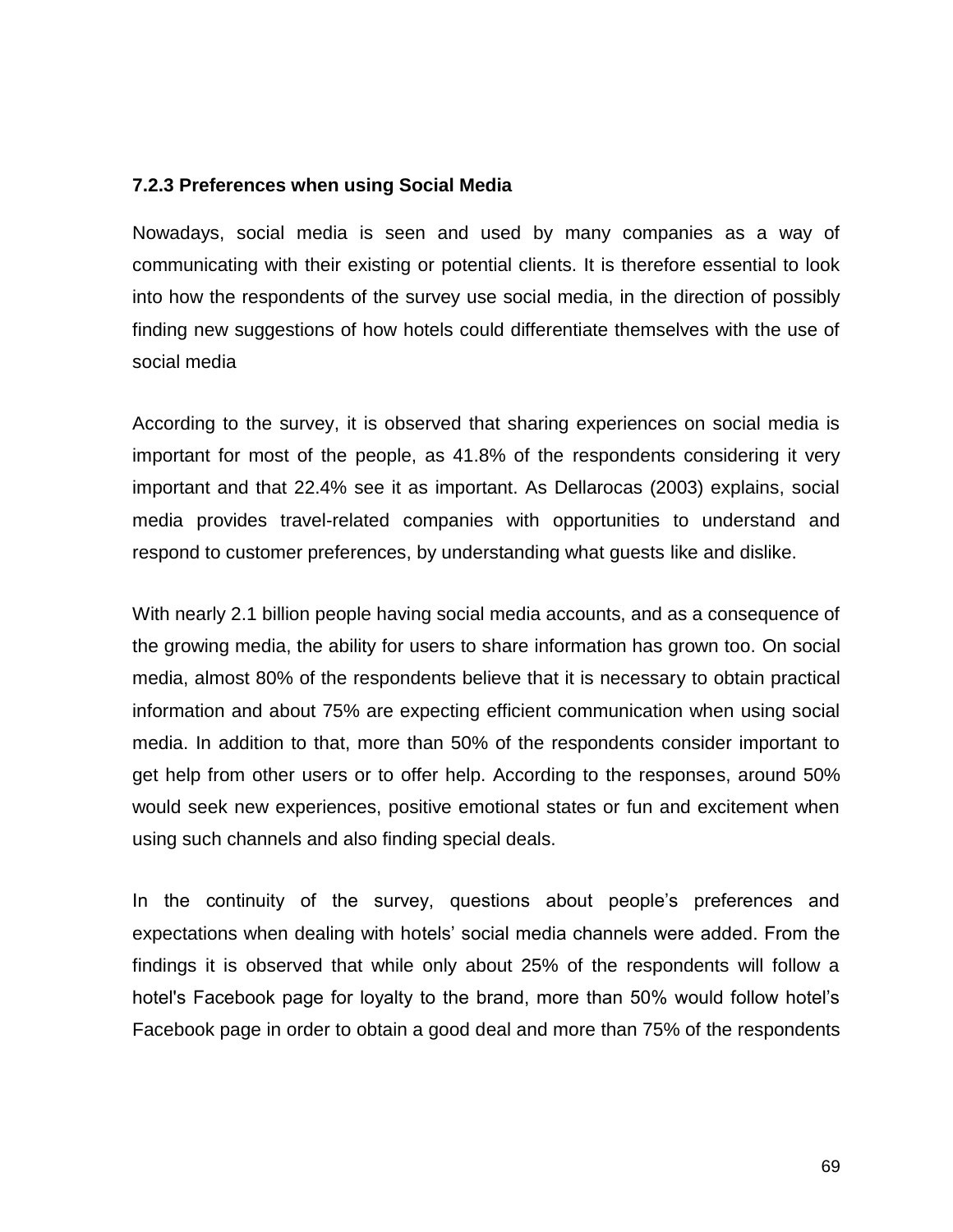would book directly with the hotel if the hotel could prove that their deal is better than what it is offered on the OTA websites.

For the question in regards to which social media platforms they would go first if they were to book through social media, the most common answers were Facebook and Travel Blogs, followed by Twitter and Instagram. An average of 19% to 30% of the respondents have answered that they would follow the hotel on social media if they would get along with the staff, have enjoyed their stay or if the hotel would organize events from time to time. When asked about what would make them follow a hotel's social media pages, people selected: unique travel tips, explaining that if they like something from the characteristics of the hotel, it would be preferred to get tips from the hotel rather than from random travel guides, discounts for following the hotel on social media or for direct bookings, special deals during the stays.

# **7.3 Examining the Hotels**

The following section will examine the 4 hotels identified in this study, individually. The findings will be discussed in accordance to the theories, literature review and arguments made in chapters 2-5, and the data collected from our survey, questionnaire and interviews. Furthermore, the findings and the literature will be assessed to provide recommendations for the respective hotels on how they can focus on differentiating themselves from OTA's and enhance their social media performance to attract more direct bookings.

## **7.3.1 Andersen Boutique Hotel**

Absalon Hotel Group is a family run hotel group, consisting of 3 hotels in the centre of Copenhagen, more precisely: Absalon, Andersen and Annex. Andersen hotel, redesigned into a boutique hotel in 2004 and later again in 2012, it is the only boutique hotel of the Absalon Group. Benefiting from one of the most important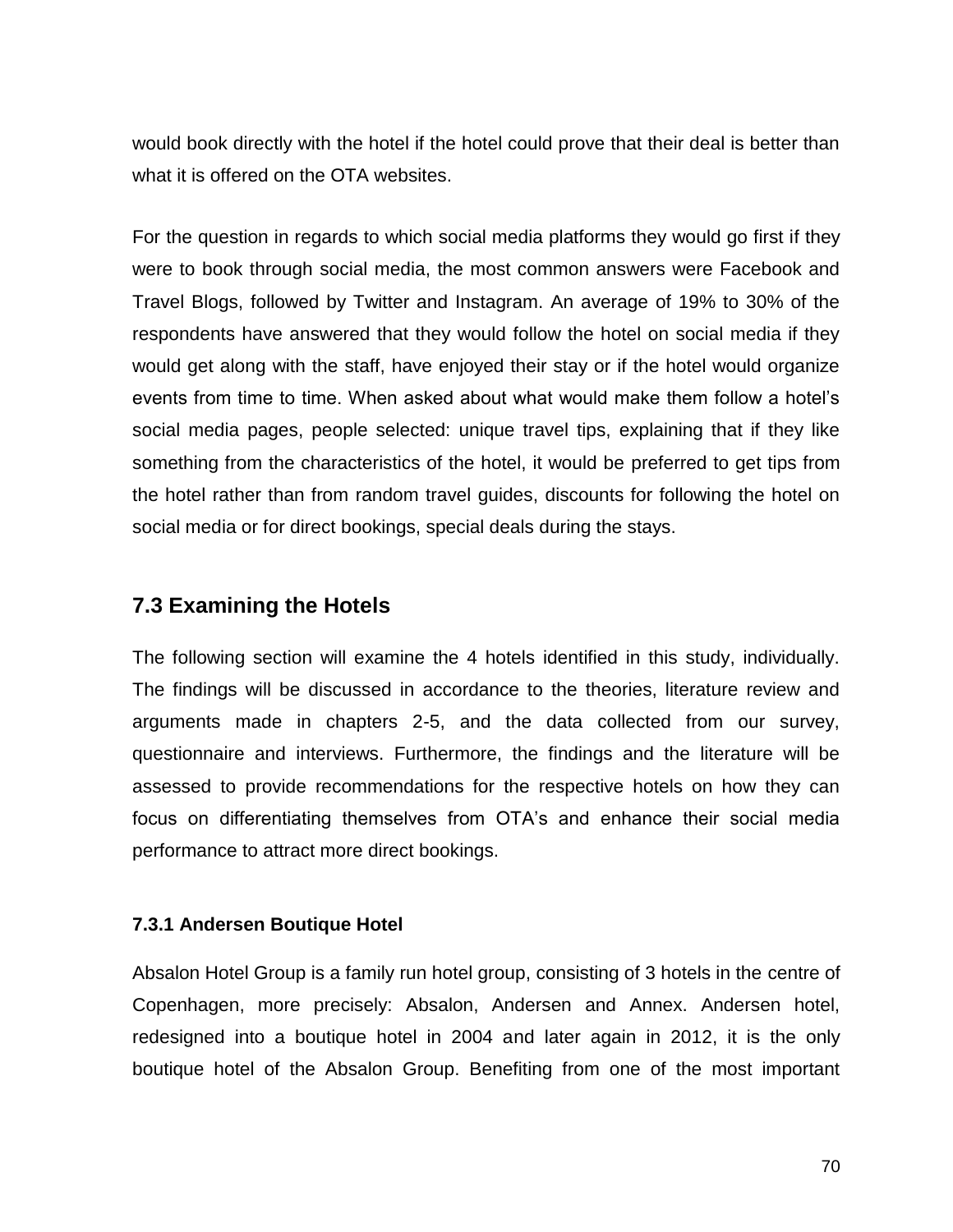aspect of a city boutique hotel, Andersen Boutique Hotel has an advantageous location, being situated in Vesterbro, in the heart of city, close to all main touristic attractions of Copenhagen. With a total of 73 rooms, Andersen Boutique Hotel has been rewarded both in 2014 and 2015 as "World Luxury Hotel Awards" in the category "Luxury Boutique Hotel" (Andersen Hotel, ND). In order to get a better understanding of the hotel and its practices, an interview has been held with the Marketing Coordinator of the hotel, who has as main responsibilities: the Social Media, Marketing and the PR of the hotel.

Andersen Boutique Hotel fits Anhar's (2001) description of a boutique hotel, as it markets itself as trendy and focused on design, luxury and colours, having a homey feeling as it is the oldest family hotel in Copenhagen, trying to make it " your home away from home" (see Appendix VI). When promoting Andersen Boutique Hotel, they would promote not only the design, location and personalized services, which are important characteristics of a boutique hotel, but also what Vallen & Vallen (2012) explains to be of a big importance: the availability of the staff. The staff would offer customised help and answer all the questions coming from the guests or even "answer the questions before they ask" (see Appendix VI). From Andersen Boutique Hotel's own findings, with the help of an in-house tool called "relations manager" which generates feedback from their customers at checkout, it is noticed that the most important service for most of the guests is that they feel valued at the hotel, an aspect assured by them with "the friendliness, availability and the helpfulness of the staff" (see Appendix VI).

According to the Marketing Coordinator, OTA's have influenced their strategy, the explanation being that OTA's became dominant in the industry that "you can barely survive without them" (see Appendix VI). The manager states that there has been a change in the relationship with OTA's, as they have become increasingly influential with guest interaction, selling prices and influential on the financial statements. When compared with the usual 25% of the bookings coming from OTA's which is the usual

71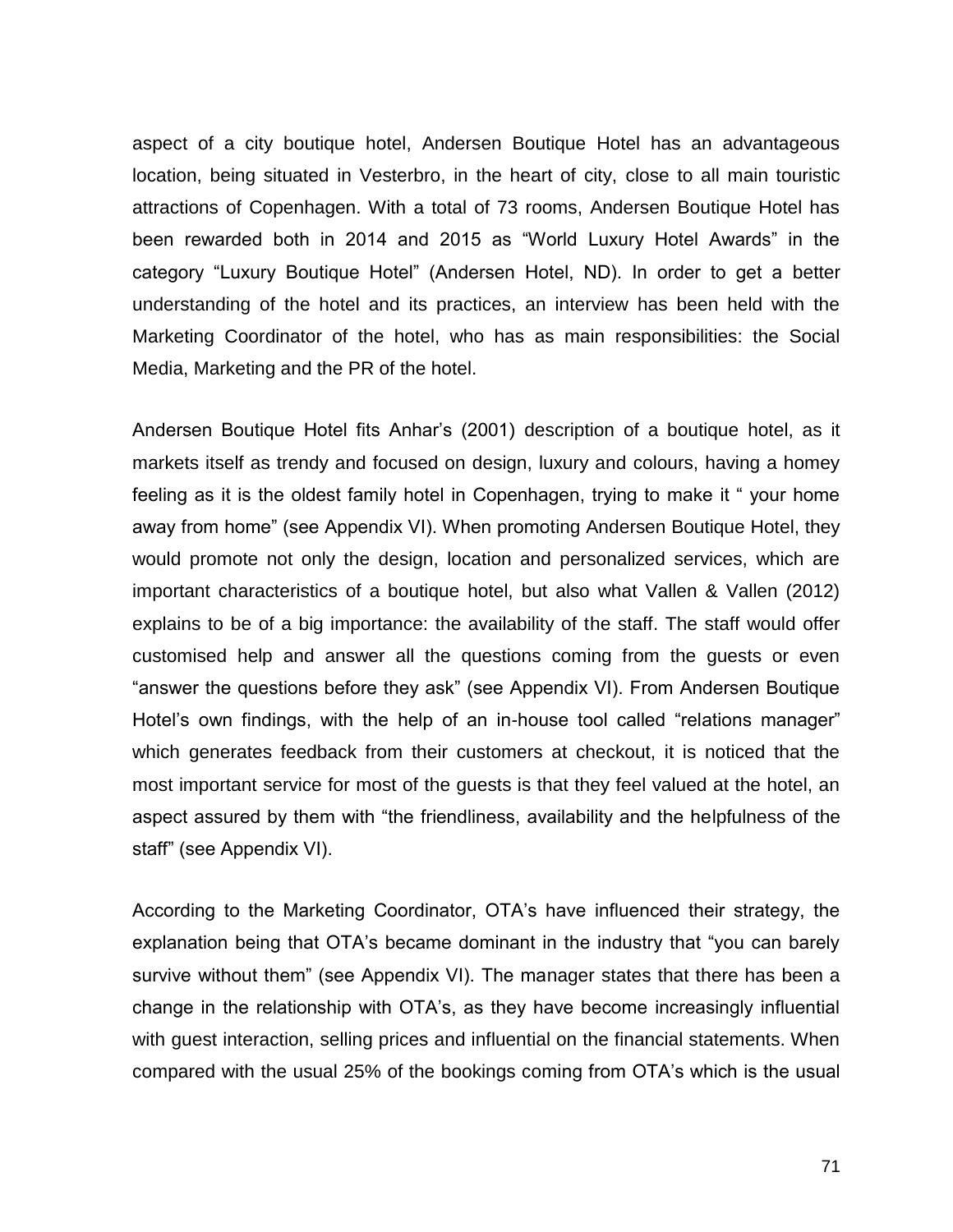number for Danish hotels, as explained by the Chairman of HORESTA, Christensen, the marketing coordinator of Andersen Hotels claims that the booking percentage is not overwhelming for them. However the manager still feels that the commission should be reduced, as the hotel is paying a commission of minimum 15 to 25%.

Vallen & Vallen (2012) argue that the quality of services received at a boutique hotel should be personalized and the guest should expect unique and memorable positive experiences. The Marketing Coordinator of the hotel explained that besides the high commission paid, sometimes there are misunderstandings between the OTA's and hotel, negatively influencing the service quality received by the customer as for example: when a guest sends a request through OTA's, the hotel does not always receive the message, or the OTA's promise things that cannot always be delivered at the guest arrival, creating difficulties for the hotel employees when meeting situations that cannot be easily handled, making the hotel wish to "not be dealing with OTA's at all" (see Appendix VI) as they influence the quality of services offered. The marketing coordinator further explains that although their side in this two-sided market is not being appropriately represented, eliminating the use of OTA's is unrealistic. In spite of all the unpleasant situations created by OTA's, there can be some opportunities from the OTA's-hotel collaboration. Starting with the OTA's ensuring that they have the right information and are capable of transferring it to both the guest and the hotel, as the marketing coordinator states "OTA's should be more focused on what they actually tell the customers what they've booked, making sure that customers get what they asked for" (see Appendix VI).

One strategy that Andersen Boutique hotel is applying in order to reduce their dependency on OTA's is making their website available in as many languages as possible, the argument being that "a lot of times why people don't book directly is because it is not in their mother's tongue, they can feel insecure and when they go on their local OTA's it will be easier" (see Appendix VI).

72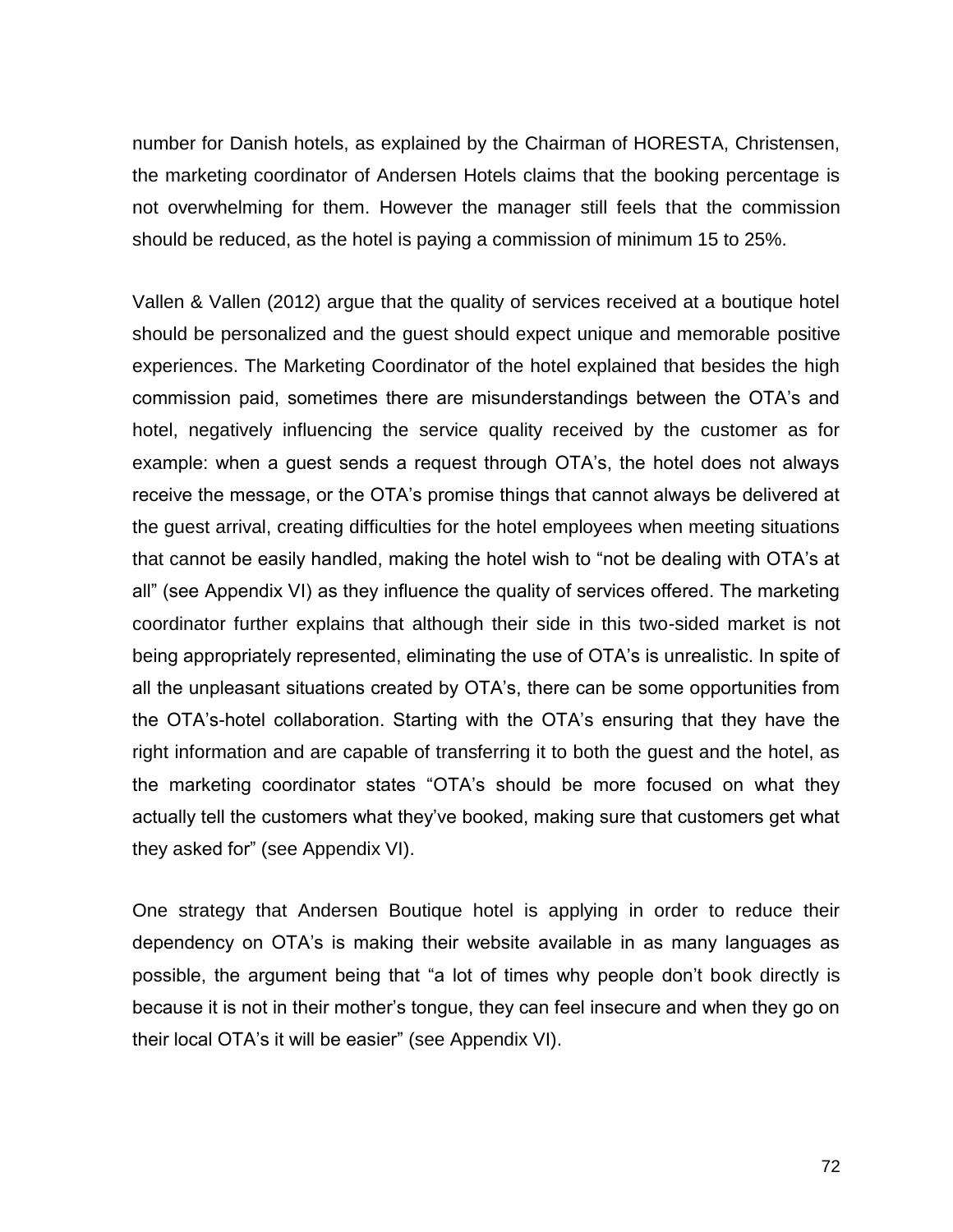Furthermore, like many businesses, the hotel is aware of the benefits of having social media presence. Andersen Boutique Hotel is present on almost all the main channels, namely, Facebook, Instagram, Pinterest and Twitter. The pages are mainly managed by the Marketing Coordinator, with help from the General Manager and the Manager of Operations. Facebook and Instagram are the main focus, as these are the main channels used by their Danish customers according to the Marketing Coordinator of the hotel, Danish customers representing also the majority of their guests.

The staff is encouraged to participate in their online presence. Their posts generate a very high number of shares, likes and views on Instagram and Facebook. Even though there are 3 people who are mainly updating their social media channels, the Marketing Coordinator explains that a bigger dedicated team would be preferred to be in charge of social media so they could have a better structure of using it.

Moreover, Andersen Boutique Hotel is aware of social media's opportunities, enhancing their brand awareness. The Marketing Coordinator states that their current use of social media is very good when speaking of creating brand awareness. However, many things would need to be improved in order for them to get people from social media on their website and they already started to work on that, by initiating or hosting different campaigns where they offer different rewards. From their previous campaigns, they experienced positive results which generated more direct bookings.

Furthermore, the Marketing Coordinator believes that in order to be successful and to generate the expected results, social media should be incorporated in the entire strategy of the hotel, so they could end up by getting actual bookings on social media, which is the focus on the long term.

73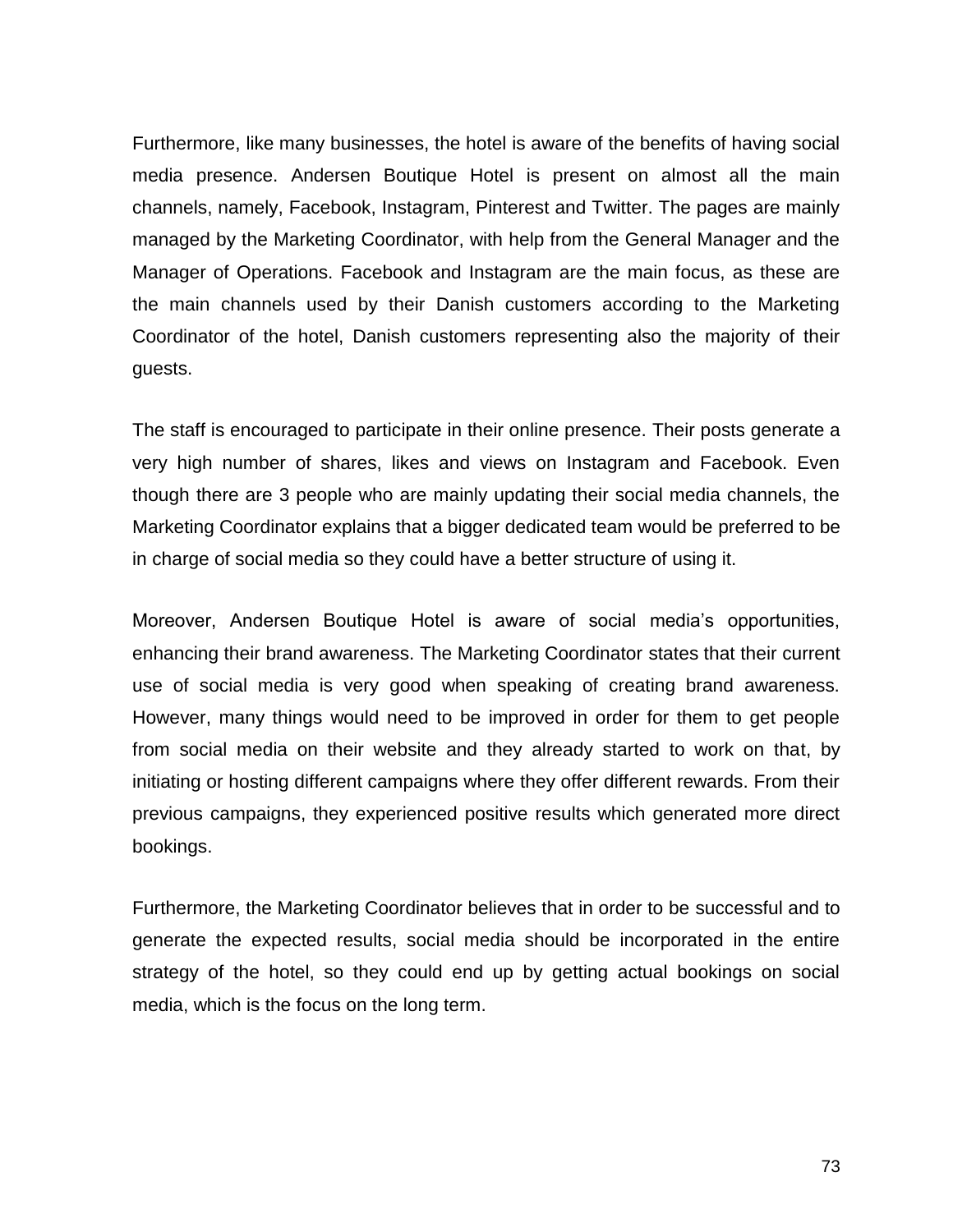Another strategy that Andersen Boutique Hotel is using to attract people to come at the hotel and for brand awareness is the customer generated data, which according to Wilson, Murphy and Fierro (2012) does not require big expenses and has an advantage as it is usually having a strong impact for future customers. In addition to that, the hotel is usually using Instagram. When people talk or make an engaging post about the boutique hotel, Andersen Hotel would "regram" the user generated data.

Furthermore, they use the testimonials from TripAdvisor about the hotel, on their own website, in order to create more credibility, which seems to be a good approach, since it has been found in a study run by PhoCusWright (2015) that 53% out of 2,739 respondents would not book a hotel room if it does not have any reviews (TripAdvisor Inc., 2016). Andersen Boutique Hotel is aware that with customer generated data, negative comments would come too, however, they are seeing this as a positive fact, which allows them to improve services or aspects which are repeatedly criticized by the reviewers. Overall, Andersen Hotel places effort on staying relevant with their clientele, as it also evidenced by the position as 3rd best hotel in Copenhagen on TripAdvisor's travellers' choice (TripAdvisor, Traveller's Choice 2016).

Based on the interview with the Marketing Coordinator of Andersen Boutique Hotel, it could be argued that the hotel is having a good organisational strategy, having a dedicated team which is offering good services for their guests. Indeed, this is supported by the classification offered by TripAdvisor as the 3rd best hotel in Copenhagen. In addition to that, the hotel use of social media could be taken as an example by other hotels, Andersen Boutique Hotel noticing the importance of having an online presence on all the social media channels used by its guests.

Even though the hotel seems to have a good use of social media, there will still be small details that could be changed. The Marketing Coordinator of the hotel explains that sometimes OTA's provide hotels with wrong information, which will influence the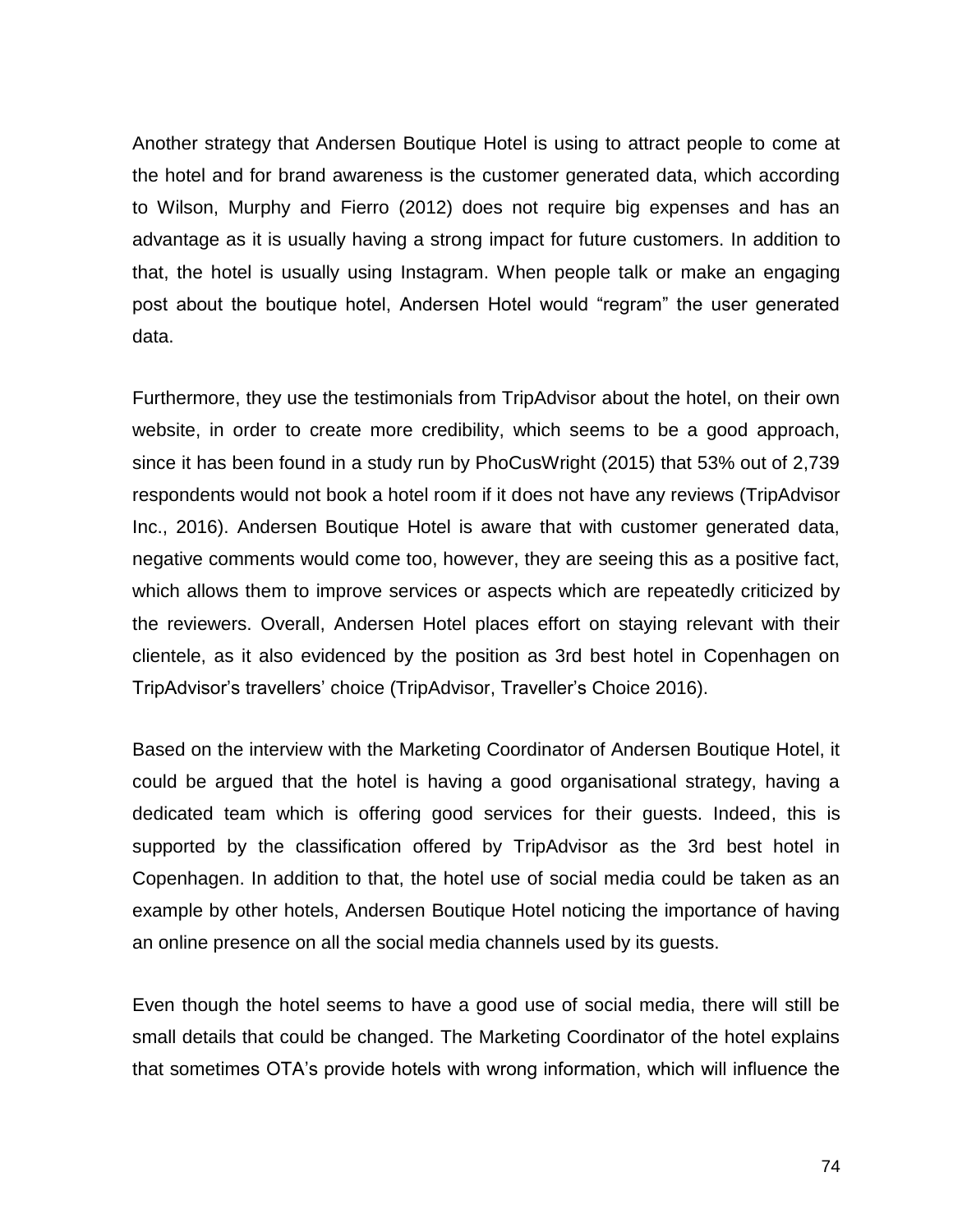customer's expectations once arrived at the hotel. From the findings of the survey (Appendix), it is seen that over 80% of the respondents usually expect to receive practical information from the hotel and only 65% expect practical information from the OTA's. Hotels do not have full control on what OTA's are promising customers, however, the hotel should check all the information on the OTA's websites about the hotel, in this way they could possibly correct the OTA's and reduce some of the conflicts created. Since people are having higher expectations in receiving information from hotels, the hotel should make sure to have all the information that OTA's offer about them, on the hotel's channels too.

Andersen Boutique Hotel is aware of the opportunities brought by social media, actively using it for brand awareness and for learning more about their customer's needs. Like the Marketing Coordinator suggests, one aspect that should be changed would be the incorporation of social media into the entire strategy of the hotel. It is assumed that in this way, the hotel will be able to create a better and more organized structure which will help the hotel in the long term to get more direct bookings.

Moreover, at the time being, everyone is encouraged to post on their social media channels, the hotel does not have an exact team in charge of social media. It is believed that having a team and a structure, could bring more benefits for the hotel and better results in their efforts of using social media. Although the employees from Andersen hotel could not participate with the questionnaire, it can be assumed that they could benefit from a solution network approach, directed towards investing in man-power focused to showcase their internal value to enhance their social media presence.

#### **7.3.2 First Hotel Kong Frederik**

First Hotel Kong Frederik is part of a Scandinavian chain known as First Hotel, which was established in 1993 and now has 90 hotels. It is located in the heart of Copenhagen, by the City Hall, and is the oldest hotel in Copenhagen. First Hotel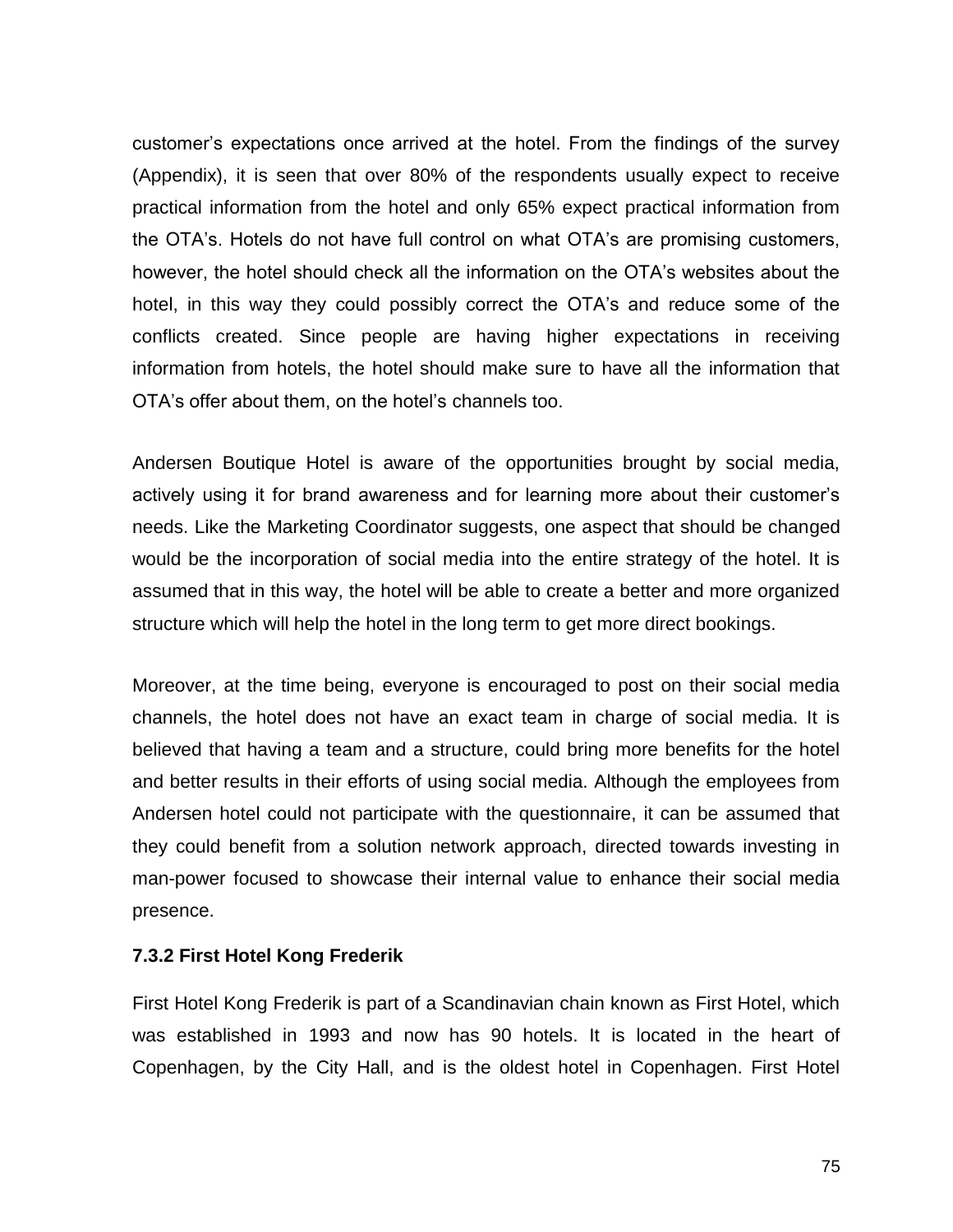Kong Frederik uses its collaborations with the First Hotel chain, and Global Alliance, to highlight and optimize their reach, and rely on the service expectations of an international brand to attract guests. Although First Hotel Kong Frederik classifies itself as a boutique hotel, due to the charming appeal, it brands itself as having a Townhouse atmosphere, which has similar attributes to that of a boutique hotel (see Appendix VII).

First Hotel Kong Frederik has historical significance in Copenhagen, as it has been situated in the centre of Copenhagen since 1900. The building has been a lodging establishment since the  $14<sup>th</sup>$  century. In 1973, another hotel called Hotel Hafnia, which was next to Hotel Kong Frederik, had burned down. This prompted the First Hotel chain to buy the burned hotel, renovate it and merged it with Hotel Kong Frederik. The establishment reopened in 1976 after a renovation.

The interior of the hotel takes on a classic English town house style with mahogany furniture. There are three different types of styles for the guest room, classic, library and romantic, with free minibars are offered in the room. According to Anhar (2001) having different themes in guestrooms, will appeal to repeat guests, as they can return to a hotel where they have trust in the quality of service, but still get a different experience with each stay. Due to its very central location, guests are within walking distance to shops, cafés, restaurants, transportation options and Tivoli. With such a location, the hotel has an occupancy rate of approximately 80% with 110 rooms. As found in HORESTA report (2014), city boutique hotels earn double as much as the countryside hotels in room bookings, due to their high demand.

The number of bookings through OTA's, opposed to the number of direct bookings, varies significantly every month according to the manager. First Hotel Kong Frederik, partner with a number of OTA's, namely; Expedia, Booking.com, Trivago, Amadeus, and Surrey. The manager sees the cooperation with third party OTA's as beneficial as they argue that the industry is changing, and the current dependency on OTA's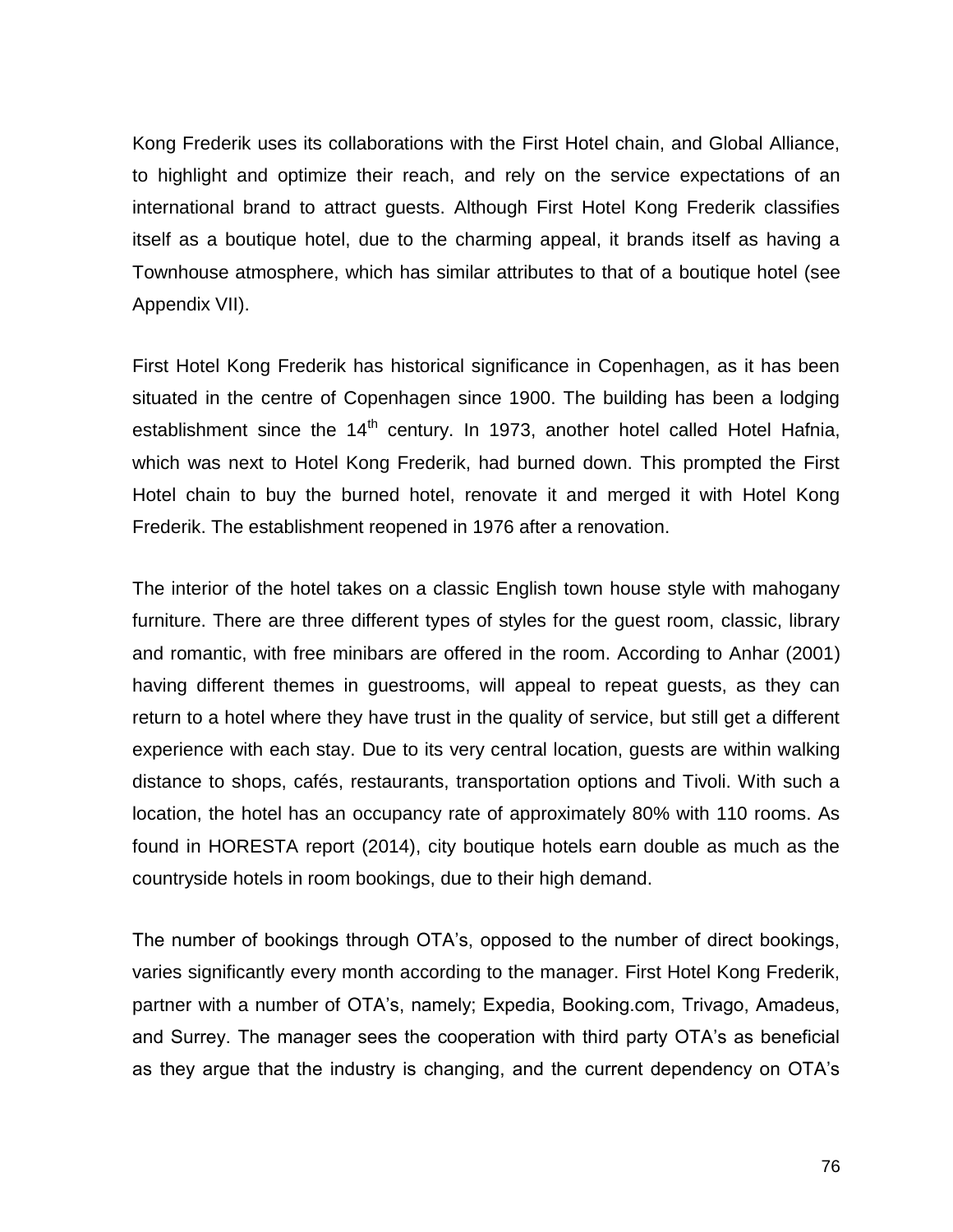from the hotel side is a reflection of customers becoming more loyal to the OTA brand, rather than the hotel's brand. The manager however did not wish to disclose how much commission First Hotel Kong Frederik pays its partnering OTA's but did state that it is a typical rate for hotels in Copenhagen, as is found in HORESTA (2014) report is at an average 9.3% per room sold. The manager goes further to argue that there are some  $4<sup>th</sup>$  and  $5<sup>th</sup>$  party agencies that hotels should be aware of, because hotels will have little control in terms of service, and there is a tendency to find outdated and incorrect information about the hotel.

Same like the Chairman of HORESTA, the manager of Kong Frederik Hotel also believes that "OTA's are here to stay" (see Appendix VII), and questions if the agencies really deserve 20% of a room, especially if they are driving prices and having a negative influence on hotels. It is also argued that it is difficult to have an overview over the guests that are booking if the same guest uses different OTA's to book with each stay.

Hotel Kong Frederik benefits from its participation in the First Hotel chain. Although members of the group may book a room at another First Hotel, the hotels also help one another if there is a large group traveling together and request an excessive number of rooms, and then the hotels can help manage the large group together. As seen in the research for [PhoCusWright Inc.](http://www.phocuswright.com/) In 2015, hotel chains use of OTA's less than a non-branded hotel. This collaboration is an opportunity for hotels in the First Hotel chain to differentiate themselves from OTA's, as they can encourage repeated guests to book through an internal booking system for First Hotel guests. It is also an opportunity to increase value, as the hotels can collaborate together to develop different activities, amenities, services, and marketing strategies, which are directed towards gaining more direct bookings. They also offer free breakfast for the guests if they book through their website, creating an initiative for more direct bookings. To further differentiate from hotels, they work with small businesses to ensure that they book at First Hotel Kong Frederik and provide a price guarantee.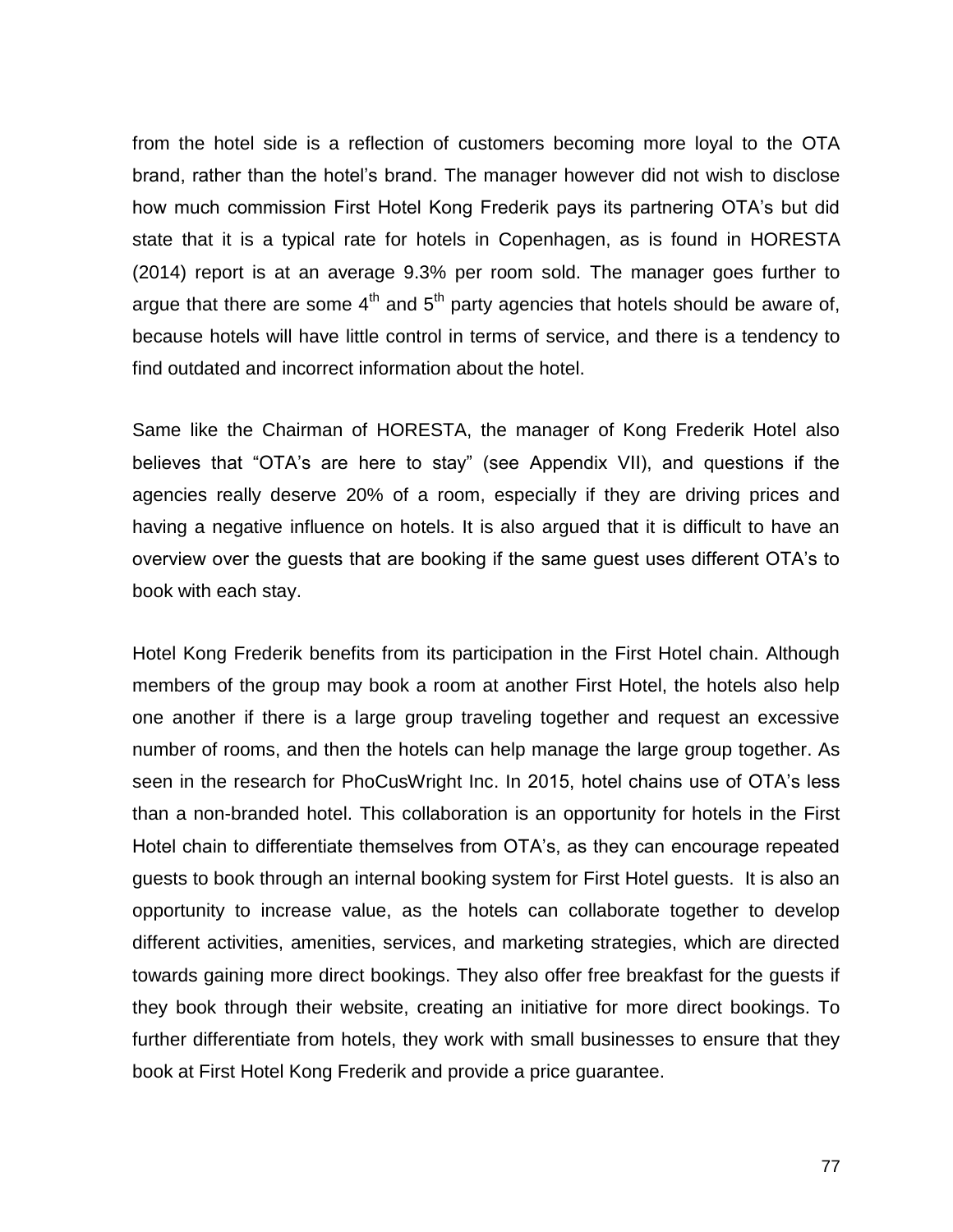In regards to the social media initiative from Hotel Kong Frederik, they mostly use Facebook. It is either the general manager or front office manager that can post on the social media sites, to promote the hotel. The headquarters in Oslo manages the brand presence on social media, on channels like Facebook and Twitter. Social media provides businesses with the opportunity to gather information about their customers, in order to help establish an effective and important customer relationship management (Noone, McGuire, & Rohlfs, 2011). From the hotel's side, they are interactive with guests who post on their Facebook page. The hotel also puts pictures of the staff and the daily activities of the hotel as they take place, as this can be interpreted as a way to personify the hotel. This rings true to an argument made by Michael Tiedy (2013) that travellers prioritise participating in the environment. The manager argues that posts that promote an offer are not as popular as those showcasing the hotel's activities. The manager believes that using social media is a good opportunity to establish interaction with the guests, however it is argued that encouraging social media, also encourages negative expressions, and that a negative experience will be shared almost instantly, leading to misinformation or misrepresentation.

As stated by the manager, the cooperation with OTA's is seen as beneficial, arguing that the industry is changing, and the current dependency on OTA's from the hotel side is a reflection of customers becoming more loyal to the OTA brand, rather than the hotel's brand. It is believed that even though the OTA's have such a big impact on the hotel business and more specifically on its customers, hotels should still try to differentiate themselves and find innovative ways to reduce their dependency on businesses as OTA's which require big commissions for their help. As suggested, social media could be a possible solution for doing so. In this sense, the hotel should consider increasing their presence on social media. So far, they are only present on Facebook. However, a bigger presence on more than one social media channel could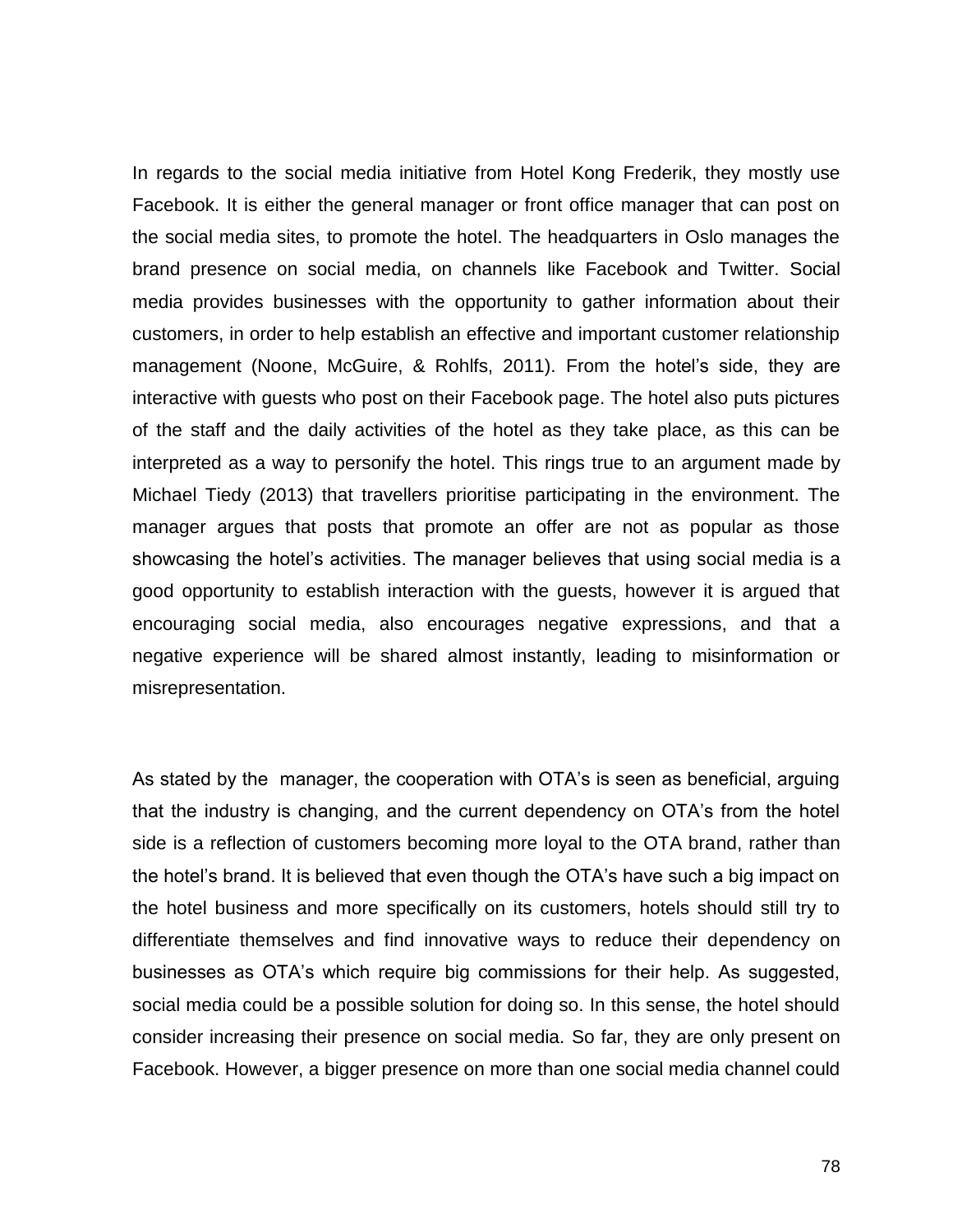bring more chances for brand awareness both in Denmark and outside the country. Moreover, with the right promotion, the hotel could increase brand engagement too, and for this to happen, Kong Frederik Hotel could find new and more attractive ideas for promotion on social media. For instance, the hotel could organize a contest where people would have to leave comments and share on their social media channels about how they would describe the hotel, the winner will receive a free romantic weekend or a weekend with a friend, including a stay at the hotel, breakfast and spa facilities. Involving user generated content on social media can help building up loyalty to the brand and sometimes it makes the customer to give extra effort in promoting the brand, which later will most probably bring delayed sales (Hoffman and Fodor, 2010).

The location and the style of the hotel are influential and beneficial for the hotel's occupancy, making it attractive for guests who would like to book a stay in the centre of Copenhagen, in addition to this, being part of First Hotels group, gives the hotel another advantage for promotions and potential to have more direct bookings than a non-branded hotel whose power of promotion is usually not sizable.

According to the survey, over 50% of the respondents believe that OTA's are offering better deals that the hotels are offering on their own websites. This idea could be changed in the interest of Kong Frederik Hotel with the help of social media and of the First Hotels group and their promotions on their social media channels. Usually, OTA's promote hotels with a bed and breakfast option, what Kong Frederik and the other hotel in the First Hotels chain could do, would be to make special packages to be offered for their followers, or loyal customers, where they could include more than the simple bed and breakfast, as for example a dinner or welcome drink when booking through their direct channels.

With the intentions of understanding the hotel's experience when introducing a new idea from the employee's perspective, a questionnaire was sent to Hotel Kong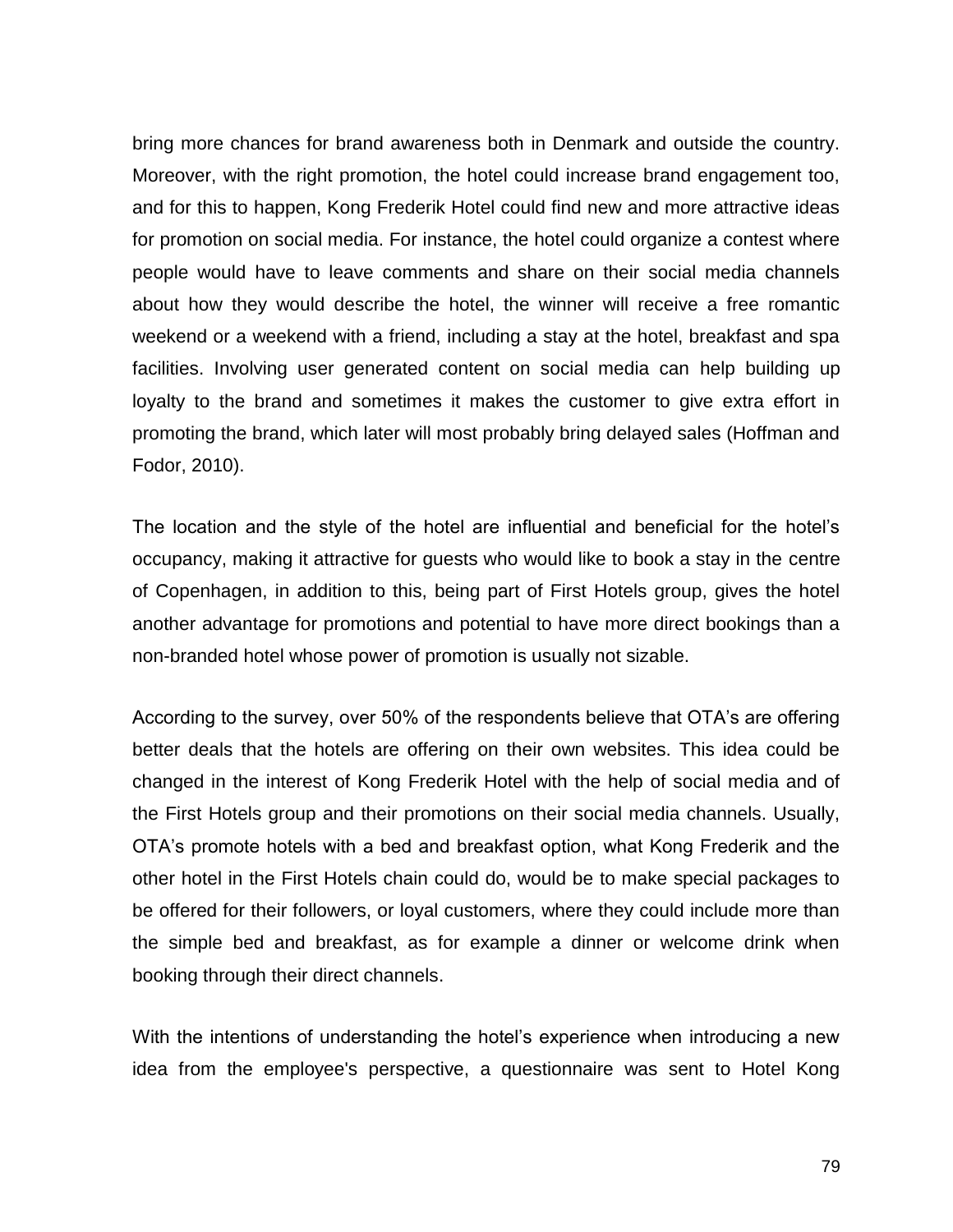Frederik in order to identify points in the idea flow process, which they may find challenging. The questionnaire was filled out by 5 employees; therefore, the result of the questionnaire might not show necessarily the exact situation of the hotel.

According to the responses, it was unanimously agreed that it is not difficult for employees to put forward new ideas and it is believed by the majority that people come up with new ideas by themselves. Regarding the collaboration and involvement of team members from different departments for innovation project, 3 out of 5 people answered that employees from other departments participate in their innovation projects. Moreover, questions about external sourcing of ideas were asked, and while one agrees that few good ideas come from outside the company, 3 others responded that they somewhat agree with the fact that ideas coming from outside the company are not considered as valuable as the ones coming from inside and that few of those coming from outside are good ideas.

From the results of the questionnaire it is observed that, employees feel that few ideas come from outside. In order to rectify this specific weak link, according to Hansen and Birkinshaw (2007), they could introduce a discovery network or solution network approach. According to the interview with the manager, First Hotel already collaborates with businesses, First Hotel chain and Global Alliance, which provide opportunities to learn about emerging technologies and emerging businesses. First Hotel may also focus more on a solution network approach. A solution network approach could allow the hotel to focus on fixing a specific matter. This could include evaluating how other hotels manage complaints or internal communication, and assigning the task to an employee or a team who is dedicated to finding a solution. Applying the staff's knowledge about hotel's guests, could additionally reduce dependency on OTA's, encourage employee satisfaction and guest satisfaction. This corresponds to the study by Sørensen and Jensen (2015), which claims that the staff's knowledge can be used to learn more about the guests motivations for choosing the hotel as "needs are changing all the time" (Sørensen & Jensen, 2015),

80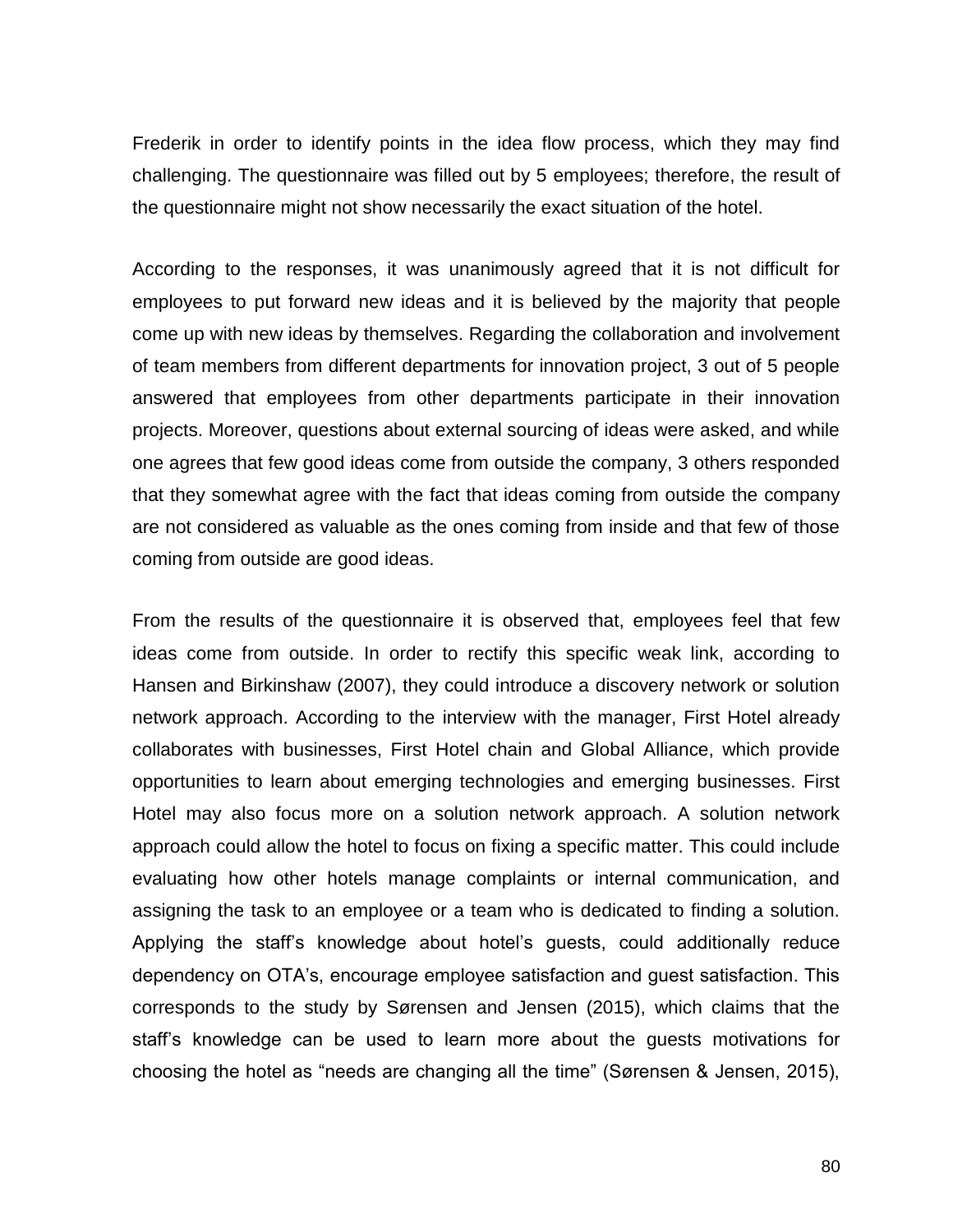and is an opportunity to create targeted value for the guest based on observed needs of their guests.

The questionnaire identifies the possibility of a conversion-poor company. 2 out of 5 people disagreed with the fact that the hotel has tough rules to get new ideas funded and that they are not afraid to take risks in moving further with an idea. Moreover, when asked if the managers have a hard time developing new ideas, only 2 disagreed, meanwhile the other 3 respondents somewhat agree. From the answers, they all believe that the company does not have difficulties in finishing new ideas or products on time. From this stage, the activity that scored the highest, with 18, was the ideas conversion stage. According to Hansen and Birkinshaw (2007), when an idea is halted at this phase, it is because usually management does not consider it good enough to replace an existing initiative that is already in the budget. For this, multichannel funding is encouraged. This helps open opportunities for ideas to be viewed from different perspectives, outside of management's view.

Moving further, the questionnaire has focused on the diffusion of new ideas process. According to the majority of the respondents, it is believed that the company is not slow in rolling out new products nor is their business easily copied by the competitors. However, 3 out of 5 employees somewhat agree that the business does not penetrate all possible channels or customer groups. The questionnaire suggests that this stage is the biggest challenge faced by the Kong Frederik hotel. The statement with the most support in this section was "competitors quickly copy our product introductions and often make pre-emptive launches in other countries". This means that the hotel could assign an ambassador, as Hansen and Birkinshaw (2007) refer it to, in order to create urgency to promote an emerging idea that has been approved, and encourage employees to adopt the new product or business idea.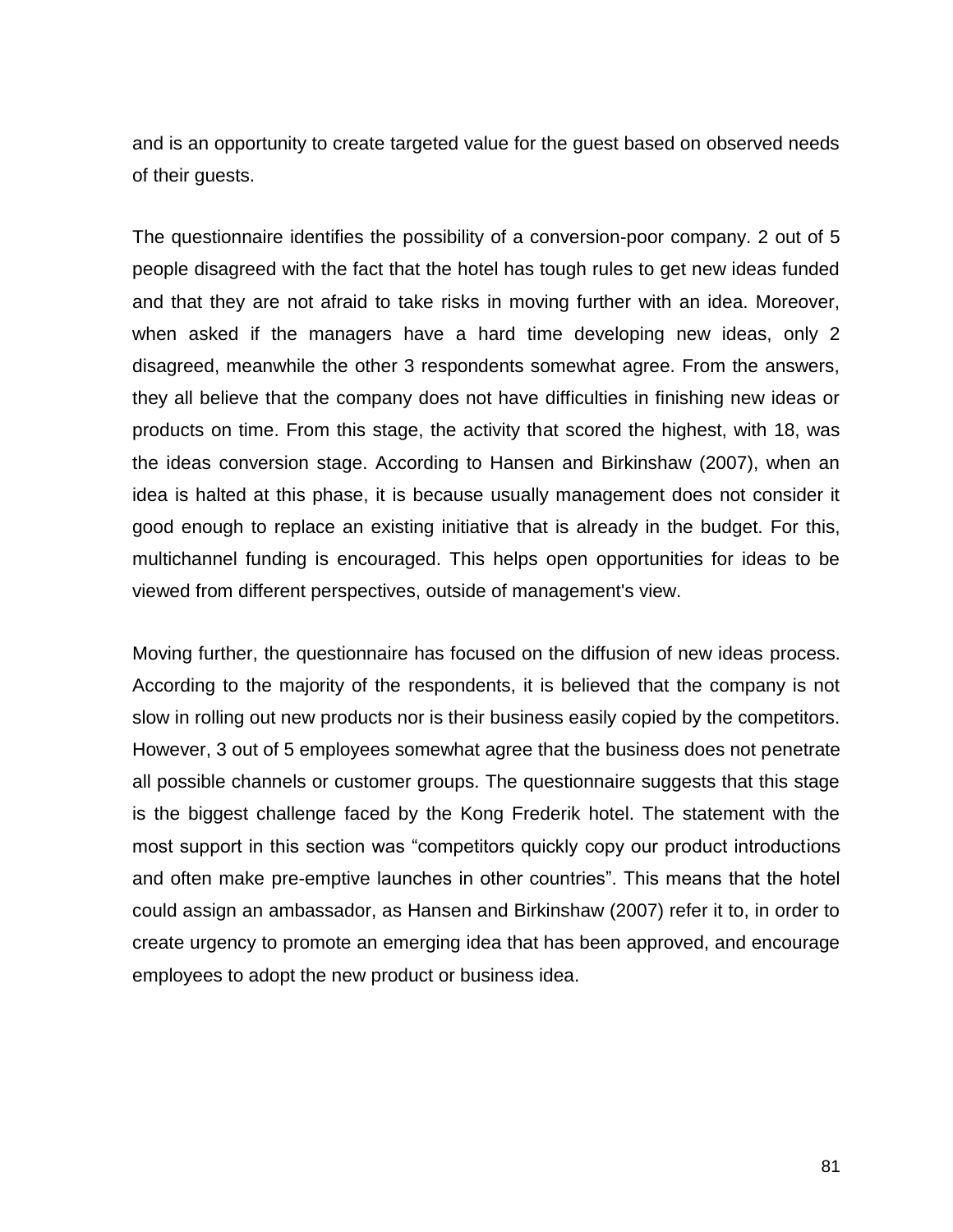### **7.3.3 Hotel Rønhave**

Located in the countryside provisional area in Denmark, Hotel Rønhave is a family owned hotel. With only 8 rooms, Rønhave is classified as a boutique hotel, due to the types of services provided, and to its small size. Rønhave has been running since 2011 and started out with two rooms and has since renovated the hotel and grew to 8 rooms. The general manager, who is a family member, implied that the reason they were unable to add more rooms was because the renovations had to happen quickly, as to not disturb the guests. Prior to its opening, it was a farmhouse built in 1865, making its nearby surroundings, and thus activities, nature-packed, providing charm and calm.

With only 8 rooms, each room has its own kitchen and bathroom. The general manager believes that having a small number of rooms is one of their strengths as it provides opportunities to form a rapport with the guests during their stay and allows guests to be more independent in their activities and have a comfortable stay, as they can decide how much contact they want with the staff. However, when the guests require assistance, the staff is always ready to help in the moment.

As found in The Boutique and Lifestyle Hotel Report (2015), boutique hotels are focused on creating experiences, using the characteristics of its surroundings to build on the charm of the establishment, and that could be seen at Hotel Rønhave, which embraces its natural surroundings and history, and uses it to foster the theme and story of the hotel. The general manager understands that the surrounding of the hotel is an opportunity to develop a theme in the hotel that will match with the guest's motivation for visiting the site. As stated by Anhar (2001), boutique hotels have as primary features architecture and design. At Hotel Rønhave the designs of the room are left simple, as to maintain the experience of stimulating the guests through simplicity and calm and are surrounded by large fields of open and tranquil spaces. According to the manager, many of their guests are above 50 and say that they appreciate the option to be independent when it suits them. They have the option of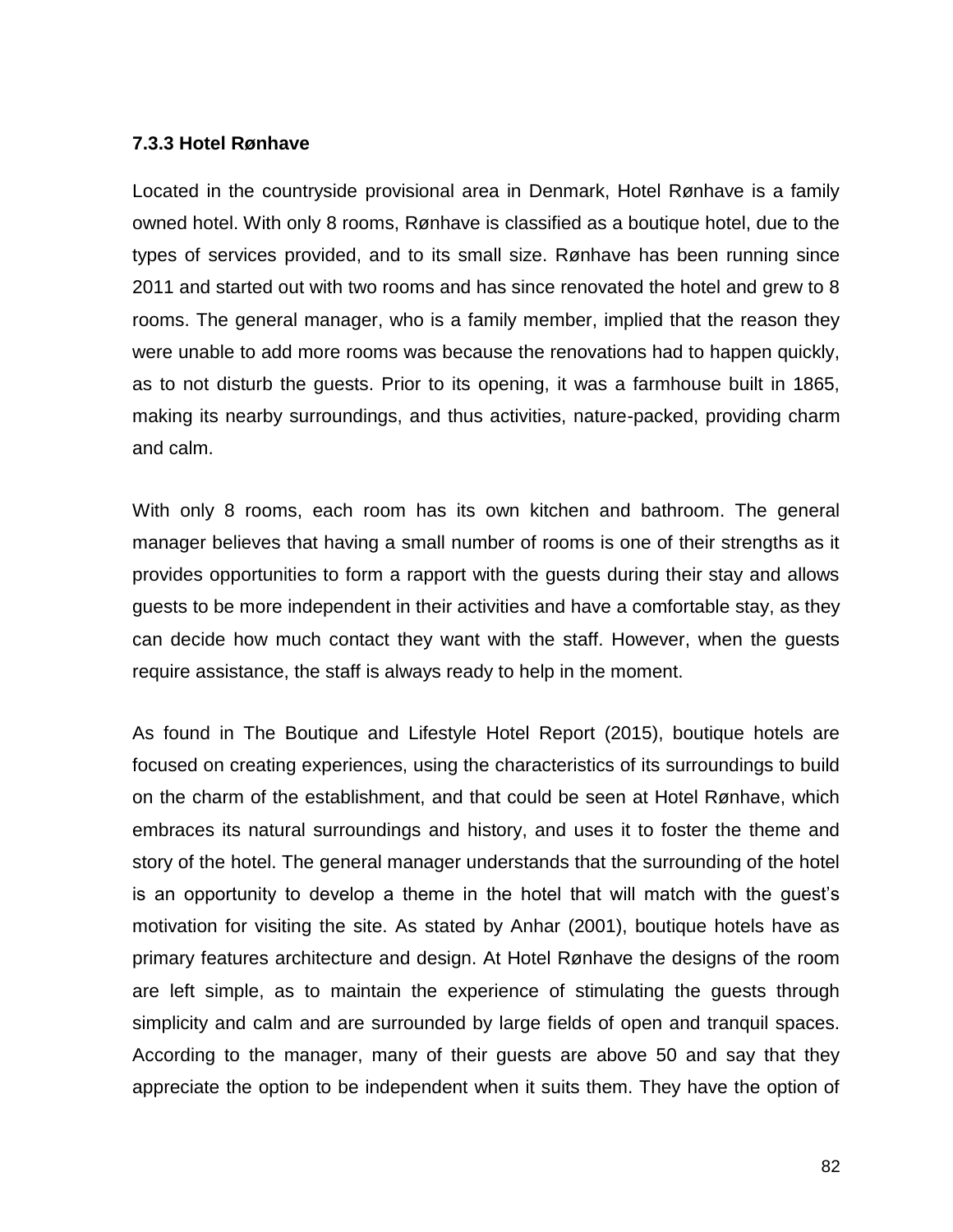being served breakfast, but also have the option of making their own, eating in the room, or outside or by the sea. For Hotel Rønhave, enabling their guests to be free and enjoy nature as they please is what establishes the value proposition.

Vallen and Vallen (2012) explain that boutique hotels try to offer memorable experiences and to do so, providing ethereal services and the mind-set of the hotel staff are essential. Another important element that adds to the value and experience of the hotel is the encouraged personalized relationship between the staff and the guests. This is beneficial as the guests will get to see a familiar face throughout their stay and can become comfortable with them. The size of the hotel makes it possible to have an intimate relationship with the employees and guests.

Hotel Rønhave has the largest partnership out of the 4 hotels with Booking.com, paying 15% in commissions, but also partner with Expedia and HRS. The manager views the partnership with Booking.com as beneficial, due to their wide reach in advertising and multi-lingual platform. On the other hand, the manager says that it is difficult to be represented to their satisfaction as aspects of the hotel turn into criteria as part of a "box-ticking exercise", instead of an expression of a story and an experience. The customer will then only compare the qualifications, instead of the overall picture the hotel wishes to share. This supports that OTA's have an impact on how guests perceive the hotel. The money paid in commission could be invested elsewhere in the hotel, but the manager also recognizes that existing without the OTA's would be challenging. They provide the hotel with a global reach, which has ultimately resulted in more bookings in the past 4 years. The hotel manager estimates that 70% of their bookings now happen through OTA's, and says that this is a significant increase since 2011, supporting the argument that independent hotels benefit significantly from OTA's.

Hotel Rønhave is present on Facebook and Instagram, although their use is directed towards current guests, rather than potential guests. Focusing on previous guests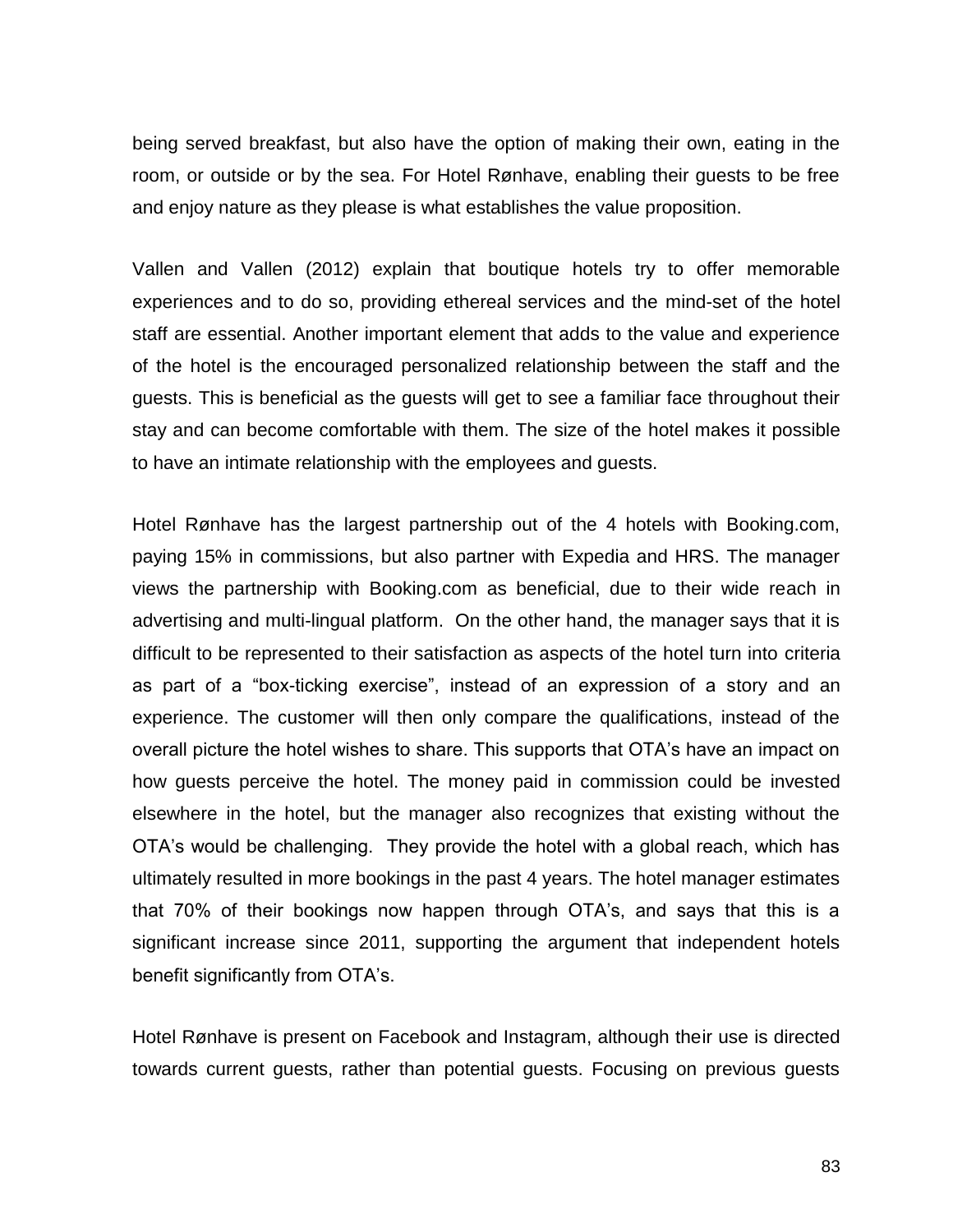ensures revisits, and encourages loyalty and awareness. This could also lead to more direct bookings, if they guests are sure that they would like to visit the hotel again. However, the opportunity to reach potential guests through their own social media use seems to be untapped, but the manager acknowledges that this is because they would be difficult to be found through social media, and it is easier to create awareness for their hotel through distribution channels, and then work towards gaining loyal guests, possibly for more direct bookings.

Currently, social media is not a big priority in Hotel Rønhave, as the manager argues that it is time consuming and has qualms regarding the pay back, "we're also so small, and we have to think about how many hours it is, compared to if it's worth it" (see Appendix VIII). They do however respond to reviews left on Booking.com and TripAdvisor, however, with over 300 reviews on Booking.com alone, the issue of time spent on responding still prevails. Another challenge the manager mentioned was lack of originality in each response, "you cannot write the same thing to everyone, you have to rethink the same answer to make it worthwhile for the people" (see Appendix VIII). The manager decided to only respond to complaints and comments that can be misleading for others to read. The manager continued to give an example of a comment that had stated that there were no fire alarms in the room. The manager was inclined to reply and correct the statement, also to avoid being penalized for an untrue statement.

Overcoming challenges and improving the performance of the hotel, happens in an informal setting, which can be appropriate for the size of the staff. They discuss openly challenges that they have experienced, and how to improve, so that they guests are satisfied with their stay. They also discuss the online reviews and use them as an opportunity to reflect on their performance and how to improve for another time. According to their online reviews on Booking.com and according to the manager, the customer satisfaction rate is at 95%. This could be a result of the application of the staff's knowledge and experience, the ability to understanding the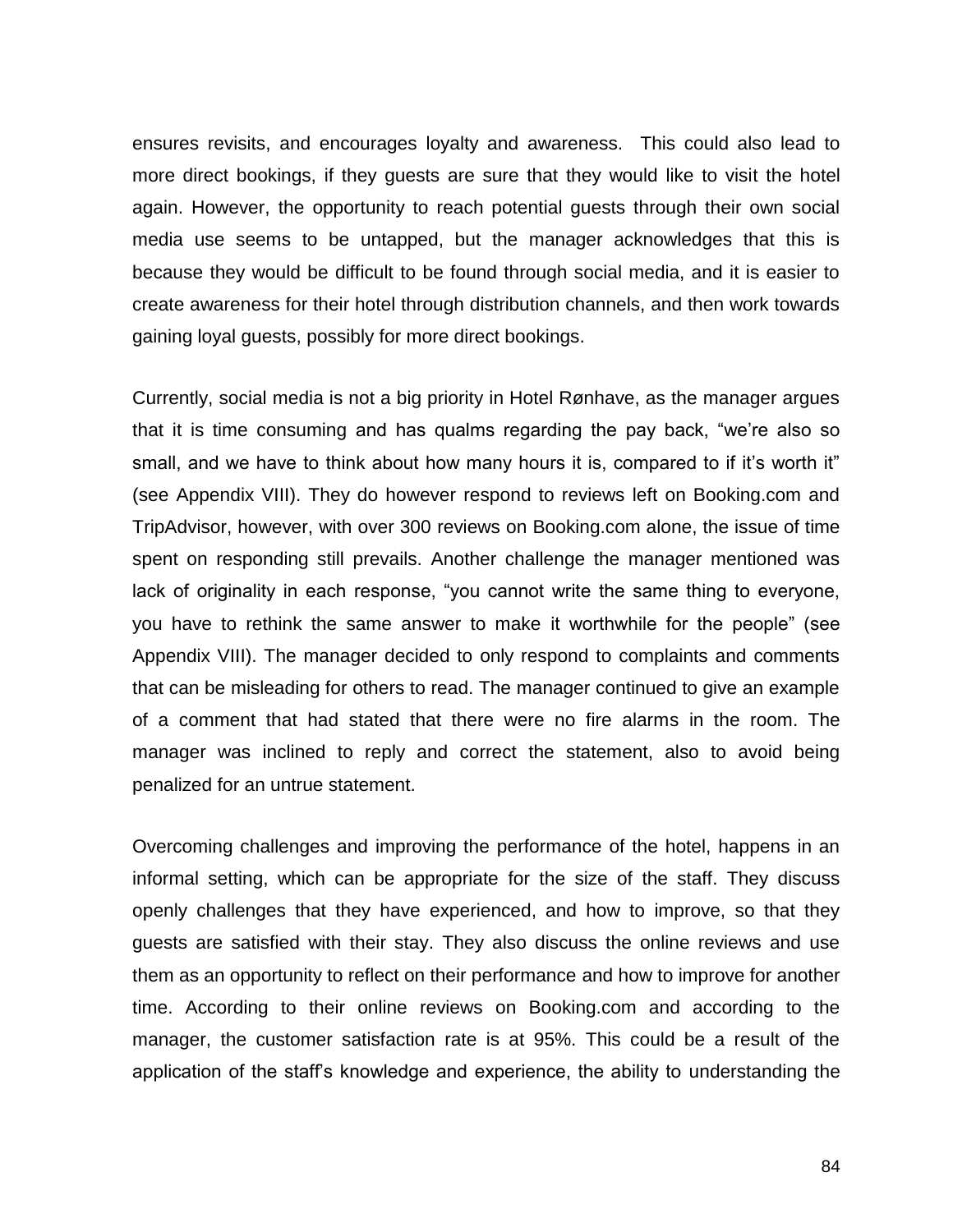motivations of their guests, establishing a relationship with the guests, understanding Booking.com as only a distribution channel while creating their own opportunities or a combination.

Being a small hotel with only 8 rooms can be very attractive for people who prefer countryside boutique hotels, since it could be interpreted that they prefer small and unique places, unknown by many people, which is in line with the description in the report commissioned by The Hotel Analyst (2015). The size of the hotel could increase the demand for this type of customer.

The small number of employees could be seen as an issue when looking at improving and investing more on their social media strategy, however, the hotel could get help on this, for example, by offering a 3 to 6 months internship to a student. In this way, the hotel will benefit from free help and an online presence.

It is believed that when chosen properly, social media could be a cheap way of promoting the hotel and engaging existent and new clientele. As Hoffman and Fodor (2010) state, hotels should not measure social media in terms of sales, but to use it to learn from their customers and to find new ways or strategies to engage them with their brand, or to present them with the new products or services when necessary. From the survey findings and supported by the Chairman of HORESTA, it is observed that the most used social media channels in Denmark are Facebook and Twitter, therefore, the hotel should only try to be more active on these two channels, in order to get a better understanding of their customers' needs and to continuously improve their services.

The hotel manager explains that they receive and respond to reviews on TripAdvisor and Booking.com. However with over 300 reviews on Booking.com alone, the issue of time spent on responding still prevails. As found in a study realized by PhoCusWright around 80% respondents would read 6 to 16 reviews before making a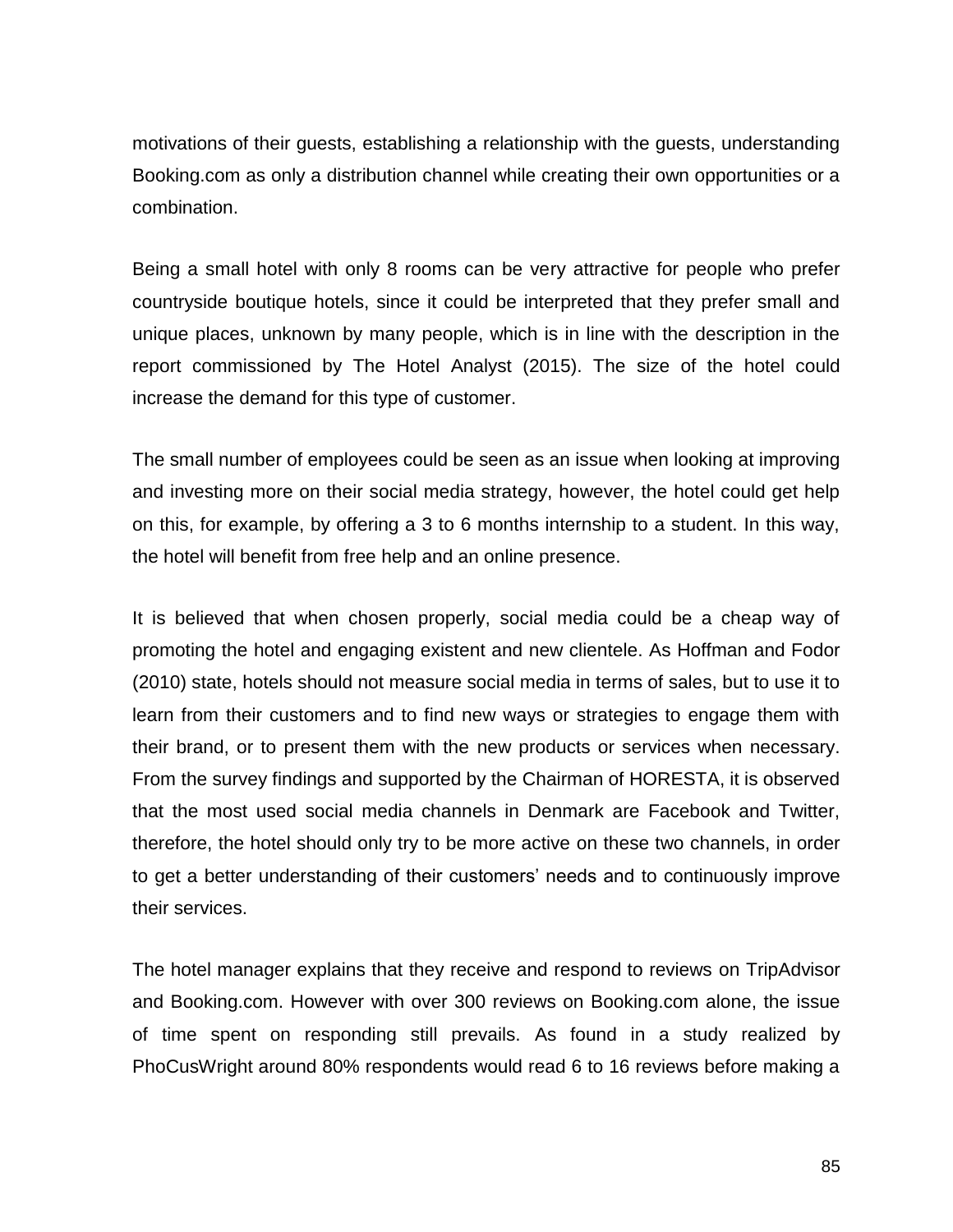booking and 98% believe that reviews accurately reflect the actual experience (TripAdvisor, 2016). With this in mind, the hotel should continuously review and respond to negative reviews, in order to maintain a good image. Again, with the help of the right intern, the time problem could be solved, and the reviews would be answered.

The hotel manager explains that their actual focus on Facebook is for Hotel Rønhave is directed towards current guests, rather than potential guests and it is seen as an opportunity to ensure revisits, and encourage loyalty and awareness. From the survey results, it is observed that only 25% of the respondents will follow Facebook from loyalty reasons and a much higher percentage will do it for special rewards as discounts.

#### **7.3.4 Hotel Comwell Sorø**

Comwell is a Danish hotel chain with 16 hotels in Denmark and 2 in Sweden, having both city and countryside hotels. Hotel Comwell Sorø is a countryside boutique hotel, at a distance of 82 km from the centre of Copenhagen, with 93 rooms and 18 meeting rooms, and was opened in 1999. Comwell Sorø tries to differentiate from the other hotels, even from other Comwell hotels, by putting in practice different projects. The theme of the hotel is defined by cosiness, food, transparency, involvement, where the guest is made to feel like home, a place that can be trusted, representative characteristics for a boutique hotel (Anhar, 2001). At Hotel Comwell Sorø, the main differentiation in service, is based on the food and wine served, using almost only local products. According to the findings of HORESTA (2014), restaurants are an important source of income for a countryside hotel, as they earn double as much as city hotels. The services also include tasting of homemade jam and honey, acting as an appealing element that allows the guest to gain an insight of the hotel's natural surroundings. Moreover, at Hotel Comwell Sorø the guests are welcomed to access almost anything they like, including the bar, where the guests can take their own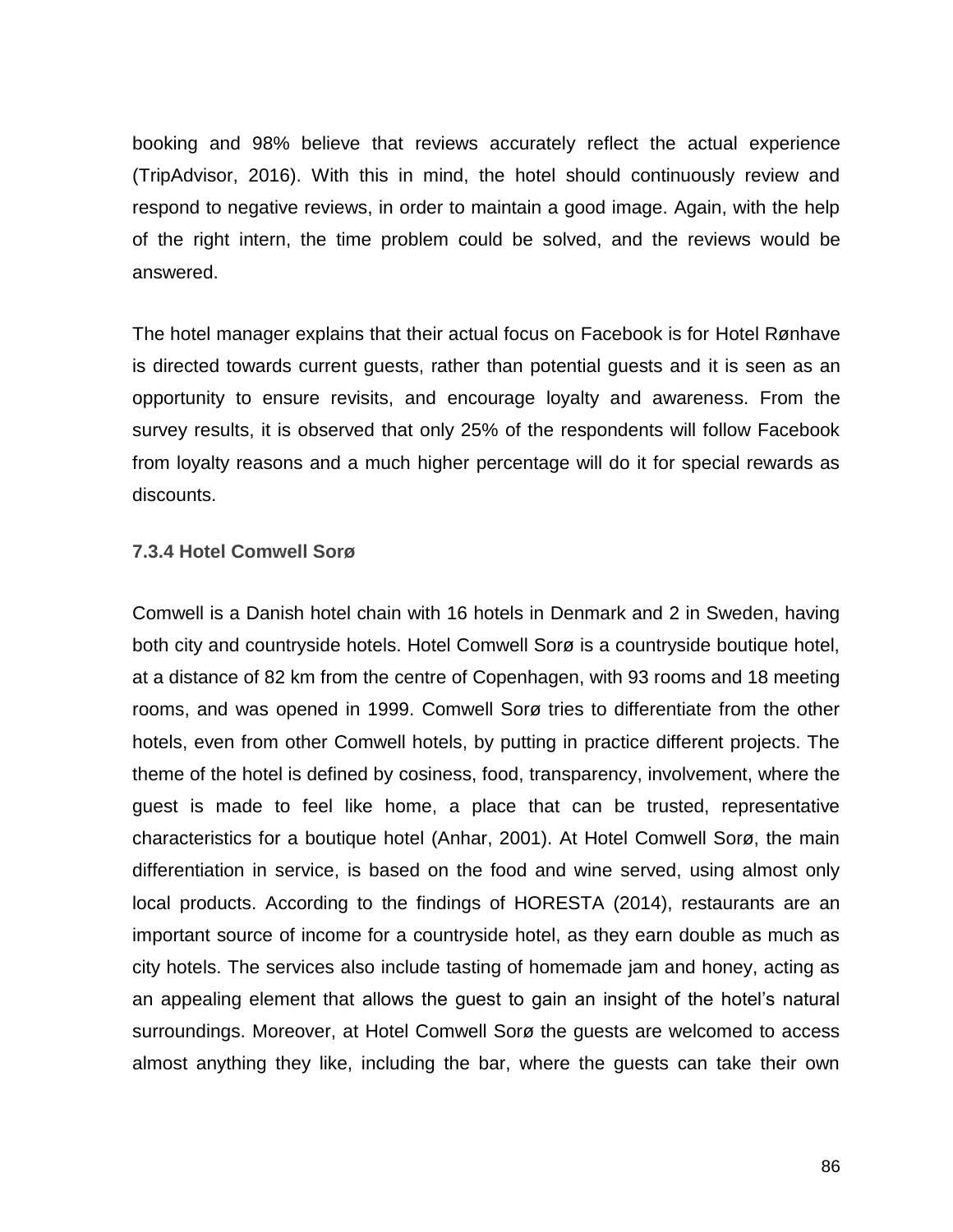drinks and pay for them later, projecting a trust with the guest, and a desire to make them feel at home. They are also invited in the kitchen to have their breakfast while the kitchen staff is preparing meals. The manager refers to it as "the most intimate room in the whole hotel" (see Appendix IX) and says that more often than not, the guests enjoy having breakfast in the kitchen. Moreover, the hotel manager advises that involving the staff is important everywhere, no matter if it is a city or countryside hotel, and the best customer experience is created by adding small details that will create a great experience for the guest by "putting layers on all time" (see Appendix IX) and also they will try to deliver more than they promised to their guests, as they see it as "another way to make sure that they have a smile on their face at all times".

At the moment, 50% of the hotel's business is coming from conferences and the rest of the business is generated by other things as: parties, concerts organized at the hotel, people coming in groups to study at the hotel. Due to the high amount of guests generated from conferences, Hotel Comwell Sorø has given much effort into optimising the experience for all involved. When conferences are held at the hotel, they have two main focuses: one is on the person who is organising or speaking at the conference, to make sure that everything needed is provided to maintain that person calm and be able to have a successful conference. The other focus is on the attendees, to assure that when they get tired or need a break, the hotel could provide them with different activities which will relax and help them get the energy back for the conference.

At Hotel Comwell Sorø, as in any specialized boutique hotel, the accent is on being innovative and giving the customers the best experience at all times (Vallen & Vallen, 2012), from small things like inviting them outside in the summer time to taste their homemade honey or jams, teaching them how to make filled chocolate, and other services tailored for different types of needs. Such small services, are a demonstration that the hotel uses its restaurant service to create a unique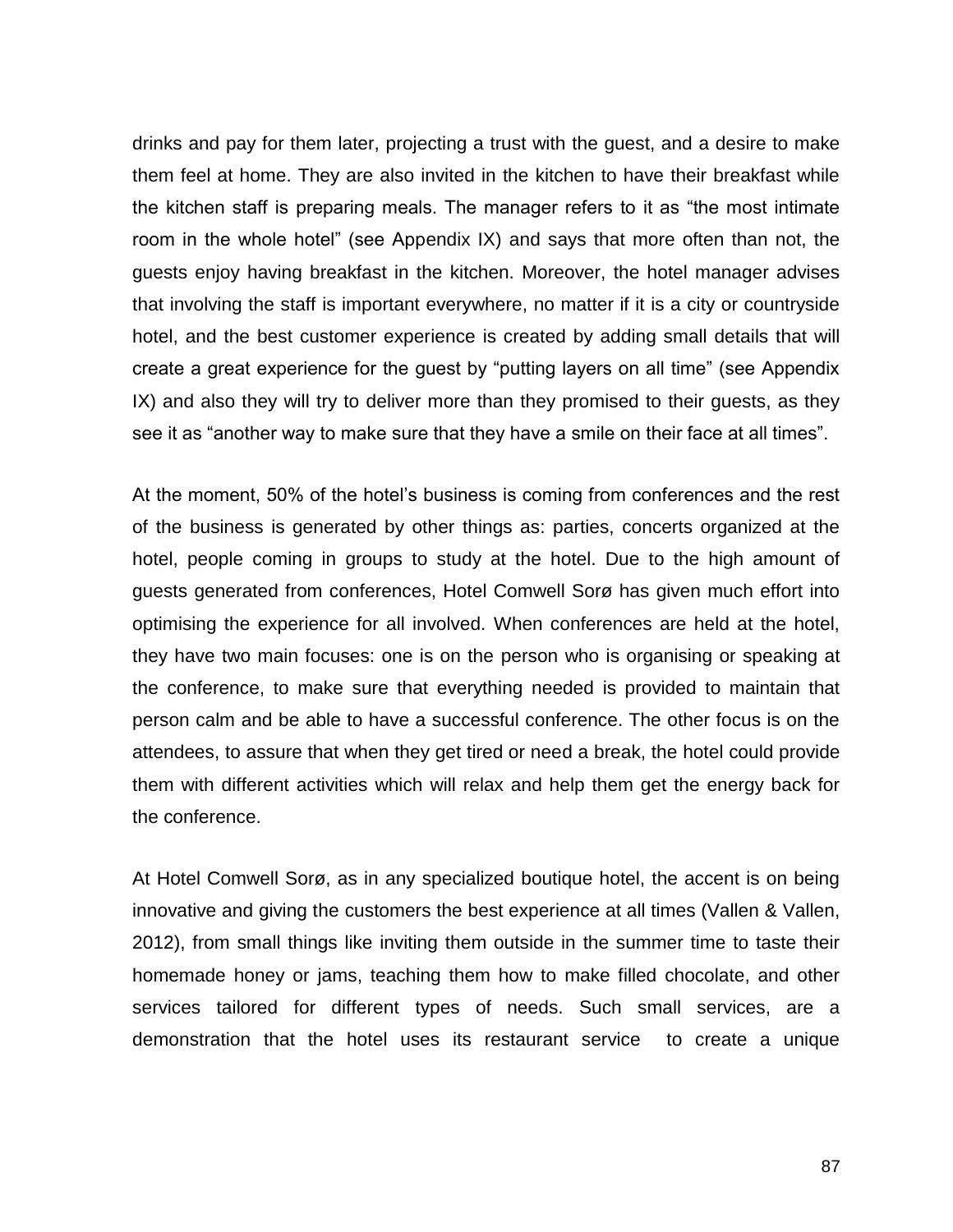experience for their guests, at no extra cost, essentially creating what Kim and Mauborgne (2015) refer to as buyer value.

As Michael Tiedy (2013) explains, the "modern-day" travellers prefer to participate in the environment, rather than feeling like they are in a corporate hotel. When looking at the customer experience, the hotel is trying to always be there for their guests, making sure that they are always taken care of and the employees are encouraged to make conversations with the guests, in order to make them feel comfortable and to build a good customer relationship. Additionally, staff interaction with the guests is believed to be an important factor in offering a unique experience for the guests. Hotel Comwell Sorø has around 30 employees, presented by the hotel manager as "one big team" (see Appendix IX) where "everybody is doing almost everything" (see Appendix IX). Moreover, the manager explains the staff takes strive to ensure that the services at the hotel are kept at high standards at all times, so that the employees and guests have a pleasant experience, even when an issue arises. For instance, conferences attendees would typically spend most of their days in the hotel. This translates to approximately 15 encounters between the guest and staff members, in other words, 15 opportunities to ensure that the guests remain satisfied. The employees rely on each other to deliver in each counter, so that the next encounter could remain pleasant.

As it could be observed, Comwell Sorø boutique hotel has an efficient staff, dedicated to their work and to creating unique and innovative experiences for their guests at all times, being one of the top 25 hotels in Denmark by TripAdvisor (TripAdvisor, Top 25 hotels-Denmark). The hotel benefits from being part of the Comwell group, giving their customers the opportunity of being part of the loyalty club. Being a countryside hotel, the hotel manager considers that the location is advantageous, being in the middle between Copenhagen and Fyn, being an hour drive from each city. However, they experience difficulty in attracting the leisure guests, the explanation being that it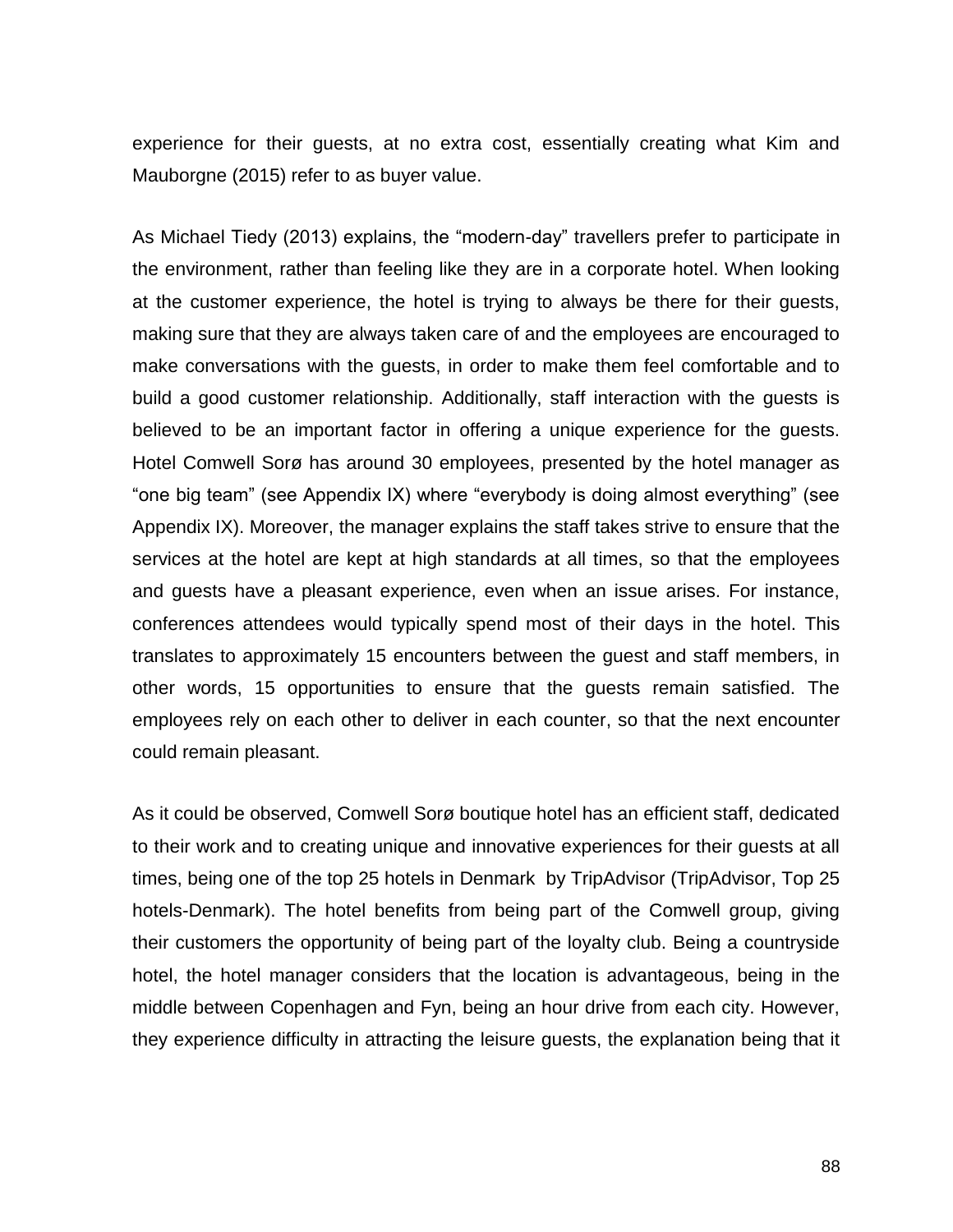becomes "far away all of a sudden" (see Appendix IX) and that there are not many concerts and events occurring in Sorø, unless the hotel itself arranges a concert.

Hotel Comwell Sorø recognises the impact of word of mouth. According to management it is the best way of promotion if you have the patience to wait. This is in line with the findings of the report by WTO (2014). Regarding their conference experience, the manager explains that participants inform other people about their experience, stating; "a lot of trainers or teachers here speak so well of us to other trainers and teachers, so we don't need to do that much promotion...not for conferences" (see Appendix IX). The manager adds that they have been doing that for almost 3 years and "now it is paying off" (see Appendix IX). In regards to their leisure promotions, Hotel Comwell Sorø is mainly relying on their loyalty club, with around 380.000 members and on the business club with about 100.000 members, stating that "we do it in the Comwell common ways, there is the club and there is the business club and that's about it" (see Appendix IX), the hotel manager states that they find leisure promotions to be "expensive and not powerful" (see Appendix IX). They additionally use traditional marketing ads on TV and newspapers for local promotion.

Regarding their use of OTA's, as most of the hotels, they would still "rather be without them" (see Appendix IX). Besides the minimum 15% commission paid to the OTA for around 25% of their bookings, the main reason being that when promoting their hotel on OTA's website, sometimes prices on the OTA's website are lower than the ones provided on their homepage. The hotel manager explains that the number of used OTA's has reduced to 5, when compared with 3 years ago when the hotel was using around 10 OTA's, the main help for the reduction being the loyalty club and the orientation towards conferences more than leisure.

The leisure side of the business is not as successful and they consider the leisure promotion "expensive and not powerful" (see Appendix IX), due to the associated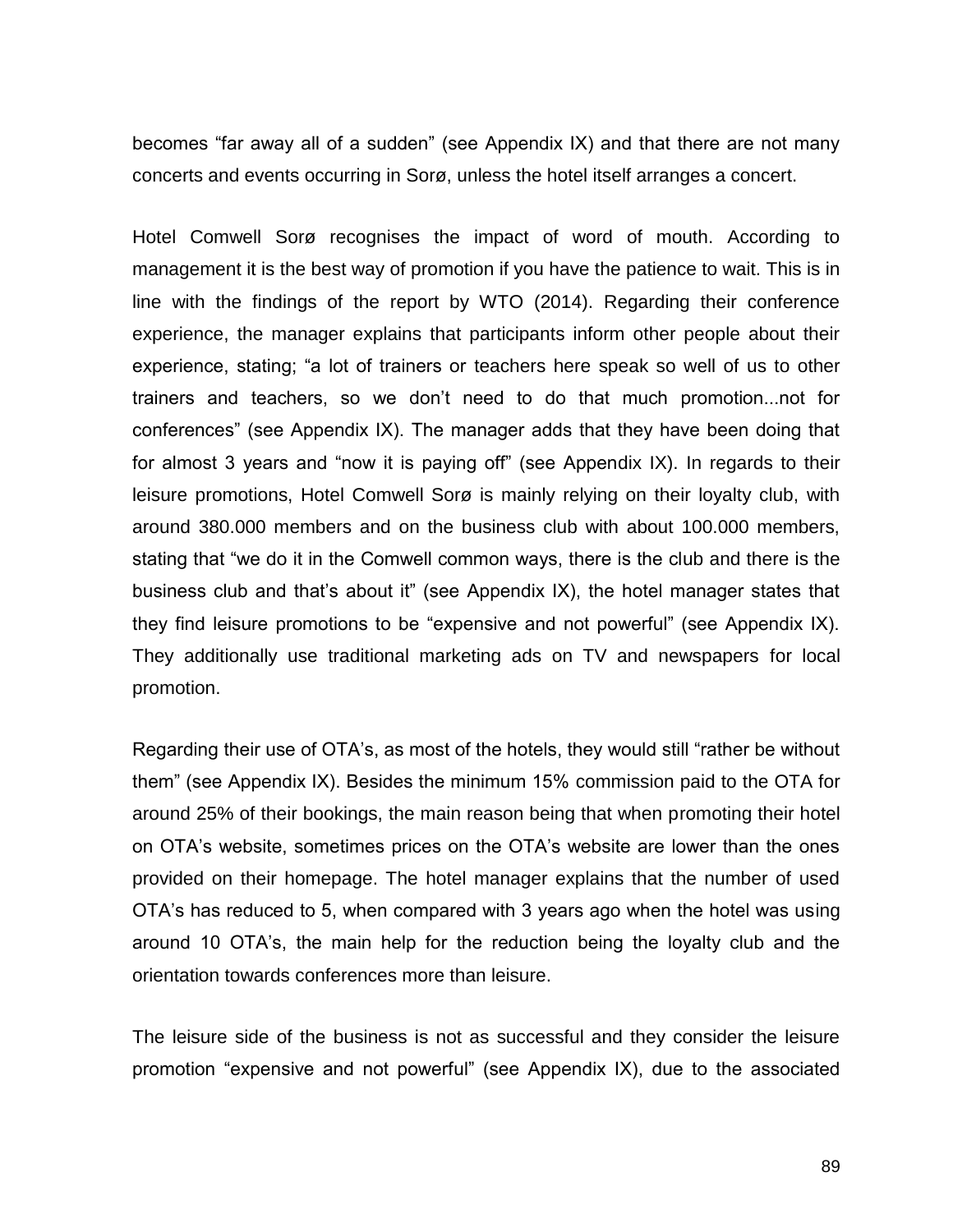costs and the unsuccessful results. However, social media could provide an opportunity for this to change. At the time being, the hotel is only present on Facebook and TripAdvisor. Facebook is used for hotel promotion and organized events at the hotel, the hotel manager being the only one who does that.

In terms of social media use, Hotel Comwell Sorø is active on Facebook as a business objective used daily, where they try to promote their hotel and upcoming events. The hotel manager explains that he is a bit selective regarding what goes on Facebook and how the posted pictures look. Therefore, one person is in charge of their social media presence, because it is believed that what is posted should remain controlled. Furthermore, their Facebook page is used only for their posts, and limits customer's posts about the hotel's services. Considering that guests posts and reviews have an impact on influencing other people's decisions when choosing a hotel, this may be a liability. On the other hand, this could be a way to avoid misinformation and negative posts, which all 4 hotels have mentioned as a problem.

Even though social media is becoming more and more important for people and businesses in order to facilitate their communication with the clients and potential clients, it is observed that Comwell Sorø is not taking full advantage of it, even though at the hotel the team seems to interact very much with the people, in the online world, Comwell Sorø could benefit of some more customer interaction. When chosen properly, social media is considered to be inexpensive and in a long term, beneficial for companies, giving them the possibilities to connect with people, understand their customers preferences and expectations, communicate with them in real time online.

As mentioned by Christensen, the two main social media channels used by people in Denmark are Facebook and Twitter, and this is supported by the survey findings as well. Therefore an idea to attract more leisure travellers to the hotel is to use more the two channels. With the help of Facebook and Twitter, the hotel could benefit more from increasing their brand awareness, and not only. At the moment, Facebook is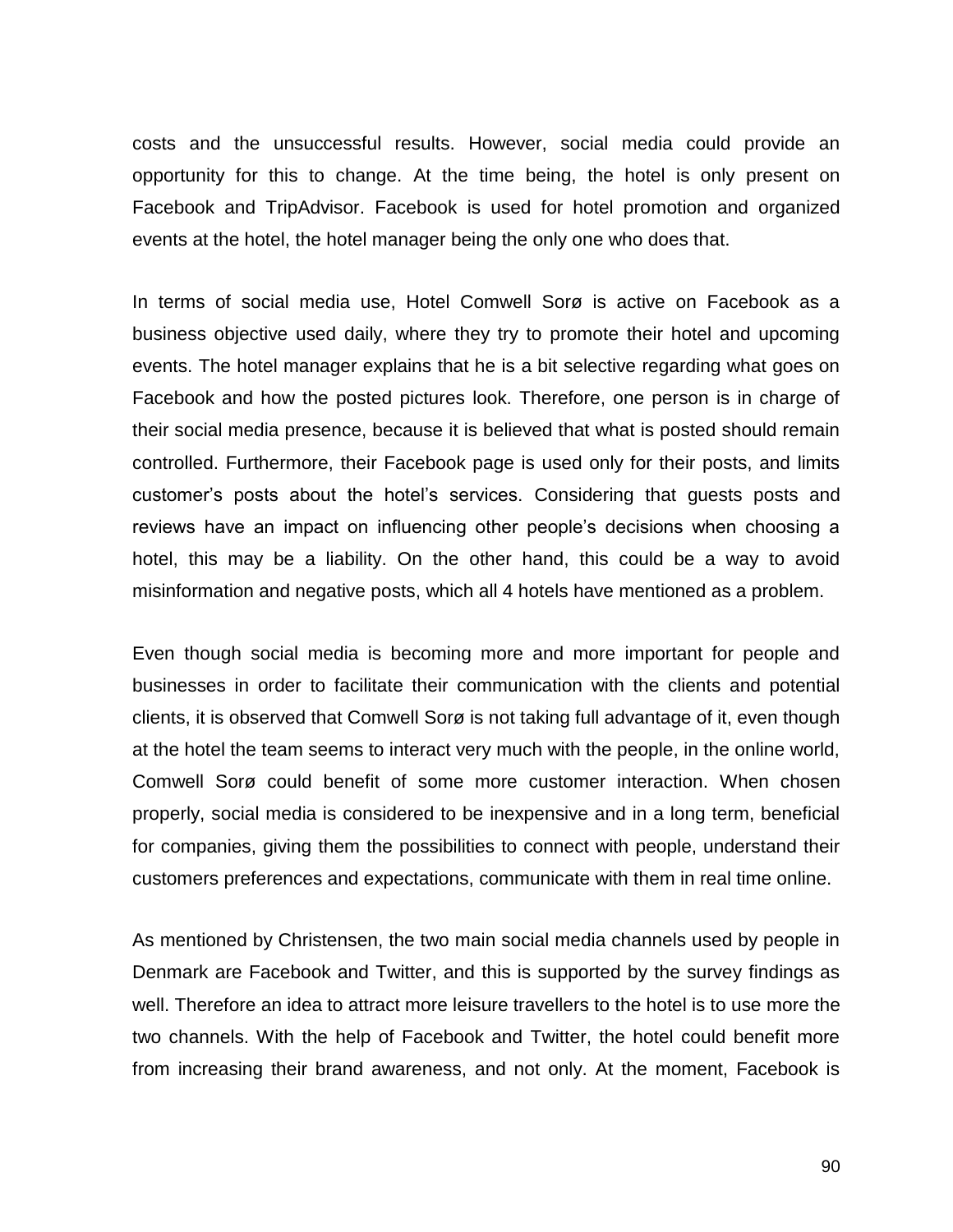used only by the hotel manager when posting something new, however, since the hotel manager describes the team as being "one big team" (see Appendix IX) it is believed that selecting some members of the staff partake in the social media use, could be a solution for what the hotel Comwell Sorø to efficiently use Facebook and Twitter and still keep a good strategy entailing: same language style, type of posts added by each employee, etc.

Another thing that Comwell Sorø could do differently would be to allow customers posts on their Facebook page. People tend to trust posts of other people, in comparison with posts made by companies (Madupu, 2006). Additionally, from the survey it could be noticed that more than 58% of the respondents see reviews coming from other people imperative in the decision making of booking a room. Also, like Hoffman and Fodor (2010) explain, involving user generated content on social media can greatly develop customer commitment, building up loyalty to the brand and even allowing the customer to freely promoting the brand which in the future will most probably bring delayed sales.

Considering their experience in hosting conferences satisfactory, Comwell Sorø, could also focus on establishing connections and deals with institutions or companies that often organise conferences. This can satisfy their niche clientele, and ensure more direct bookings, if agreed upon.

Additionally, the staff can shape their social media strategies based on the travellers motivations. Similar to most of the hotels in Denmark according to the study made by HORESTA (2014), OTA's bring around 25% of the bookings for Comwell Sorø. According to Flash Eurobarometer in Denmark (2016) and also from the findings of the survey, it is shown that most of the people would use an OTA when making a booking, one of the reason being that almost 50% of the respondents of the survey believe that OTA's will provide them with better offers that the ones found on the hotel's website. Based on this, it is suggested that the hotel to promote some special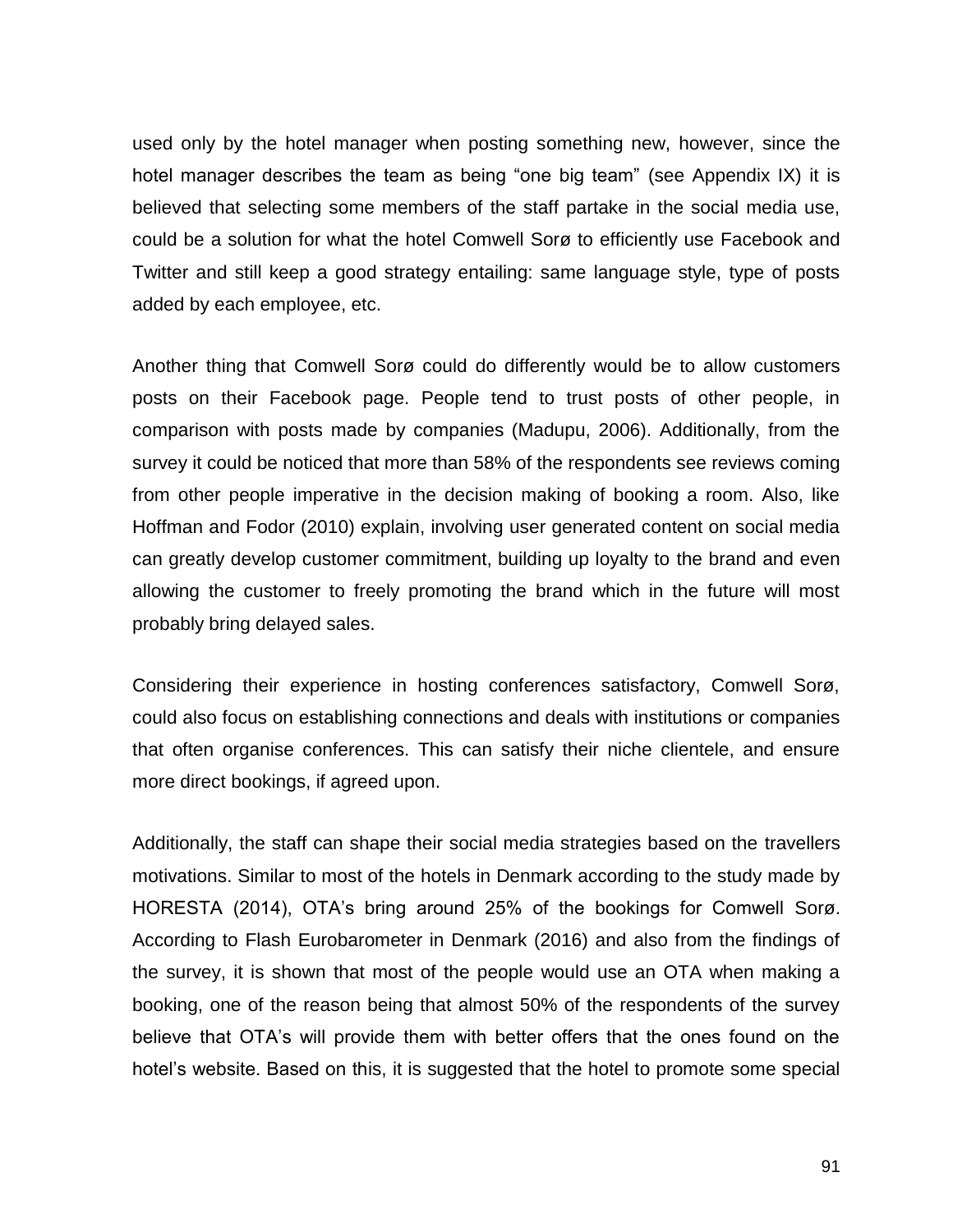campaigns on their social media channels, websites and via Comwell group, in order to reach a wider audience. The promotion could entail a better rate than the one offered on the OTA's, or more personalised offers which will be more attractive than what is offered on OTA's. For example an offer for 2 people including bed and breakfast and a dinner cooking lesson where the two guests will cook together; team or family offers where besides the typical services included in the OTA's packages, the hotel could include small competitions and rewards.

The survey highlights the fact that special deals, discounted rates or receiving benefits from the hotel's loyalty programme have influence in the booking decision. It is observed that over 50% of the survey's respondents answered that they will follow hotel's Facebook page to obtain a good deal and more than 75% would book directly with the hotel if the hotel could prove that their deal is better than what they offer on OTA's. Therefore the hotels could benefit from these by offering special offers or promotions on their own channels. As Hoffman and Fodor (2010) state, every time a customer uses an application which is owned or about an organization, the organization gets higher exposure to its brand. In this case for instance, on Facebook, Comwell Sorø could make a promotion where if people would "Like" five of their post, will get two glasses of champagne when coming at the hotel or 50% discount to brunch, or if they "share" five posts, they could benefit of a 3 course meal dinner. In this way, when people "like" or "share", their friends will be able to see the hotel, creating brand awareness.

From the questionnaire submitted to the hotel staff, almost all the respondents agree that good ideas and products come from outside of the company and that they are as valuable as the ideas coming from inside the hotel. According to their answers, the hotel is seen by 4 out of 5 employees as having a culture where people do not have difficulties in generating new ideas and where people are collaborating on projects across departments. However, 3 out of 5 respondents consider that very few good ideas come from people on their own and that few innovation projects in the hotel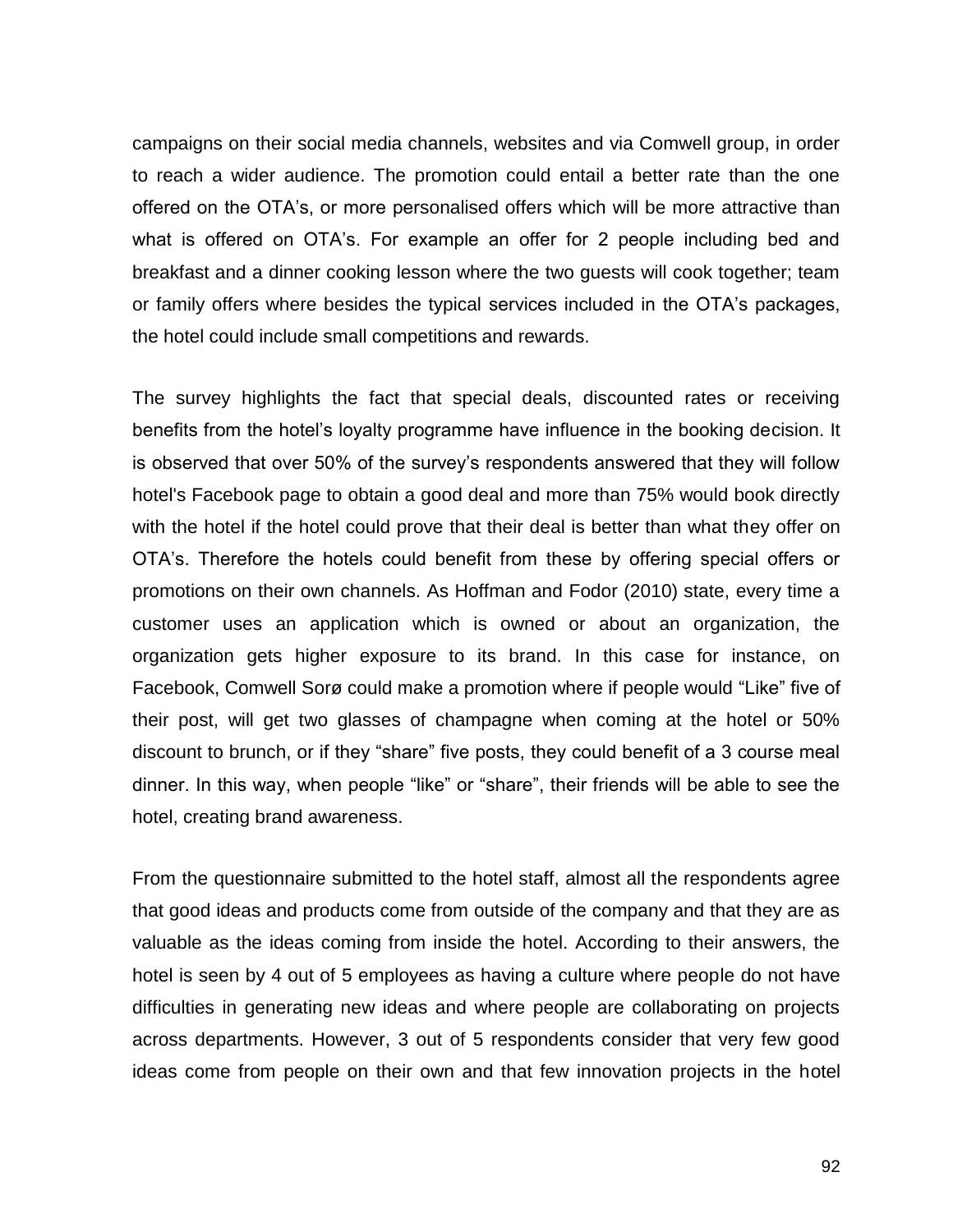involve team members from different departments. In the idea generating stage, the activity with the highest score is "in-house idea generation", suggesting that the employees feel that people have good ideas within the unit but experience difficulty when putting a new idea forward. In contrast, they feel that ideas coming from external sources are used more than ideas from within the hotel. Therefore, Comwell Sorø should place focus on developing a solution network rather than a discovery network. The solution network could be directed towards an internal communication system, where the staff is invited to share their ideas with management.

With regards to the selection and development of new ideas, this stage scored low points, suggesting that there is not much resistance when converting the ideas. However, the hotel scored the highest on the diffusion stage, with 19, with most employees somewhat agreeing that the hotel does not penetrate all possible channels, customer groups, regions, with new products and services. Hansen and Birkinshaw (2007) argue that problem arising at this stage is due to lack of urgency from the executives to diffuse new ideas into the business practices. Suggesting in this case, that the hotel manager could involve the staff by ensuring the services they provide, reaching a broader audience.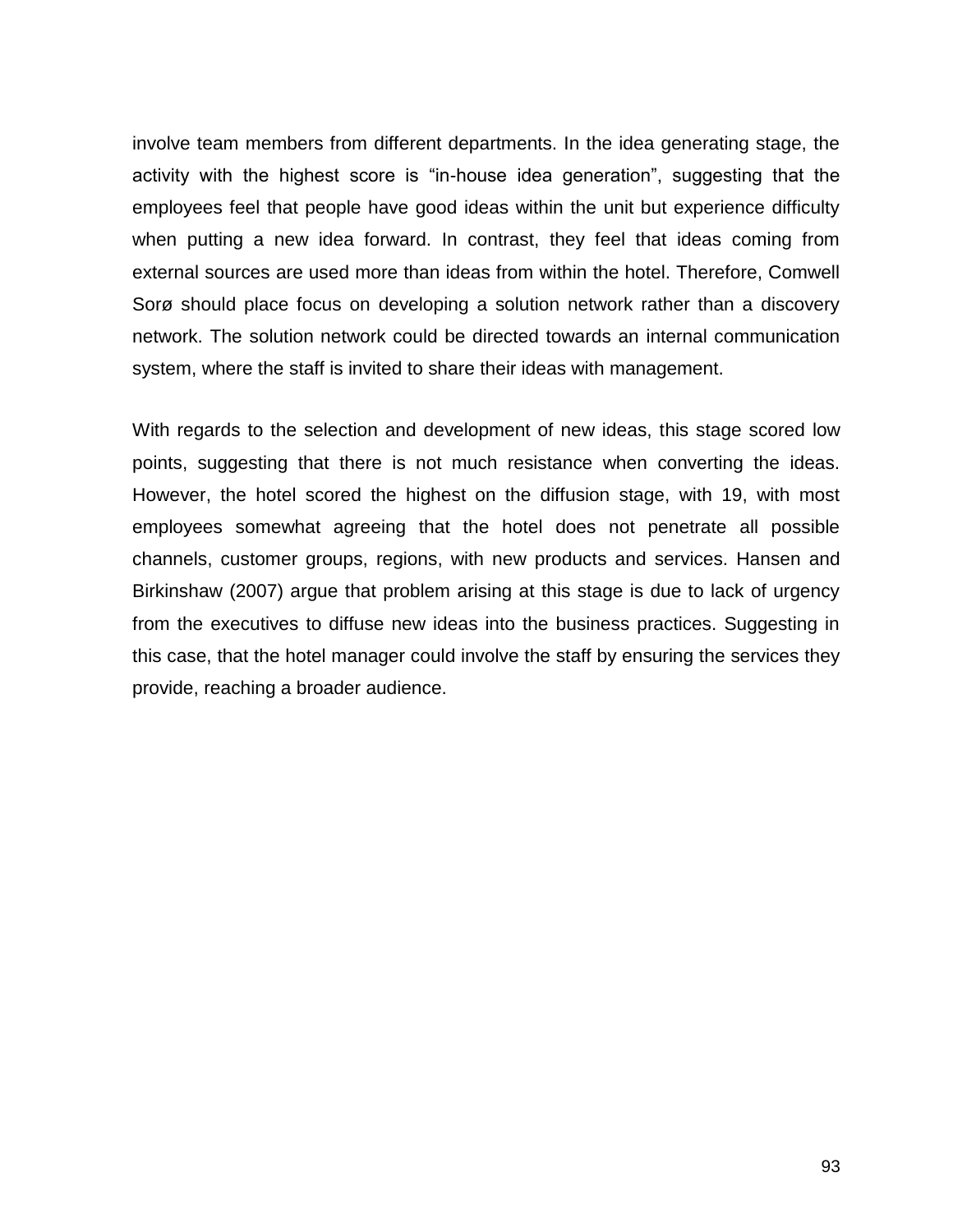# **8.0 Discussion**

This paper has focused on determining the relationship and dependency boutique hotels have on OTA's, with the scope of offering suggestions on how they could diminish the dependency and promoting their value, by making more use of social media in order to gain more direct bookings.

From the findings of this paper, it is observed that OTA's represent a way for hotels to get more bookings, helping them to achieve a better occupancy and a wider reach, due to the OTA's marketing possibilities. As stated, "OTA's are here to stay" (see Appendix IV and Appendix VII) and considering that the relationship "OTA's - hotel" brings some major benefits for hotels too, it is considered necessary for hotels to maintain this relationship, meanwhile considering and applying some new and innovative ideas, that will potentially, in the future, help them gain more direct bookings and negatively influence the use of OTA's which benefiting of such a high commission percentage.

At the starting point of this paper, the aim of the research was to find solutions for the hotels to gain more direct bookings by adjusting their use of social media. However, from further research and interviews held with the Chairman of HORESTA and 4 boutique hotels in Denmark, it has been found that at the time being, most of the hotels do not consider social media as an effective channel. However, it is maintained that it is important for hotels to regard the benefits that come with the use of social media, as it is an opportunity to participate in the online travel community, engage with their guests and attract potential guests. As supported by the literature review, social media channels are very important, not only in the hospitality industry, but for any business, in order to facilitate the communication with clients and learn about customers preferences and expectations, in this way creating a possible new source for innovative ideas. Social media could be an efficient method of creating brand engagement, online word of mouth and brand awareness, which according to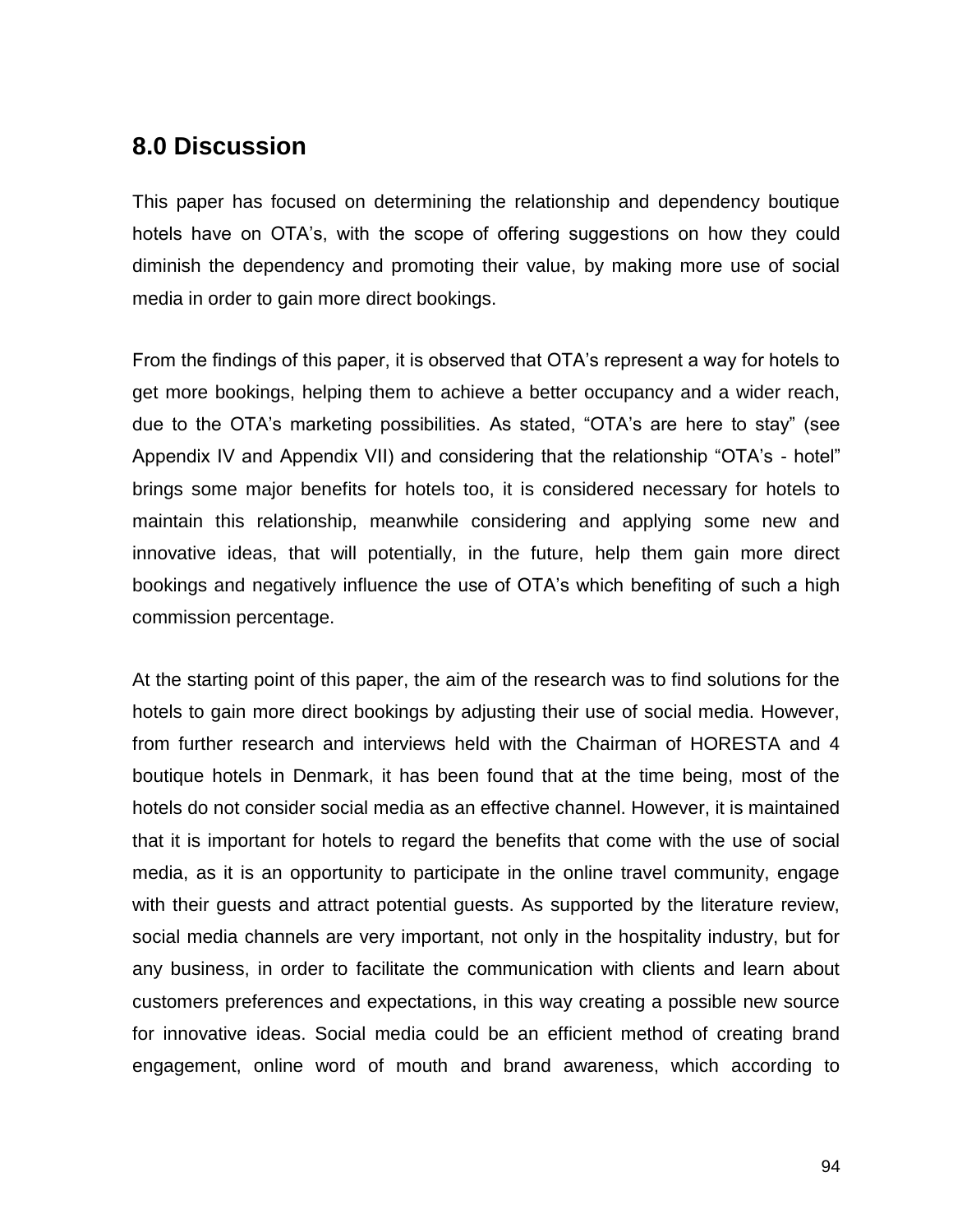Hoffman and Fodor (2010) will bring direct sales in the future. Having a wellestablished online presence becomes increasingly important for companies nowadays; therefore hotels should consider that in order to maintain innovative practices.

Besides the already existing benefits of using social media, mentioned above, hotels can also direct their social media use to showcase their established value to attract customer whose sought benefits are aligned with the value of the hotel. For hotels to increase their value, they should be aware of the trends that their targeted group participate in. With this in mind, hotels should systematically re-evaluate their buyer value components to remain relevant in an ever-changing industry.

According to Brescia Peter (2016), one new innovative solution that hotels could adopt to increase direct bookings is Messenger bots which will be available on Facebook's Messenger platform. Messenger bots, allow customers to create their own bots, which will be then submitted for approval by Facebook. It is explained that this will open new booking channels for hotels as it will facilitate many aspects like: the users can explore options without having to call the hotel, notifications will be sent to the users so they won't forget about their search, the barrier to entry is very convenient for hotels, especially for small hotel chains which won't have to develop their own applications for this matter, the system can work as a "human based" customer service, saving time and money for the hotels. In addition to this, Facebook is known as a "gold mine of personal information", able to make personalised hotel suggestions, considered an opportunity that is not too easy to achieve on traditional channels (Koddi.com, 2016). One thing should be taken into consideration though: the service will be available for OTA's too, therefore a new "battle" between OTA's bookings and direct bookings might begin.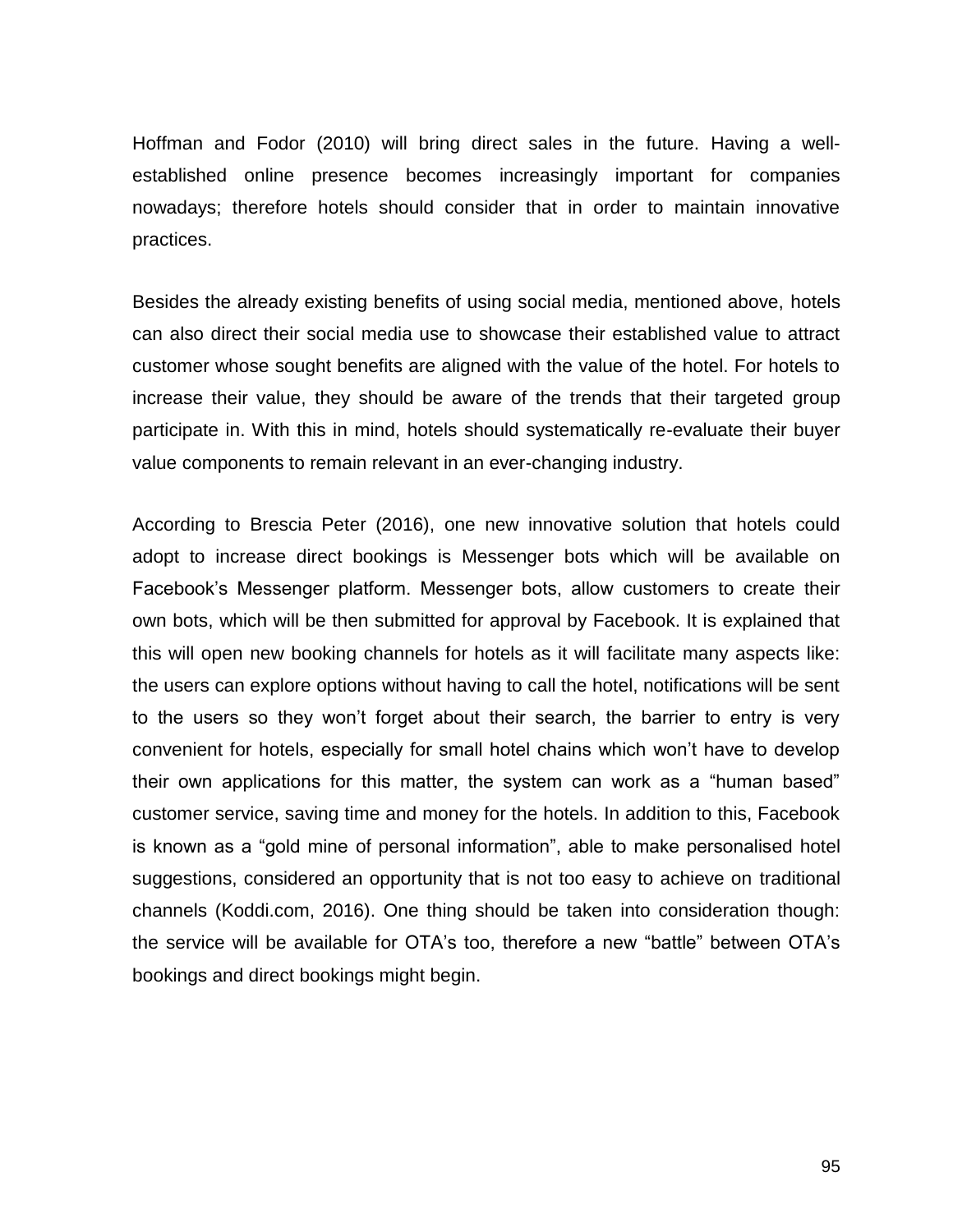# **9.0 Conclusion**

Although OTA's provide convenient services for travellers and are designed primarily to meet the needs of customers, hotels seemingly do not benefit proportionally from this two-sided market. Hotels point to the high commission rates paid, misrepresentation of their hotel and the magnitude of travellers criticising the hotel instantly upon encountering one disagreeable factor, to exemplify the negative impacts of OTA presence. However, all hotels recognise how their own activity and revenue has increased as a result of the billboard effect. However, it seems as though hotels have come to rely heavily on the billboard effect and OTA presence to replace their own marketing strategies through other channels. As is recognised by several, namely the chairman of HORESTA, hotel managers included in the study and individuals mentioned in the literature review, OTA's are here for good, as they meet the needs of both customers and hotels. However, hotels should try to regain dominance over their value.

Social media plays an important role in many aspects of the hospitality industry, including guest satisfaction, process improvement and its potential to move markets by driving consumers' purchasing patterns, and can thus be used too as a distribution channel focused on getting direct bookings. It is important that hotels are present on such channels. They provide a way for them to engage with the targeted online travel community, to identify growing trends that could help them reflect on their internal practices to meet the needs of their guests and boost direct sales. Emerging trends, whether online or in real life, play a large role in shaping people's desires and habits, which can be seen as opportunities for businesses to provide services that meet a growing demand. This is exhibited in the creation of OTA's and the billboard effect, as observed a need for convenient and practical travel information there is an existing need to facilitate the planning and booking process.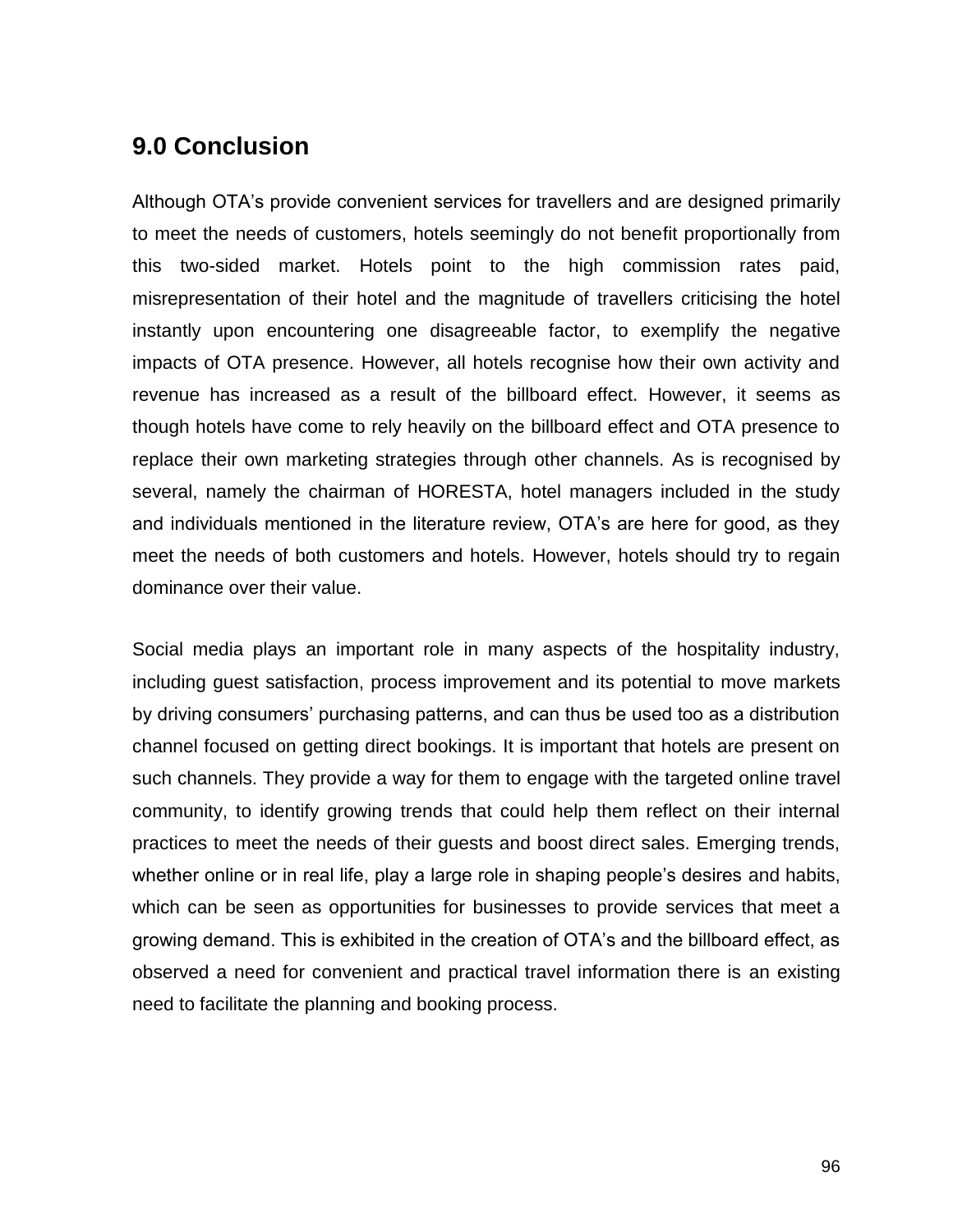A current trend that is being observed within the industry is a shift towards valuebased travels, as the Vice President of Hyatt's branding explains it "[Travelers] have a wish list and want to make the most out of all their experiences and reasons for traveling" (Ramirez, 2016). Today's travellers seek to participate with the local setting, by interacting with people, trying local foods, visiting local and popular attractions. As is evidenced in this paper and the analysis, travellers still appreciate and seek a convenient method for booking. However OTA's do not provide the overall story being told by the hotel. They may at times have a negative impact considering misinformation posted about the hotel, which is a matter that the 4 hotels included in this study mentioned as a problem with their partnership.

Hotels rely on the services provided, to be visible and increase revenue. Similarly, with convenient communication, practical information and reviews from other travellers on high demand, travellers also rely on the services of online travel communities; therefore eliminating OTA's is unattainable. However, due to the current shift in traveling trends, hotels should invest their resources towards developing a value-based experience by listening to what the needs of their guests, offering them what they want and through the channels they prefer. As hotels are using innovative practices to create their value, they should systematically consider each link in their Innovation Value Chain, to strengthen the flow and diffusion of ideas and ensure that their practices remain relevant and efficient.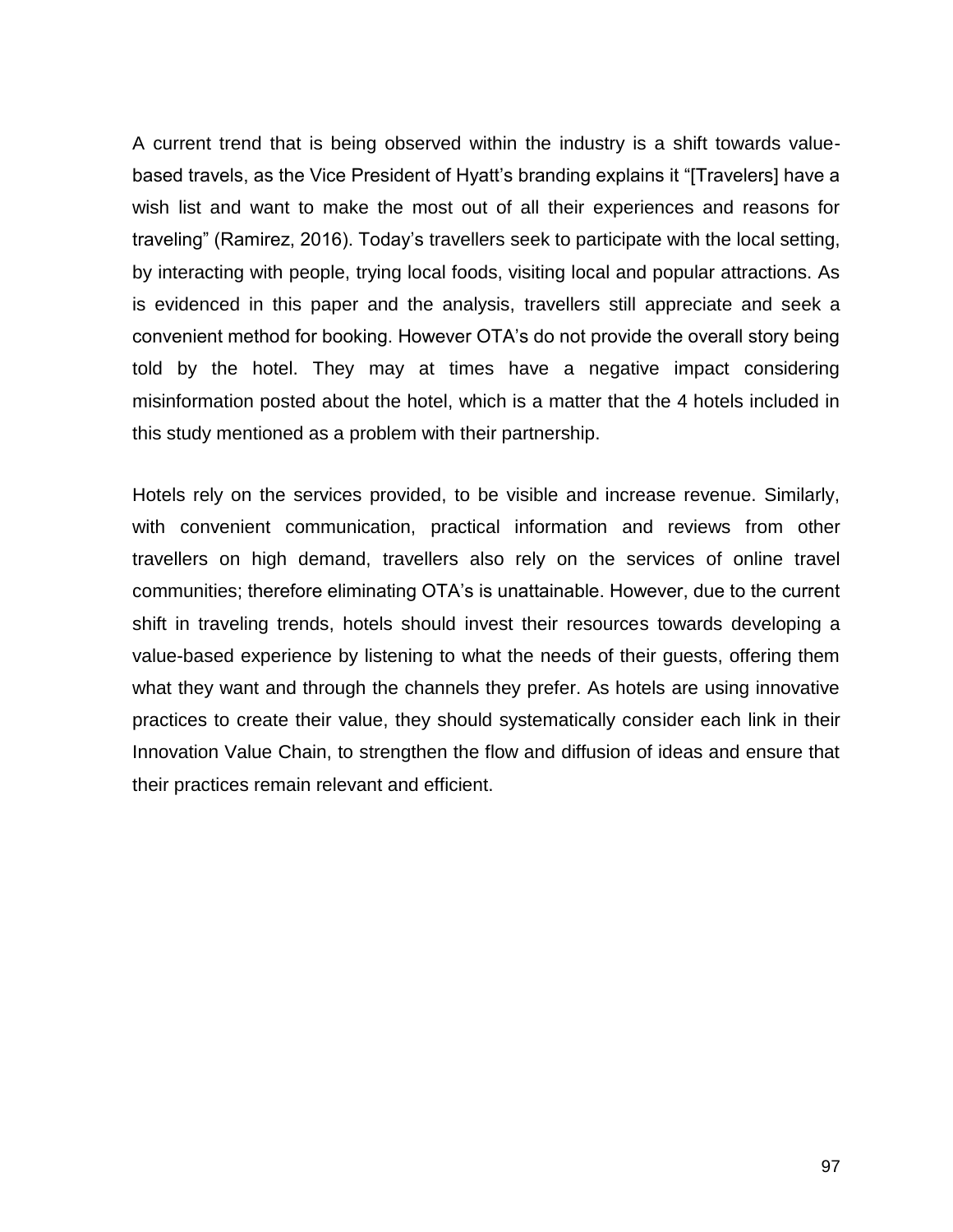### 10.0 Bibliography

- ❖ Andersen Hotel, ND, *Andersen Boutique Hotel,* Available at: [http://www.andersen-hotel.dk/en,](http://www.andersen-hotel.dk/en) [Accessed on March 2016]
- ❖ Anhar, 2001, *The Definition of Boutique Hotels*, HospitalityNet, (Online): 13 December, Available at: [http://www.hospitalitynet.org/news/4010409.html,](http://www.hospitalitynet.org/news/4010409.html) [Accessed on: October 2015]
- ❖ Anon, 2013, *How to use TripAdvisor to win guests and grow your business, Eye For Traveling*, (Online), Available at: [http://www.eyefortravel.com/social-media-and-marketing/how-use](http://www.eyefortravel.com/social-media-and-marketing/how-use-tripadvisor-win-guests-and-grow-your-business)[tripadvisor-win-guests-and-grow-your-business,](http://www.eyefortravel.com/social-media-and-marketing/how-use-tripadvisor-win-guests-and-grow-your-business) [Accessed on; Janurary 2016]
- ❖ Armstrong, A., & Hagel, J., 1996, The real value of online communities, Harvard Business Review, 74(3), 134-141
- ❖ Baum, T. (2008), 'Implications of hospitality and tourism labour markets for talent management strategies', International Journal of Contemporary Hospitality Management, volume 20, number 7, Department of Hospitality and Tourism, University of Strathclyde, Glasgow, pp. 720–729.
- ❖ Booking.com, 2015, Privacy and Cookies, *Booking.com,* [Online], Available at: [http://www.booking.com/content/privacy.html,](http://www.booking.com/content/privacy.html) [Accessed on: March 2016]
- ❖ Blaikie, N., 2010, *Designing social research,* 2nd ed., Cambridge, Polity Press
- ❖ Brown, D. and N. Hayes, 2008. *Influencer marketing*. Oxford UK:Butterworth-Heinemann
- ❖ [Bryman, A., 2009,](http://www.statista.com/statistics/459983/number-of-visits-to-travel-booking-sites-worldwide/) *[Social research methods,](http://www.statista.com/statistics/459983/number-of-visits-to-travel-booking-sites-worldwide/)* [4th ed., New York, Oxford University Press](http://www.statista.com/statistics/459983/number-of-visits-to-travel-booking-sites-worldwide/)
- ❖ Bullas, J., 2010, *12 Key Findings On Social Media's Impact on Business and Decision Making By CEO's and Managers*, [Blog], Available at: http://www.jeffbullas.com/2010/04/05/12-keyfindings-on-social-media%E2%80%99s-impact-on-business-and-decision-making-by-ceosand-managers/, [Accessed on: March 2016]
- ❖ Bullas, J., 2015, 33 Social media facts and statistics you should know in 2015, *Win at business and life in the digital world,* [Blog], Available at: [http://www.jeffbullas.com/2015/04/08/33](http://www.jeffbullas.com/2015/04/08/33-social-media-facts-and-statistics-you-should-know-in-2015/) [social-media-facts-and-statistics-you-should-know-in-2015/,](http://www.jeffbullas.com/2015/04/08/33-social-media-facts-and-statistics-you-should-know-in-2015/) [Accessed on: March 2016]
- ❖ Carroll, P., 2015, *How hotels can leverage working with Expedia: An interview with Expedia's David Hamblin*, eHotelier, (Online), Available at: [https://ehotelier.com/insights/2015/10/16/how](https://ehotelier.com/insights/2015/10/16/how-hotels-can-leverage-working-with-expedia-an-interview-with-expedias-david-hamblin/)[hotels-can-leverage-working-with-expedia-an-interview-with-expedias-david-hamblin/,](https://ehotelier.com/insights/2015/10/16/how-hotels-can-leverage-working-with-expedia-an-interview-with-expedias-david-hamblin/) [Accessed on: March 2016]
- ❖ European Commission, 2016, *Flash Eurobarameter,* [PDF], Available at: [http://ec.europa.eu/public\\_opinion/flash/fl\\_414\\_fact\\_sk\\_en.pdf,](http://ec.europa.eu/public_opinion/flash/fl_414_fact_sk_en.pdf) [Accessed on: April 2016]
- ❖ Expedia Inc., 2016, Frequently asked questions, *Expedia,* [Online], Available at: [http://www.expedia.com/daily/Associates/faq.asp,](http://www.expedia.com/daily/Associates/faq.asp) [Accessed on: March 2016]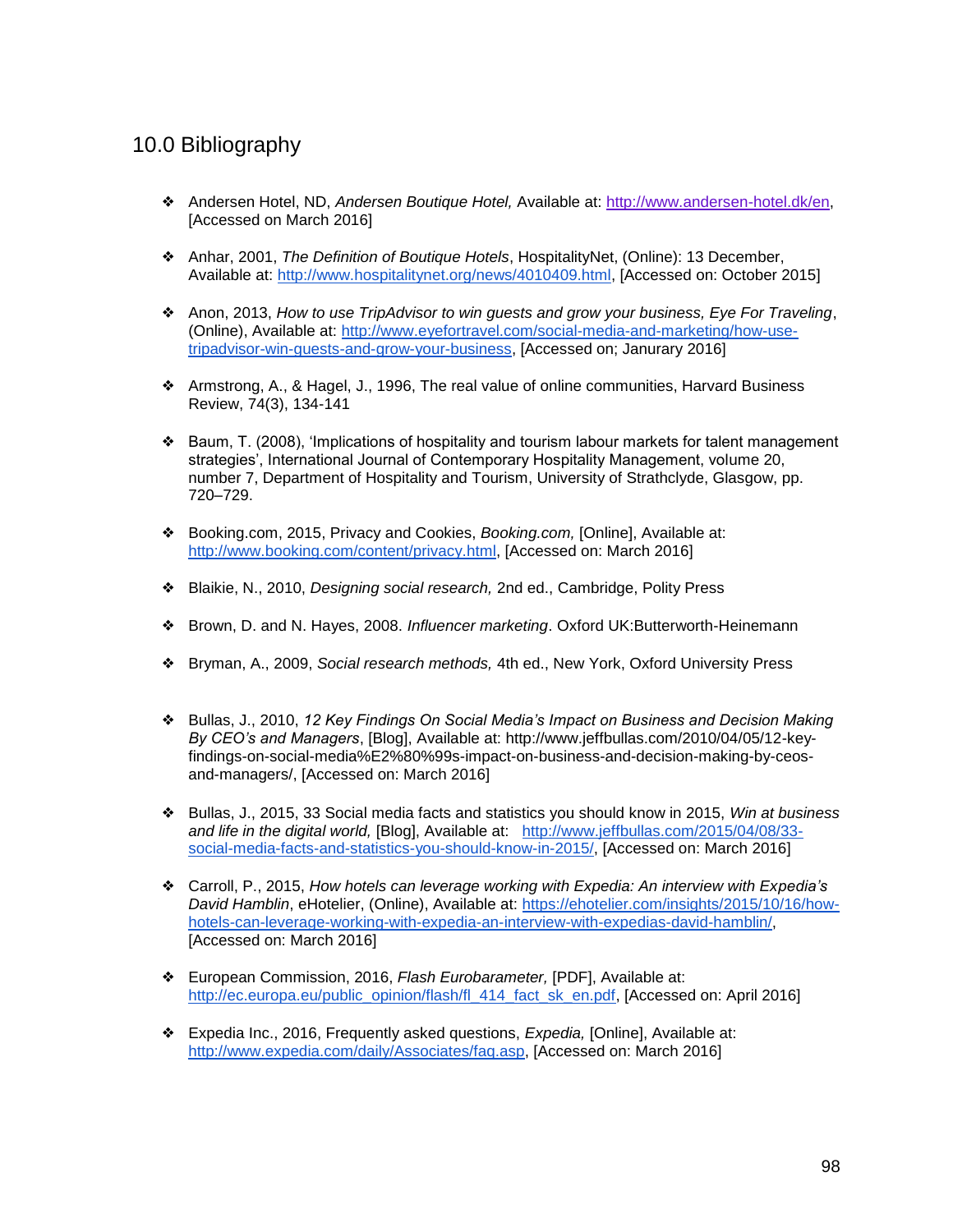- ❖ Expedia Inc., 2016a, Travel agent affiliate program, *Expedia,* [Online], Available at: [http://access.expedia.com/home/travelagentoverview,](http://access.expedia.com/home/travelagentoverview) [Accessed on: March 2016]
- ❖ Fox, L., 2014, Broken down, how OTA's are eating hotel business, Travel Nooz, [Online], Available at: [https://www.tnooz.com/article/OTAs-taking-hotel-business/,](https://www.tnooz.com/article/OTAs-taking-hotel-business/) [Accessed on: April 2016]
- ❖ Frawley, A., 2015, *ROI is dead. A new metric needed for customer relationships: why brands need to measure experience and engagement,* Advertising Age, [Online], available at: [http://adage.com/article/digitalnext/brands-measure-experience-engagement/297426/,](http://adage.com/article/digitalnext/brands-measure-experience-engagement/297426/) [Accessed on: April 2016]
- ❖ Gretzel, U., Kang M., & Lee, W.J., 2008, *Differences in consumer-generated media adoption and use: A cross-national perspective*, Journal of Hospitality and Leisure Marketing, 17(1-2), 99-120
- ❖ Gwinner K., Gremler, D., & Bitner, M., 1998, Relational benefits in services industries: The customer's perspective, Academy of Marketing Science, 26(2), 101-104
- ❖ Hansen, M. T., & Birkinshaw, J., 2007, The Innovation value chain*, Harvard Business Review,*  [Online], Available at: [https://hbr.org/2007/06/the-innovation-value-chain,](https://hbr.org/2007/06/the-innovation-value-chain) [Accessed on: October 2015]
- ❖ Hoffman, L. & Fodor, M., 2010, *Can You Measure the ROI of your Social Media Marketing?*, (PDF) Massachusetts, Sloan Management Review, Available at: https://www.researchgate.net/publication/228237594\_Can\_You\_Measure\_the\_ROI\_of\_Your [Social\\_Media\\_Marketing,](https://www.researchgate.net/publication/228237594_Can_You_Measure_the_ROI_of_Your_Social_Media_Marketing) [Accessed on: December 2015]
- ❖ HORESTA, 2014, *Normtal 2013/2014: Normtal & analyse, udgivet af HORESTA,*  Copenhagen, HORESTA
- ❖ Hotel Analyst, 2015, *The boutique and lifestyle hotel report 2015,* [PDF], Hotel Analyst, Available at: [http://hotelanalyst.co.uk/wp-content/uploads/sites/2/2015/05/boutique-hotel](http://hotelanalyst.co.uk/wp-content/uploads/sites/2/2015/05/boutique-hotel-report-2015-sample.pdf)[report-2015-sample.pdf,](http://hotelanalyst.co.uk/wp-content/uploads/sites/2/2015/05/boutique-hotel-report-2015-sample.pdf) [Accessed on: March 2016]
- ❖ Hung, G., 2016, *Hotel Industry's untapped opportunity to win back market share from OTA's*, HospitalityNet, (Online), Available at: [http://www.hospitalitynet.org/news/global/147000377/4075038.html,](http://www.hospitalitynet.org/news/global/147000377/4075038.html) [Accessed on: March 2016]
- ❖ HVS London Office, 2013, A new breed of travellers- How customers are driving change in the hotel industry, [PDF] HVS London Office, Available at: <http://www.hospitalitynet.org/file/152005216.pdf> [Accessed on: September 2015]
- ❖ HVS London Office, 2015, OTA's A Hotel's Friend or Foe, [PDF] HVS London Office, Available at: [http://www.hotelleriequebec.com/wp-content/uploads/2015/07/HVS-OTAs-](http://www.hotelleriequebec.com/wp-content/uploads/2015/07/HVS-OTAs-%E2%80%93-A-Hotels-Friend-Or-Foe.pdf) [%E2%80%93-A-Hotels-Friend-Or-Foe.pdf](http://www.hotelleriequebec.com/wp-content/uploads/2015/07/HVS-OTAs-%E2%80%93-A-Hotels-Friend-Or-Foe.pdf) [Accessed on: Septeber 2015]
- ❖ Innfinite, 2012, Booking.com Why we detest this necessary evil in hotel distribution, [Online], Innfinite, Available at: [http://ukhotelexperts.co.uk/2012/booking-com-why-we-detest-this](http://ukhotelexperts.co.uk/2012/booking-com-why-we-detest-this-apparent-necessary-evil-in-hotel-distribution)[apparent-necessary-evil-in-hotel-distribution,](http://ukhotelexperts.co.uk/2012/booking-com-why-we-detest-this-apparent-necessary-evil-in-hotel-distribution) [Accessed on: March 2016]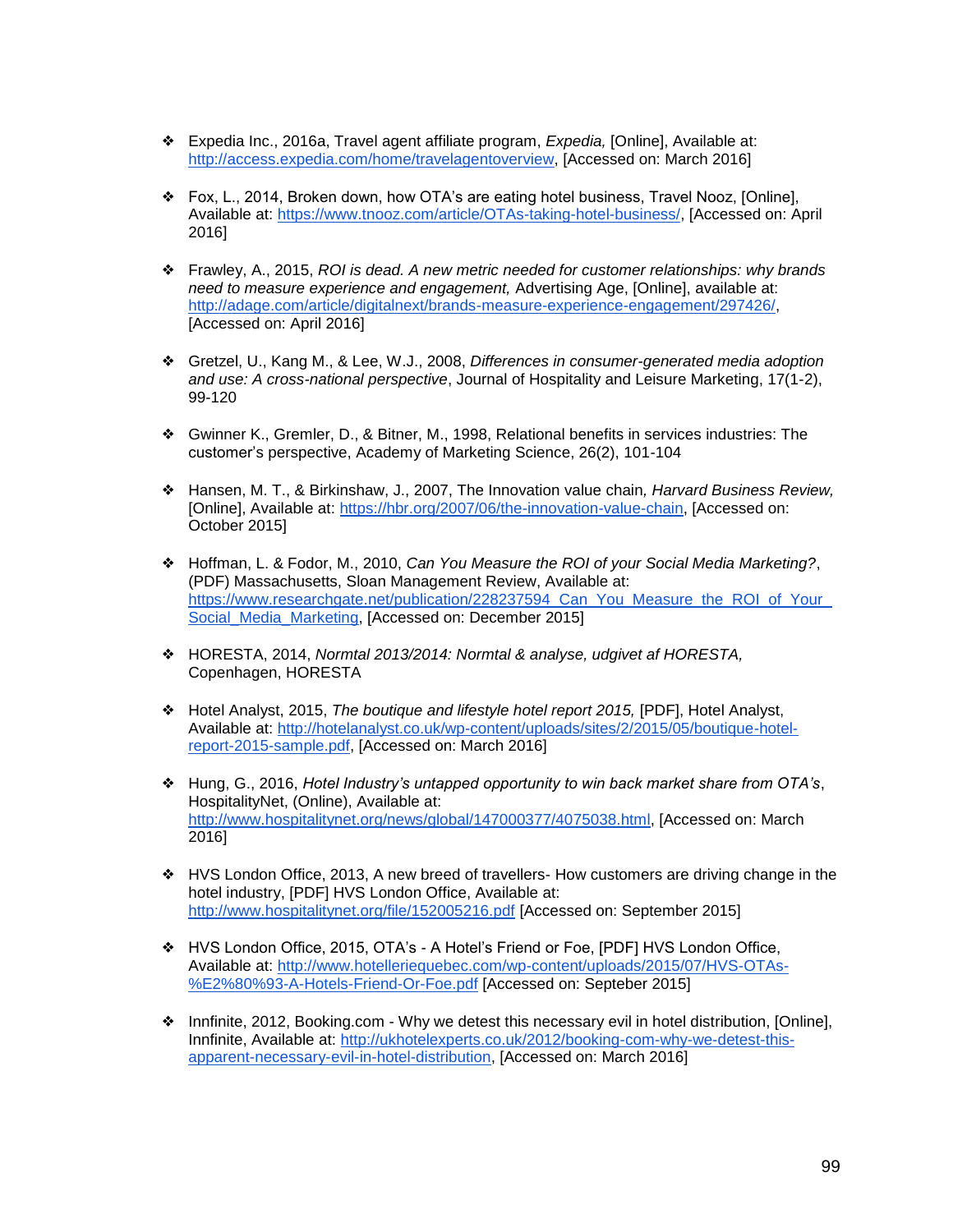- ❖ InterContinental Hotel Groups, 2013, The new kinship economy: From travel experiences to travel relationships, [PDF] InterContinental Hotel Group, Available at: [http://library.the](http://library.the-group.net/ihg/client_upload/file/The_new_kinship_economy.pdf)[group.net/ihg/client\\_upload/file/The\\_new\\_kinship\\_economy.pdf,](http://library.the-group.net/ihg/client_upload/file/The_new_kinship_economy.pdf) [Accessed on: Febuary 2016]
- ❖ Jain, S., 2010, *40 Most popular social networking sites of the World,* Social Media Today, Available at: [http://socialmediatoday.com/soravjain/195917/40-most-popular-social](http://socialmediatoday.com/soravjain/195917/40-most-popular-social-networking-sites-world)[networking-sites-world,](http://socialmediatoday.com/soravjain/195917/40-most-popular-social-networking-sites-world) [Accessed on, December 2015]
- ❖ Jang, H.J., Olfman, L., Ko, I., Koh J., & Kim, K., 2008, *The influence of on-line brand community characteristics on community commitment and brand loyalty*, International Journal of Electronic Commerce, 12(3), 57-80
- ❖ Kang, I., Lee, L., Lee, K.S., & Choi, J., 2007, *Investigation of online community voluntary behaviour using cognitive map,* (PDF). Computers in Human Behaviour, 23 (1), 111-126, Available at: [http://www.sciencedirect.com/science/article/pii/S0747563204000901,](http://www.sciencedirect.com/science/article/pii/S0747563204000901) [Accessed on: Febuary 2016]
- ❖ Kessler, A. & Weed, J., 2015, *Hotels Fight Back Against Sites like Expedia and Priceline*, The New York Times, [Online], August 2015, Available at: [http://www.nytimes.com/2015/09/01/business/hotels-direct-booking-online-travel](http://www.nytimes.com/2015/09/01/business/hotels-direct-booking-online-travel-sites.html?_r=4)[sites.html?\\_r=4](http://www.nytimes.com/2015/09/01/business/hotels-direct-booking-online-travel-sites.html?_r=4) [Accessed on: January 2016]
- ❖ Kim et al 2009, Impact of shifting patterns of Pacific Ocean warming on North Atlantic tropical cyclones, [PDF] Available at: [https://courses.seas.harvard.edu/climate/seminars/pdfs/kim.etal.sci.2009.pdf,](https://courses.seas.harvard.edu/climate/seminars/pdfs/kim.etal.sci.2009.pdf) [Accessed on: December 2015]
- ❖ Kim, W. C., & Mauborgne, R., 2015, *Blue ocean strategy, expanded edition: how to create uncontested market space and make the competition irrelevant,* Massachusetts, Harvard Business Review
- ❖ Kozinets, R. V., 1999, E-tribalized marketing: The strategic implications of virtual communities of consumption. European Management Journal, 17(3), 252-264
- ❖ Leung et al., 2013, Social media in tourism and hospitality: A literature review, *Academia,* [ejournal] (30), p. 1-22, Available at: [https://www.academia.edu/2967096/Daniel\\_Leung\\_Rob\\_Law\\_Hubert\\_van\\_Hoof\\_and\\_Dimitrio](https://www.academia.edu/2967096/Daniel_Leung_Rob_Law_Hubert_van_Hoof_and_Dimitrios_Buhalis_2013_Social_Media_in_Tourism_and_Hospitality_A_Literature_Review_Journal_of_Travel_and_Tourism_Marketing_30_1-2_3-22) s Buhalis 2013 Social Media in Tourism and Hospitality A Literature Review Journal of [\\_Travel\\_and\\_Tourism\\_Marketing\\_30\\_1-2\\_3-22,](https://www.academia.edu/2967096/Daniel_Leung_Rob_Law_Hubert_van_Hoof_and_Dimitrios_Buhalis_2013_Social_Media_in_Tourism_and_Hospitality_A_Literature_Review_Journal_of_Travel_and_Tourism_Marketing_30_1-2_3-22) [Accessed on: March 2016]
- ❖ Madupu, V., 2006, *Online brand community participation: Antecedents and consequences*. (Doctoral dissertation). Available from ProQuest Dissertations and Theses database
- ❖ New York Times, 2011, 2 hoteliers form partnerships to enhance luxory image, The New York Times, [Online] Available at: [http://www.nytimes.com/2011/06/08/business/media/08adco.html,](http://www.nytimes.com/2011/06/08/business/media/08adco.html) [Accessed on: April 2016]
- ❖ Nielsen, 2015, *Global trust in advertsing: winning strategies for an evolving media landscape,*  [PDF], The Nielsen Company, Available at: [http://www.nielsen.com/content/dam/nielsenglobal/apac/docs/reports/2015/nielsen-global](http://www.nielsen.com/content/dam/nielsenglobal/apac/docs/reports/2015/nielsen-global-trust-in-advertising-report-september-2015.pdf)[trust-in-advertising-report-september-2015.pdf,](http://www.nielsen.com/content/dam/nielsenglobal/apac/docs/reports/2015/nielsen-global-trust-in-advertising-report-september-2015.pdf) [Accessed on: April 2016]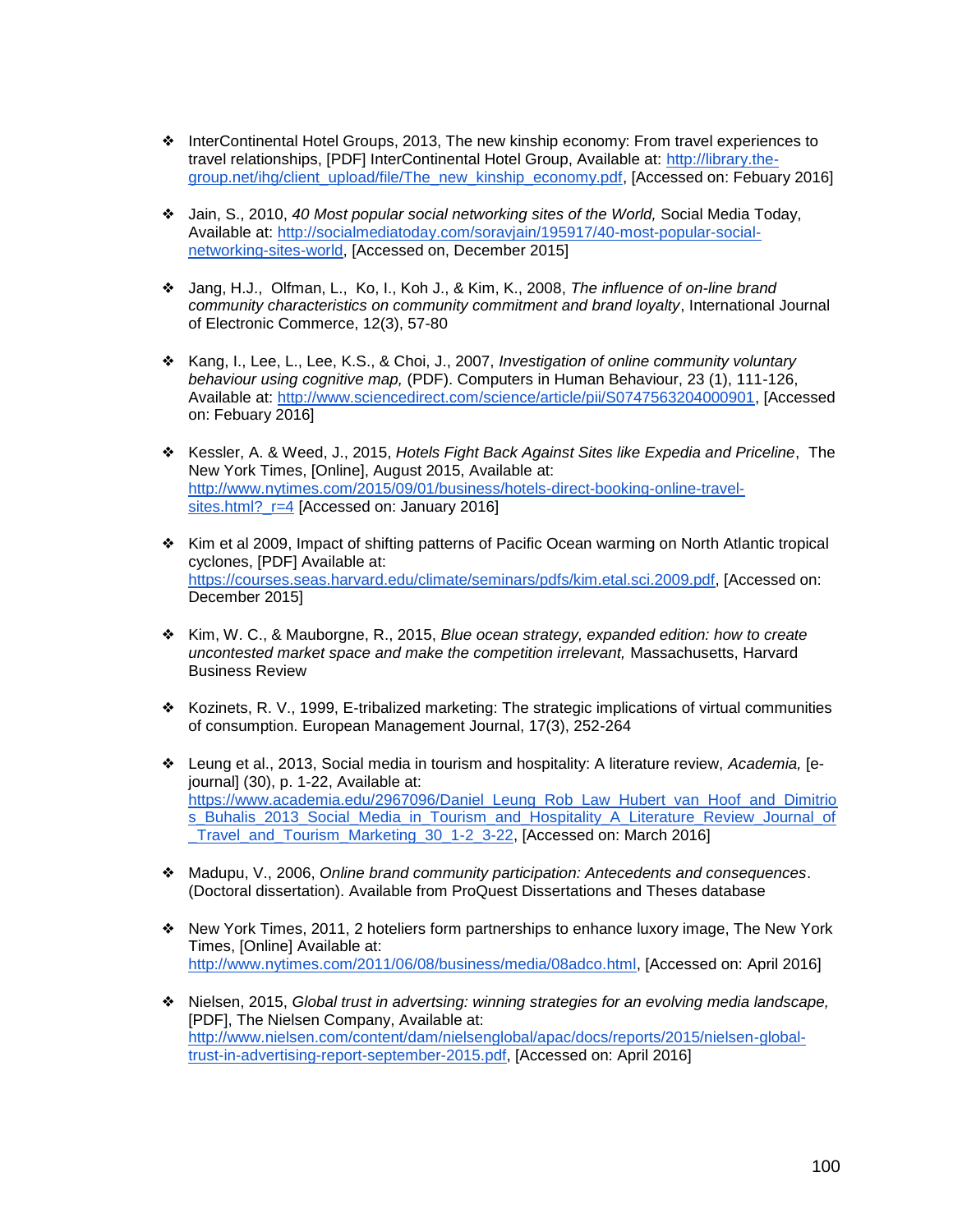- ❖ Noone, B.M., McGuire, K.A., Rohlfs, K. V., 2011, *Social media meets hotels revenue management: Opportunities, issues and unanswered questions,* [e-journal], (10) 293-305, Available at: [http://www.palgrave-journals.com/rpm/journal/v10/n4/full/rpm201112a.html,](http://www.palgrave-journals.com/rpm/journal/v10/n4/full/rpm201112a.html) [Accessed on: January 2016]
- ❖ O'Neil, S., 2013, Booking.com is trashing Expedia, says survey, *Travel Nooz,* [Online], Available at: [https://www.tnooz.com/article/booking-com-is-thrashing-expedia-in-europe-says](https://www.tnooz.com/article/booking-com-is-thrashing-expedia-in-europe-says-survey/)[survey/,](https://www.tnooz.com/article/booking-com-is-thrashing-expedia-in-europe-says-survey/) [Accessed on: January 2016]
- ❖ Oxford Research, 2010, *Living and working in Denmark: an expat perspective,* Oxford Research and Danish Chamber of Commerce, [PDF], Available at: [http://www.oxfordresearch.dk/media/48201/451880-GuidetilExpats.pdf,](http://www.oxfordresearch.dk/media/48201/451880-GuidetilExpats.pdf) [Accessed on; April 2016]
- ❖ Perin, A., 2015, *Social Media Usage: 2005-2015,* Pew Internet, [Online], Available at[:http://www.pewinternet.org/2015/10/08/social-networking-usage-2005-2015/](http://www.pewinternet.org/2015/10/08/social-networking-usage-2005-2015/) , [Accessed on: February 2016]
- ❖ Peter, B. 2016, *Hotel Booking Using The Facebook Messenger Platform*, Koddi, Online], Available at: http://www.koddi.com/hotel-booking-using-the-facebook-messenger-platform/ [Accessed on: April 2016]
- ❖ PhoCusWright, 2015, *Scandinavian online travel overview tenth edition,* [Online], Available at: [http://www.phocuswright.com/Travel-Research/Market-Overview-Sizing/Scandinavian-Online-](http://www.phocuswright.com/Travel-Research/Market-Overview-Sizing/Scandinavian-Online-Travel-Overview-Tenth-Edition)[Travel-Overview-Tenth-Edition,](http://www.phocuswright.com/Travel-Research/Market-Overview-Sizing/Scandinavian-Online-Travel-Overview-Tenth-Edition) [Accessed on: April 2016]
- ❖ Preece, J., 2000, *Online Communities: Designing usability, supporting sociability.* Chichester: **Whiley**
- ❖ Priceline Group Inc., 2016, *Form 10-K, Annual Report 2015*, Connecticut: Expedia, Available at: [http://files.shareholder.com/downloads/PCLN/1813919464x0xS1075531-16-](http://files.shareholder.com/downloads/PCLN/1813919464x0xS1075531-16-84/1075531/filing.pdf) [84/1075531/filing.pdf,](http://files.shareholder.com/downloads/PCLN/1813919464x0xS1075531-16-84/1075531/filing.pdf) [Accessed on: March 2016]
- ❖ Ramelli, V., 2011, Hotel distribution and the billboard effect, *Wihp,* [Blog], July 2011, Available at: [http://blog.wihphotels.com/publication/hotel-distribution-and-the-billboard-effect/,](http://blog.wihphotels.com/publication/hotel-distribution-and-the-billboard-effect/) [Accessed on: Febuary 2016]
- ❖ Rameriaz, D., 2016, Yes, brands cand use market research to speak "millennial", and here are some brands that are doing it right, *Connexion Research News,* [Online], Available at: [http://www.connexionresearch.com/news/yes-hotels-can-use-market-research-to-speak](http://www.connexionresearch.com/news/yes-hotels-can-use-market-research-to-speak-millennial-and-here-are-some-great-examples-of-how-they-do-it)[millennial-and-here-are-some-great-examples-of-how-they-do-it,](http://www.connexionresearch.com/news/yes-hotels-can-use-market-research-to-speak-millennial-and-here-are-some-great-examples-of-how-they-do-it) [Accessed on: April 2016]
- ❖ Roberts, P., 2011, And the winners are…*, Global Gaming Business Magazines,*[Online] 1 November 2011, Available at: [http://ggbmagazine.com/issue/vol-15-no-1-january-](http://ggbmagazine.com/issue/vol-15-no-1-january-2016/article/and-the-winners-are)[2016/article/and-the-winners-are,](http://ggbmagazine.com/issue/vol-15-no-1-january-2016/article/and-the-winners-are) [Accessed on: March 2016]
- ❖ Schaal, D., 2011, Are online travel agency hotel commission reasonable, *Travel Nooz,* [Online] Available at: [http://www.tnooz.com/article/are-online-travel-agency-hotel-commissions](http://www.tnooz.com/article/are-online-travel-agency-hotel-commissions-reasonable/)[reasonable/,](http://www.tnooz.com/article/are-online-travel-agency-hotel-commissions-reasonable/) [Accessed on: April 2016]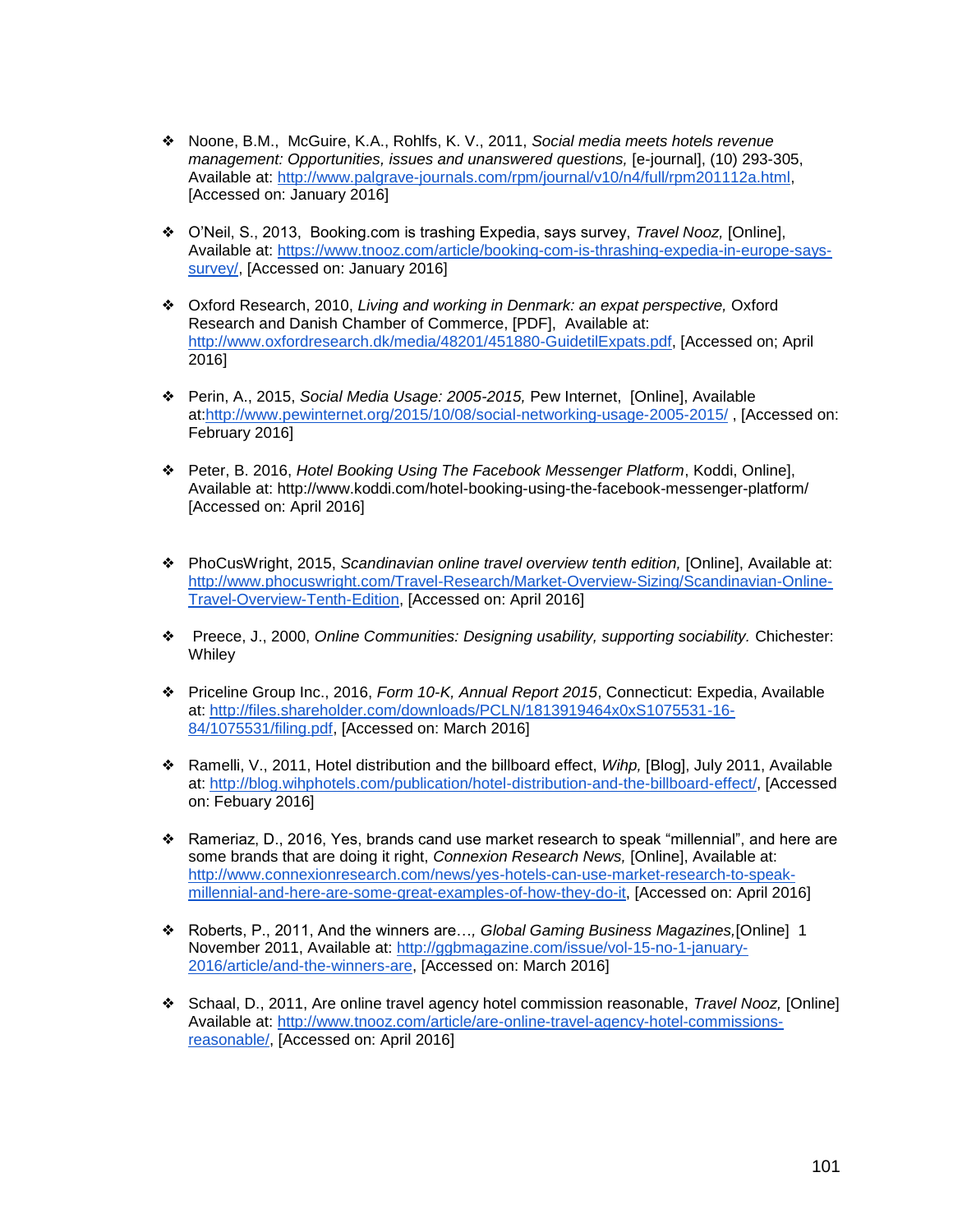- ❖ Schaal, D., 2016, Expedia argues that hotel owners are losers in direct-booking push, Skift, [Online] 21 April 2016, Available at: [https://skift.com/2016/04/21/exclusive-expedia-argues](https://skift.com/2016/04/21/exclusive-expedia-argues-that-hotel-owners-are-losers-in-direct-booking-push/)[that-hotel-owners-are-losers-in-direct-booking-push/,](https://skift.com/2016/04/21/exclusive-expedia-argues-that-hotel-owners-are-losers-in-direct-booking-push/) [Accessed on: April 2016]
- ❖ Shankman, S., *2013, The Best Social Media Campaigns of 2013*, Skift, [Online] 21 October 2013, Available at: [https://skift.com/2013/10/21/the-best-hotel-social-media-campaigns-of-](https://skift.com/2013/10/21/the-best-hotel-social-media-campaigns-of-2013/)[2013/](https://skift.com/2013/10/21/the-best-hotel-social-media-campaigns-of-2013/) ,[Accessed on: April 2016]
- ❖ Solomon, M. R., G. Bamossy, S. Askegaard, and M. K. Hongg, 2010, *Customer behaviour; A European perspective* ( 4th ed. ). Essex. UK: Pearson Education Limited
- ❖ Starkov, M., 2011, *The OTA Billboard Effect or the Lazy Man's approach to Hotel Distribution,* (PDF), New York, HeBS Digital inc., Available at: [http://cdn.hebsdigital.com/1492126425/cms/pressroom/11\\_hotelsmag\\_the\\_ota\\_billboard\\_effec](http://cdn.hebsdigital.com/1492126425/cms/pressroom/11_hotelsmag_the_ota_billboard_effect_or_the_lazy_mans_approach_to_hotel_distribution.pdf) [t\\_or\\_the\\_lazy\\_mans\\_approach\\_to\\_hotel\\_distribution.pdf,](http://cdn.hebsdigital.com/1492126425/cms/pressroom/11_hotelsmag_the_ota_billboard_effect_or_the_lazy_mans_approach_to_hotel_distribution.pdf) [Accessed on: January 2016]
- ❖ Statista, 2015, *Revenue of Expedia Inc. worldwide from 2007-2015 (in billion US dollars),*  [Online], Available at: [http://www.statista.com/statistics/269387/revenue-of-expedia/,](http://www.statista.com/statistics/269387/revenue-of-expedia/) [Accessed on: Febuary 2016]
- ❖ Statista, 2016, *Leading global social networks world wide as of April 2016, ranked by number of users (millions),* [Online], Available at: [http://www.statista.com/statistics/272014/global](http://www.statista.com/statistics/272014/global-social-networks-ranked-by-number-of-users/)[social-networks-ranked-by-number-of-users/,](http://www.statista.com/statistics/272014/global-social-networks-ranked-by-number-of-users/) [Accessed on: April 2016]
- ❖ Satsita, 2016a, *Selling and marketing expenses of Expedia inc. worldwide from 2009-2015 (in billion US dollars),* [Online], Available at: [http://www.statista.com/statistics/223982/expedia](http://www.statista.com/statistics/223982/expedia-selling-and-market-expenses/)[selling-and-market-expenses/,](http://www.statista.com/statistics/223982/expedia-selling-and-market-expenses/) [Accessed on: March 2016]
- ❖ Statista 2016b, *Number of visits to booking sites worldwide in January 2014 (in millions),*  [Online], Available at: [http://www.statista.com/statistics/459983/number-of-visits-to-travel](http://www.statista.com/statistics/459983/number-of-visits-to-travel-booking-sites-worldwide/)[booking-sites-worldwide/,](http://www.statista.com/statistics/459983/number-of-visits-to-travel-booking-sites-worldwide/) [Accessed on: March 2016]
- ❖ Statista, 2016c, *Revenue of Priceline Group Inc. worldwide from 2007 to 2015 (in billions US dollars),* [Online], Available at: [http://www.statista.com/statistics/225455/priceline-total](http://www.statista.com/statistics/225455/priceline-total-revenue/)[revenue/,](http://www.statista.com/statistics/225455/priceline-total-revenue/) [Accessed on: March 2016]
- ❖ Sørensen, F., & Jensen, J. F., 2014, Value creation and knowledge development in tourism experience encounters, *Tourism Management,* 46(2015) 336-346.
- ❖ TripAdvisor, 2014, *24 Insights to shape your TripAdvisor Strategy,* (Online), Available at: http://hotelmarketing.com/index.php/content/article/hotel\_quests\_read\_6\_12\_reviews\_before [booking\\_says\\_tripadvisor\\_survey,](http://hotelmarketing.com/index.php/content/article/hotel_guests_read_6_12_reviews_before_booking_says_tripadvisor_survey) [Accessed on: March 2016)
- ❖ TripAdvisor, 2015, *2014 Annual report and notice of 2015 annual meeting and proxy statement,* [Online], Available at: [http://files.shareholder.com/downloads/AMDA-](http://files.shareholder.com/downloads/AMDA-MMXS5/0x0x827020/D5154D96-F095-49E4-8700-2C38646BA6A4/TRIP_2014_Annual_Report.pdf)[MMXS5/0x0x827020/D5154D96-F095-49E4-8700-](http://files.shareholder.com/downloads/AMDA-MMXS5/0x0x827020/D5154D96-F095-49E4-8700-2C38646BA6A4/TRIP_2014_Annual_Report.pdf) [2C38646BA6A4/TRIP\\_2014\\_Annual\\_Report.pdf,](http://files.shareholder.com/downloads/AMDA-MMXS5/0x0x827020/D5154D96-F095-49E4-8700-2C38646BA6A4/TRIP_2014_Annual_Report.pdf) [Accessed on: March 2016]
- ❖ TripAdvisor, 2016, *Capture TripAdvisor bookings with instant booking,* [Online], Available at: [https://www.tripadvisor.com/InstantBooking,](https://www.tripadvisor.com/InstantBooking) [Accessed on: Febuary 2016]